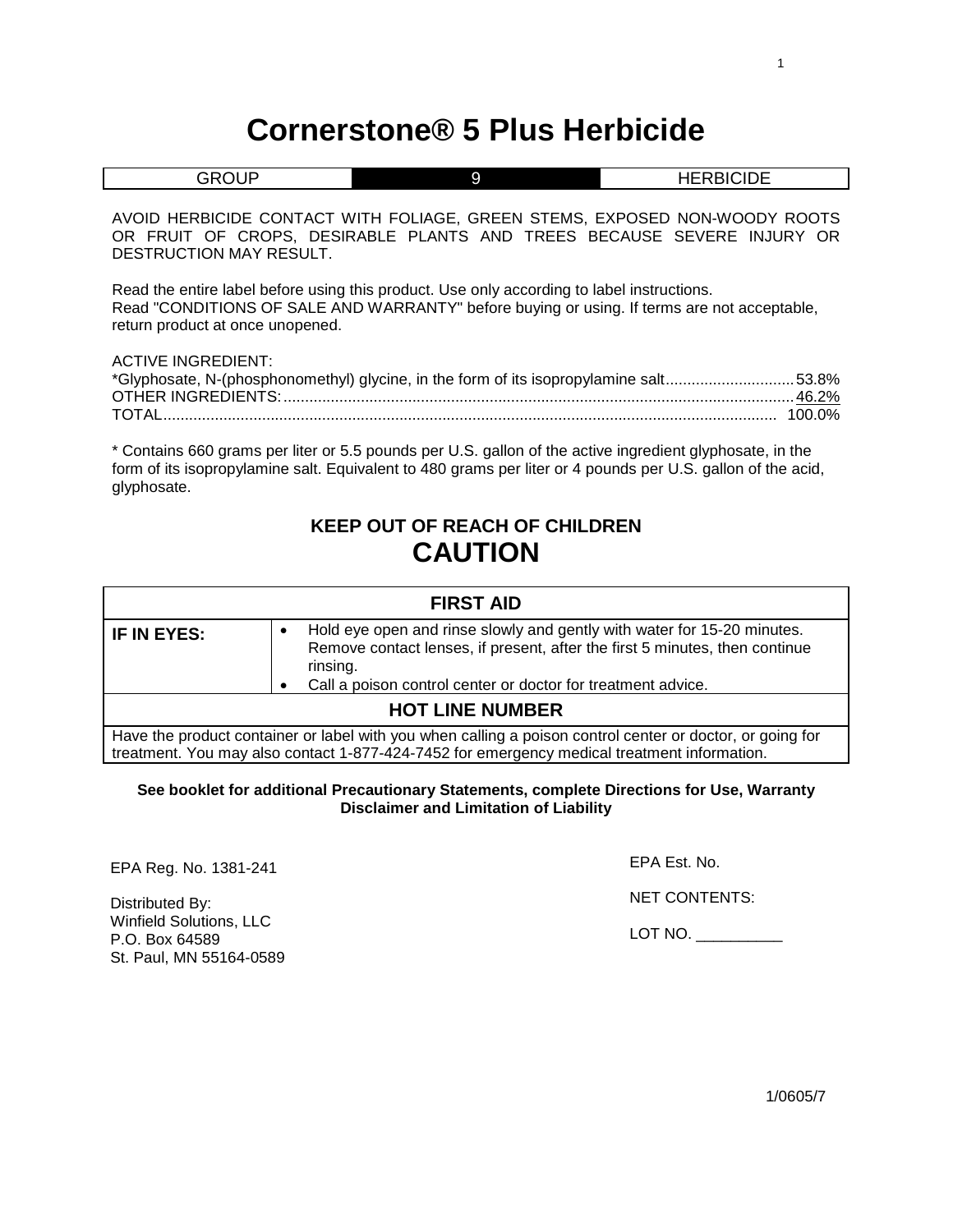## **PRECAUTIONARY STATEMENTS Hazards to Humans and Domestic**

**CAUTION:** Causes moderate eye irritation. Do not get in eyes, on skin, or on clothing. Wash thoroughly with soap and water after handling. Remove contaminated clothing and wash clothing before re-use.

DOMESTIC ANIMALS: This product is considered to be relatively non-toxic to dogs and other domestic animals; however, ingestion of this product or large amounts of freshly sprayed vegetation may result in temporary gastrointestinal irritation (vomiting, diarrhea, colic, etc.). If such symptoms are observed, provide the animal with plenty of fluids to prevent dehydration. Call a veterinarian if symptoms persist for more than 24 hours.

## **PERSONAL PROTECTIVE EQUIPMENT: (PPE)**

Applicators and other handlers must wear long-sleeved shirt and long pants, and shoes plus socks. Follow manufacturer's instructions for cleaning / maintaining PPE. If no such instructions for washables exist, use detergent and hot water. Keep and wash PPE separately from other laundry.

Discard clothing and other absorbent materials that have been drenched or heavily contaminated with this product's concentrate. Do not reuse them.

Engineering controls statement: When handlers use closed system, enclosed cabs or aircraft in a manner that meets the requirements listed in the Worker Protection Standard (WPS) for agricultural pesticides [40 CFR 170.240 (d) (4-6)], the handler PPE requirements may be reduced or modified as specified in the WPS.

## **User Safety Recommendations:**

Users should:

- Wash hands before eating, drinking, chewing gum, using tobacco, or using the toilet.
- Remove clothing immediately if contaminated. Wash thoroughly and put on clean clothing.

## **ENVIRONMENTAL HAZARDS**

Do not apply directly to water, to areas where surface water is present or to intertidal areas below the mean high water mark. Do not contaminate water when cleaning equipment or disposing of equipment washwaters.

## **PHYSICAL OR CHEMICAL HAZARDS**

Spray solutions of this product should be mixed, stored and applied using only stainless steel, aluminum, fiberglass, plastic or plastic-lined steel containers.

DO NOT MIX, STORE OR APPLY THIS PRODUCT OR SPRAY SOLUTIONS OF THIS PRODUCT IN GALVANIZED STEEL OR UNLINED STEEL (EXCEPT STAINLESS STEEL) CONTAINERS OR SPRAY TANKS. This product or spray solutions of this product react with such containers and tanks to produce hydrogen gas which may form a highly combustible gas mixture. This gas mixture could flash or explode causing serious personal injury, if ignited by open flame, spark, welder's torch, lighted cigarette or other ignition source.

Read the entire label before using this product. Use only according to label instructions.

Read "WARRANTY DISCLAIMER" and "LIMITATION OF LIABILITY" before buying or using. If terms are not acceptable, return product at once unopened.

## **DIRECTIONS FOR USE**

It is a violation of Federal law to use this product in a manner inconsistent with its labeling. Do not apply this product in a way that will contact workers or other persons, either directly or through drift. Only protected handlers may be in the area during application. For any requirements specific to your State or Tribe, consult the agency responsible for pesticide regulations.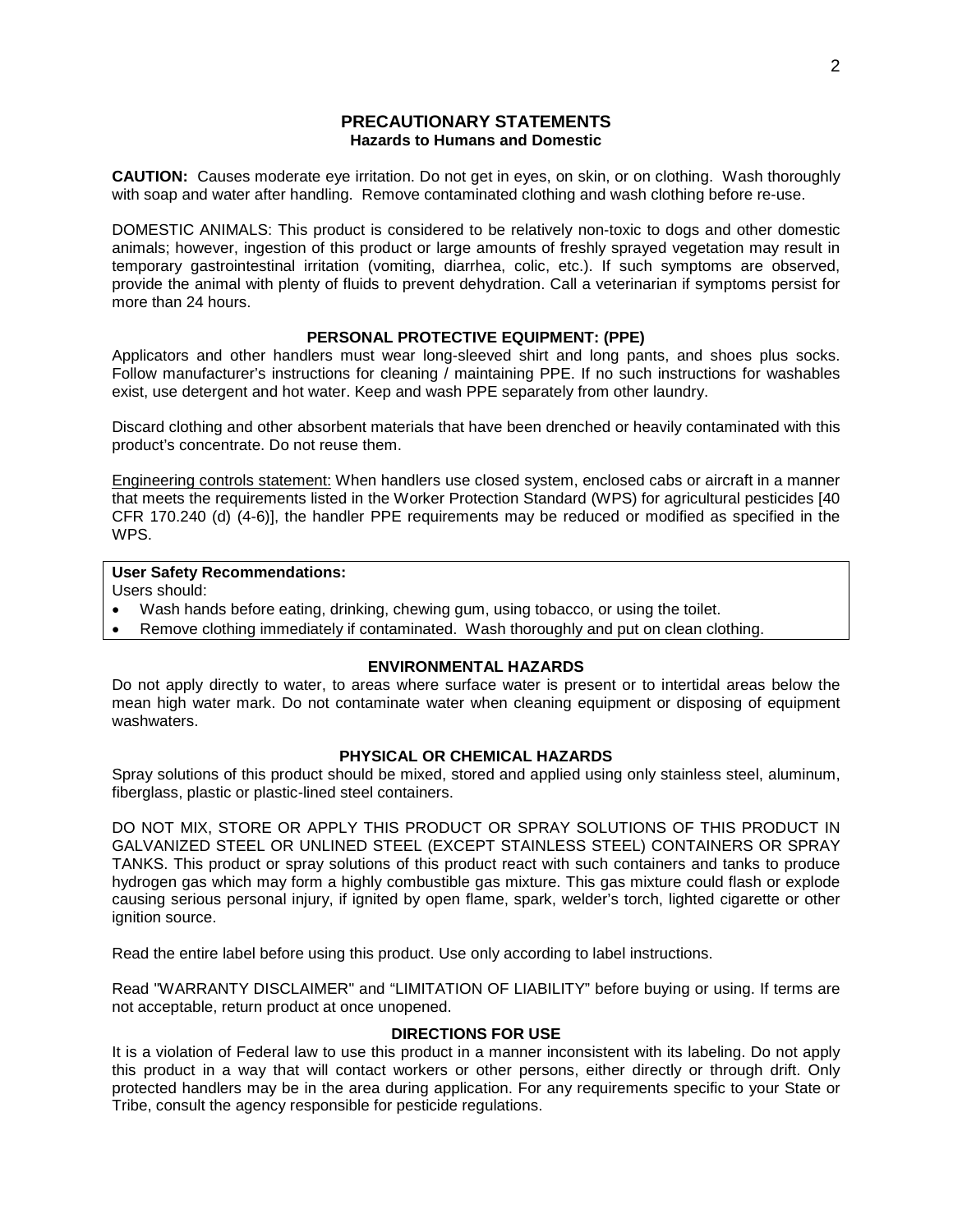## **AGRICULTURAL USE REQUIREMENTS**

Use this product only in accordance with its labeling and the Worker Protection Standard, 40 CFR Part 170. This Standard contains requirements for the protection of agricultural workers on farms, forests, nurseries, and greenhouses, and handlers of agricultural pesticides. It contains requirements for training, decontamination, notification, and emergency assistance. It also contains specific instructions and exceptions pertaining to the statements on this label about personal protective equipment (PPE) and restricted entry interval. The requirements in this box only apply to uses of this product that are covered by the Worker Protection Standard.

Do not enter or allow worker entry into treated areas during the restricted entry interval (REI) of 4 hours.

PPE required for early entry to treated areas that is permitted under the Worker Protection Standard and that involves contact with anything that has been treated, such as plants, soil or water, is: coveralls, chemical resistant gloves such as butyl rubber, natural rubber, neoprene rubber, or nitrile rubber ≥ 14 mils, and shoes plus socks.

## **NON-AGRICULTURAL USE REQUIREMENTS**

The requirements in this box apply to uses of this product that are NOT within the scope of the Worker Protection Standard for agricultural pesticides (40 CFR Part 170). The WPS applies when this product is used to produce agricultural plants on farms, forests, nurseries, or greenhouses.

Keep people and pets off treated areas until spray solution has dried.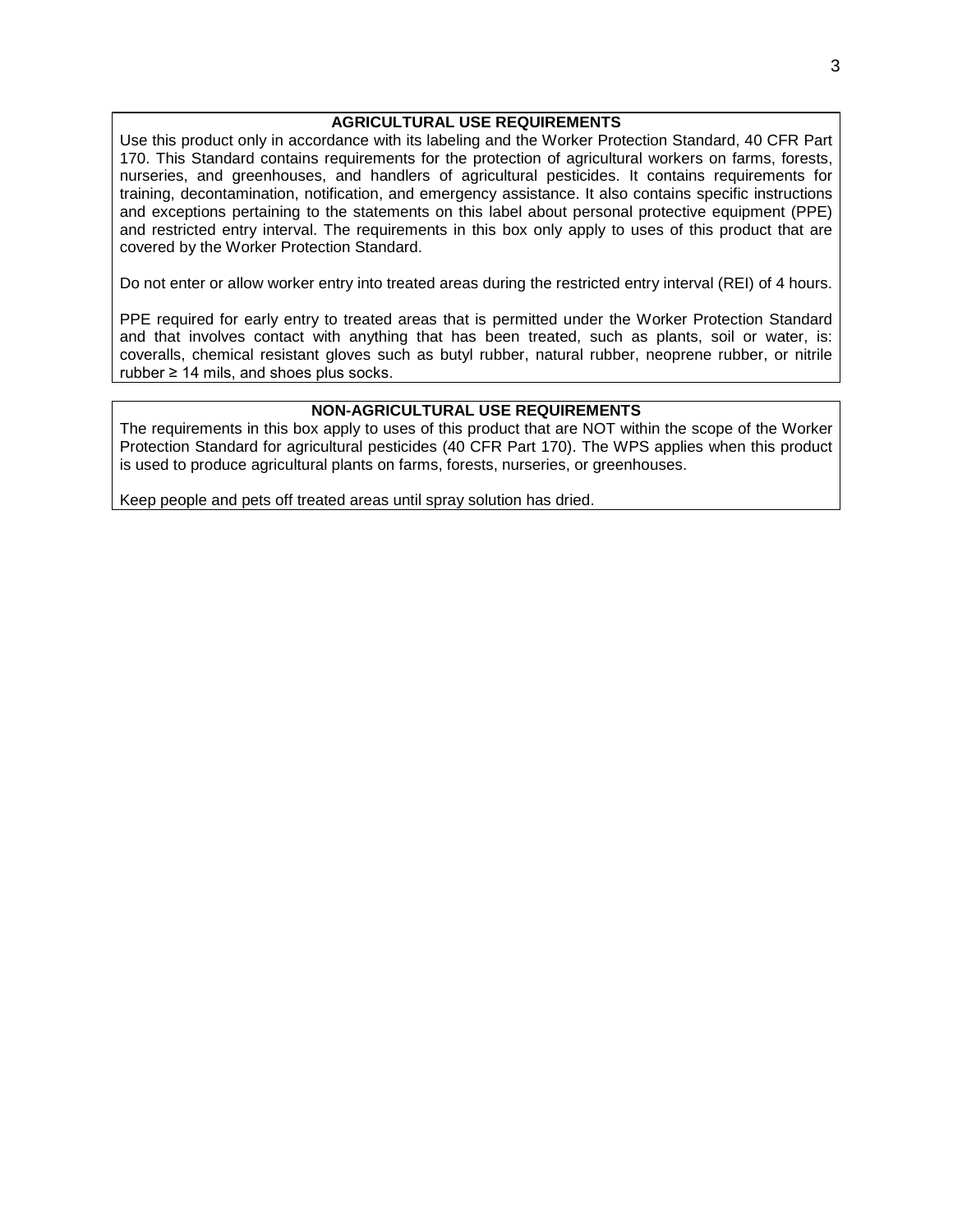## **STORAGE AND DISPOSAL**

Do not contaminate water, foodstuffs, feed or seed by storage or disposal.

**Pesticide Storage:** Store above 10°F (-12°C) to keep product from crystallizing. Crystals will settle to the bottom. If allowed to crystallize, place in a warm room 68°F (20°C) for several days to redissolve and roll or shake container or recirculate in mini-bulk or bulk container to mix well before using.

**Pesticide Disposal:** Wastes resulting from the use of this product that cannot be used or chemically reprocessed should be disposed of in a landfill approved for pesticide disposal or in accordance with applicable Federal, state or local procedures.

Emptied container retains vapor and product residue. Observe all labeled safeguards until container is destroyed.

**Container Handling:** Use label language appropriate for container size and type.

**Nonrefillable containers.** Do not reuse or refill this container. Clean container promptly after emptying.

**Nonrefillable container equal to or less than 5 gallons.** Triple rinse as follows: Empty the remaining contents into application equipment or a mix tank and drain for 10 seconds after the flow begins to drip. Fill the container 1/4 full with water and recap. Shake for 10 seconds. Pour rinsate into application equipment or a mix tank or store rinsate for later use or disposal. Drain for 10 seconds after the flow begins to drip. Repeat this procedure two more times. Then offer for recycling or reconditioning, or puncture and dispose of in a sanitary landfill, or by incineration, or, if allowed by state and local authorities, by burning. If burned, stay out of smoke.

**Nonrefillable container greater than 5 gallons.** Triple rinse as follows: Empty the remaining contents into application equipment or a mix tank. Fill the container  $\frac{1}{4}$  full with water. Replace and tighten closures. Tip container on its side and roll it back and forth, ensuring at least one complete revolution, for 30 seconds. Stand the container on its end and tip it back and forth several times. Turn the container over onto its other end and tip it back and forth several times. Empty the rinsate into application equipment or a mix tank or store rinsate for later use or disposal. Repeat this procedure two more times. Then offer for recycling or reconditioning, or puncture and dispose of in a sanitary landfill, or by incineration, or, if allowed by state and local authorities, by burning. If burned, stay out of smoke. **Refillable container.** Refill this container with pesticide only. Do not reuse this container for any other purpose. Cleaning the container before final disposal is the responsibility of the person disposing of the container. Cleaning before refilling is the responsibility of the refiller. To clean the container before final

disposal, empty the remaining contents from this container into application equipment or mix tank. Fill the container about 10 percent full with water. Agitate vigorously or recirculate water with the pump for 2 minutes. Pour or pump rinsate into application equipment or rinsate collection system. Repeat this rinsing procedure two more times. Then offer for recycling or reconditioning, or puncture and dispose of in a sanitary landfill, or by incineration, or, if allowed by state and local authorities, by burning. If burned, stay out of smoke.

## **FOR CHEMICAL EMERGENCY: Spill, leak, fire, exposure, or accident, call CHEMTREC 1-800-424-9300**

## **PRODUCT INFORMATION**

**Product Description:** This product is a postemergent, systemic herbicide with no soil residue activity. It is generally non-selective and gives broad spectrum control of many annual weeds, perennial weeds, woody brush and trees. It is formulated as a water-soluble liquid.

This product can be mixed with additives containing surfactant, buffering agents or pH adjusting agents. It can be applied through most standard industrial or field-type sprayers after dilution and thorough mixing with water or other carriers according to label instructions. Ammonium Sulfate can be used. See the "MIXING" section of this label for instructions.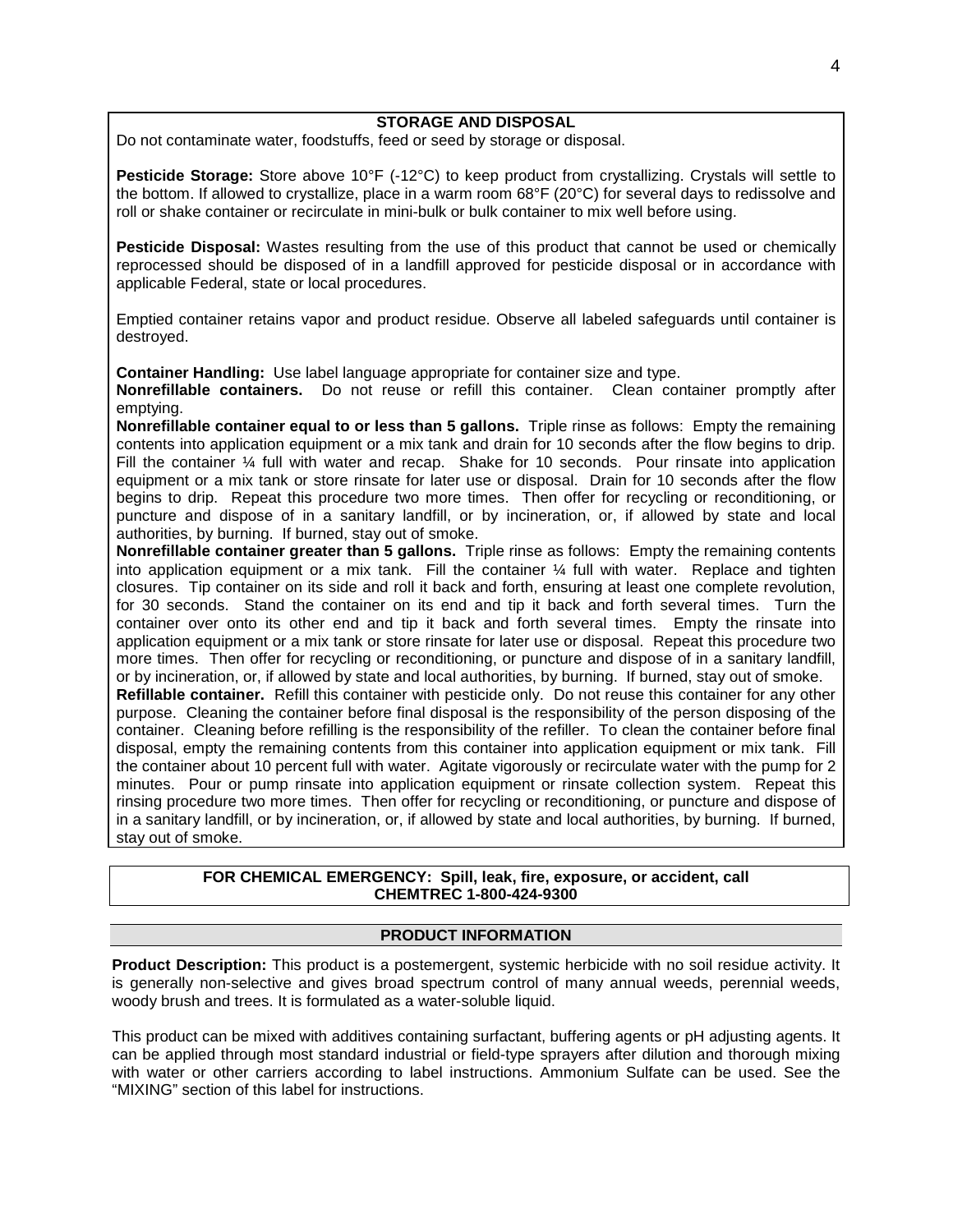**Time to Visible Symptoms:** This product moves through the plant from the point of foliage contact to and into the root system. Visible effects on most annual weeds occur within 2 to 4 days, but on most perennial weeds may not occur for 7 days or more. Extremely cool or cloudy weather following treatment may slow activity of this product and delay development of visible symptoms. Visible effects are a gradual wilting and yellowing of the plant which advances to complete browning of above-ground growth and deterioration of underground plant parts.

**Stage of Weeds:** Annual weeds are easiest to control when they are small. Best control of most perennial weeds is obtained when treatment is made at late growth stages approaching maturity. Refer to the annual, perennial, woody brush and trees rate tables for more information on controlling specific weeds.

Always use the higher rate of this product per acre within the specified range when weed growth is heavy or dense or weeds are growing in an undisturbed (non-cultivated) area.

Do not treat weeds under poor growing conditions such as drought stress, disease or insect damage, as reduced weed control may result. Reduced results may also occur when treating weeds heavily covered with dust.

**Cultural Considerations:** Reduced control may result when applications are made to annual and perennial weeds that have been mowed, grazed, or cut, and have not been allowed to regrow to the specified stage for treatment.

**Rainfastness:** Heavy rainfall or irrigation soon after application may wash this product off of the foliage and a repeat application may be required for adequate control.

**Spray Coverage:** For best results, spray coverage should be uniform and complete. Do not spray weed foliage to the point of runoff.

**Mechanism of Action:** The active ingredient in this product inhibits an enzyme, found only in plants and microorganisms, that is essential to formation of specific amino acids.

**No Soil Activity:** Weeds must be emerged at the time of application to be controlled by this product. Weeds germinating from seed after application will not be controlled. Unemerged plants arising from unattached underground rhizomes or root stocks of perennials will not be affected by the herbicide and will continue to grow.

**Biological Degradation:** Degradation of this product is primarily a biological process carried out by soil microbes.

**Annual Maximum Use Rate:** Except as otherwise specified in the crop section of this label, the combined total of all treatments must not exceed 6 quarts (6 pounds of glyphosate acid) of this product per acre per year. For applications in noncrop sites or in tree, vine, or shrub crops, the combined total of all treatments must not exceed 8 quarts (8 pounds of glyphosate acid) of this product per acre per year. The maximum use rates stated throughout this product's labeling apply to this product combined with the use of all other herbicides containing glyphosate or sulfosate as the active ingredient, whether applied as mixtures or separately. Calculate the application rates and ensure that the total use of this and other glyphosate or sulfosate containing products does not exceed stated maximum use rate.

**For Glyphosate Weed Resistance Management:** Glyphosate, the active ingredient in this product, is a Group 9 herbicide. Target site resistance to Group 9 herbicides is rare. Although rare in occurrence, any weed population may contain plants naturally resistant to Group 9 herbicides. Weed species resistant to Group 9 herbicides may be effectively managed utilizing another herbicide from a different Group or using other cultural practices.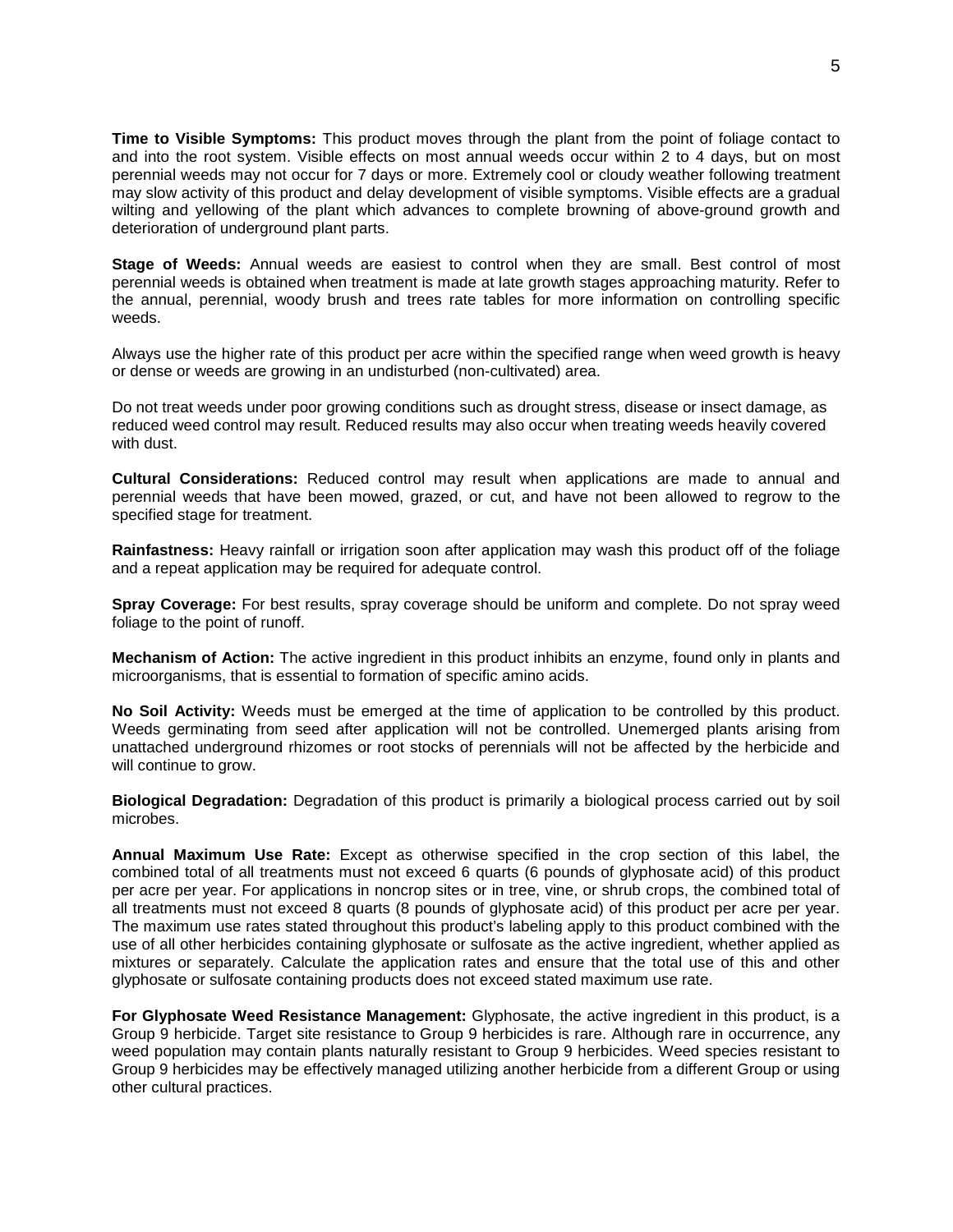Weed resistance management recommendations for Group 9 herbicides are:

- Ensure optimum weed control by making applications at the right time (correct weed size) and utilizing the specified label rate for the most difficult to control weed in your field.
- Base decisions on local needs and use the tool(s) necessary to obtain optimum weed control and minimize weed escapes.
- Avoid tank mixtures that reduce this product's efficacy (through antagonism) or which encourage the use of rates of this product below the labeled rate.
- Scout treated weed populations for escapes 2 to 4 weeks after application.
- Report any incidence of repeated nonperformance of this product on a particular weed to the local retailer or county extension agent.

**NOTE:** Use of this product in any manner not consistent with this label may result in injury to persons, animals or crops, or other unintended consequences. Keep container closed to prevent spills and contamination.

#### **MIXING**

Clean sprayer parts immediately after using this product by thoroughly flushing with water.

**NOTE:** Reduced results may occur if water containing soil is used, such as visibly muddy water or water from ponds and ditches that is not clear.

## **Mixing with Water:**

This product mixes readily with water. Mix spray solutions of this product as follows:

- Fill the mixing or spray tank with the required amount of water.
- Add the specified amount of this product near the end of the filling process and mix well. Use caution to avoid siphoning back into the carrier source. Use approved anti-back-siphoning devices required by state or local regulations.
- During mixing and application, foaming of the spray solution may occur. To prevent or minimize foam, avoid the use of mechanical agitators, terminate by-pass and return lines at the bottom of the tank and, if needed, use an approved anti-foam or defoaming agent.

## **Tank Mixing Procedure:**

This product does not provide residual weed control. For subsequent residual weed control, follow a label-approved herbicide program. Always predetermine the compatibility of labeled tank mixtures of this product with water carrier by mixing small proportional quantities in advance.

It is the pesticide user's responsibility to ensure that all products are registered for the intended use. Read and follow the applicable restrictions and limitations and directions for use on all product labels involved in tank mixing. Users must follow the most restrictive directions for use and precautionary statements of each product in the tank mixture.

To the extent consistent with applicable law, buyer and all users are responsible for all loss or damage in connection with the use or handling of mixtures of this product with herbicides or other materials that are not expressly recommended in this labeling. Mixing this product with herbicides or other materials not recommended on this label may result in reduced performance

Mix labeled tank mixtures of this product as follows:

- 1. Place a 20 to 35 mesh screen or wetting basket over filling port.
- 2. Through the screen, fill the spray tank one-half full with water and start agitation.
- 3. If ammonium sulfate is used, add it slowly through the screen into the tank. Continue agitation. Ensure that dry ammonium sulfate is completely dissolved in the spray tank before adding other products.
- 4. If a wettable powder is used, make a slurry with the water carrier, and add it SLOWLY through the screen into the tank. Continue agitation.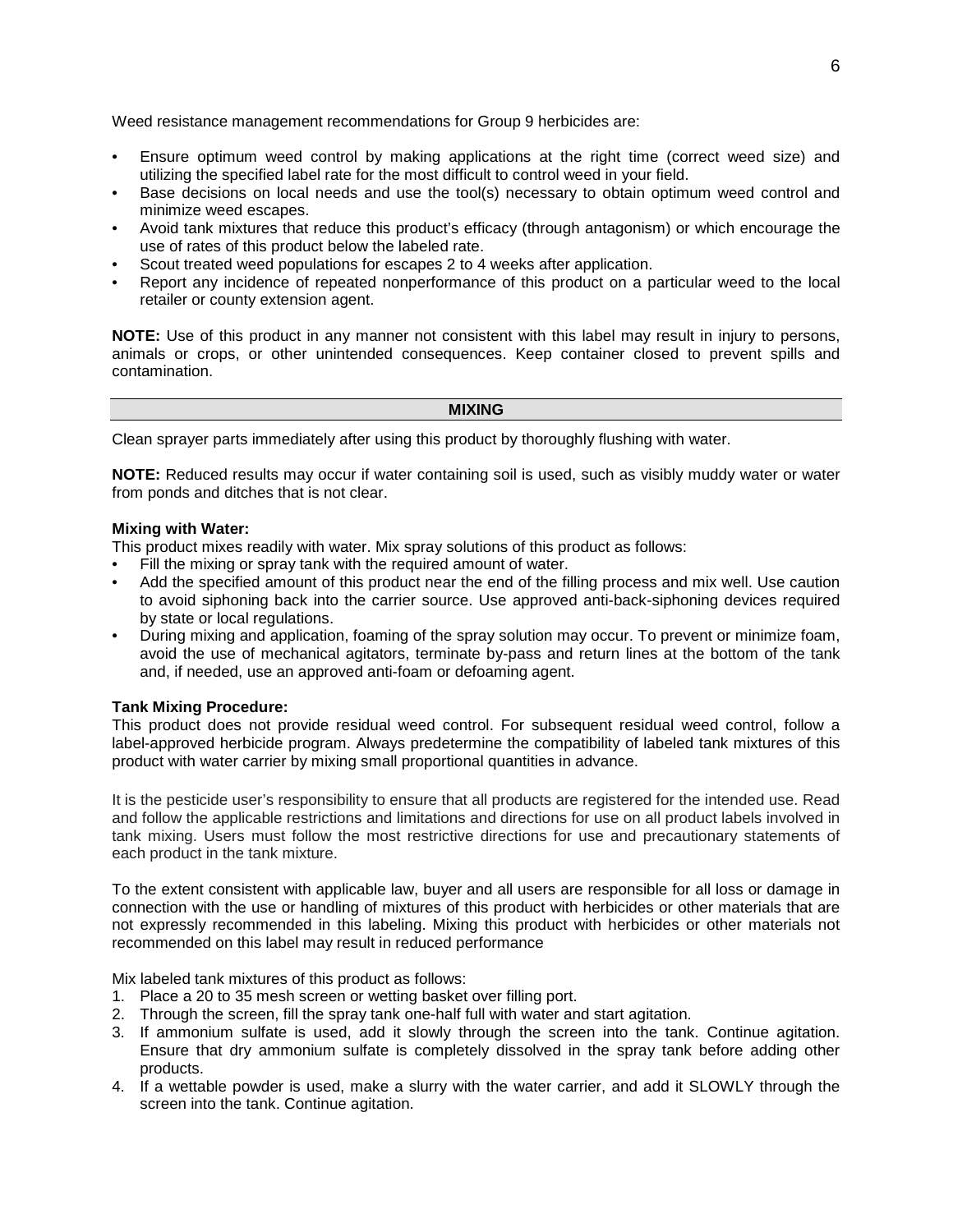- 5. If a flowable formulation is used, premix one part flowable with one part water. Add diluted mixture SLOWLY through the screen into the tank. Continue agitation.
- 6. If an emulsifiable concentrate formulation is used, premix one part emulsifiable concentrate with two parts water. Add diluted mixture slowly through the screen into the tank. Continue agitation.
- 7. Continue filling the spray tank with water and add the required amount of this product near the end of the filling process.
- 8. If a surfactant is used, add it to the spray tank before completing the filling process.
- 9. Add individual formulations to the spray tank as follows: wettable powder, flowable, emulsifiable concentrate, drift control additive, water soluble liquid.

Maintain good agitation at all times until the contents of the tank are sprayed. If the spray mixture is allowed to settle, thorough agitation is required to resuspend the mixture before spraying is resumed.

Keep a by-pass line on or near the bottom of the tank to minimize foaming. Screen size in nozzle or line strainers should be no finer than 50 mesh.

## **Mixing for Hand-Held Sprayers**

Prepare the desired volume of spray solution by mixing the amount of this product in water as shown in the following table:

| <b>Desired</b><br><b>Volume</b> | Amount of Cornerstone® 5 Plus |         |            |           |         |         |
|---------------------------------|-------------------------------|---------|------------|-----------|---------|---------|
|                                 | 0.5%                          | 1%      | 1.5%       | 2%        | 5%      | 10%     |
| 1 Gallon                        | $0.6$ oz.                     | 1.3 oz. | 2 oz.      | $2.6$ oz. | 6.5 oz. | 13 oz.  |
| 25 Gallon                       | 1 pt.                         | 1 qt.   | $1.5$ qt.  | 2 qt.     | 5 qt.   | 10 qt.  |
| 100 Gallon                      | 2 qt.                         | 1 gal.  | $1.5$ gal. | 2 gal.    | 5 gal.  | 10 gal. |
| 2 tablespoons = $1$ fluid ounce |                               |         |            |           |         |         |

#### **Spray Solution**

For use in knapsack sprayers, it is suggested that the specified amount of this product be mixed with water in a large container. Fill sprayer with the mixed solution.

#### **Surfactants**

Surfactants or wetting agents that are labeled for use with herbicides can be added to the spray solution. Do not reduce rates of this herbicide when adding surfactants. Read and follow instructions on the additives' label. When an adjuvant is to be used with this product, Winfield Solutions, LLC recommends the use of a Council of Producers and Distributors of Agrotechnology certified adjuvant.

#### **Ammonium Sulfate**

The addition of 1 to 2 percent dry ammonium sulfate by weight or 8.5 to 17 pounds per 100 gallons of water may increase the performance of this product, particularly under hard water conditions, drought conditions or when tank mixed with certain residual herbicides on annual and perennial weeds. The equivalent rate of ammonium sulfate in a liquid formulation may also be used. Ensure that dry ammonium sulfate is completely dissolved in the spray tank before adding herbicides. Thoroughly rinse the spray system with clean water after use to reduce corrosion.

**NOTE:** When using ammonium sulfate, apply this product at rates specified in this label. Lower rates will result in reduced performance.

#### **Colorants or Dyes**

Agriculturally approved colorants or marking dyes may be added to this product. Colorants or dyes used in spray solutions of this product may reduce performance, especially at lower rates or dilutions. Use colorants or dyes according to the manufacturer's directions.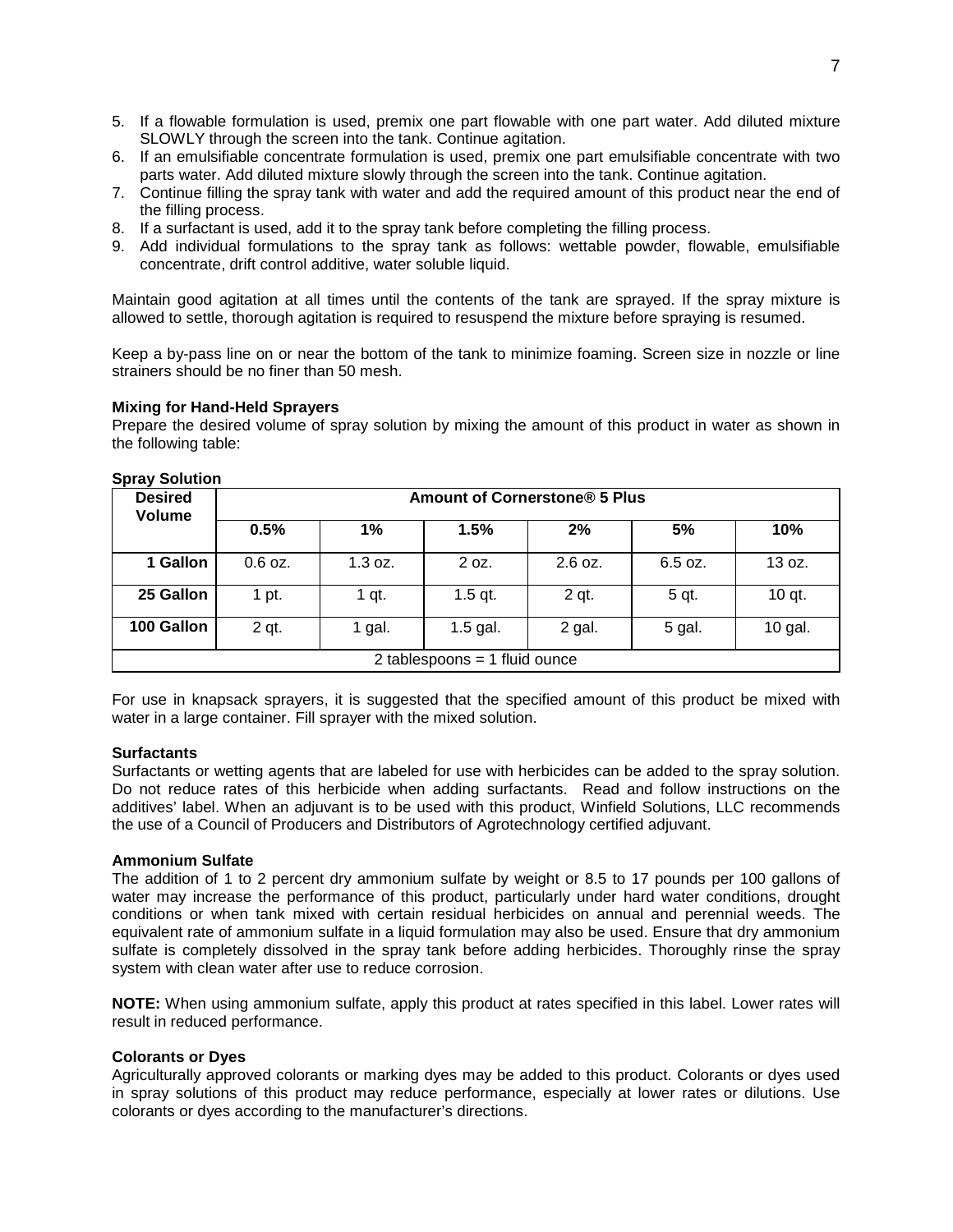#### **Drift Control Additives**

Drift control additives may be used with all equipment types, except wiper applicators, sponge bars and CDA equipment. When a drift control additive is used, read and carefully observe the cautionary statements and all other information appearing on the additive label. The use of drift control additives can affect spray coverage which may result in reduced performance.

## **APPLICATION EQUIPMENT AND TECHNIQUES**

Do not apply this product through any type of irrigation system. This product may be applied with the following application equipment:

**Aerial –** Fixed Wing and Helicopter

**Ground Broadcast Spray –** Boom or boomless systems, pull-type sprayer, floaters, pick-up sprayers, spray coupes and other ground broadcast equipment.

**Hand-Held and High-Volume Spray Equipment –** Knapsack and backpack sprayers, pump-up pressure sprayers, handguns, handwands, mistblowers\*, lances and other hand-held and motorized spray equipment used to direct spray onto weed foliage.

\* THIS PRODUCT IS NOT REGISTERED IN CALIFORNIA OR ARIZONA FOR USE IN MISTBLOWERS.

**Selective Equipment –** Recirculating sprayers, shielded and hooded sprayers, wiper applicators and sponge bars.

**Injection Systems –** Aerial or ground injection sprayers.

**Controlled Droplet Applicators (CDA) –** Hand-held or boom-mounted applicators that produce a spray consisting of a narrow range of droplet sizes.

APPLY THESE SPRAY SOLUTIONS IN PROPERLY MAINTAINED AND CALIBRATED EQUIPMENT CAPABLE OF DELIVERING DESIRED VOLUMES.

## **AERIAL EQUIPMENT**

DO NOT APPLY THIS PRODUCT USING AERIAL SPRAY EQUIPMENT EXCEPT UNDER CONDITIONS AS SPECIFIED WITHIN THIS LABEL.

Use the specified rates of this herbicide in 3 to 15 gallons of water per acre unless otherwise specified on this label. Unless otherwise specified, do not exceed 24 fl. oz. per acre. Refer to the individual use area sections of this label for specified volumes and application rates.

For aerial application in California and Fresno County California, refer to the "FOR AERIAL APPLICATION IN CALIFORNIA ONLY" and "FOR AERIAL APPLICATION IN FRESNO COUNTY CALIFORNIA ONLY" sections of this label for specific instructions, restrictions and requirements.

For aerial application in Arkansas, refer to the "ARKANSAS ONLY" section of this label for specific instructions, restrictions and requirements.

Avoid direct application to any body of water.

**Ensure uniform application** – To avoid streaked, uneven or overlapped application, use appropriate marking devices.

Thoroughly wash aircraft, especially landing gear, after each day of spraying to remove residues of this product accumulated during spraying and from spills. PROLONGED EXPOSURE OF THIS PRODUCT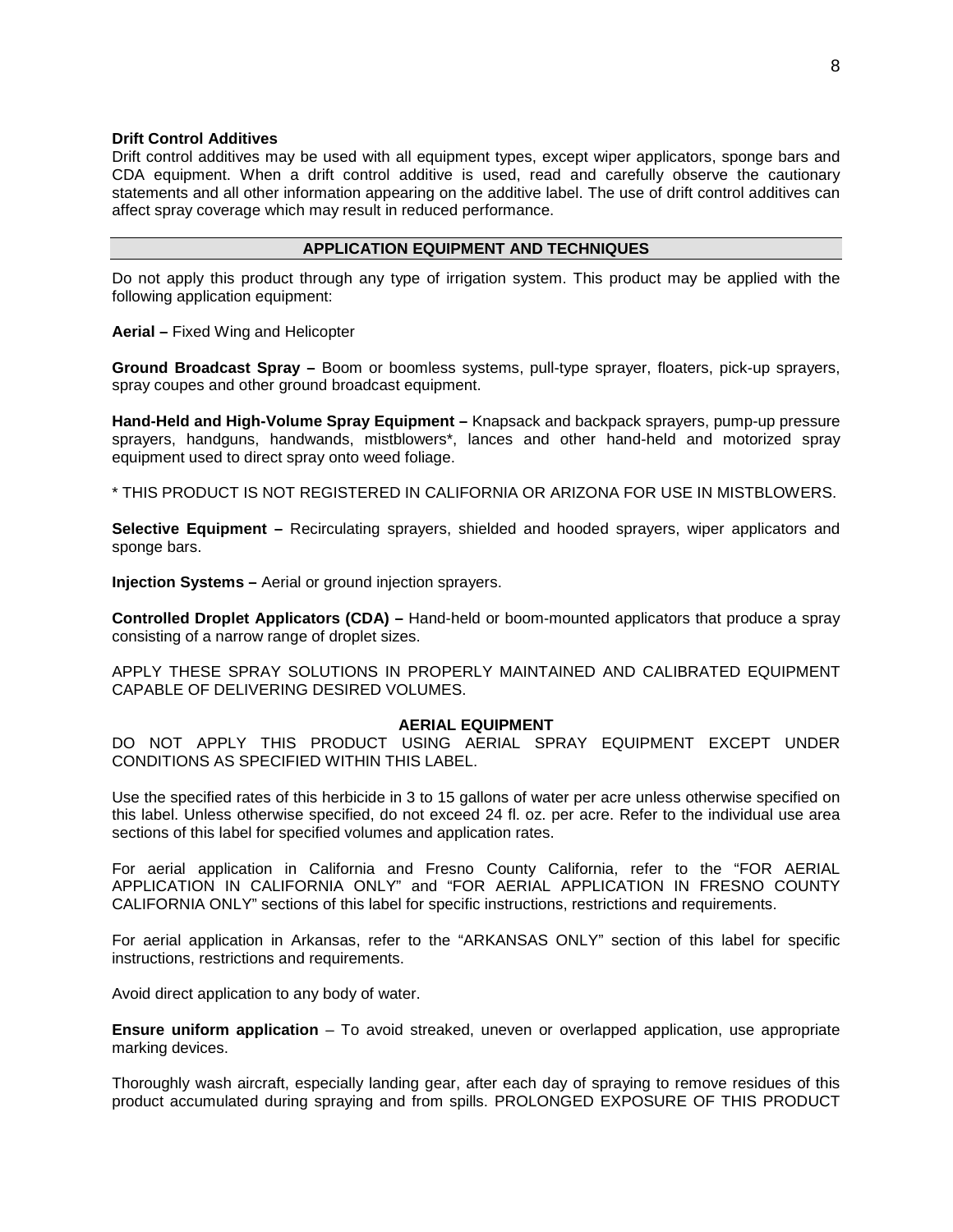TO UNCOATED STEEL SURFACES MAY RESULT IN CORROSION AND POSSIBLE FAILURE OF THE PART. LANDING GEAR IS MOST SUSCEPTIBLE. The maintenance of an organic coating (paint), which meets aerospace specification MIL-C-38413, may prevent corrosion.

## **AERIAL SPRAY DRIFT MANAGEMENT**

DRIFT MAY CAUSE DAMAGE TO ANY OTHER VEGETATION CONTACTED TO WHICH TREATMENT IS NOT INTENDED. TO PREVENT INJURY TO ADJACENT DESIRABLE VEGETATION, APPROPRIATE BUFFER ZONES MUST BE MAINTAINED.

Avoiding spray drift at the application site is the responsibility of the applicator. The interaction of many equipment and weather-related factors determine the potential for spray drift. The applicator and the grower are responsible for considering all these factors when making decisions.

The following drift management requirements must be followed to avoid off-target drift movement from aerial applications to agricultural field crops. These requirements do not apply to forestry applications, public health uses or to applications using dry formulations.

- 1. The distance of the outer most nozzles on the boom must not exceed 3/4 the length of the wingspan or rotor.
- 2. Nozzles must always point backward parallel with the air stream and never be pointed downwards more than 45 degrees. Where states have more stringent regulations, they should be observed.

The applicator must be familiar with and take into account the information covered in the Aerial Drift Reduction Advisory.

## **Aerial Drift Reduction Advisory**

## **Importance of Droplet Size**

The most effective way to reduce drift potential is to apply large droplets. The best drift management strategy is to apply the largest droplets that provide sufficient coverage and control. Applying larger droplets reduces drift potential, but will not prevent drift if applications are made improperly, or under unfavorable environmental conditions (see "Wind", "Temperature and Humidity", and "Temperature Inversion").

## **Controlling Droplet Size**

- **Volume** Use high flow rate nozzles to apply the highest practical spray volume. Nozzles with higher rated flows produce larger droplets.
- **Pressure** Use the lower spray pressures recommended for the nozzle. Higher pressure reduces droplet size and does not improve canopy penetration. When higher flow rates are needed, use higher flow rate nozzles instead of increasing pressure.
- **Number of Nozzles** Use the minimum number of nozzles that provide uniform coverage.
- **Nozzle Orientation** Orienting nozzles so that the spray is released backwards, parallel to the airstream, will produce larger droplets than other orientations. Significant deflection from the horizontal will reduce droplet size and increase drift potential.
- **Nozzle Type** Use a nozzle type that is designed for the intended application. With most nozzle types, narrower spray angles produce larger droplets. Consider using low-drift nozzles. Solid stream nozzles oriented straight back produce larger droplets than other nozzle types.
- **Boom Length** For some use patterns, reducing the effective boom length to less than 3/4 of the wingspan or rotor length may further reduce drift without reducing swath width.
- **Application** Applications must not be made at a height greater than 10 feet above the top of the largest plants unless a greater height is required for aircraft safety. Making applications at the lowest height that is safe reduces exposure of droplets to evaporation and wind.

## **Swath Adjustment**

When applications are made with a cross-wind, the swath will be displaced downwind. Therefore, on the up and downwind edges of the field, the applicator must compensate for this displacement by adjusting the path of the aircraft upwind. Swath adjustment distance should increase, with increasing drift potential (higher wind, smaller drops, etc.).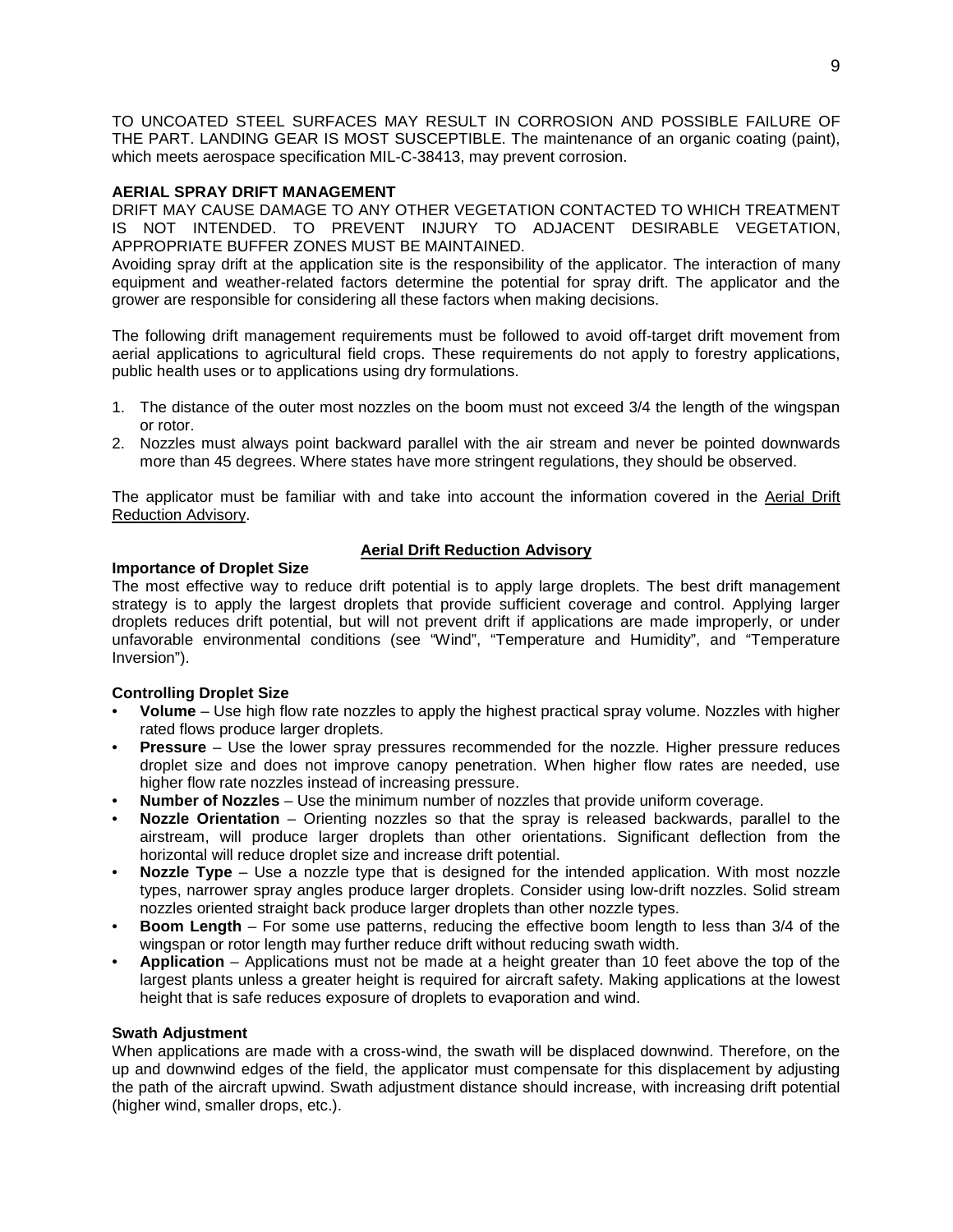## **Wind**

Drift potential is lowest between wind speeds of 2 to 10 mph. However, many factors, including droplet size and equipment type determine drift potential at any given speed. Application must be avoided below 2 mph due to variable wind direction and high inversion potential. **Note:** Local terrain can influence wind patterns. Every applicator should be familiar with local wind patterns and how they affect drift.

## **Temperature and Humidity**

When making applications in low relative humidity, set up equipment to produce larger droplets to compensate for evaporation. Droplet evaporation is most severe when conditions are both hot and dry.

## **Temperature Inversion**

Applications must not occur during a temperature inversion because drift potential is high. Temperature inversions restrict vertical air mixing, which causes small suspended droplets to remain in a concentrated cloud. This cloud can move in unpredictable directions due to the light variable winds common during inversions. Temperature inversions are characterized by increasing temperature with altitude and are common on nights with limited cloud cover and light to no wind. They begin to form as the sun sets and often continue into the morning. Their presence can be indicated by ground fog; however, if fog is not present, inversions can also be identified by the movement of smoke from a ground source or an aircraft smoke generator. Smoke that layers and moves laterally in a connected cloud (under low wind conditions) indicates an inversion, while smoke that move upwards and rapidly dissipates indicates good vertical air mixing.

## **Sensitive Areas**

The pesticide must only be applied when the potential for drift to adjacent sensitive areas (e.g., residential areas, bodies of water, known habitat for threatened or endangered species, non-target crops) is minimal (e.g., when wind is blowing away from the sensitive areas).

## **FOR AERIAL APPLICATION IN CALIFORNIA ONLY**

Do not apply this product using aerial application equipment in residential areas.

When tank mixing this product with 2,4-D for aerial applications, only 2,4-D amine formulations may be used. This tank mixture may be used for fallow and reduced tillage systems and alfalfa and pasture renovation applications only.

This product plus dicamba tank mixtures may not be applied by air in California.

AVOID DRIFT – DO NOT APPLY WHEN WINDS ARE GUSTY OR UNDER ANY OTHER CONDITION WHICH FAVORS DRIFT. DRIFT MAY CAUSE DAMAGE TO ANY VEGETATION CONTACTED TO WHICH TREATMENT IS NOT INTENDED. TO PREVENT INJURY TO ADJACENT DESIRABLE VEGETATION, APPROPRIATE BUFFER ZONES MUST BE MAINTAINED.

Use the following guidelines when aerial applications are made near crops or desirable perennial vegetation after bud break and before total leaf drop, and/or near other desirable vegetation or annual crops.

- 1. Do not apply within 100 feet of all desirable vegetation or crop(s).
- 2. If wind up to 5 miles per hour is blowing toward desirable vegetation or crop(s), do not apply within 500 feet of the desirable vegetation or crop(s).
- 3. Winds blowing from 5 to 10 miles per hour toward desirable vegetation may require buffer zones in excess of 500 feet.
- 4. Do not apply when winds are in excess of 10 miles per hour or when inversion conditions exist.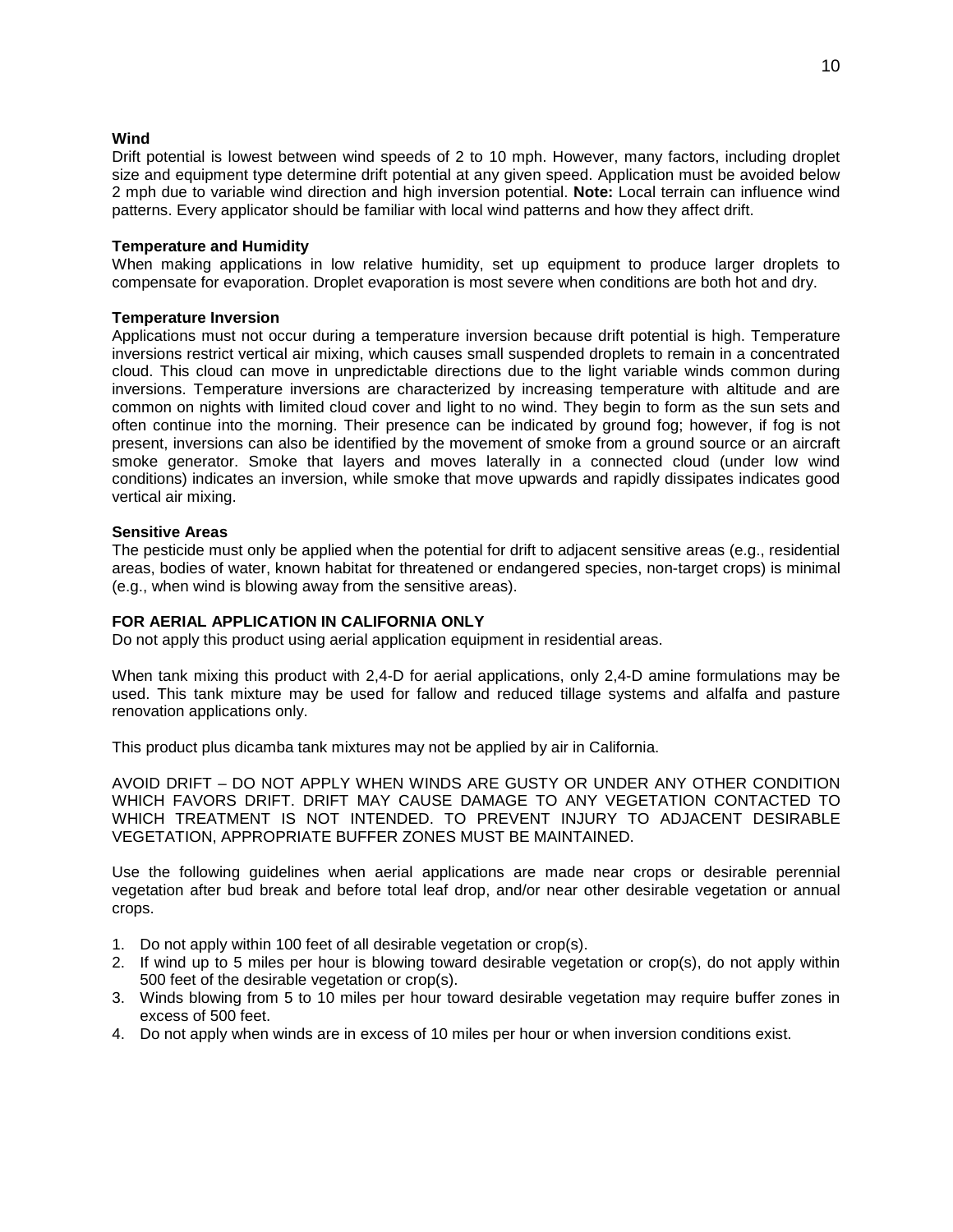## **FOR AERIAL APPLICATION IN FRESNO COUNTY, CALIFORNIA ONLY From February 15 through March 31 Only**

Always read and follow the label direction and precautionary statements for all products used in the aerial application.

## **Applicable Area**

The area contained inside the following boundaries within Fresno County, California. North: Fresno County line South: Fresno County line East: State Highway 99 West: Fresno County line

Observe the following directions to minimize off-site movement during aerial application of this product. Minimization of off-site movement is the responsibility of the grower, Pest Control Advisor and aerial applicator.

#### **Written Recommendations**

A written recommendation MUST be submitted by or on behalf of the applicator to the Fresno county Agricultural Commissioner 24 hours prior to the application. This written recommendation MUST state the proximity of surrounding crops, and that conditions of each manufacturer's product label and this label have been satisfied.

## **Aerial Applicator Training and Equipment**

Aerial application of this product is limited to pilots who have successfully completed a Fresno County Agricultural Commissioner and California Department of Pesticide Regulation approved training program for aerial application of herbicides. All aircraft must be inspected, critiqued in flight and certified at a Fresno County Agricultural Commissioner approved fly-in. Test and calibrate spray equipment at intervals sufficient to ensure that proper rates of herbicides and adjuvants are being applied during commercial use. Applicator must document such calibrations and testing. Demonstration of performance at Fresno County Agricultural Commissioner approved fly-ins constitutes such documentation, or other written records showing calculations and measurements of flight and spray parameters acceptable to the Fresno County Agricultural Commissioner.

**Applications at Night** – Do not apply this product by air earlier than 30 minutes prior to sunrise and/or later than 30 minutes after sunset without prior permission from the Fresno County Agricultural Commissioner.

**Note**: For aerial application from April 1 through February 14, refer to the "FOR AERIAL APPLICATION IN CALIFORNIA ONLY" section of this label.

#### **ARKANSAS ONLY**

AVOID DRIFT. DO NOT APPLY INTO STILL AIR WHERE THERE IS A TEMPERATURE INVERSION LAYER LOW ENOUGH FOR FINE SPRAY PARTICLES TO BECOME SUSPENDED AND MOVE OUTSIDE THE TARGET AREA WHEN THE INVERSION LAYER MOVES. DO NOT APPLY WHEN WINDS ARE GUSTY OR UNDER ANY OTHER CONDITION THAT FAVORS DRIFT. DRIFT IS LIKELY TO CAUSE DAMAGE TO ANY VEGETATION CONTACTED. TO PREVENT INJURY TO ADJACENT DESIRABLE VEGETATION, APPROPRIATE BUFFER ZONES MUST BE MAINTAINED.

Use the specified rate of this product in 3 to 15 gallons of water per acre. Use sufficient carrier volume and appropriate equipment set-up to form droplets large enough to avoid drift potential. Coarse droplets in the 300 to 500 (VMD) micron range are required.

Applications should typically be made with the nozzle release point at 8 to 15 feet above the top of the target plants unless a greater height is required for aircraft safety. The distance of the outermost nozzles on the boom must not exceed 75% of the length of the wingspan or rotor. In many cases reducing this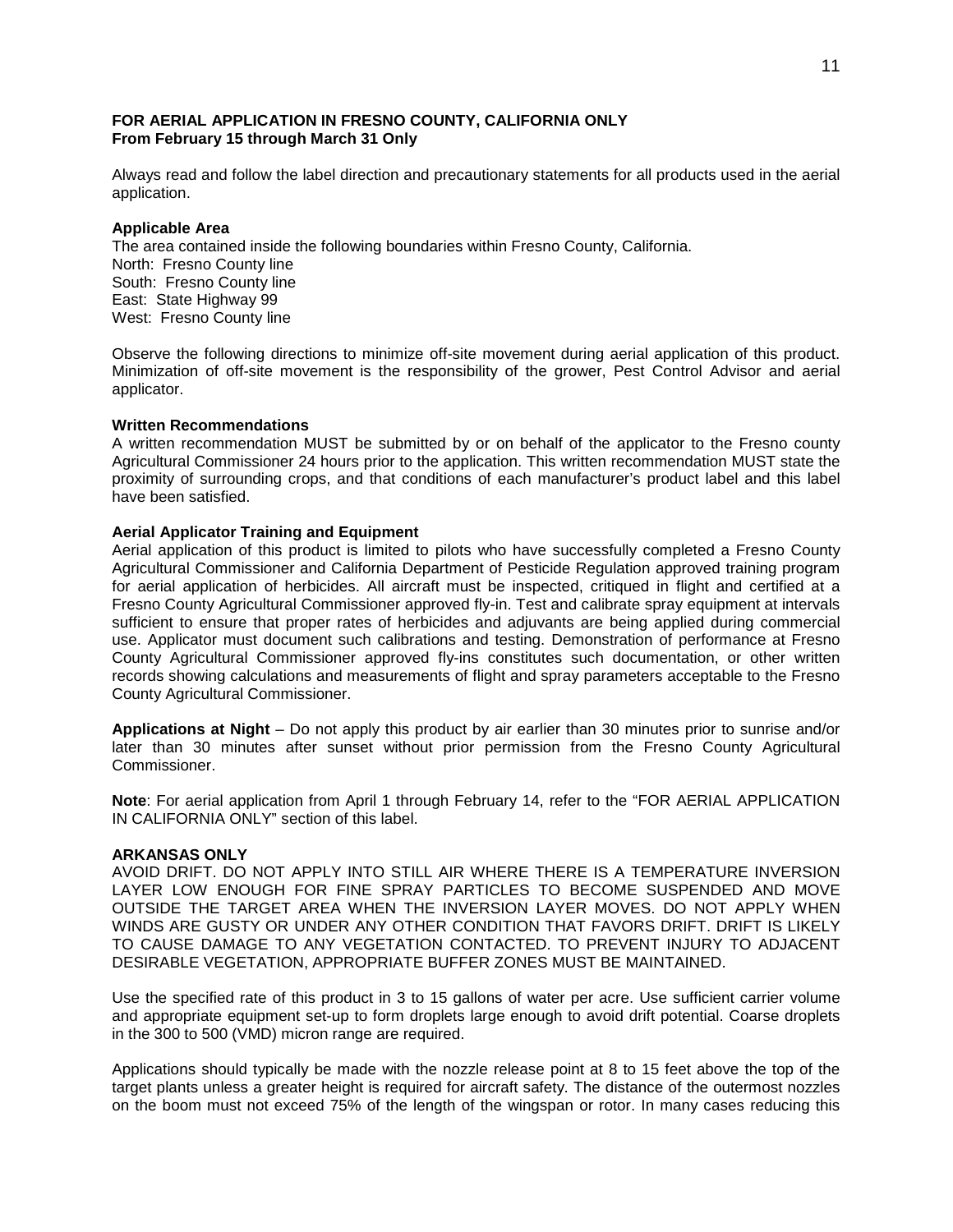distance to 65% of the length of the wingspan or rotor will improve drift control without affecting the swath width.

Nozzles must always discharge backward parallel with the airstream and never discharge downwards more than 45 degrees on fixed wing aircraft or forward of the prevailing airflow on rotary winged aircraft. Avoid the use of nozzles with wide-angle discharge.

Do not apply this product when wind speeds are in excess of 10 miles per hour. Do not apply when there is a low-level inversion where fine spray particles could be suspended in still air and move outside the target area when the inversion layer moves. These conditions may occur when wind speeds are less than 2 mph.

Use the following guidelines when applications are made near crops or other desirable vegetation:

- 1. Do not apply within 100 feet of any desirable vegetation or crops.
- 2. If wind up to 5 miles per hour is blowing toward desirable vegetation or crops, do not apply within 500 feet upwind of the desirable vegetation or crops.
- 3. Winds blowing from 5 to 10 miles per hour toward desirable vegetation or crops will likely require buffer zones in excess of 500 feet.

## **ARKANSAS, LOUISIANA, MISSISSIPPI, MISSOURI, AND TENNESSEE ONLY**

This product controls annual and perennial weeds listed on this label prior to planting or emergence of corn, cotton, rice, sorghum and soybeans; prior to the harvest of cotton and soybeans; and following the harvest of any crop in the fall via aerial applications in these locations.

Aerial applications of this product may be made in fallow systems and conventional, reduced and zero tillage systems. For applications via aerial equipment, use the specified rates of this product in 3 to 10 gallons of water per acre. Do not exceed a rate of 4.5 pts. per acre.

The likelihood of injury occurring from the use of this product is greatest when winds are gusty or in excess of 5 miles per hour or when other conditions, including lesser velocities, will allow spray drift to occur.

## **GROUND BROADCAST EQUIPMENT**

Use the specified rates of this product in 3 to 40 gallons of water per acre as a broadcast spray unless otherwise specified. As density of weeds increases, spray volume should be increased within the specified range to ensure complete coverage. Carefully select proper nozzles to avoid spraying a fine mist. For best results with ground application equipment, use flat fan nozzles. Check for even distribution of spray droplets.

## **HAND-HELD AND HIGH-VOLUME EQUIPMENT**

Apply to foliage of vegetation to be controlled. For applications made on a spray-to-wet basis, spray coverage should be uniform and complete. Do not spray to the point of runoff. Use coarse sprays only.

For specified rates and timing, refer to the "Annual Weeds – Hand-Held or High-Volume Equipment" section of this product label.

#### **SELECTIVE EQUIPMENT**

This product may be applied through recirculating spray systems, shielded applicators, hooded sprayers, wiper applicators or sponge bars, after dilution and thorough mixing with water, to listed weeds growing in any noncrop site specified on this label.

In cropping systems, hooded sprayers, shielded sprayers, and wipers may be used in row middles (in between rows of crop plants) where any dripping or leaking will not contact crop foliage. Such equipment must be capable of preventing all crop contact with herbicide solutions and operated without leakage of spray mists or dripping onto crop. Wipers over-the-top of crops may be used only when specifically specified in this product's labeling.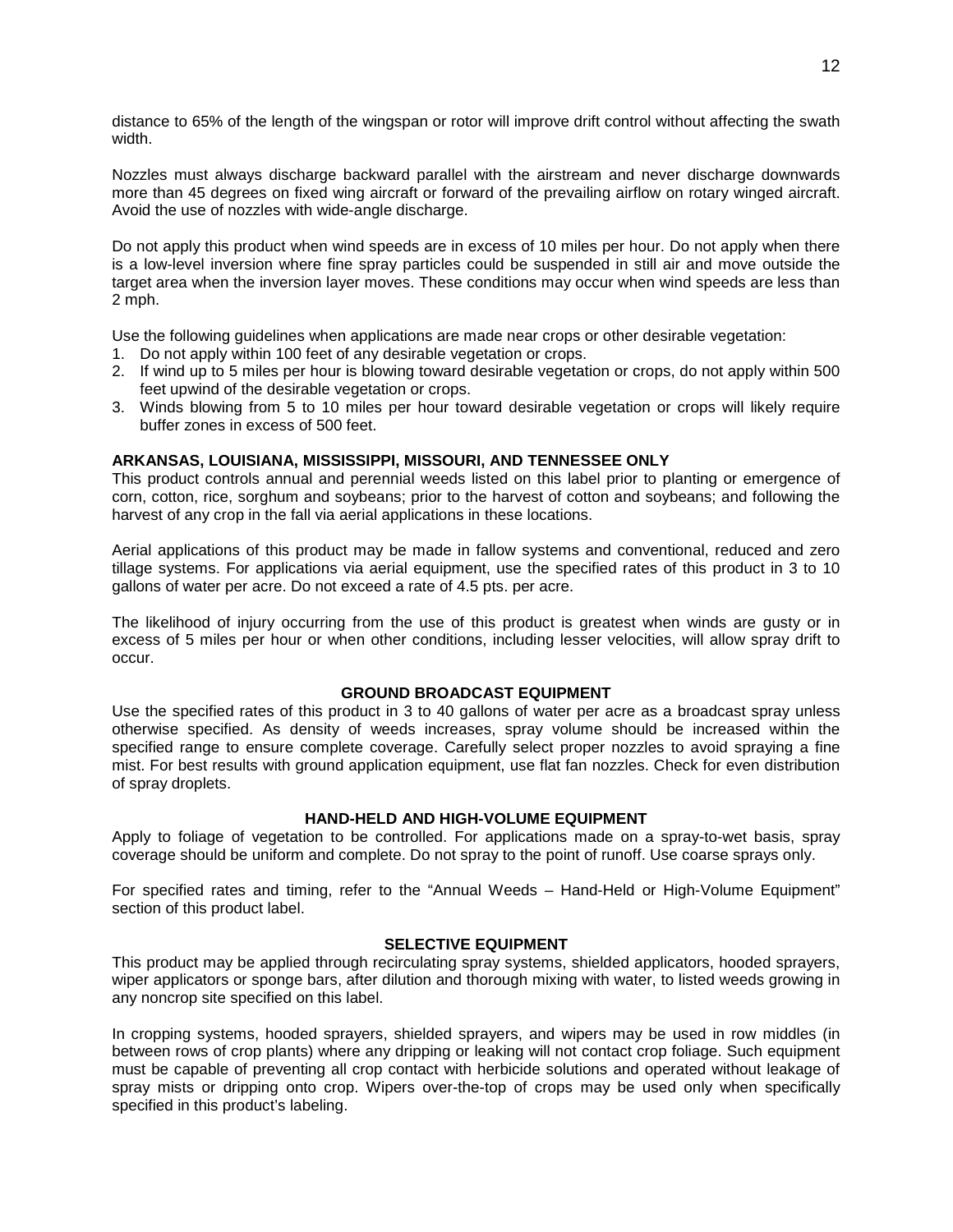## AVOID CONTACT OF HERBICIDE WITH DESIRABLE VEGETATION.

Contact of the herbicide solution with desirable vegetation may result in damage or destruction. Applicators used above desirable vegetation should be adjusted so that the lowest spray stream or wiper contact point is at least 2 inches above the desirable vegetation. Droplets, mist, foam, or splatter of the herbicide solution settling on desirable vegetation may result in discoloration, stunting or destruction.

Applications made above the crops should be made when the weeds are a minimum of 6 inches above the desirable vegetation. Better results may be obtained when more of the weed is exposed to the herbicide solution. Weeds not contacted by the herbicide solution will not be affected. This may occur in dense clumps, severe infestations or when height of the weeds varies so that not all weeds are contacted. In these instances, repeat treatments may be necessary.

## **Recirculating Spray System**

A recirculating spray system directs the spray solution onto weeds growing above desirable vegetation, while spray solution not intercepted by weeds is collected and returned to the spray tank for reuse.

## **Shielded and Hooded Applicators**

When applied under the conditions described in the following paragraphs for shielded and hooded applications, this product at specified rates will control those weeds listed in the "ANNUAL WEEDS RATE TABLE" and "PERENNIAL WEEDS RATE TABLE" sections of this label. A hooded sprayer is a type of shielded applicator where the spray pattern is fully enclosed including top, sides, front and back, thereby shielding the crop from the spray solution. Keep shields on these sprayers adjusted to protect desirable vegetation. When applying to crops grown on raised beds, ensure that the hood is designed to completely enclose the spray solution. If necessary, extend the front and rear flaps of the hoods to reach the ground in deep furrows. EXTREME CARE MUST BE EXERCISED TO AVOID CONTACT OF HERBICIDE WITH DESIRABLE VEGETATION.

This equipment must be set up and operated in a manner that avoids bouncing or raising the hoods off the ground in any way. If the hoods are raised, spray particles may escape and come into contact with the crop causing damage or destruction of the crop. Avoid operation on rough or sloping ground where the spray hoods might be raised off the ground.

Use hoods designed to minimize excessive dripping or run-off down the insides of the hoods. A single, low pressure / low drift flat-fan nozzle with an 80 to 95 degree spray angle positioned at the top center of the hood is recommended. Spray volume should be 20 to 30 gallons per acre.

These procedures will reduce the potential for crop injury:

- The spray hoods must be operated on the ground or skimming across the ground.
- Leave at least an 8 inch untreated strip over the drill row. For example, if the crop row width is 38 inches, the maximum width of the spray hood should be 30 inches.
- Maximum tractor speed: 5 mph to avoid bouncing of the spray hoods.
- Maximum wind speed: 10 mph.
- Use low-drift nozzles that provide uniform coverage within the treated area.

Crop injury may occur when the foliage of treated weeds comes into direct contact with leaves of the crop. Do not apply this product when the leaves of the crop are growing in direct contact with weeds to be treated. Droplets, mist, foam or splatter of the herbicide solution may contact the crop and cause discoloration, stunting or destruction.

#### **Wiper Applicators**

Wiper applicators are devices that physically wipe appropriate amounts of this product directly onto the weed.

Equipment must be designed, maintained and operated to prevent the herbicide solution from contacting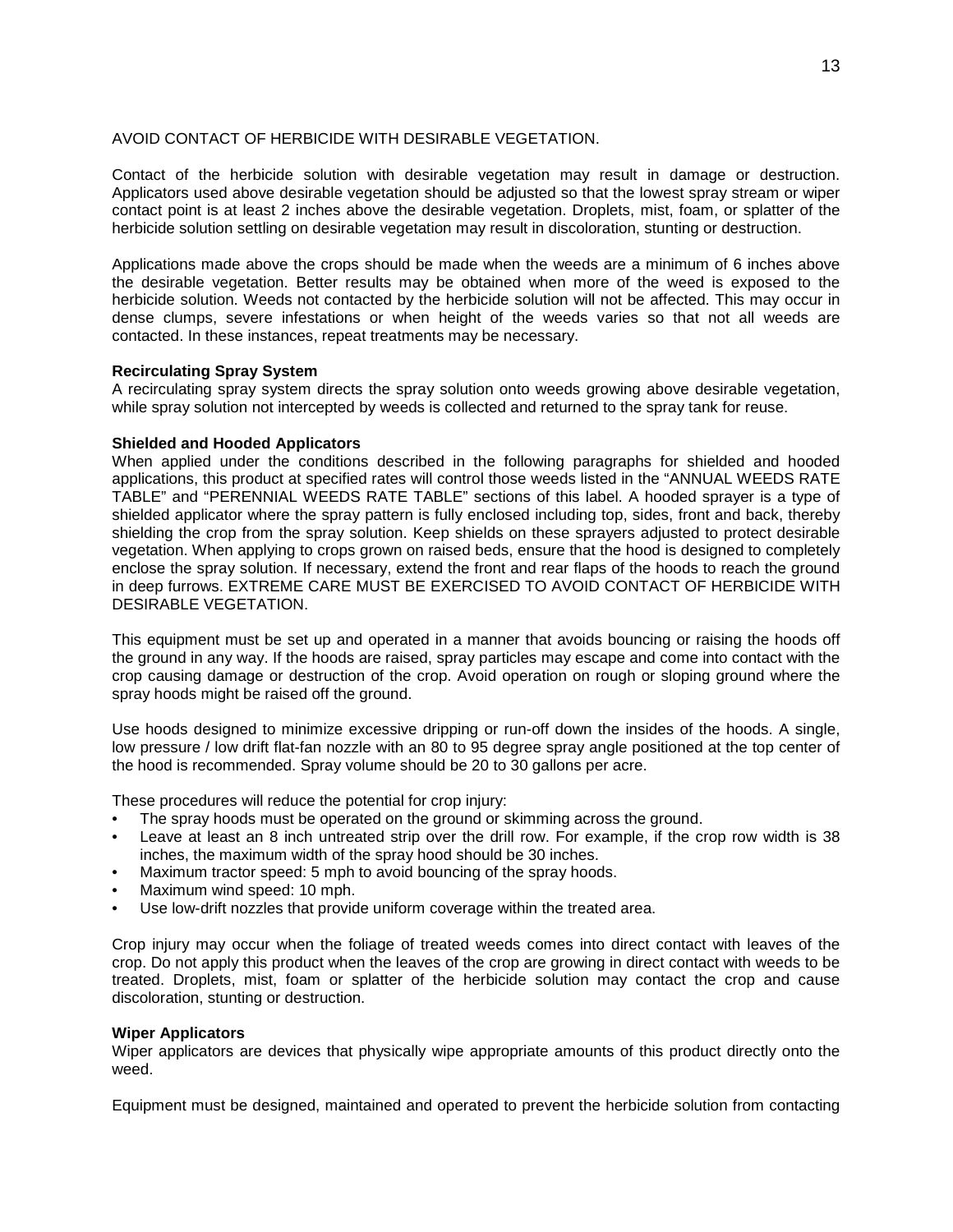desirable vegetation. Operate this equipment at ground speeds no greater than 5 mph. Performance may be improved by reducing speed in areas of heavy weed infestations to ensure adequate wiper saturation. Better results may be obtained if 2 applications are made in opposite directions.

Avoid leakage or dripping onto desirable vegetation. Adjust height of applicator to ensure adequate contact with weeds. Keep wiping surfaces clean. Be aware that, on sloping ground, the herbicide solution may migrate, causing dripping on the lower end and drying of the wicks on the upper end of a wiper applicator.

Do not use wiper equipment when weeds are wet.

Mix only the amount of solution to be used during a 1-day period, as reduced activity may result from use of leftover solutions. Clean wiper parts immediately after using this product by thoroughly flushing with water.

Do not add surfactant to the herbicide solution.

**For rope or sponge wick applicators:** Mix 3 qts. of this product in 2 gallons of water to prepare a 33% solution. Apply this solution to weeds listed in this section.

**For porous-plastic applicators:** Solutions ranging from 25% to 100% of this product in water may be used in porous-plastic wiper applicators.

When applied as specified, this product CONTROLS the following weeds:

Corn, volunteer\* Sicklepod Panicum, Texas Spanishneedles<br>
Rye. common Starbur. bristly **Shattercane** 

Starbur, bristly

When applied as specified, this product SUPPRESSES the following weeds:

Beggarweed, Florida Ragweed, common<br>Bermudagrass Ragweed, giant Dogbane, hemp Dogfennel Sunflower<br>
Guineagrass Sunflower<br>
Calculation Thistle, Ca Johnsongrass Thistle, musk Milkweed Vaseygrass<br>Nightshade silverleaf Velvetleaf Nightshade, silverleaf Pigweed, redroot

Ragweed, giant<br>Smutgrass Thistle, Canada

\* Except volunteer Roundup Ready Corn.

#### **INJECTION SYSTEMS**

This product may be used in aerial or ground injection spray systems. It may be used as a liquid concentrate or diluted prior to injecting into the spray stream. Do not mix this product with the concentrate of other products when using injection systems.

## **CDA EQUIPMENT**

The rate of this product applied per acre by vehicle-mounted CDA equipment must not be less than the amount specified in this label when applied by conventional broadcast equipment. For vehicle-mounted CDA equipment, apply 3 to 15 gallons of water per acre.

For the control of annual weeds with hand-held CDA units, apply a 20% solution of this product at a flow rate of 2 fluid ounces per minute and a walking speed of 1.5 mph (1.5 pts. per acre). For the control of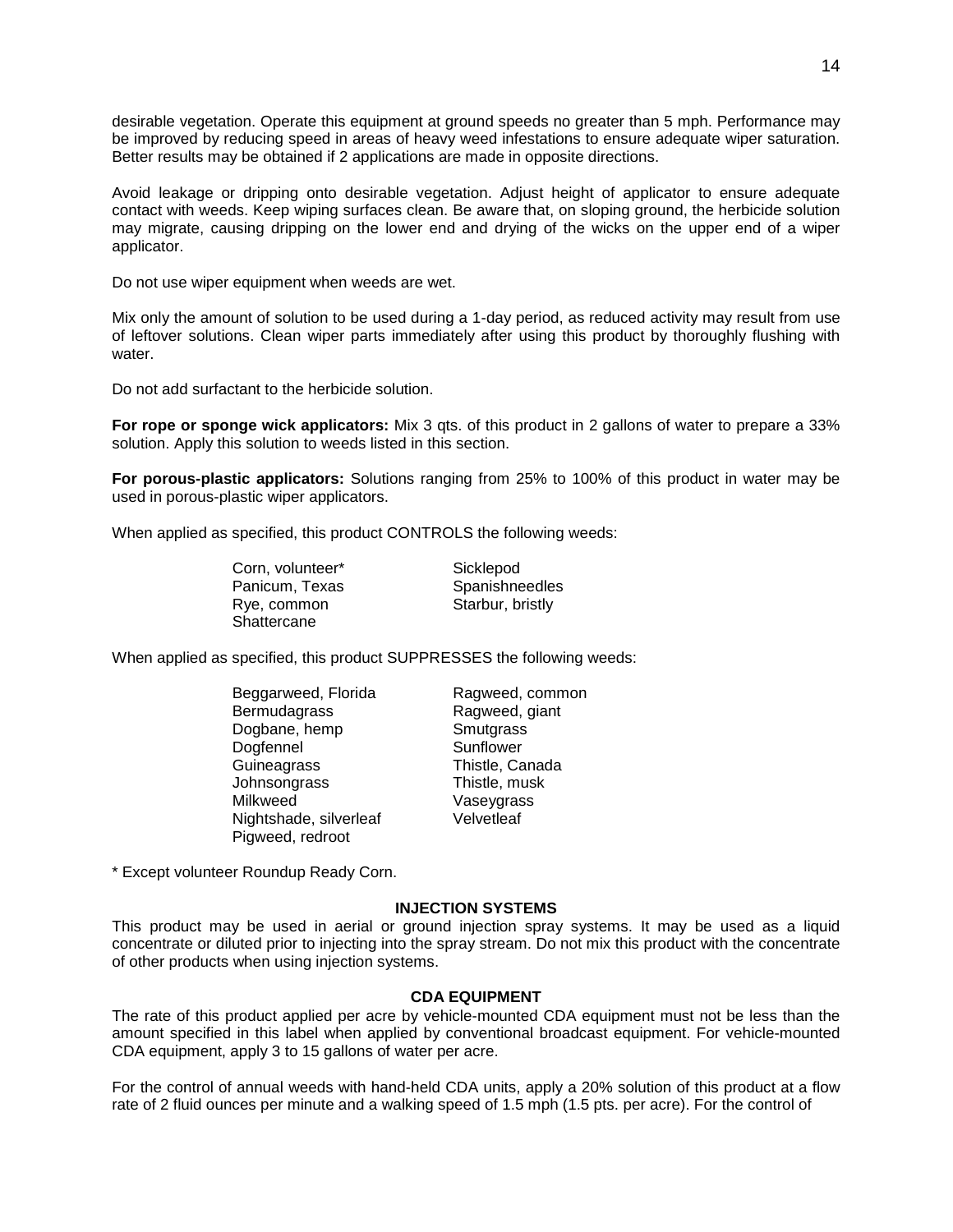perennial weeds, apply a 20 to 40% solution of this product at a flow rate of 2 fluid ounces per minute and a walking speed of 0.75 mph (3 to 6 pts. per acre).

Controlled droplet application equipment produces a spray pattern that is not easily visible. Extreme care must be exercised to avoid spray or drift contacting the foliage or any other green tissue of desirable vegetation, as damage or destruction may result.

## **ANNUAL AND PERENNIAL CROPS (Alphabetical)**

NOTE: THIS SECTION GIVES DIRECTIONS FOR USE OF THIS PRODUCT THAT APPLY TO ALL CROPS LISTED BELOW, GROUPED ALPHABETICALLY. SEE THE INDIVIDUAL CROP CATEGORIES FOR SPECIFIC INSTRUCTIONS, PREHARVEST INTERVALS, AND ADDITIONAL PRECAUTIONS AND RESTRICTIONS.

See the "ROUNDUP READY CROPS" section of this label for instructions for treating Roundup Ready crops.

**Types of applications:** Chemical fallow, preplant fallow beds, preplant, pre-emergence, at-planting, Selective equipment in row middles (hooded or shielded sprayers, or wiper applicators), and postharvest treatments.

See "APPLICATION EQUIPMENT AND TECHNIQUES" section of this label for additional information.

## **Use Instructions:**

Apply this product during fallow intervals preceding planting, prior to planting or transplanting, at-planting, or pre-emergent to annual and perennial crops listed in this label, except where specifically limited. For any crop not listed in this label, applications must be made at least 30 days prior to planting. Unless otherwise specified, weed control applications may be made according to the rates listed in the annual, perennial and woody brush tables in this label. Repeat applications may be made up to a maximum of 6 quarts per acre per year.

Post-directed hooded sprayers and wiper equipment capable of preventing all crop contact with herbicide solutions may be used in mulched or unmulched row middles after crop establishment. Where specifically noted below, wipers may also be used above certain crops to control tall weeds. Refer to the "SELECTIVE EQUIPMENT" section of this label for essential precautions when using hooded sprayers or wipers to avoid crop injury caused by leakage of spray mists or dripping onto crops. Crop injury is possible with these applications and shall be the sole responsibility of the applicator.

The maximum use rates stated throughout this product's labeling apply to this product combined with the use of all other herbicides containing glyphosate or sulfosate as the active ingredient, whether applied as mixtures or separately. Calculate the application rates and ensure that the total use of this and other glyphosate or sulfosate containing products does not exceed stated maximum use rate.

## **PRECAUTIONS:**

- Avoid contact of herbicide with foliage, green shoots or stems, bark, exposed roots (including those emerging from plastic mulch), or fruit of crops because severe injury or destruction may result.
- When making pre-emergence and at-planting applications, applications must be made before crop emergence to avoid severe crop injury. Broadcast applications made at emergence will result in injury or death to emerged seedlings.
- When applying this product prior to transplanting or direct-seeding crops into plastic mulch, care must be taken to remove residues of this product, which could cause crop injury, from the plastic prior to planting. Residues can be removed by a single 0.5 inch application of water, either by natural rainfall or via a sprinkler system.
- Apply before seed germination in coarse sandy soils to further minimize the risk of injury.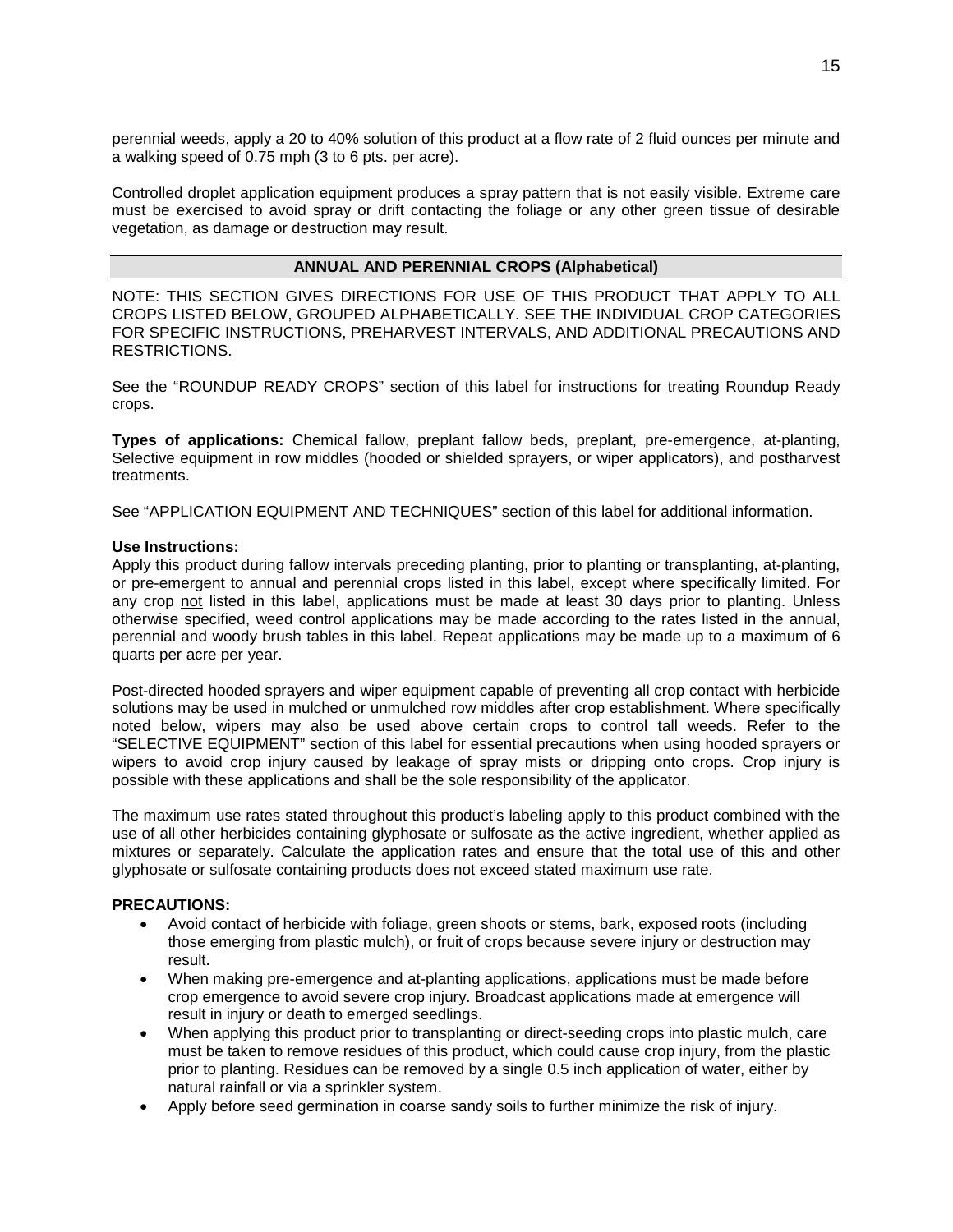• In crops where spot treatment is allowed the crop receiving spray in the treated area will be killed. Take care to avoid drift or spray outside the target are for the same reason.

## **RESTRICTIONS:**

- Unless otherwise specified on this product's labeling, treatments with selective equipment including wipers and hooded sprayers must be made at least 14 days prior to harvest.
- Postharvest or fallow applications must be made at least 30 days prior to planting any nonlabeled crop.
- In crops where spot treatments are allowed, do not treat more than 10 percent of the total field to be harvested.
- For broadcast postemergent treatments, do not harvest or feed treated vegetation for 8 weeks following application, unless otherwise specified.

## **Asparagus**

**Types of applications:** Those listed in the "ANNUAL AND PERENNIAL CROPS" section of this label plus the following: Weed control, site preparation, spot treatment.

## **Weed Control, Site Preparation**

USE INSTRUCTIONS: This product may be applied prior to planting or transplanting asparagus.

RESTRICTION: Do not apply within a week before the first asparagus spears emerge.

#### **Spot Treatment**

USE INSTRUCTIONS: This product may be applied immediately after cutting, but prior to the emergence of new spears.

RESTRICTIONS: Do not treat more than 10 percent of the total field area to be harvested. Do not harvest within 5 days of treatment.

#### **Postharvest**

USE INSTRUCTIONS: This product may be applied after the last harvest and all spears have been removed. If spears are allowed to regrow, delay application until ferns have developed. Apply delayed treatments as directed or shielded sprays in order to avoid contact of the spray with ferns, stems or spears.

Select and use recommended types of spray equipment for postemergence postharvest applications. A directed spray is any application where the spray pattern is aligned in such a way as to avoid direct contact of the spray with the crop. A shielded spray is any application where a physical barrier is positioned and maintained between the spray and the crop to prevent contact of spray with the crop.

PRECAUTION: Direct contact of the spray with the asparagus may result in serious crop injury.

## **Cereal and Grain Crops**

**Labeled crops:** Barley, buckwheat, millet (pearl, proso), oats, rice, teosinte, triticale, wheat (all types), wild rice.

**Types of applications:** Those listed in the "ANNUAL AND PERENNIAL CROPS" section of this label plus the following: Red rice control prior to planting rice, spot treatment (except rice), wiper applicators over-the-top (wheat and feed barley only), preharvest (wheat and feed barley only), for barnyardgrass control (*Echinochloa crus-galli*) in rice using renovation treatments in California only.

Do not treat rice fields or levees when field contains floodwater.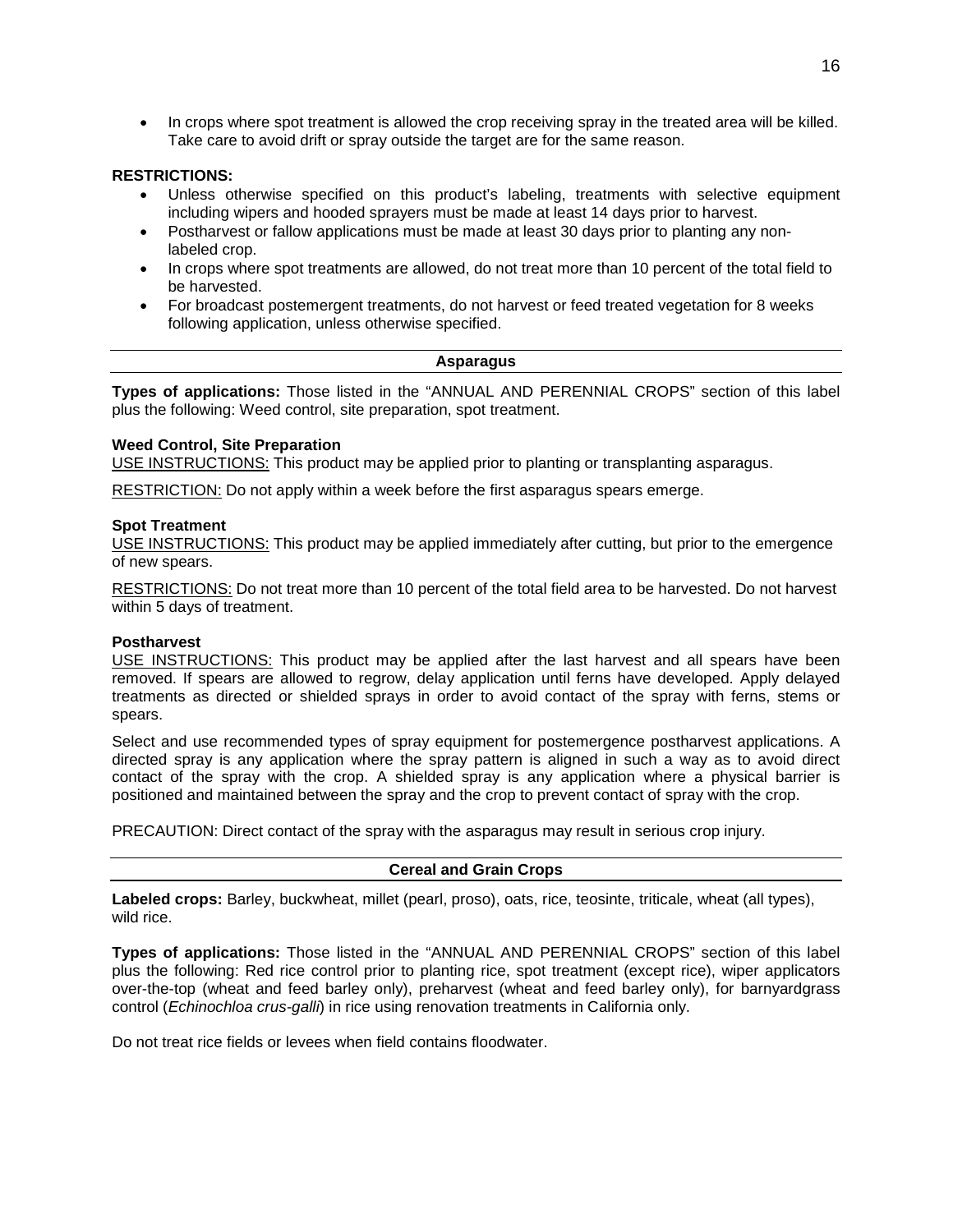## **Preplant, Pre-emergence and At-planting**

USE INSTRUCTIONS: This product may be applied before, during or after planting of cereal crops. Applications must be made prior to emergence of the crop.

## **Red Rice Control Prior to Planting Rice**

USE INSTRUCTIONS: Apply 1.25 pts. of this product in 5 to 10 gallons of water per acre. Flush fields prior to application to obtain uniform germination and stand of red rice. Make application when the majority of red rice plants are in the 2-leaf stage and no more than 4 inches tall. Red rice plants with less than 2 true leaves may be only partially controlled. Avoid spraying during low humidity conditions, as reduced control may result.

RESTRICTIONS: Do not treat rice fields or levees when the fields contain floodwater. Do not re-flood treated fields for 8 days following application.

## **Spot Treatment (except rice)**

USE INSTRUCTIONS: This product may be applied as a spot treatment in cereal crops. Apply this product before heading in small grains.

PRECAUTIONS: The crop receiving spray in the treated area will be killed. Take care to avoid drift or spray outside the target area for the same reason.

RESTRICTION: Do not treat more than 10% of the total field area to be harvested.

## **Wiper Applications (wheat and feed barley only)**

USE INSTRUCTIONS: Wiper applications may be used in wheat or feed barley. To control common rye or cereal rye, apply after the weeds have headed and achieved maximum growth, when the rye is at least 6 inches above the wheat crop.

RESTRICTIONS: Allow at least 35 days between application and harvest. Do not use roller applicators.

## **Preharvest (wheat and feed barley only)**

USE INSTRUCTIONS: This product provides weed control when applied prior to the harvest of wheat and feed barley. For wheat, apply after the hard-dough stage of grain (30% or less grain moisture). For feed barley, apply after the hard-dough stage and when the grain contains 20 percent moisture or less. Stubble may be grazed immediately after harvest.

This product may be applied using either aerial or ground spray equipment. For ground applications, apply this product in 10 to 20 gallons of water per acre. For aerial applications, apply this product in 3 to 10 gallons of water per acre.

RESTRICTIONS: Do not apply more than 1.5 pts. of this product per acre. Allow 7 days between application and harvest or grazing. Do not apply to wheat or barley grown for seed, as a reduction in germination or vigor may occur.

#### **Postharvest**

USE INSTRUCTIONS: This product may be applied after harvest of cereal crops. Higher rates may be required for control of large weeds that were growing in the crop at the time of harvest. Tank mixtures with 2,4-D or dicamba may be used.

RESTRICTIONS: For any crop not listed on this label, applications must be made at least 30 days prior to planting the next crop. Allow a minimum of 7 days between treatment and harvest or feeding of treated vegetation.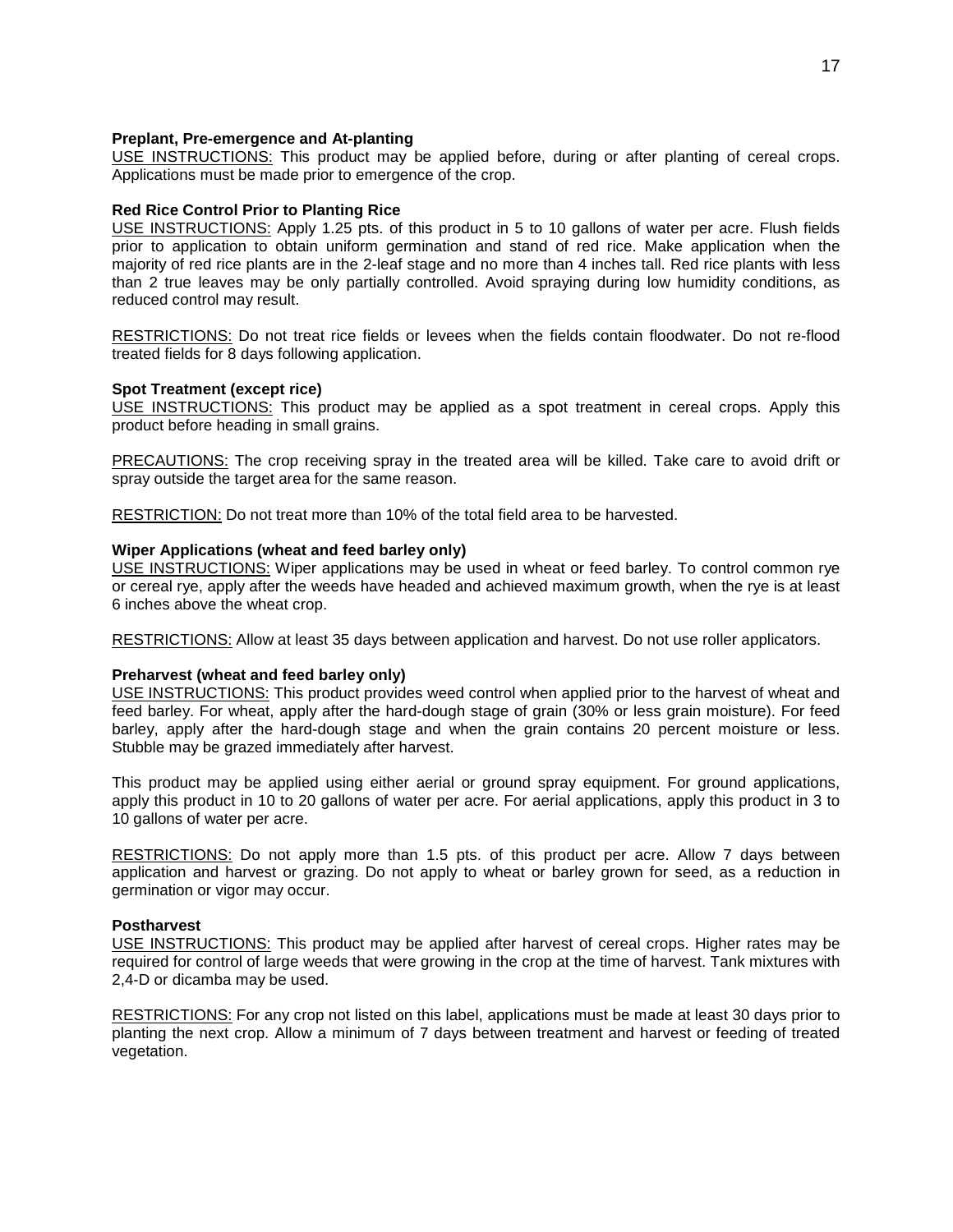## **South Dakota Only For nonselective control of listed annual weeds in small grain cropping systems**

USE INSTRUCTIONS: For ground applications, use 3 to 5 gallons of water per acre. For aerial applications, use 2 to 3 gallons of water per acre.

The likelihood of injury occurring from the use of this product is greatest when winds are gusty or in excess of 5 miles per hour, or when other conditions, including lesser wind velocities, will allow spray drift to occur. Adjust boom height on ground equipment to prevent streaked, overlapped, or uneven applications. Avoid spraying when weeds are subject to moisture stress, when dust is on foliage, or when straw canopy covers the weeds.

## **California Only**

## **Barnyardgrass control (***Echinochloa crus-galli***) in rice using renovation treatments**

USE INSTRUCTIONS: This product may be applied as a renovation treatment in rice crops to control barnyardgrass infestations using ground broadcast spray or hand-held equipment. Renovation is defined as herbicide treatment that will produce crop and weed destruction in an entire field or contiguous area treated within a field. Follow the application methods and specified treatment rates in this label.

PRECAUTIONS: The crop receiving spray in the treated area will be killed. Take care to avoid drift or spray outside target area for the same reason.

RESTRICTIONS: Do not use the rice straw and stubble from the treated area, including a 25-foot buffer zone on all sides, for grazing, animal bedding or any feed purposes. No aerial applications are permitted for rice renovation.

#### **Corn**

**Types of corn:** Field corn, seed corn, sweet corn and popcorn.

**Types of applications:** Those listed in the "ANNUAL AND PERENNIAL CROPS" section of this label plus the following: Spot treatment, preharvest.

For Roundup Ready corn, see the "ROUNDUP READY CROPS" section of this label.

#### **Preplant, Pre-emergence and At-planting**

USE INSTRUCTIONS: This product may be applied alone or in a tank mixture before, during or after planting corn. Applications must be made prior to emergence of the crop.

Tank Mixtures: The following tank mixtures may be applied before, during or after planting in conventional tillage systems, into a cover crop, established sod or in previous crop residue. Apply in 10 to 20 gallons of water or 10 to 60 gallons of nitrogen solution per acre:

| $2,4-D$                                    | <b>DISTINCT<sup>®</sup></b>                | <b>MARKSMAN®</b>                    |
|--------------------------------------------|--------------------------------------------|-------------------------------------|
| ATRAZINE                                   | <b>DUAL<sup>®</sup> MAGNUM<sup>®</sup></b> | <b>OUTLOOK®</b>                     |
| <b>AXIOM®</b>                              | DUAL II MAGNUM                             | PROWL <sup>®</sup> H <sub>2</sub> O |
| <b>BALANCE<sup>®</sup></b>                 | <b>FULTIME™</b>                            | <b>PYTHON®</b>                      |
| BANVEL <sup>®</sup> / CLARITY <sup>®</sup> | <b>HARNESS<sup>®</sup></b>                 | <b>SIMAZINE</b>                     |
| <b>BICEP® MAGNUM®</b>                      | <b>HARNESS XTRA</b>                        | <b>SURPASS®</b>                     |
| <b>BICEP II MAGNUM</b>                     | <b>HARNESS XTRA 5.6L</b>                   |                                     |
| <b>CHARGER MAX®</b>                        | <b>LEADOFF®</b>                            |                                     |
| <b>DEGREE XTRA™</b>                        | LINEX <sup>®</sup> / LOROX <sup>®</sup>    |                                     |

For improved burndown, this product may be tank mixed with 2,4-D or dicamba.

It is the pesticide user's responsibility to ensure that all products are registered for the intended use. Read and follow the applicable restrictions and limitations and directions for use on all product labels involved in tank mixing. Users must follow the most restrictive directions for use and precautionary statements of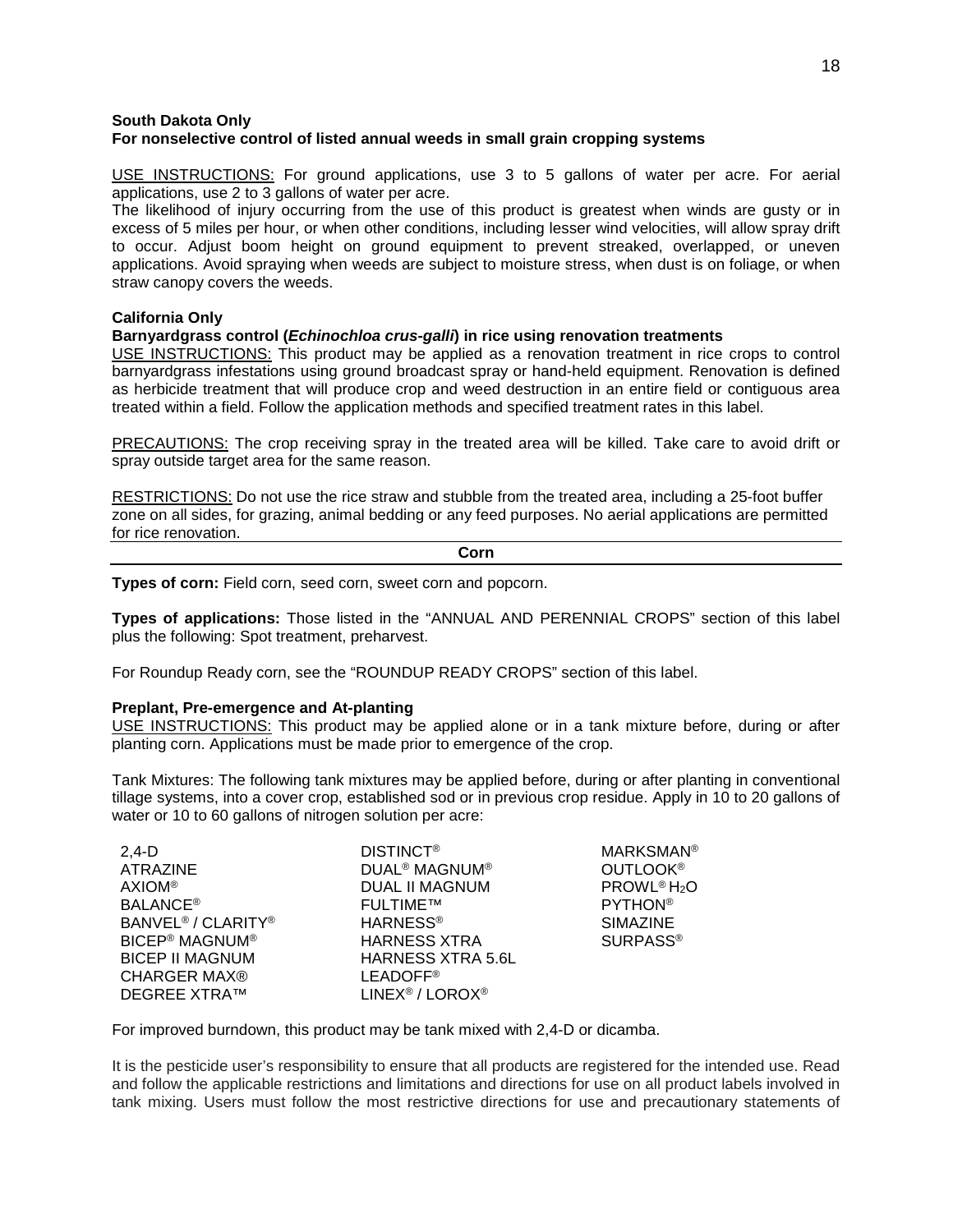each product in the tank mixture.

Annual weeds: For difficult-to-control weeds such as fall panicum, barnyardgrass, crabgrass, shattercane and broadleaf signalgrass up to 2 inches tall, and Pennsylvania smartweed up to 6 inches tall, apply this product at 1.5 pints per acre in these tank mixtures. For other labeled annual weeds, apply 12 to 18 fl. oz. of this product per acre when weeds are less than 6 inches tall, and 1.5 to 2.25 pints when weeds are over 6 inches tall. When using nitrogen solutions as the carrier, use rate may need to be increased for acceptable weed control.

RESTRICTIONS: Applications of 2,4-D or dicamba must be made at least 7 days prior to planting.

For southern states, do not apply in nitrogen solutions to tough-to-control grasses such as barnyardgrass, fall panicum, broadleaf signalgrass, annual ryegrass and any perennial weeds. This area includes from Route 50 South in Illinois and Indiana and the following states: Alabama, Arkansas, Delaware, Florida, Georgia, Kentucky, Louisiana, Maryland, Mississippi, New Jersey, North Carolina, Oklahoma, South Carolina, Tennessee, Texas, Virginia and West Virginia.

THE TANK MIX RECOMMENDATIONS IN THIS SECTION ARE NOT REGISTERED IN CALIFORNIA.

## **Hooded Sprayers**

USE INSTRUCTIONS: This product may be used through hooded sprayers for weed control between the rows of corn (all), including field corn, sweet corn and popcorn. Only hooded sprayers that completely enclose the spray pattern may be used. See additional instruction for the use of hooded sprayers in the "SELECTIVE EQUIPMENT" section of this label.

PRECAUTION: Contact of this product in any manner to any vegetation to which treatment is not intended may cause damage. Such damage shall be the sole responsibility of the applicator.

RESTRICTIONS: Corn must be at least 12 inches tall, measured without extending leaves. Do not apply more than 1.5 pts. of this product per acre for each application and no more than 4.5 pts. per acre per year for hooded sprayer applications.

## **Spot Treatment**

USE INSTRUCTIONS: For spot treatments, apply this product prior to silking of corn.

PRECAUTION: The crop receiving spray in the treated area will be killed. Take care to avoid drift or spray outside target area for the same reason.

RESTRICTION: Do not treat more than 10 percent of total field area to be harvested.

#### **Preharvest**

USE INSTRUCTIONS: Make applications at 35% grain moisture or less. Ensure that maximum kernel fill is complete and the corn is physiologically mature (black layer formed). For ground applications, apply up to 4.5 pts. of this product per acre. For aerial applications, apply up to 3 pts. of this product per acre.

PRECAUTION: Preharvest application is not recommended for corn grown for seed, as a reduction in germination or vigor may occur.

RESTRICTION: Allow a minimum of 7 days between application and harvest.

#### **Postharvest**

USE INSTRUCTIONS: This product may be applied after harvest of corn. Higher rates may be required for control of large weeds which were growing in the crop at the time of harvest. Tank mixtures with 2,4-D or dicamba may be used.

RESTRICTION: Allow a minimum of 7 days between treatment and harvest or feeding of treated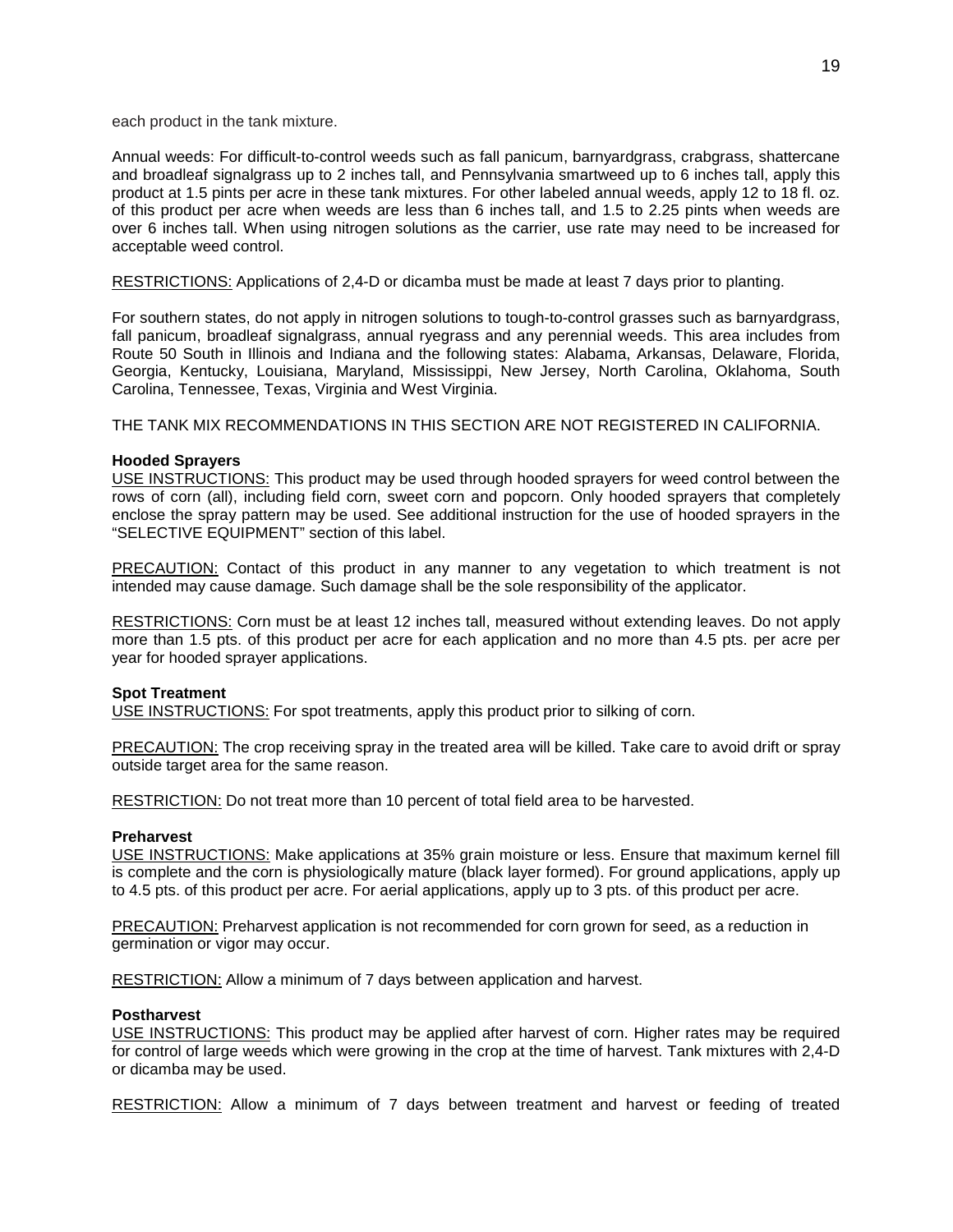#### **Cotton**

**Types of applications:** Those listed in the "ANNUAL AND PERENNIAL CROPS" section of this label plus the following: Selective equipment, spot treatment, preharvest.

For Roundup Ready cotton and Roundup Ready Flex cotton, see the "ROUNDUP READY CROPS" section of this label.

#### **Preplant, Pre-emergence, and At-planting**

USE INSTRUCTIONS: This product may be applied before, during or after planting cotton. Applications must be made prior to emergence of the crop.

#### **Hooded Sprayer, Selective Equipment**

USE INSTRUCTIONS: This product may be applied through hooded sprayers, recirculating sprayers, shielded applicators or wiper applicators in cotton.

#### RESTRICTION: Allow at least 7 days between application and harvest.

See the "SELECTIVE EQUIPMENT" part of the "APPLICATION EQUIPMENT AND TECHNIQUES" section of this label for information on proper use and calibration of this equipment.

#### **Spot Treatment**

USE INSTRUCTIONS: For spot treatments, apply this product prior to boll opening of cotton.

PRECAUTION: The crop receiving the spray in the treated area will be killed. Take care to avoid drift or spray outside target area for the same reason.

RESTRICTIONS: Do not treat more than 10 percent of the total field area to be harvested.

#### **Preharvest**

USE INSTRUCTIONS: This product provides weed control and cotton regrowth inhibition when applied prior to harvest of cotton. For weed control, apply at rates given in the annual, perennial and woody brush tables of this label. For cotton regrowth inhibition, apply 0.75 to 3 pts. of this product per acre.

Up to 3 pts. of this product may be applied using either aerial or ground spray equipment. Apply after sufficient bolls have developed to produce the desired yield of cotton. Applications made prior to this time could affect maximum yield potential.

This product may be tank mixed with DEF<sup>®</sup> 6, Folex<sup>®</sup>, Ginstar<sup>®</sup> or Prep™ to provide additional enhancement of cotton leaf drop.

PRECAUTION: Preharvest application is not recommended for cotton grown for seed, as a reduction in germination or vigor may occur.

RESTRICTIONS: Allow a minimum of 7 days between application and harvest of cotton. THE USE OF ADDITIVES FOR PREHARVEST APPLICATION OF THIS PRODUCT TO COTTON IS PROHIBITED.

## **Fallow Systems**

**Types of applications:** Chemical fallow, preplant fallow beds, aid-to-tillage.

#### **Chemical Fallow**

USE INSTRUCTIONS: This product may be applied during the fallow period prior to planting or emergence of any crop listed on this label. This product may be used as a substitute for tillage to control annual weeds in fallow fields. Also, broadcast or spot treatments will control or suppress many perennial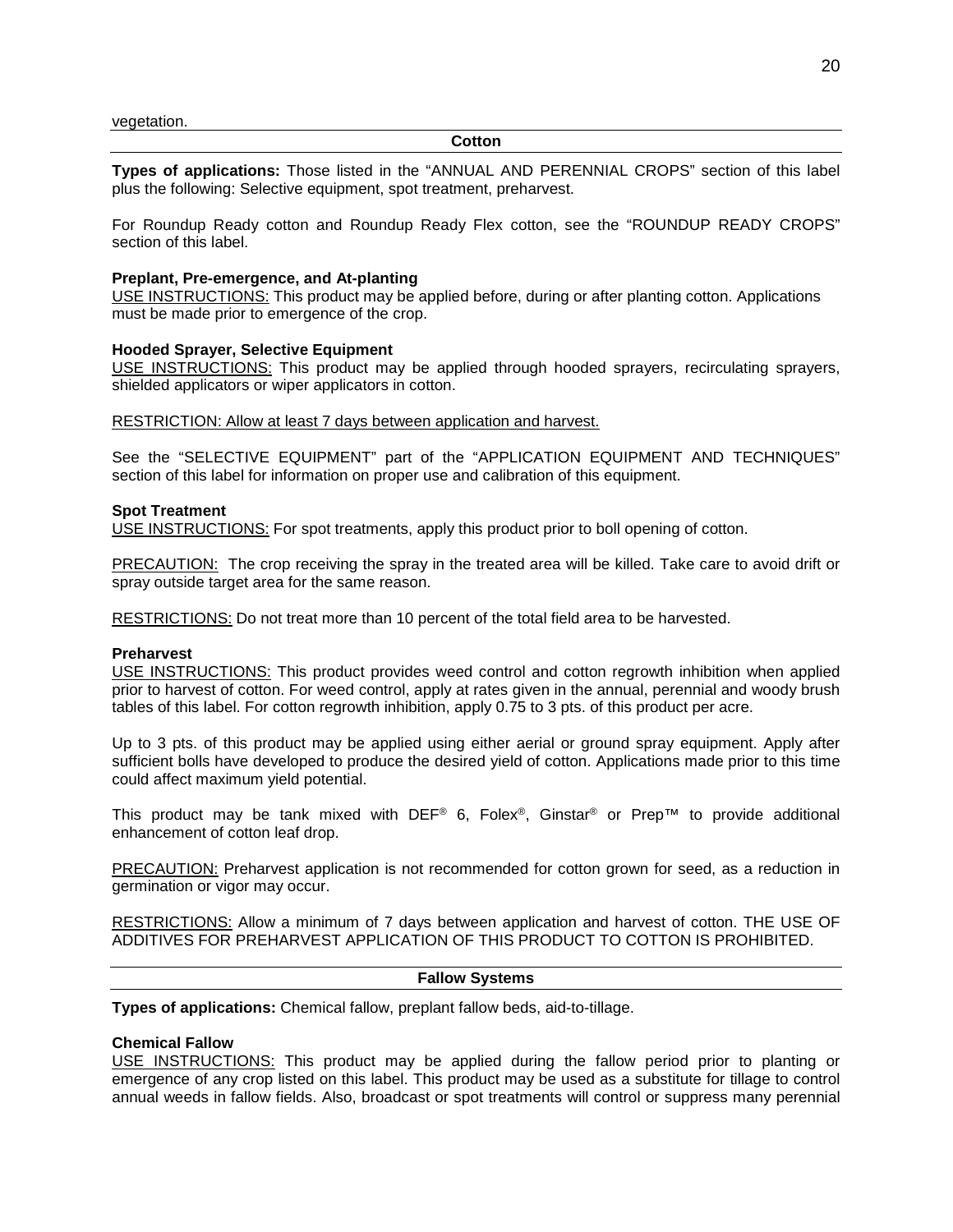weeds in fallow fields. Ground or aerial application equipment may be used. Tank mixtures with 2,4-D and dicamba may be used. Applications up to 3 pts. per acre may be made by aerial application in fallow sites where there is sufficient buffer to prevent injury due to drift onto adjacent crops.

RESTRICTIONS: For any crop not listed on this label, applications must be made at least 30 days prior to planting. DO NOT APPLY DICAMBA TANK MIXTURES BY AIR IN CALIFORNIA.

Refer to specific product labels for crop rotation restrictions and precautionary statements of all products used in tank mixtures. Some crop injury may occur if dicamba is applied within 45 days of planting.

## **Preplant Fallow Beds**

USE INSTRUCTIONS: This product may be applied to fallow beds prior to planting or emergence of any crop listed on this label. For any crop not listed on this label, applications must be made at least 30 days prior to planting. This product will control weeds listed in the annual, perennial and woody brush tables of this label.

In addition, 9 fluid ounces of this product plus 2 to 3 ounces of Goal™ 2XL per acre will control the following weeds with the maximum height or length indicated: 3" – common cheeseweed, chickweed, groundsel; 6" – London rocket, shepherd's purse.

12 fluid ounces of this product plus 2 to 3 ounces of Goal 2XL per acre will control the following weeds with the maximum height or length indicated: 6" – common cheeseweed, groundsel, marestail *(Conyza canadensis)*, 12" – chickweed, London rocket, shepherd's purse.

## **Aid-to-Tillage**

USE INSTRUCTIONS: This product may be used in conjunction with tillage practices in fallow systems or preplant to labeled crops to control downy brome, cheat, volunteer wheat, tansy mustard and foxtail. Apply 6 fluid ounces of this product in 3 to 10 gallons of water per acre. Make applications before weeds are 6 inches in height. Application must be followed by conventional tillage practices no later than 15 days after treatment and before regrowth occurs. Allow at least 1 day after application before tillage.

PRECAUTION: Tank mixtures with residual herbicides may result in reduced performance.

## **Grain Sorghum (Milo)**

**Type of applications:** Those listed in the "ANNUAL AND PERENNIAL CROPS" section of this label plus the following: Spot treatment, over-the-top wiper applicators, preharvest.

#### **Preplant, Pre-emergence, At-planting**

USE INSTRUCTIONS: This product may be applied alone or in a tank mixture before, during or after planting grain sorghum. Applications must be made prior to emergence of the crop.

Tank Mixtures: This product may be applied in tank mixtures with the following products. Apply in 10 to 20 gallons of water or 10 to 60 gallons of nitrogen solution per acre:

| ATRAZINE        | CHARGER MAX®   |
|-----------------|----------------|
| BICEP II MAGNUM | DUAL II MAGNUM |

It is the pesticide user's responsibility to ensure that all products are registered for the intended use. Read and follow the applicable restrictions and limitations and directions for use on all product labels involved in tank mixing. Users must follow the most restrictive directions for use and precautionary statements of each product in the tank mixture.

For difficult to control annual weeds such as fall panicum barnyardgrass, crabgrass, shattercane and broadleaf signalgrass up to 2 inches tall, and Pennsylvania smartweed up to 6 inches tall, apply this product at 1.5 pints per acre in these tank mixtures. For other labeled annual weeds, apply 1 to 1.5 pints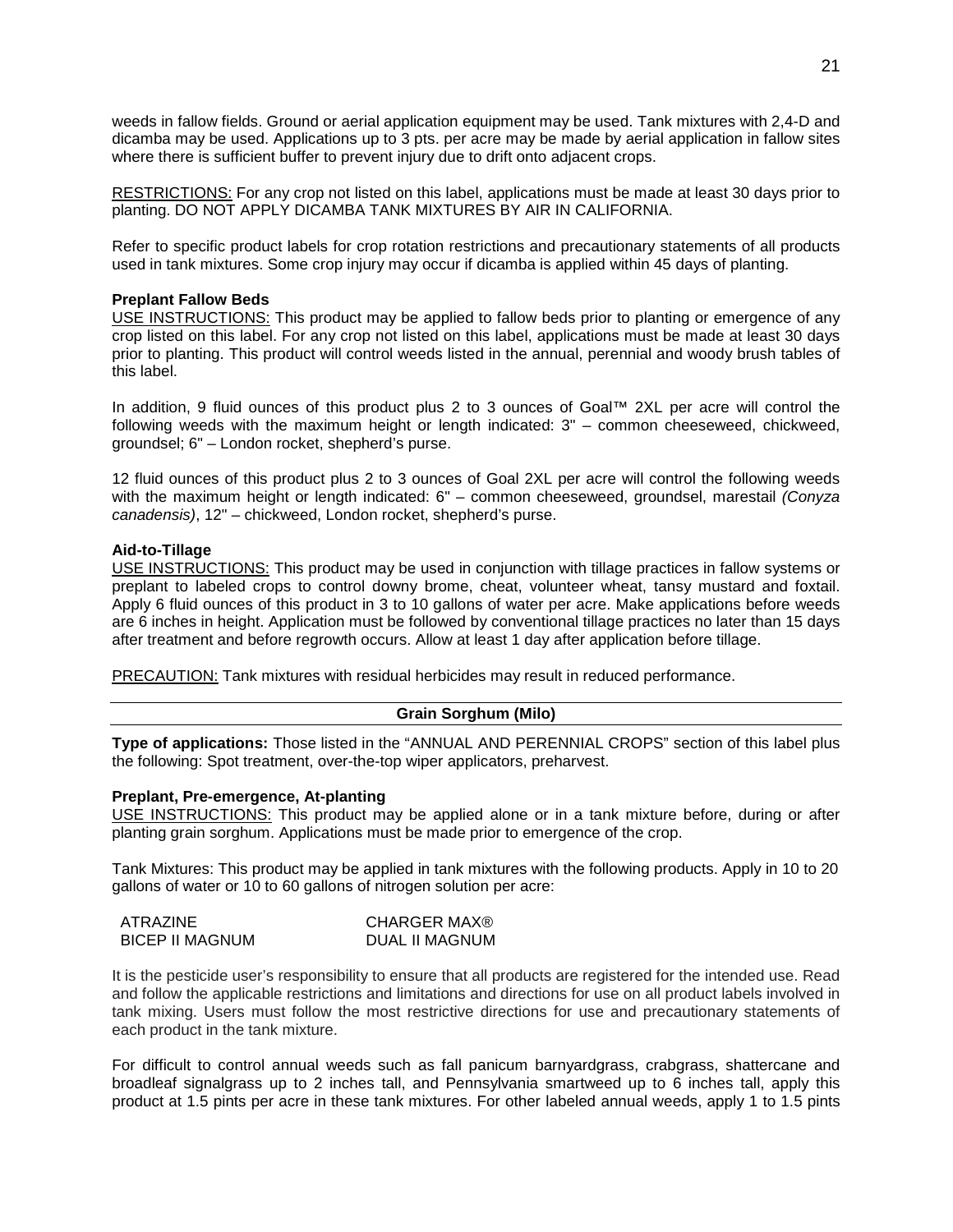of this product per acre when weeds are less than 6 inches tall, and 1.5 to 2.25 pints when weeds are over 6 inches tall. When using nitrogen solutions as the carrier, the use rate may need to be increased for acceptable weed control.

## **Spot Treatment and Over-the-top Wiper Applications**

USE INSTRUCTIONS: This product may be applied as a spot treatment in grain sorghum. Make spot treatments before heading of milo. This product may be applied with wiper applicators to control or suppress the weeds listed under "Wiper Applicators" in the **"**SELECTIVE EQUIPMENT" section of this label.

PRECAUTION: For spot treatment, the crop receiving spray in the treated area will be killed. Take care to avoid drift or spray outside target area for the same reason.

RESTRICTIONS: For spot treatment, do not treat more than 10 percent of the total field area to be harvested.

For wiper applicators, allow at least 40 days between application and harvest. Do not use roller applicators. Do not feed or graze treated milo fodder. Do not ensile treated vegetation.

## **Hooded Sprayers**

USE INSTRUCTIONS: This product may be used through hooded sprayers for weed control between the rows of milo. Only hooded sprayers that completely enclose the spray pattern may be used. See additional instruction for the use of hooded sprayers in the "SELECTIVE EQUIPMENT" section of this label.

Treat before milo sends tillers between the drill rows. If such tillers are contacted with the spray solution, the main plant may be killed. Contact of this product in any manner to any vegetation to which treatment is not intended may cause damage. Such damage shall be the sole responsibility of the applicator.

Crop injury may occur when the foliage of treated weeds comes into direct contact with leaves of the crop. Do not apply this product when the leaves of the crop are growing in direct contact with weeds to be treated. Droplets, mist, foam or splatter of the herbicide solution may contact the crop and cause discoloration, stunting or destruction.

RESTRICTIONS: Milo must be at least 12 inches tall, measured without extending leaves. Do not graze or feed milo forage or fodder following applications of this product through hooded sprayers. Do not apply more than 1.5 pts. of this product per acre per application and no more than 4.5 pts. per acre per year for hooded sprayer applications.

#### **Preharvest**

USE INSTRUCTIONS: Make applications at 30% grain moisture or less. As with other herbicides that cause sudden plant death, avoid preharvest applications of this product to milo infected with charcoal rot as lodging can occur.

PRECAUTION: Preharvest application is not recommended for sorghum grown for seed, as a reduction in germination or vigor may occur.

RESTRICTIONS: Do not apply more than 3 pts. of this product per acre. Allow a minimum of 7 days between application and harvest of sorghum. The use of this product for preharvest grain sorghum (milo) is not registered in California.

#### **Postharvest**

USE INSTRUCTIONS: This product may be applied after harvest of grain sorghum. Higher rates may be required for control of large weeds that were growing in the crop at the time of harvest. Tank mixtures with 2,4-D or dicamba may be used.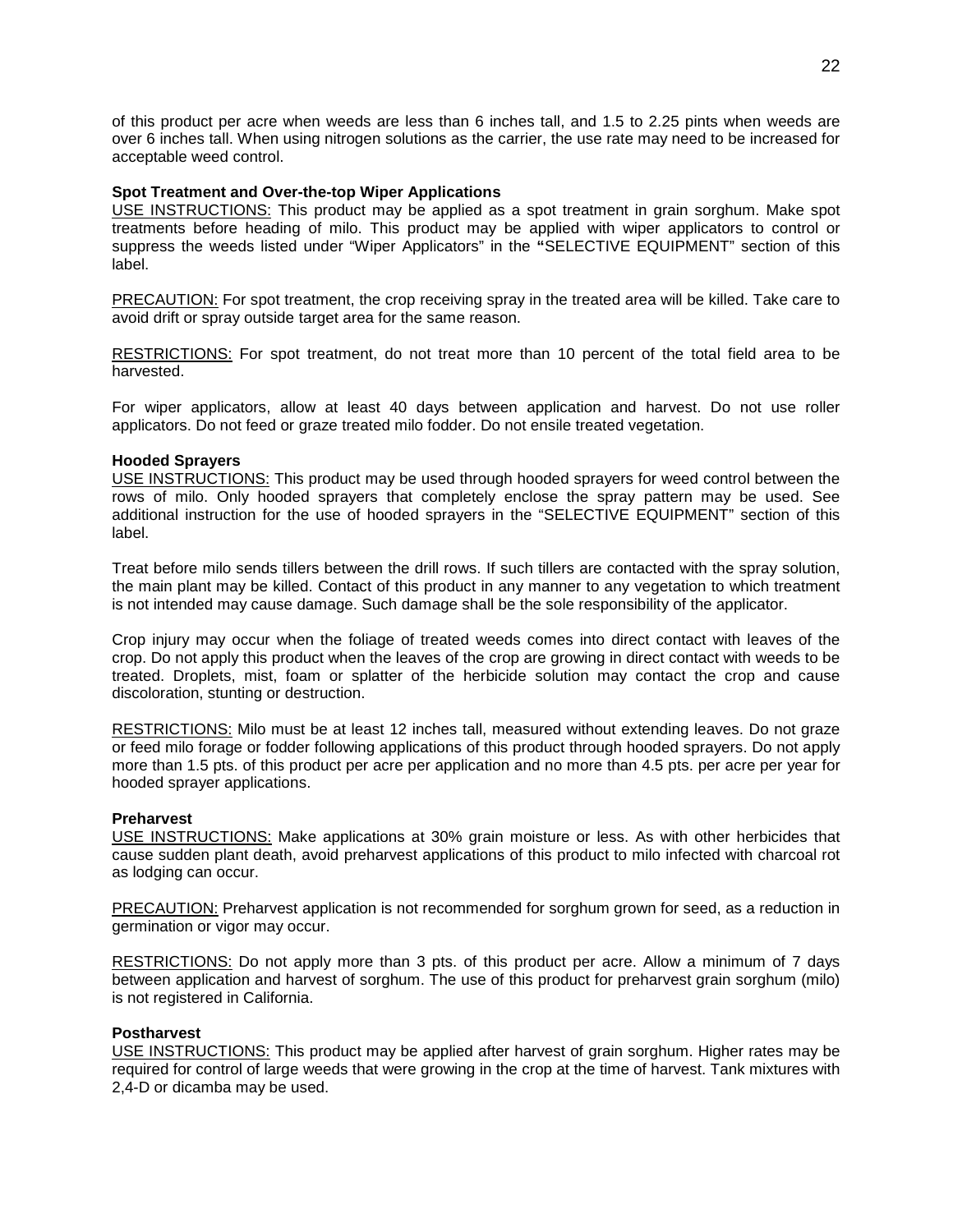This product may be applied to grain sorghum (milo) stubble following harvest to suppress or control regrowth. Apply 1.5 pts. of this product per acre for control, or 1 pint of this product per acre for suppression.

RESTRICTION: Allow a minimum of 7 days between treatment and harvest or feeding of treated vegetation.

**Herbs**

**Labeled crops:** Peppermint, spearmint.

**Types of applications:** Those listed in the "ANNUAL AND PERENNIAL CROPS" section of this label plus the following: Over-the-top wiper application, and spot treatment.

## **Over-the-top Wiper Applicators or Spot Treatments**

USE INSTRUCTIONS: This product may be used as a spot treatment or wiper application in spearmint and peppermint. Applications may be repeated on the same area at 30-day intervals. Apply spot treatments on a spray-to-wet basis with hand-held equipment, such as backpack and knapsack sprayers, pump-up pressure sprayers, handguns, handwands or any other hand-held or motorized spray equipment used to direct the spray solution onto a limited area. In wiper applications, the applicator should be adjusted so that the wiper contact point is at least 2 inches above the crop. Weeds should be a minimum of 6 inches taller than the crop.

PRECAUTIONS: For spot treatment, the crop receiving spray in the treated area will be killed. Take care to avoid drift or spray outside target area for the same reason. In wiper applications, contact of the herbicide solution with the crop may result in damage or destruction.

RESTRICTIONS: Allow at least 7 days between application and harvest. For spot treatment applications, do not apply this product to more than 10 percent of the total field area to be harvested.

#### **Peanuts**

**Types of applications:** Those listed in the "ANNUAL AND PERENNIAL CROPS" section of this label plus the following: Weed control, site preparation.

#### **Weed Control, Site Preparation**

USE INSTRUCTIONS: This product may be applied for weed control or for site preparation prior to planting or transplanting peanuts.

#### **Pineapple**

**Types of applications:** Those listed in the "ANNUAL AND PERENNIAL CROPS" section of this label plus the following: Weed control, site preparation.

#### **Weed Control, Site Preparation**

USE INSTRUCTIONS: This product may be applied for weed control or for site preparation prior to planting or transplanting pineapples.

RESTRICTIONS: Do not feed or graze treated pineapple forage following application.

## **Soybeans**

**Types of applications:** Those listed in the "ANNUAL AND PERENNIAL CROPS" section of this label plus the following: Spot treatment, preharvest, and selective equipment.

For Roundup Ready soybeans, see the "ROUNDUP READY CROPS" section of this label.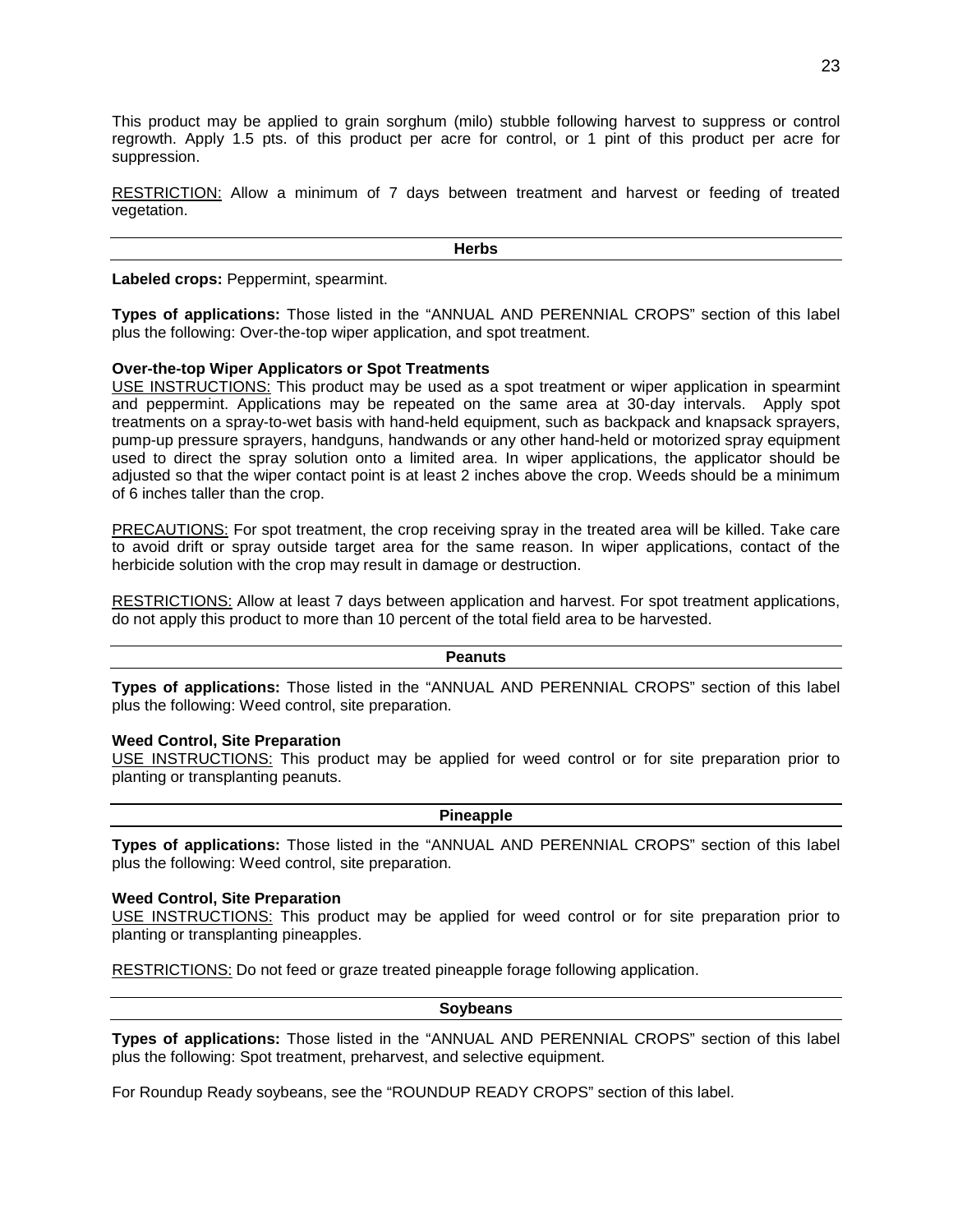## **Preplant, At-planting and Pre-emergence**

Use instructions: This product may be applied alone or in a tank mixture before, during or after planting soybeans. Applications must be made prior to emergence of the crop.

Tank Mixtures: This product may be applied with the following products in 10 to 20 gallons of water per acre:

| DUAL II MAGNUM     | <b>OUTLOO</b> |
|--------------------|---------------|
| <b>FIRSTRATE™</b>  | <b>PROWL</b>  |
| <b>FLEXSTAR®</b>   | <b>PURSUI</b> |
| <b>FUSION™</b>     | <b>PURSUI</b> |
| GAUNTLET™          | <b>REFLEX</b> |
| LASSO / ALACHLOR   | <b>SCEPTE</b> |
| <b>LINEX</b>       | <b>VALOR®</b> |
| LOROX / LINURON    |               |
| <b>LOROX PLUS®</b> |               |
|                    |               |

**OUTLOOK** PROWL H<sub>2</sub>O **PURSUIT®** PURSUIT PLUS<sup>®</sup> CANOPY® GAUNTLET™ REFLEX® SCEPTER®

For improved burndown, this product may be tank mixed with 2,4-D or 2,4-DB. See the 2,4-D label for intervals between application and planting.

It is the pesticide user's responsibility to ensure that all products are registered for the intended use. Read and follow the applicable restrictions and limitations and directions for use on all product labels involved in tank mixing. Users must follow the most restrictive directions for use and precautionary statements of each product in the tank mixture.

Annual weeds: For difficult-to-control weeds such as fall panicum, barnyardgrass, crabgrass, shattercane and broadleaf signalgrass up to 2 inches tall, and Pennsylvania smartweed up to 6 inches tall, apply this product at 1.5 pints per acre in these tank mixtures. For other labeled annual weeds, apply 1 to 1.5 pints of this product per acre when weeds are less than 6 inches tall, and 1.5 to 2.25 pints when weeds are over 6 inches tall.

RESTRICTION: THE TANK MIX RECOMMENDATIONS IN THIS SECTION ARE NOT REGISTERED IN CALIFORNIA.

## **Spot Treatment**

USE INSTRUCTIONS: For spot treatments, apply this product prior to initial pod set in soybeans.

PRECAUTION: The crop receiving spray in the treated area will be killed. Take care to avoid drift or spray outside target area for the same reason.

RESTRICTION: Do not treat more than 10% of the total field area to be harvested.

#### **Preharvest**

USE INSTRUCTIONS: This product provides weed control when applied prior to harvest of soybeans.

Apply at rates given in the annual, perennial and woody brush and trees rate tables. This product may be applied using either aerial or ground spray equipment. Apply after pods have set and lost all green color. Care should be taken to avoid excessive seed shatter loss due to ground application equipment.

PRECAUTION: Preharvest application is not recommended for soybeans grown for seed as a reduction in germination or vigor may occur.

RESTRICTIONS: Do not apply more than 3.75 quarts per acre of this product for preharvest applications. Do not apply more than 3 pts. per acre of this product by air. Allow a minimum of 7 days between application and harvest of soybeans. Do not graze or harvest treated hay or fodder for livestock feed within 25 days of last preharvest application. (If the application rate is 1.5 pints per acre or lower, the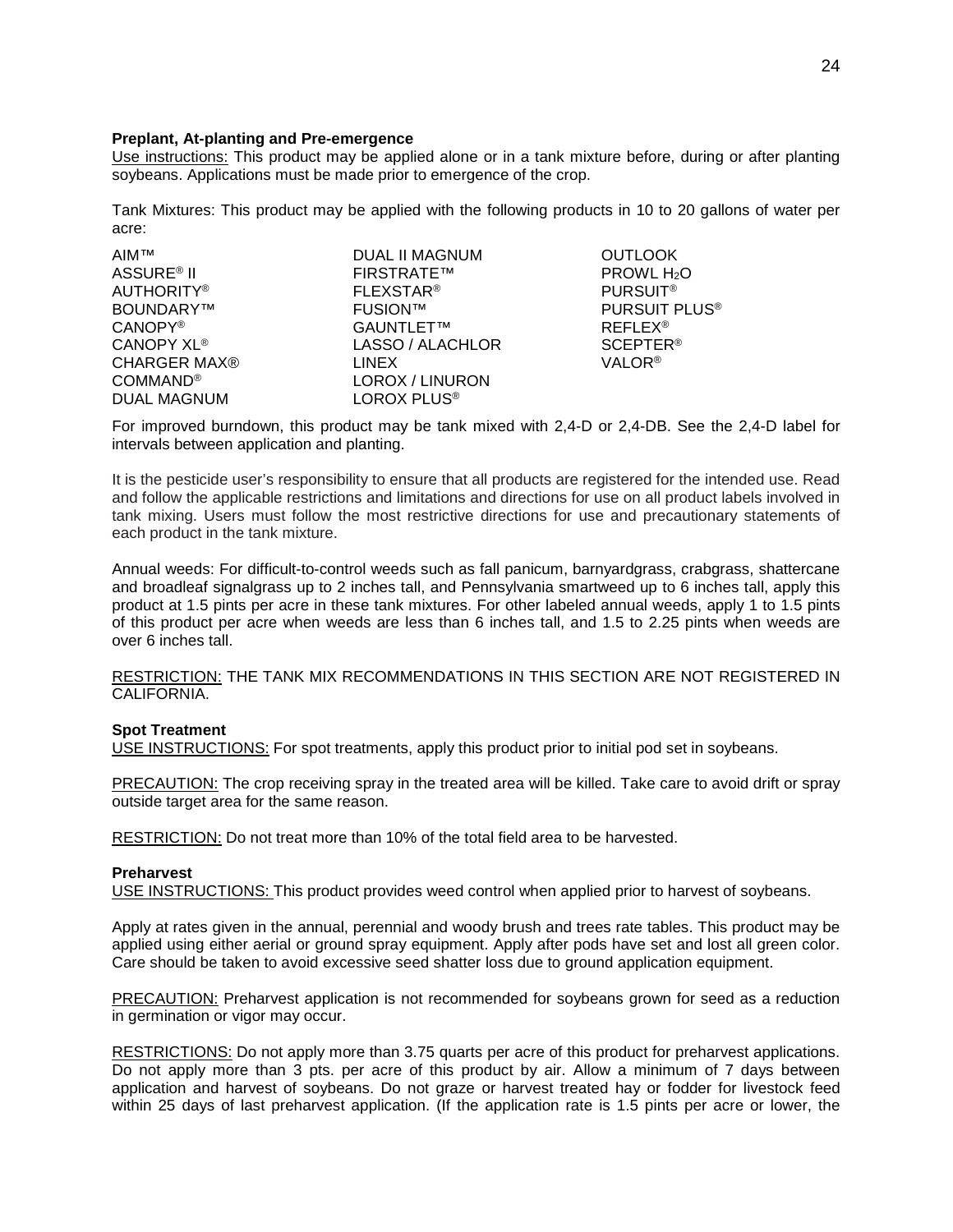grazing restriction is reduced to 14 days after last preharvest application.)

#### **Selective Equipment**

USE INSTRUCTIONS: This product may be applied through recirculating sprayers, shielded applicators, hooded sprayers, wiper applicators or sponge bars in soybeans.

See the "SELECTIVE EQUIPMENT" part of the **"**APPLICATION EQUIPMENT AND TECHNIQUES" section of this label for information on proper use and calibration of this equipment.

RESTRICTION: Allow at least 7 days between application and harvest.

#### **Sugarcane**

**Types of applications:** Those listed in the "ANNUAL AND PERENNIAL CROPS" section of this label plus the following: Spot treatment.

#### **Preplant, At-planting and Pre-emergence**

USE INSTRUCTIONS: This product may be applied in or around sugarcane fields or in fields prior to the emergence of plant cane.

RESTRICTION: Do not apply to vegetation in or around ditches, canals or ponds containing water to be used for irrigation.

#### **Spot Treatment**

USE INSTRUCTIONS: This product may be applied as a spot treatment in sugarcane. For control of volunteer or diseased sugarcane, make a 1% solution of this product in water and spray to wet foliage of vegetation to be controlled. Volunteer or diseased sugarcane should have at least 7 new leaves.

PRECAUTION: Avoid spray contact with healthy cane plants since severe damage or destruction may result.

RESTRICTION: Do not feed or graze treated sugarcane foliage following application.

#### **Fallow Treatments**

USE INSTRUCTIONS: This product may be used as a replacement for tillage in fields that are lying fallow between sugarcane crops. This product may also be used to remove the last stubble of ratoon cane. For removal of last stubble of ratoon cane, apply 3 to 3.75 quarts of this product in 10 to 40 gallons of water per acre to new growth having at least 7 new leaves. Allow 7 or more days after application before tillage. Ground or aerial application equipment may be used. Applications up to 4.5 pts. per acre may be made by aerial application in fallow sites where there is sufficient buffer to prevent injury due to drift onto adjacent crops. Tank mixtures with 2,4-D and dicamba may be used.

#### **Hooded Sprayers**

USE INSTRUCTIONS: This product may be used through hooded sprayers for weed control between rows of sugarcane.

See the "APPLICATION EQUIPMENT AND TECHNIQUES" section of this label for additional use instructions.

PRECAUTIONS: Do not allow treated weeds to come in contact with the crop. Droplets, mist, foam or splatter of the herbicide solution settling on the crop may result in discoloration, stunting or destruction. SUCH DAMAGE SHALL BE THE SOLE RESPONSIBILITY OF THE APPLICATOR.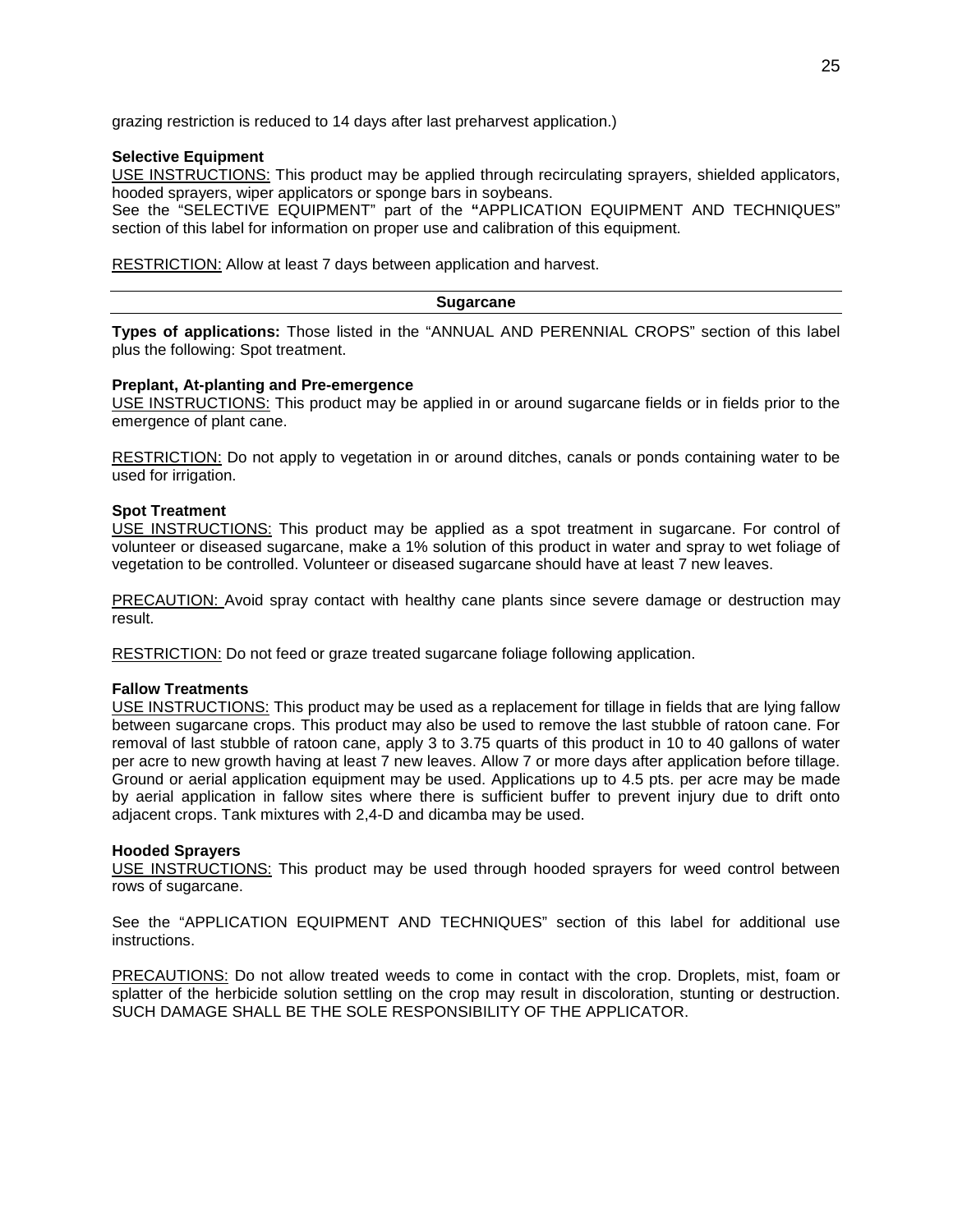**Types of applications:** Those listed in the "ANNUAL AND PERENNIAL CROPS" section of this label.

USE INSTRUCTIONS: This product may be applied before, during or after planting sunflowers. Applications must be made prior to the emergence of the crop.

A tank mixture with Prowl may be applied before, during or after planting in conventional tillage systems, into a cover crop, established sod or in previous crop residue.

RESTRICTIONS: Do not apply more than 1.5 pts. of this product per acre for sunflowers. Make only one preplant or pre-emergent application per year. Do not feed or graze sunflower forage following application of this product.

#### **Vegetable Crops**

**Types of applications:** Chemical fallow, preplant fallow beds, preplant, pre-emergence, prior to transplanting vegetables, at-planting, selective equipment in row middles (hooded or shielded sprayers, or wiper applicators), directed applications (in nonbearing ginseng), over-the-top wipers (rutabagas only).

PRECAUTIONS: When applying this product prior to transplanting or direct-seeding crops into plastic mulch, care must be taken to remove residues of this product, which can cause crop injury, from the plastic prior to transplanting. Residues must be removed by a single 0.5 inch application of water, either by natural rainfall event or via a sprinkler system. Applications made at emergence will result in injury or death to emerged seedlings.

#### **Brassica Vegetables**

LABELED CROPS: Broccoli (all), Cabbage (all), Cabbage (Chinese), Brussels Sprouts, Cauliflower, Cavalo Broccolo, Collards, Kale, Kohlrabi, Mizuna, Mustard Greens, Mustard Spinach, and Rape Greens.

#### **Bulb Vegetables**

LABELED CROPS: Garlic, Leek, Onion, and Shallot.

RESTRICTION: For garlic, apply prior to planting and allow at least 3 days between application and planting.

#### **Cucurbit Vegetables**

LABELED CROPS: Cucumber, Gherkin, Gourds, Melons (all), Muskmelon (includes cantaloupe, casaba melon, crenshaw melon, honeydew melon, honey ball melon, mango melon, Persian melon), Pumpkin, Squash (summer, winter), and Watermelon.

RESTRICTION: Apply prior to planting and allow at least 3 days between application and planting.

#### **Leafy Vegetables**

LABELED CROPS: Amaranth, Arugula, Beet Greens, Cardoon, Celery, Celery (Chinese), Celtuce, Chard (Swiss), Chervil, Chrysanthemum, Corn Salad, Cress, Dandelion, Dock (sorrel), Endive, Fennel (Florence), Lettuce, Parsley, Purslane, Rhubarb and Spinach (all), and Watercress.

RESTRICTION: For watercress, apply prior to planting and allow at least 3 days between application and planting.

#### **Fruiting Vegetables**

LABELED CROPS: Eggplant, Ground Cherry, Okra, Pepinos, Pepper (all), Tomatillo, and Tomato.

RESTRICTION: Apply prior to planting and allow at least 3 days between application and planting.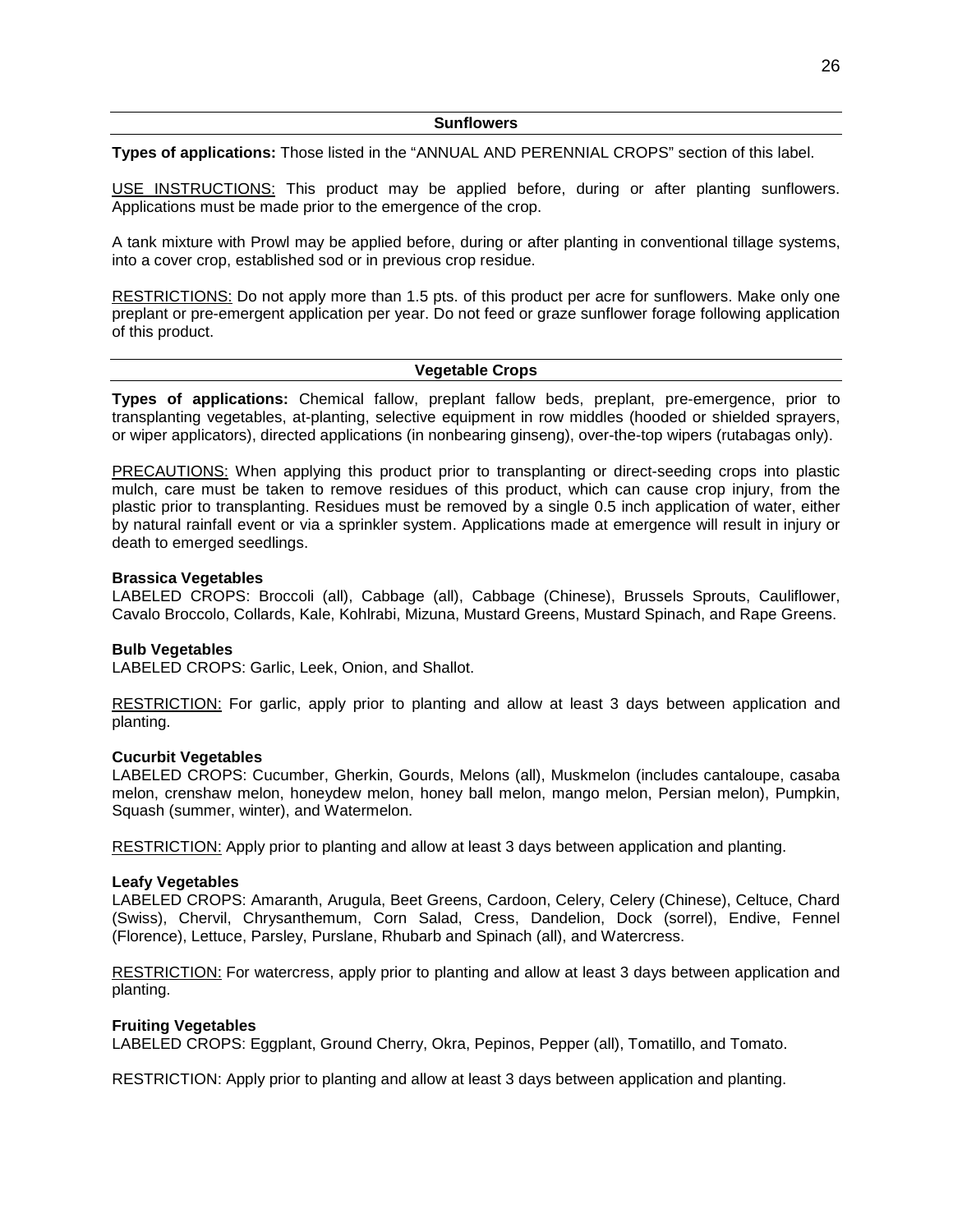## **Legume Vegetables (Succulent or dried):**

LABELED CROPS: Beans (all), Chick Peas, Guar, Lentils, and Peas (all).

## **Root & Tuber Vegetables:**

LABELED CROPS: Artichoke (Jerusalem), Garden Beets, Carrot, Celeriac, Chayote, Chicory, Ginseng, Horseradish, Oriental Radish, Parsnips, Potato (Irish), Radish, Rutabaga, Salsify, Sugar Beets (Non-Round Up Ready), Sweet Potato, Turnip, and Yams.

## **Nonbearing ginseng (Direct Application):**

USE INSTRUCTIONS: This product may be used for weed control in established nonbearing ginseng. Direct applications so that there is no contact of this product with the ginseng plant. Applications may be made with boom equipment, CDA, shielded sprayers, hand-held and high-volume wands, lances, orchard guns or with wiper application equipment.

PRECAUTION: Extreme care must be exercised to avoid contact of herbicide solution, spray drift or mist with foliage or green bark of trunk, branches, suckers, fruit or other parts of desirable plants. Contact of this product with other than matured brown bark can result in serious crop damage.

RESTRICTION: Applications must be made at least one year prior to harvest.

## **Rutabagas (Over-the-Top Wiper Application)**

USE INSTRUCTIONS: Wiper applicators may be used over-the-top in rutabagas.

RESTRICTION: Allow at least 14 days between application and harvest.

## **TREE, VINE AND SHRUB CROPS (Alphabetical)**

**NOTE:** THIS SECTION GIVES DIRECTIONS FOR USE OF THIS PRODUCT THAT APPLY TO ALL CITRUS CROPS, TREE FRUITS, TREE NUTS, VINE AND SHRUB CROPS GROUPED ALPHABETICALLY BELOW. SEE THE INDIVIDUAL CROP SECTIONS FOR INSTRUCTIONS, PREHARVEST INTERVALS, PRECAUTIONS AND RESTRICTIONS FOR SPECIFIC CROPS.

**TYPES OF APPLICATIONS:** Preplant (site preparation) broadcast sprays, middles (between rows of trees, vines or bushes), strips (within rows of trees, vines or bushes), selective equipment such as shielded sprayers and wiper treatments (except kiwi), perennial grass suppression, directed sprays, spot treatments, cut stump.

Applications may be made with boom equipment, CDA equipment, shielded sprayers, hand-held and high-volume wands, lances, orchard guns or with wiper applicator equipment, except as directed.

#### **USE INSTRUCTIONS:**

This product may be applied in middles, strips or for weed control in established citrus groves, tree fruit and tree nut groves, orchards, berries and vineyards. It may also be used for site preparation prior to planting or transplanting of these crops. Apply 0.75 pint to 3.75 quarts per acre according to the "ANNUAL WEEDS RATE TABLE" and "PERENNIAL WEEDS RATE TABLE" sections of this label. Utilize rates at the higher end of the specified rate range when weeds are stressed, growing in dense populations or are greater than 12 inches tall. Repeat applications may be made up to a maximum of 7.95 quarts per acre per year.

The maximum use rates stated throughout this product's labeling apply to this product combined with the use of all other herbicides containing glyphosate or sulfosate as the active ingredient, whether applied as mixtures or separately. Calculate the application rates and ensure that the total use of this and other glyphosate or sulfosate containing products does not exceed stated maximum use rate.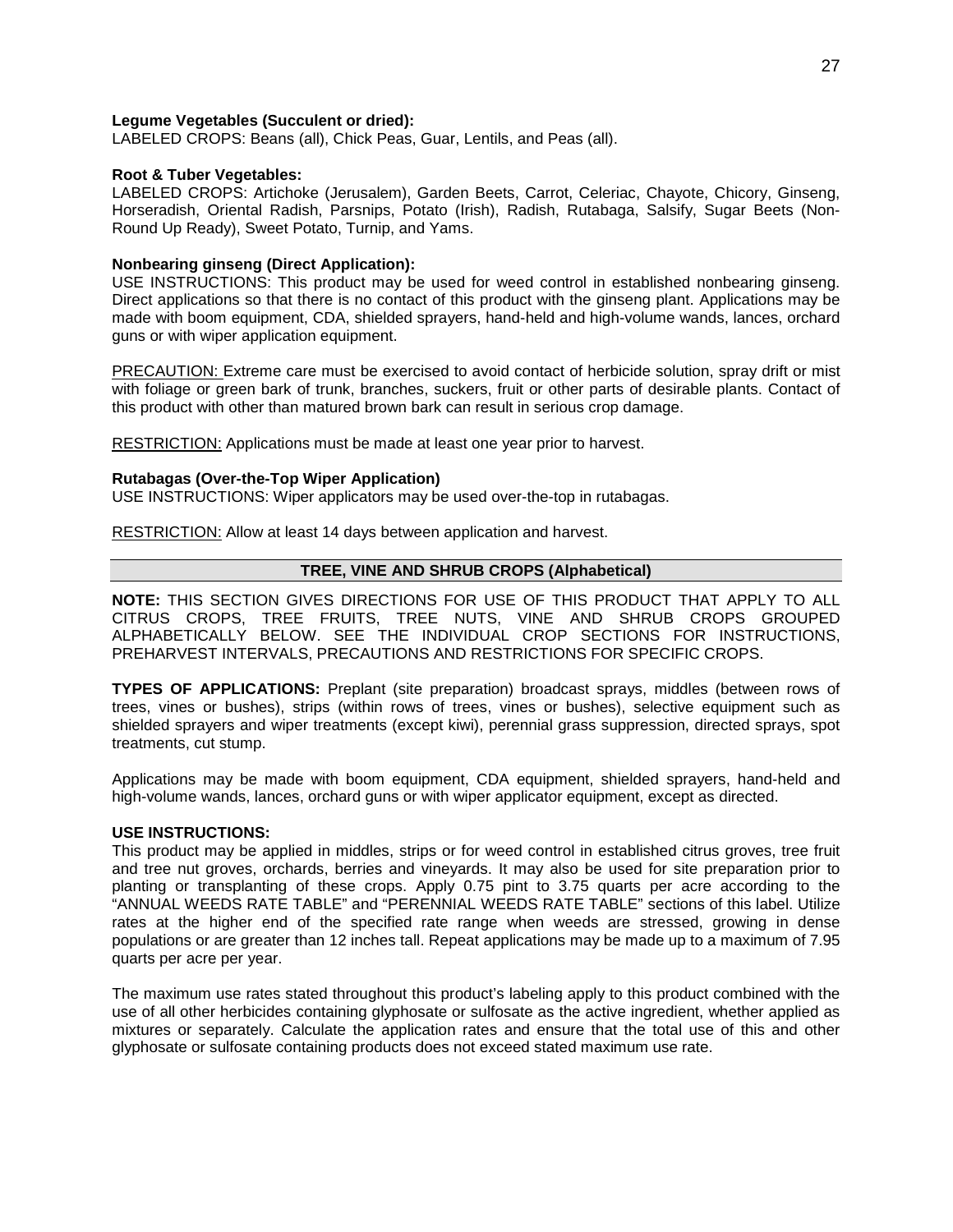## PRECAUTIONS**:**

- Extreme care must be exercised to avoid contact of herbicide solution, spray, drift or mist with foliage or green bark of trunk, branches, suckers, fruit or other parts of trees, canes and vines.
- Avoid applications when recent pruning wounds or other mechanical injury has occurred.
- Contact of this product with other than matured brown bark can result in serious crop damage or destruction.
- For applications in strips (within rows of trees), only selective equipment (directed sprays, hooded sprayers, shielded applicators, or wipers) should be used to minimize the potential for leakage or drift of herbicide sprays onto crops.
- Only shielded or directed sprayers may be used in crops with potential for crop contact, and then only where there is sufficient clearance.
- For berry crops, hooded or shielded sprayers must be fully enclosed including top, sides, front and back.
- Only wiper or shielded applicators capable of preventing all contact with crop may be used.

See "APPLICATION EQUIPMENT AND TECHNIQUES" section of this label for additional directions and precautions.

RESTRICTION: Allow a minimum of 3 days between application and transplanting.

## **Middles (between rows)**

USE INSTRUCTIONS: This product will control or suppress annual and perennial weeds and ground covers growing between the rows of labeled tree and vine crops. If weeds are under drought stress, irrigate prior to application. Reduced control may result if weeds have been mowed prior to application.

TANK MIXTURES: A tank mixture of this product plus Goal 2XL may be used for annual weeds in middles between rows of citrus crops, tree fruits, tree nuts and vine crops. This mixture is recommended when weeds are stressed or growing in dense populations. 12 to 24 fl. oz/A of this product plus 3 to 12 oz/A of Goal 2XL will control annual weeds with a maximum height or diameter of 6 inches, including crabgrass, common groundsel, junglerice, common lambsquarters, redroot pigweed, London rocket, common ryegrass, shepherd's purse, annual sowthistle, filaree (suppression), horseweed/marestail *(Conyza canadensis)*, stinging nettle and common purslane (suppression). 12 to 24 fl. oz/A of this product plus 3 to 12 oz/A of Goal 2XL will control common cheeseweed (malva) or hairy fleabane *(Conyza bonariensis)* with a maximum height or diameter of 3 inches.

## **Strips (in rows)**

USE INSTRUCTIONS: This product may be applied in rows of tree or vine crops and may also be tank mixed with the following products:

| DEVRINOL <sup>®</sup> 50 DF | SIMAZINE 4 L            |
|-----------------------------|-------------------------|
| DIREX <sup>®</sup> 4 L      | SIMAZINE 80W            |
| <b>GOAL 2XL</b>             | SIM-TROL™ 4L            |
| KARMEX DF                   | SOLICAM <sup>®</sup> DF |
| <b>KROVAR I</b>             | <b>SURFLAN™ AS</b>      |
| KROVAR II                   | SURFLAN 75W             |
| <b>PROWL</b>                |                         |

RESTRICTION: Do not apply these tank mixtures in Puerto Rico.

It is the pesticide user's responsibility to ensure that all products are registered for the intended use. Read and follow the applicable restrictions and limitations and directions for use on all product labels involved in tank mixing. Users must follow the most restrictive directions for use and precautionary statements of each product in the tank mixture.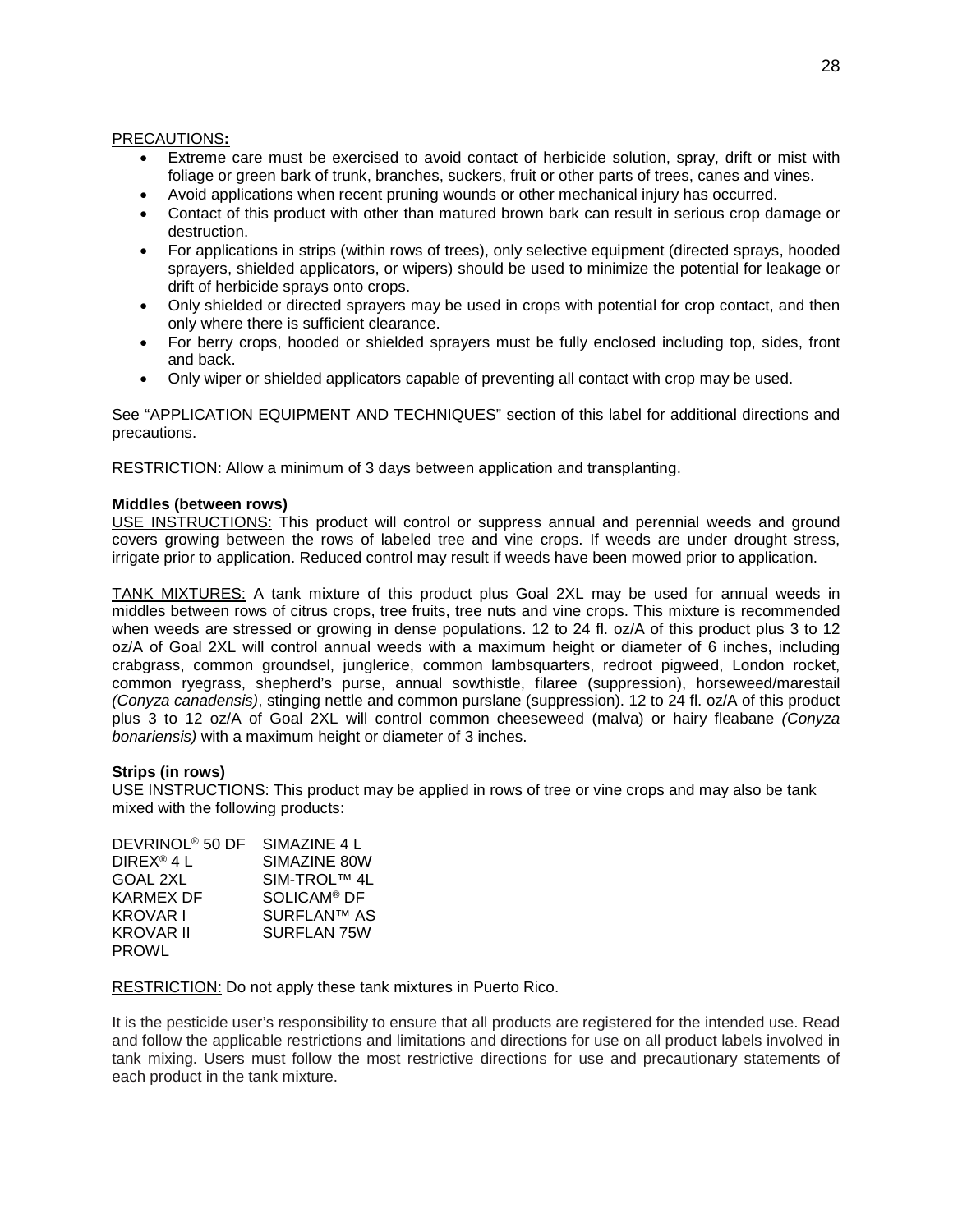#### **Perennial Grass Suppression**

This product will suppress perennial grasses such as bahiagrass, bermudagrass, tall fescue, orchardgrass, Kentucky bluegrass, and quackgrass that are grown as ground covers in tree and vine crops.

For suppression of tall fescue, fine fescue, orchardgrass and quackgrass, apply 6 fluid ounces of this product in 10 to 20 gallons of water per acre.

For suppression of Kentucky bluegrass covers, apply 4.5 fluid ounces of this product per acre. Do not add ammonium sulfate.

For best results, mow cool season grass covers in the spring to even their height and apply this product 3 to 4 days after mowing.

For suppression of vegetative growth and seedhead inhibition of bahiagrass for approximately 45 days, apply 4.5 fluid ounces of this product in 10 to 25 gallons of water per acre. Apply 1 to 2 weeks after full green-up or after mowing to a uniform height of 3 to 4 inches. This application must be made prior to seedhead emergence.

For suppression up to 120 days, apply 3 fluid ounces of this product per acre, followed by an application of 1.5 to 3 fluid ounces per acre about 45 days later. Make no more than 2 applications per year.

For burndown of bermudagrass, apply 1.5 to 3 pts. of this product in 3 to 20 gallons of water per acre. Use this treatment only if reduction of the bermudagrass stand can be tolerated. When burndown is required prior to harvest, allow at least 21 days to ensure sufficient time for burndown to occur.

For suppression of bermudagrass, apply 4.5 to 12 fluid ounces of this product per acre east of the Rocky Mountains and 12 fluid ounces of this product to the west of the Rocky Mountains. Apply in a total spray volume of 3 to 20 gallons per acre, no sooner than 1 to 2 weeks after full green-up. If the bermudagrass is mowed prior to application, maintain a minimum of 3 inches in height. Sequential applications may be made when regrowth occurs and bermudagrass injury and stand reduction can be tolerated. East of the Rocky Mountains, use rates of 4.5 to 7.5 fluid ounces per acre in shaded conditions or where lesser degree of suppression is desired.

#### **Cut Stump (tree crops)**

USE INSTRUCTIONS: Cut stump applications of this product may be made during site preparation or site renovation, prior to transplanting tree crops. This product will control regrowth of cut stumps and resprouts of many types of tree species, some of which are listed below.

Citrus trees: Calamondin, chironja, citron, citrus hybrids, grapefruit, kumquat, lemon, lime, mandarin (tangerine), orange (all), pummelo, tangelo, tangor.

Fruit trees: Apple, apricot, cherry (sweet, sour), crabapple, loquat, mayhaw, nectarine, olive, peach, pear, plum / prune (all), quince.

Nut trees: Almond, beechnut, Brazil nut, butternut, cashew, chestnut, chinquapin, filbert (hazelnut), hickory nut, macadamia, pecan, pistachio, walnut (black, English).

Apply this product using suitable equipment to ensure coverage of the entire cambium. Cut trees or resprouts close to the soil surface. Apply a 50 to 100% solution of this product to the freshly cut surface immediately after cutting. Delays in application may result in reduced performance. For best results, applications should be made during periods of active growth and full leaf expansion.

PRECAUTIONS: DO NOT MAKE CUT STUMP APPLICATIONS WHEN THE ROOTS OF ADJACENT DESIRABLE TREES MAY BE GRAFTED TO THE ROOTS OF THE CUT STUMP. INJURY RESULTING FROM ROOT GRAFTING MAY OCCUR IN ADJACENT TREES. Some sprouts, stems, or trees may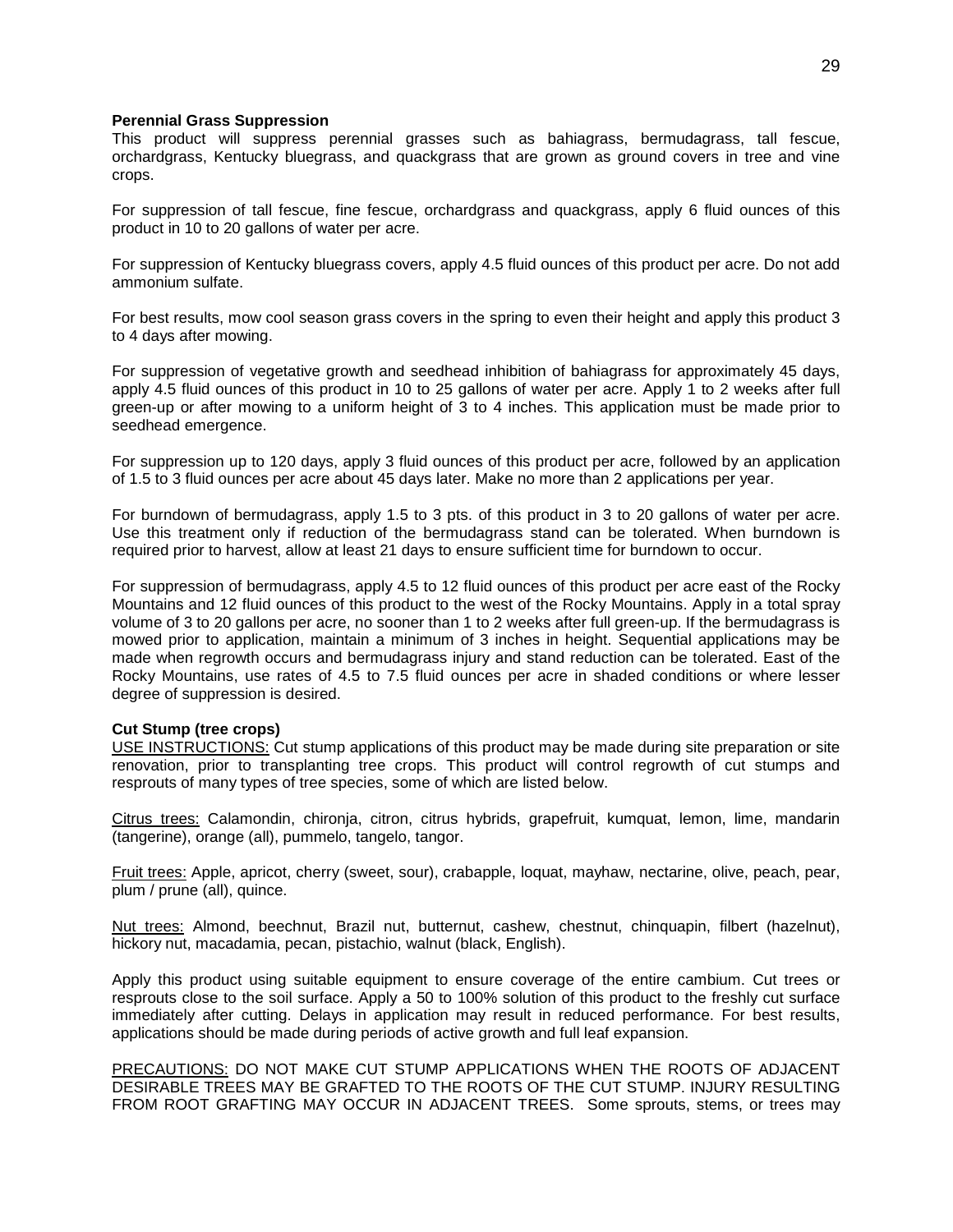share the same root system. Adjacent trees having a similar age, height and spacing may signal shared roots. Whether grafted or shared, injury is likely to occur to non-treated stems/trees when one or more trees sharing common roots are treated.

#### **Berry Crops**

**Labeled crops:** Blackberry, blueberry, boysenberry, cranberry, currant, dewberry, elderberry, gooseberry, huckleberry, loganberry, olallieberry, raspberry (black, red), youngberry.

PRECAUTION: To avoid damage, herbicide sprays must not be allowed to contact desirable vegetation, including green shoots, canes or foliage.

RESTRICTIONS: Allow a minimum of 30 days between last application and harvest of cranberries. Allow a minimum of 14 days between last application and harvest of other berry crops. Do not make directed sprays within cranberry bush areas prior to berry harvest.

## **Spot Treatment in Cranberry Production**

USE INSTRUCTIONS: Spot treatments may be used to control weeds growing in dry ditches (interior and perimeter) of cranberry production areas. Hand-held sprayer or other appropriate application equipment listed under "APPLICATION EQUIPMENT AND TECHNIQUES"" in this label may be used. Drop water level to remove standing water in ditches prior to application. In hand-held sprayers, use 1 to 2% solution of this product. Spray to wet vegetation, not to run-off.

For treatments after draw down of water in dry ditches, allow 2 or more days after treatment before reintroduction of water to achieve maximum weed control.

Apply this product within 1 day after draw down to ensure application to actively growing weeds.

Use nozzles that emit medium to large-sized droplets to minimize drift in order to avoid crop injury.

RESTRICTIONS: Allow a minimum of 30 days between last application and harvest of cranberries. Do not apply this material through the irrigation system. Do not make applications by air. Do not apply directly to water.

#### **Postharvest Treatments in Cranberry Production**

USE INSTRUCTIONS: Application of this product may be made after the harvest of cranberries to control weeds growing within the field. Best results will be obtained if applications are made to vines that appear dormant (after they have turned red). Hand-held sprayers, wipers, or other appropriate application equipment listed under "APPLICATION EQUIPMENT AND TECHNIQUES" in this label may be used. If using hand-held sprayers, use a 0.375 to 0.75% solution of this product. Spray to wet vegetation, not to run-off. If using hand-held boom sprayers, apply 3 to 6 pts. of this product per acre.

PRECAUTION: Even though vines appear dormant, contact of the herbicide solution with desirable vegetation may result in damage or severe plant injury. Cranberry plants that are directly sprayed may be killed.

RESTRICTIONS: Make applications only after cranberries have been harvested. Do not treat more than 10% of the total bog. Allow a minimum of 6 months after last application and next harvest of cranberries. Do not apply this product through the irrigation system. Do not make applications by air. Do not apply directly to water.

## **Citrus Crops**

**Labeled crops:** Calamondin, chironja, citron, citrus hybrids, grapefruit, kumquat, lemon, lime, mandarin (tangerine), orange (all), pummelo, tangelo (ugli), tangor.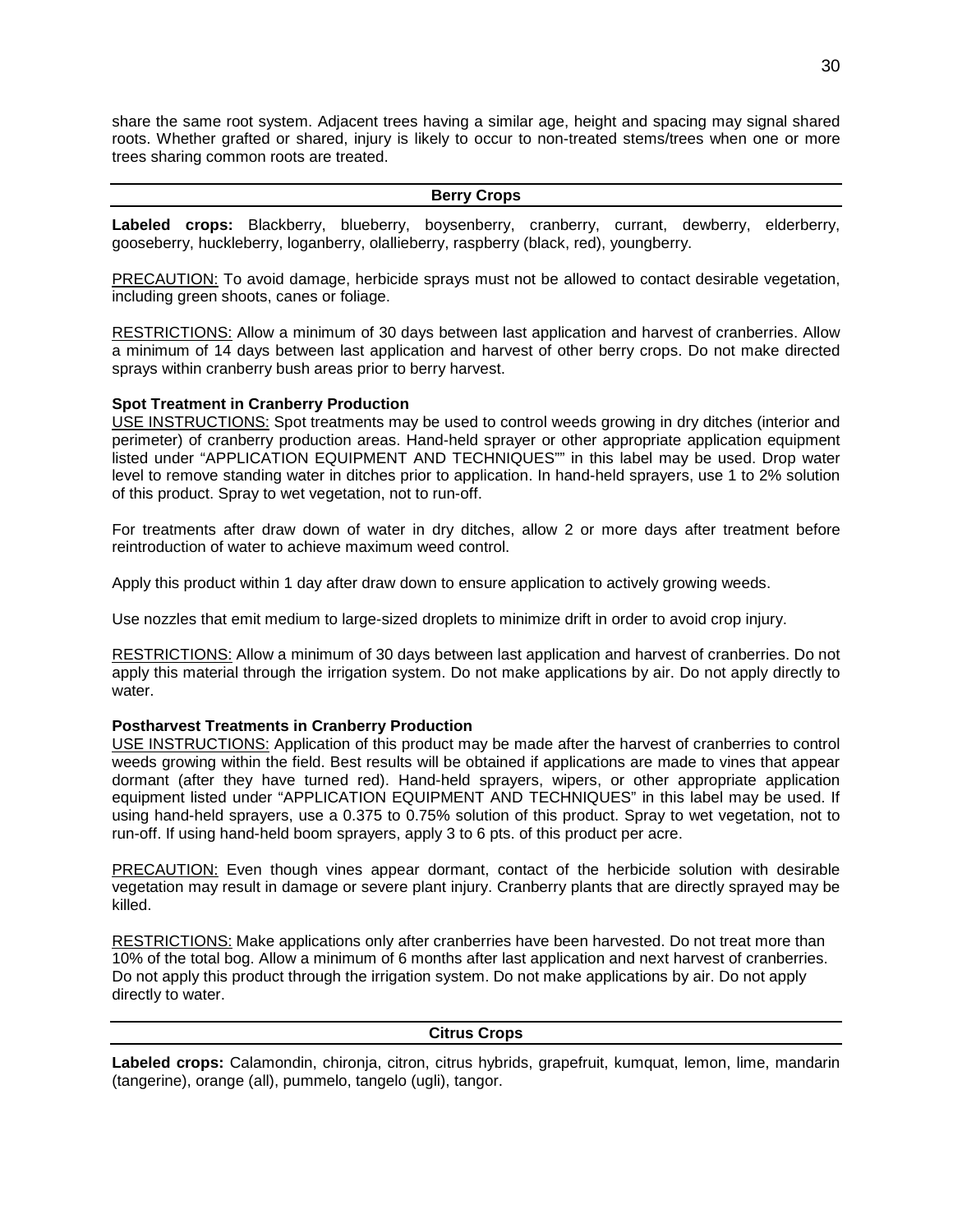**Florida and Texas only:** For burndown or control of the weeds listed below, apply the specified rates of this product in 3 to 30 gallons of water per acre. Where weed foliage is dense, use 10 to 30 gallons of water per acre.

For goatweed, apply 3 to 4.5 pts. of this product per acre. Apply in 20 to 30 gallons of water per acre when plants are actively growing. Use 3 pts. per acre when plants are less than 8 inches tall and 4.5 pts. when plants are greater than 8 inches tall. If goatweed is greater than 8 inches tall, the addition of Krovar® II or Karmex<sup>®</sup> may improve control. Refer to the individual product labels for specific crops, rates, geographic restrictions and precautionary statements.

## **Perennial Weeds**

| $S =$ Suppression<br>PC = Partial Control | B = Burndown<br>$C =$ Control |         |                                   |           |         |
|-------------------------------------------|-------------------------------|---------|-----------------------------------|-----------|---------|
| <b>Weed Species</b>                       |                               |         | Cornerstone® 5 Plus Rate per Acre |           |         |
|                                           |                               | 1.5 PT. | 3 PT.                             | 4.5 PT.   | 7.5 PT. |
| Bermudagrass                              |                               | B       |                                   | <b>PC</b> | C       |
| Guineagrass                               | Texas & Florida Ridge         | B       | C                                 | C         | C       |
|                                           | <b>Florida Flatwoods</b>      |         | B                                 | C         | С       |
| Paragrass                                 |                               | B       | C                                 | C         | C       |
| Torpedograss                              |                               | S       |                                   | <b>PC</b> | C       |

RESTRICTIONS: Allow a minimum of 1 day between last application and harvest in citrus crops. In citron groves, apply as directed sprays only.

## **Christmas Trees and Other Non-Food Tree Crops**

**Labeled crops:** Pine, poplar eucalyptus, Christmas trees, and other non-food tree crops.

## **Post-directed, Spot Treatment, Wipers**

USE INSTRUCTIONS: This product may be used as a post-directed spray and spot treatment around established poplar, eucalyptus, Christmas trees and other non-food tree crops.

PRECAUTIONS: Care must be exercised to avoid contact of spray, drift or mist with foliage or green bark of established Christmas trees and other pine trees. Desirable plants may be protected from the spray solution by using shields or coverings made of cardboard or other impermeable material.

UNLESS OTHERWISE DIRECTED, THIS PRODUCT IS NOT RECOMMENDED FOR USE AS AN OVER-THE-TOP BROADCAST SPRAY IN CHRISTMAS TREES AND OTHER PINE TREES.

## **Site Preparation**

USE INSTRUCTIONS: This product may be used prior to planting Christmas trees. Take precautions to protect nontarget plants during site preparation applications.

#### **Pome Fruit**

**Labeled crops:** Apple, crabapple, loquat, mayhaw, pear (including oriental pear), quince.

RESTRICTIONS: Allow a minimum of 1 day between last application and harvest in pome crops.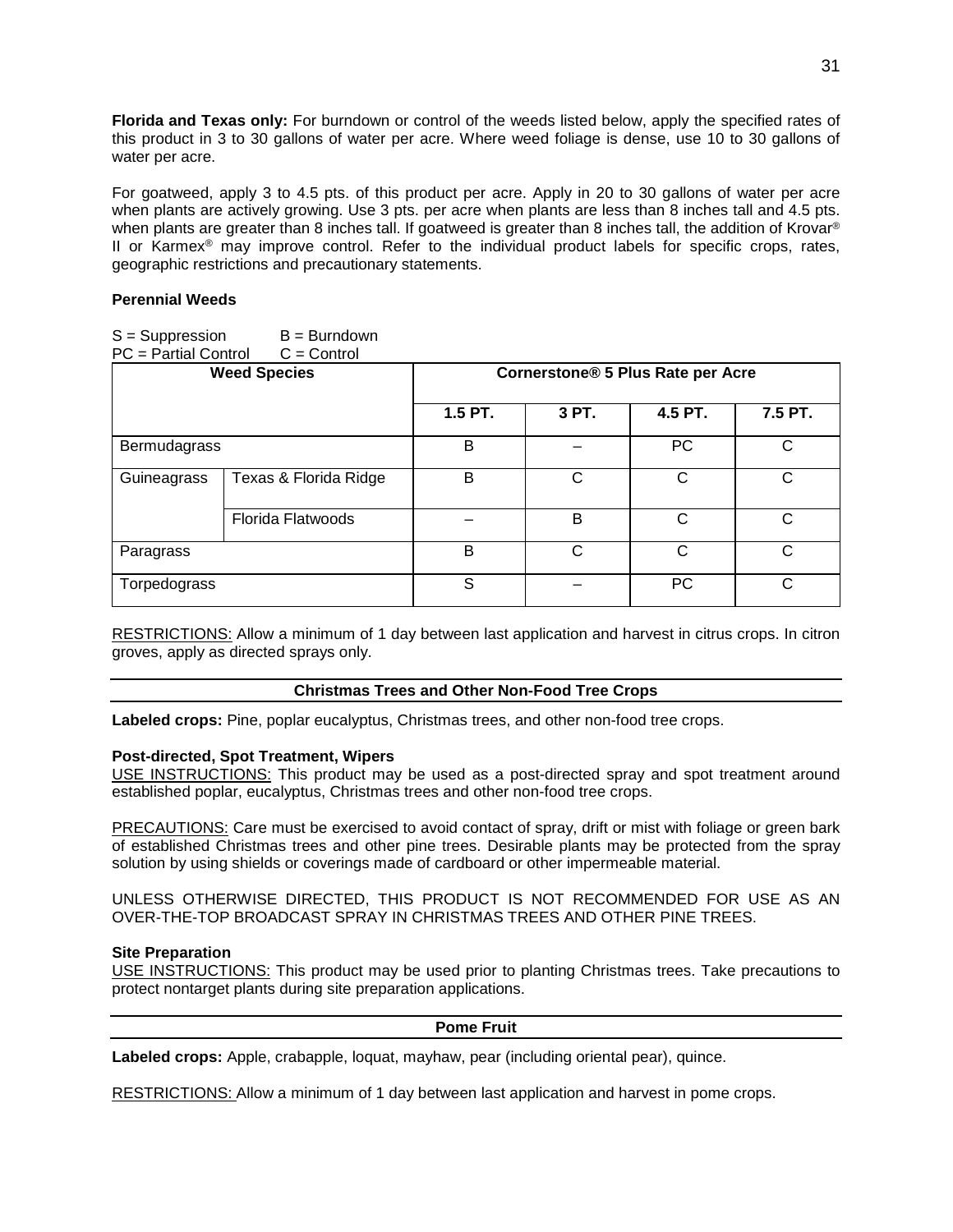#### **Stone Fruit**

**Labeled crops:** Apricot, cherry (sweet, sour), nectarine, olive, peach, plum/prune (all types).

RESTRICTIONS: Allow a minimum of 17 days between last application and harvest in stone fruit crops. For olive groves, apply as directed sprays only.

#### **Restrictions on Application Equipment**

For cherries, any application equipment listed above in the "TREE, VINE AND SHRUB CROPS" section under "TYPES OF APPLICATIONS" may be used in all states.

Any application equipment listed in the section referenced above may be used in apricots, nectarines, peaches and plums/prunes growing in Arizona, California, Colorado, Idaho, Kansas, Kentucky, New Jersey, North Dakota, Oklahoma, Oregon, Texas, Utah and Washington, except for peaches grown in the states specified in the following paragraph. In all other states use wiper equipment only.

For peaches grown in Alabama, Arkansas, Florida, Georgia, Louisiana, Mississippi, North Carolina, South Carolina and Tennessee only, apply with a shielded boom sprayer or shielded wiper applicator, which prevents any contact of this product with the foliage or bark of trees. Apply no later than 90 days after first bloom. Applications made after this time may result in severe damage. Remove suckers and low-hanging limbs at least 10 days prior to application. Avoid applications near trees with recent pruning wounds or other mechanical injury. Apply only near trees that have been planted in the orchard for 2 or more years.

EXTREME CARE MUST BE TAKEN TO ENSURE NO PART OF THE PEACH TREE IS CONTACTED.

#### **Tree Nuts**

**Labeled crops:** Almond, beechnut, Brazil nut, butternut, cashew, chestnut, chinquapin, coconut, filbert (hazelnut), hickory nut, macadamia, pecan, pistachio, walnut (black, English).

RESTRICTIONS: Allow a minimum of 3 days between last application and harvest of tree nuts, except coconuts. Allow 14 days between application and harvest in coconut.

## **Tropical and Subtropical Trees and Fruit**

**Labeled crops:** Atemoya, avocado, banana, Barbados cherry (acerola), biriba, blimbe, breadfruit, cacao (cocoa) bean, canistel, carambola (starfruit), cherimoya, coffee, dates, figs, guava, jaboticaba, jackfruit, longan, lychee, mango, marmaladebox (genip), papaya, persimmon, plantain, pomegranate, sapodilla, sapote (black, mamey, white), soursop, sugar apple, tamarind, tea.

RESTRICTIONS: Allow a minimum of 1 day between last application and harvest in banana, guava, papaya and plaintain crops. Allow a minimum of 14 days between last application and harvest for any tropical or subtropical tree fruit. Allow a minimum of 28 days between last application and harvest in coffee crops. In coffee and banana, delay applications 3 months after transplanting to allow the new coffee or banana plant to become established.

#### **Bananacide (banana only)**

USE INSTRUCTIONS: This product may be used to destroy banana plants infected with the Banana Bunchy Top Virus as well as non-infected banana plants to establish disease free buffers around plantations. Remove all fruit from the plants within the treatment area prior to treatment. Inject 0.04 fluid ounce (1 mL) of this product's concentrate per 2 to 3 inches of pseudostem diameter. Make the injection at least one foot above the ground, except for very small plants, which should be injected vertically into the top. Any subsequent regrowth must also be destroyed. All plants and mats (or units) adjacent (within a 4 foot radius) to a treated mat shall be mechanically destroyed.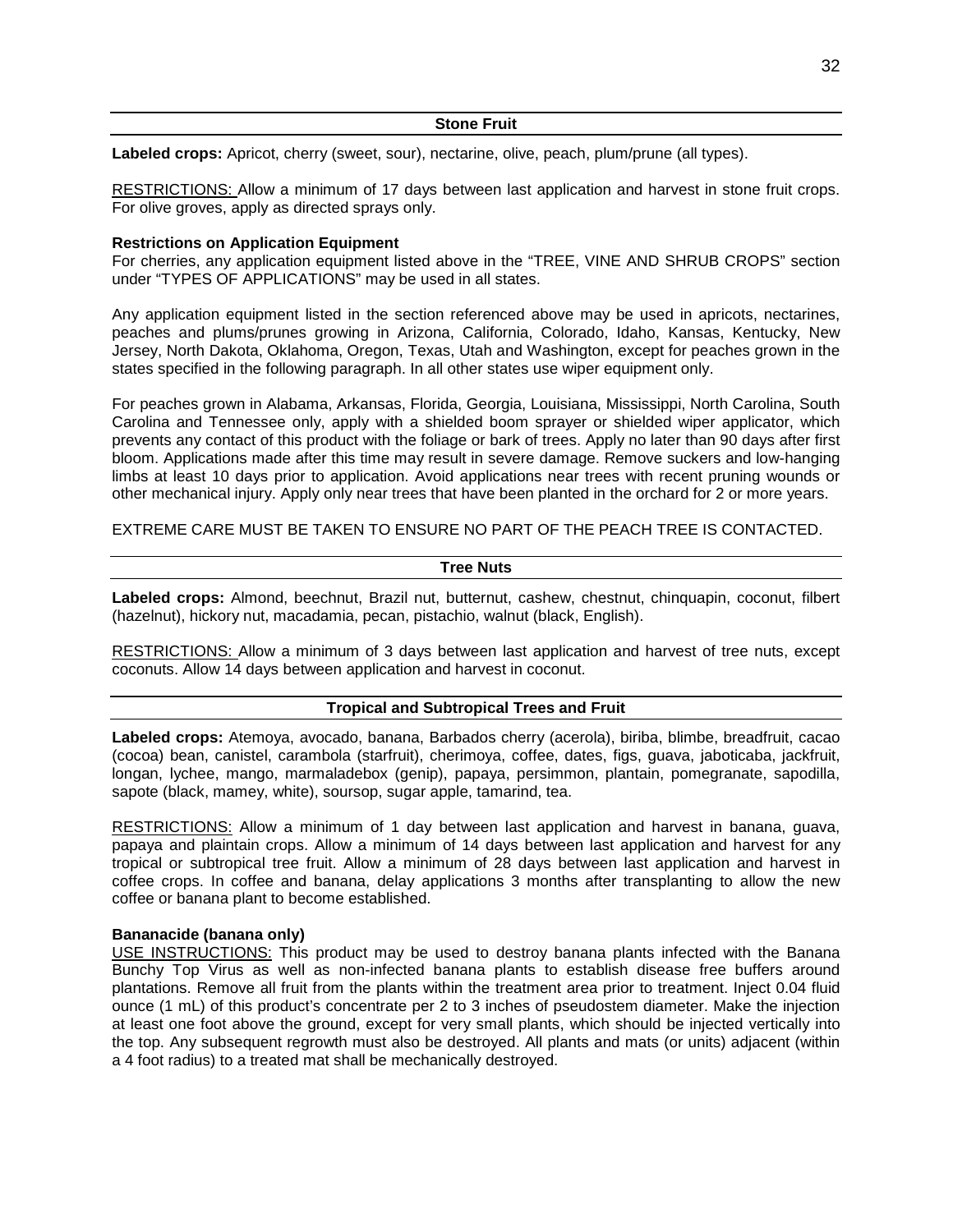For control of the banana bunchy top virus, it is critical that the grower follow a strict control program involving monitoring for diseased plants, spraying to control the aphid vector, and destruction of all infected mats (or units). An infected plant may not show symptoms of the banana bunchy top virus for up to 125 days; therefore, it is critical that the entire mat (or unit) containing the diseased plant be destroyed immediately.

RESTRICTIONS: Do not apply more than 0.5 fluid ounce (15 mL) of this product's concentrate per mat (or unit). Remove all fruit from plants and mats (or units) following injection. Do not allow livestock to consume treated plant materials. Following transplant of new banana plants into treated areas, allow plants to become established for 3 months before applying this product for weed control.

## **Vine Crops**

**Labeled crops:** Grapes (raisin, table, wine), kiwi fruit, passion fruit.

USE INSTRUCTIONS: Apply this product for weed control only when green shoots, canes or foliage are not in the spray zone.

In the Northeast and Great Lakes regions, applications must be made prior to the end of bloom stage of grapes to avoid injury, or make applications with shielded sprayers or wiper equipment.

RESTRICTIONS: Allow a minimum of 14 days between last application and harvest in vine crops. Do not use selective equipment in kiwi.

## **PASTURE GRASSES, FORAGE LEGUMES AND RANGELANDS**

## **Alfalfa, Clover, and Other Forage Legumes**

**Labeled crops:** Alfalfa, clover, kudzu, lespedeza, lupin, sainfoin, trefoil, velvet bean, vetch (all types).

**Types of applications:** Dormant (alfalfa only), preplant, pre-emergence, at-planting, spot treatment, wiper applications, renovation, preharvest.

For Roundup Ready alfalfa, see the "ROUNDUP READY CROPS" section of this label.

#### **Dormant (alfalfa only)**

USE INSTRUCTIONS: This product will control or suppress many weeds including quackgrass, downy brome, and cheatgrass in dormant alfalfa. Apply 6 to 9 fl. oz. per acre of this product. Apply in spring to alfalfa that is dormant. Apply after spring temperatures have warmed enough to encourage resumption of weed growth, but prior to initiation of trifoliate leaf expansion of the alfalfa. Applications made after expansion of the first trifoliate leaf of the alfalfa will cause growth reduction and reduced crop yield.

PRECAUTION: Application of this product can cause crop injury. Any such crop injury is the responsibility of the applicator. Do not use this product where a slight yield reduction in the first cutting of alfalfa cannot be tolerated. Slight discoloration of the alfalfa may occur, but the alfalfa will regreen and regrow under moist soil conditions as effects of this product wear off.

RESTRICTIONS: Do not use ammonium sulfate when spraying dormant alfalfa with Cornerstone® 5 Plus. Do not make more than one application per year. Allow 36 hours after application before grazing livestock or harvesting.

## **Preplant, Pre-emergence, and At-planting**

USE INSTRUCTIONS: This product may be applied before, during or after planting crops listed in this section. Applications must be made prior to emergence of the crop.

RESTRICTIONS: Remove domestic livestock before application. The crop may be fed or grazed as soon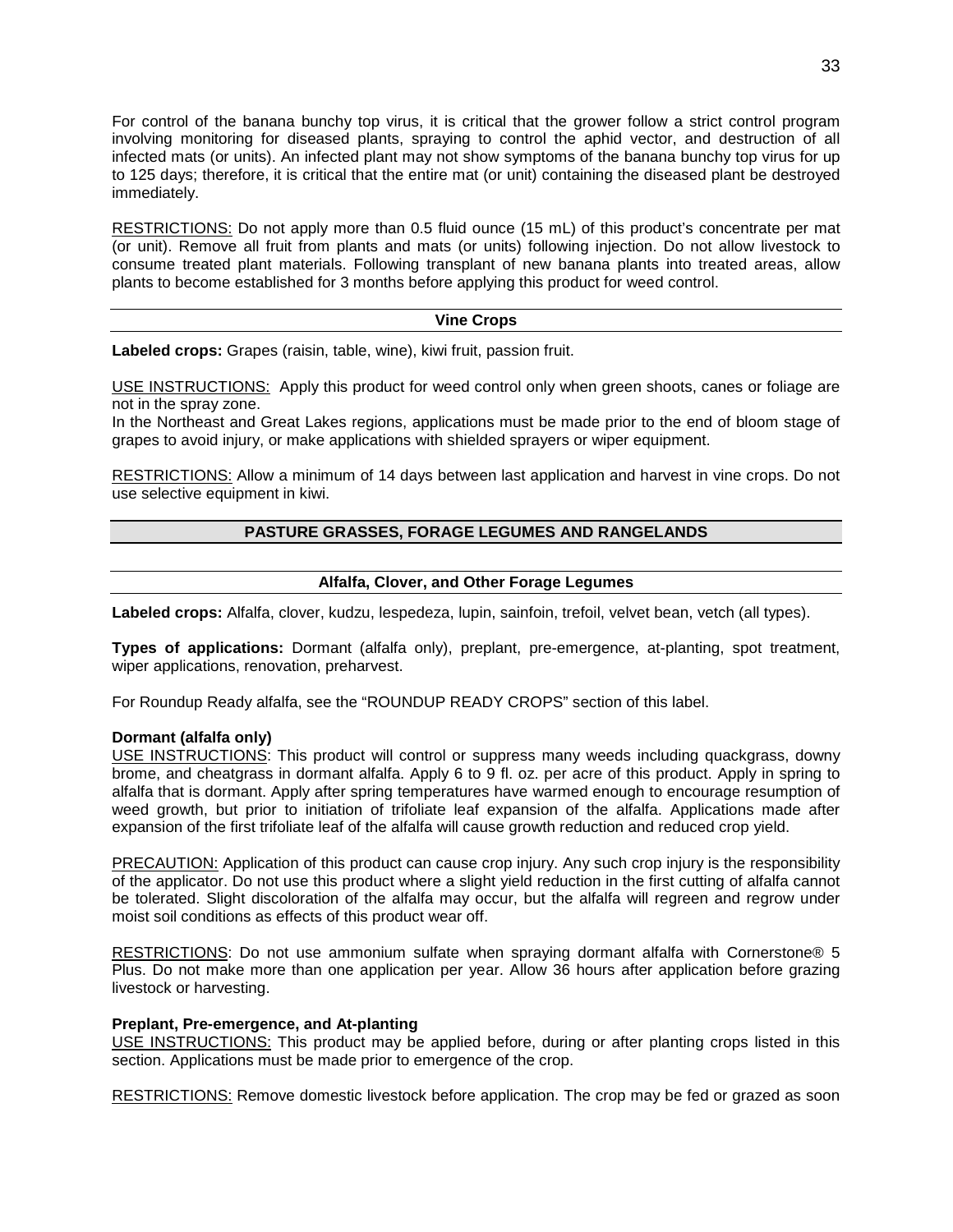as it reaches sufficient maturity.

## **Preharvest**

USE INSTRUCTIONS: This product may be used in declining stands or any stand where crop injury or destruction is acceptable. This product will control annual and perennial weeds, including quackgrass, when applied prior to harvest. Applications may be made at any time of the year. For control of quackgrass apply in the spring, late summer or fall when quackgrass is actively growing. Treatments for quackgrass must be followed by deep tillage for complete control.

PRECAUTIONS: This application may destroy an alfalfa stand and may severely injure or destroy other labeled crops such as clover. Preharvest application is not recommended for alfalfa grown for seed, as a reduction in germination or vigor may occur.

RESTRICTIONS: Make only one application to an existing crop stand per year. The treated crop and weeds can be harvested and fed to livestock according to the intervals below.

|                                 | <b>Maximum Single</b><br><b>Application Rate</b> | <b>Minimum Interval</b><br><b>Between Application</b><br>and Harvest / Grazing |
|---------------------------------|--------------------------------------------------|--------------------------------------------------------------------------------|
| Alfalfa                         | 3 pints per acre                                 | 36 hours                                                                       |
| All other labeled legumes above | 2.25 pints per acre                              | 3 days                                                                         |

## **Spot Treatment or Wiper Applications Over-the-top**

USE INSTRUCTIONS: This product may be applied as a spot treatment or with wiper applicators. For additional information on wiper applicators, see the "SELECTIVE EQUIPMENT" section of this label. Applications may be made in the same area at 30-day intervals.

RESTRICTIONS: For spot treatment and wiper applications, apply in areas where the movement of domestic livestock can be controlled. No more than 10% of the total field may be treated at one time. Remove domestic livestock before application and wait 3 days after application before grazing livestock or harvesting.

#### **Renovation**

USE INSTRUCTIONS: This product may be applied as a broadcast spray to renovate existing stands of alfalfa, clover, and other labeled forage legumes. If the crop is to be grazed or harvested for feed, use up to 3 pts. per acre in alfalfa and up to 2.25 pints per acre in other labeled legumes. For complete removal of established stands of clover it may be necessary to use the higher treatment rates listed in the "PERENNIAL WEEDS RATE TABLE" in this label.

RESTRICTIONS: When treatment rates of 3 pts. per acre for alfalfa or 2.25 pints per acre for other forage legumes are used, remove domestic livestock before application and wait 3 days after application before reintroduction. If treatment rates above these levels are necessary, do not graze or harvest treated foliage for livestock feed. Crops listed for treatment in this label may be planted into the treated area at any time; for other crops, wait 30 days between application and planting.

## **Conservation Reserve Program (CRP)**

**Types of applications:** Renovation (rotating out of CRP), site preparation, postemergence weed control in dormant CRP grasses, wiper applications over-the-top.

## **Renovation (Rotating out of CRP), Site Preparation**

USE INSTRUCTIONS: This product may be used to prepare CRP land for crop production. Refer to Federal, state or local use guides for CRP renovation recommendations. For any crop not listed for treatment in this label, applications must be made at least 30 days prior to planting.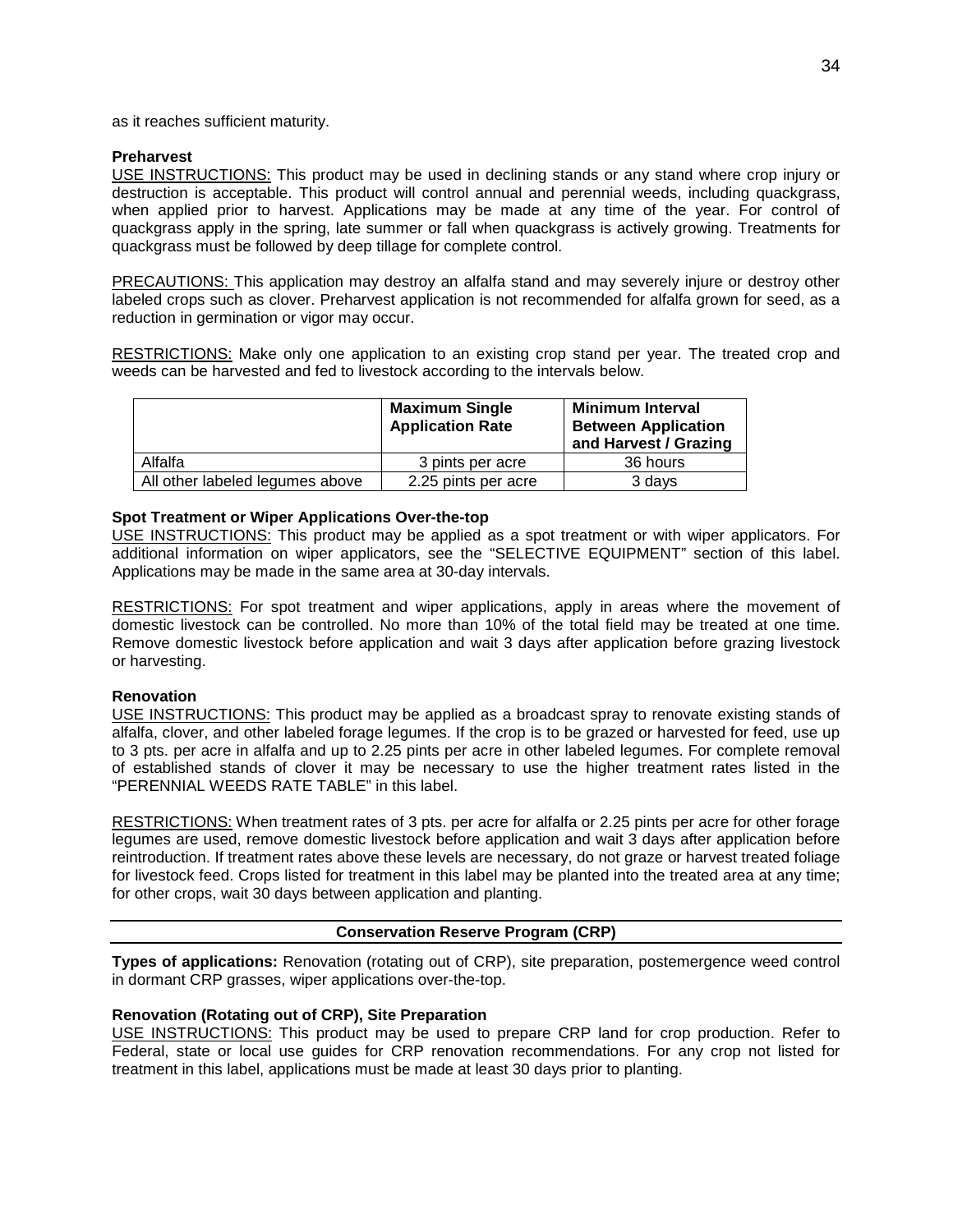#### **Postemergence Weed Control in Dormant CRP Grasses, Wiper Applications Over-the-Top**

USE INSTRUCTIONS: This product may be used to suppress competitive growth and seed production of undesirable vegetation in CRP acres. Such applications may be made with wiper application equipment or as a broadcast or spot treatment to dormant CRP grasses. For selective applications with broadcast spray equipment, apply 9 to 12 fl. oz. of this product per acre in early spring before desirable CRP grasses, such as crested and tall wheatgrass, break dormancy and initiate green growth. Late fall applications can be made after desirable grasses have reached dormancy.

PRECAUTION: Some stunting of CRP perennial grasses will occur if broadcast applications are made when plants are not dormant.

RESTRICTIONS: No waiting period is required between application and grazing or harvesting for feed. Do not apply more than 4.5 pts. per acre per year onto CRP grasses.

## **Grass Seed or Sod Production**

**Labeled crops:** Any grass (*Graminea* family) except corn, sorghum, sugarcane and those listed in this label under "Cereal and Grain Crops".

**Types of applications:** Preplant, pre-emergence, at-planting, renovation, site preparation, shielded sprayers, wiper applications over-the-top, spot treatments, creating rows in annual ryegrass.

USE INSTRUCTIONS: This product controls most existing vegetation prior to renovating turf or forage grass areas or establishing turf grass grown for sod. Do not disturb soil or underground plant parts before treatment. Tillage or renovation techniques such as vertical mowing, coring or slicing should be delayed for 7 days after application to allow proper translocation into underground plant parts. Make applications before, during, or after planting or for renovation.

For maximum control of existing vegetation, delay planting to determine if any regrowth from escaped underground plant parts occurs. Where existing vegetation is growing under mowed turfgrass management, apply this product after omitting at least one regular mowing to allow sufficient growth for good interception of the spray. Where repeat treatments are necessary, sufficient regrowth must be attained prior to application. For warm-season grasses, such as bermudagrass, summer or fall applications provide best control. Broadcast equipment may be used to control sod remnants or other unwanted vegetation after sod is harvested.

PRECAUTION: Applications must be made prior to the emergence of the crop to avoid crop injury.

RESTRICTIONS: If application rates total 4.5 pts. per acre or less, no waiting period between treatment and feeding or livestock grazing is required. If the rate is greater than 4.5 pts. per acre, remove domestic livestock before application and wait 8 weeks after application before grazing or harvesting. For any crop not listed for treatment in this label, applications must be made at least 30 days prior to planting.

#### **Shielded Sprayers**

USE INSTRUCTIONS: Apply 1.5 to 4.5 pts. of this product in 10 to 20 gallons of water per acre to control weeds between grass seed rows. Uniform planting in straight rows aid in shielded sprayer applications. Best results are obtained when the grass seed crop is small enough to easily pass by the protective shields.

For additional instructions, see "Shielded and Hooded Applicators" in the "APPLICATION EQUIPMENT AND TECHNIQUES" section of this label.

PRECAUTION: Contact of this product in any manner to any vegetation to which treatment is not intended may cause damage. Such damage shall be the sole responsibility of the applicator.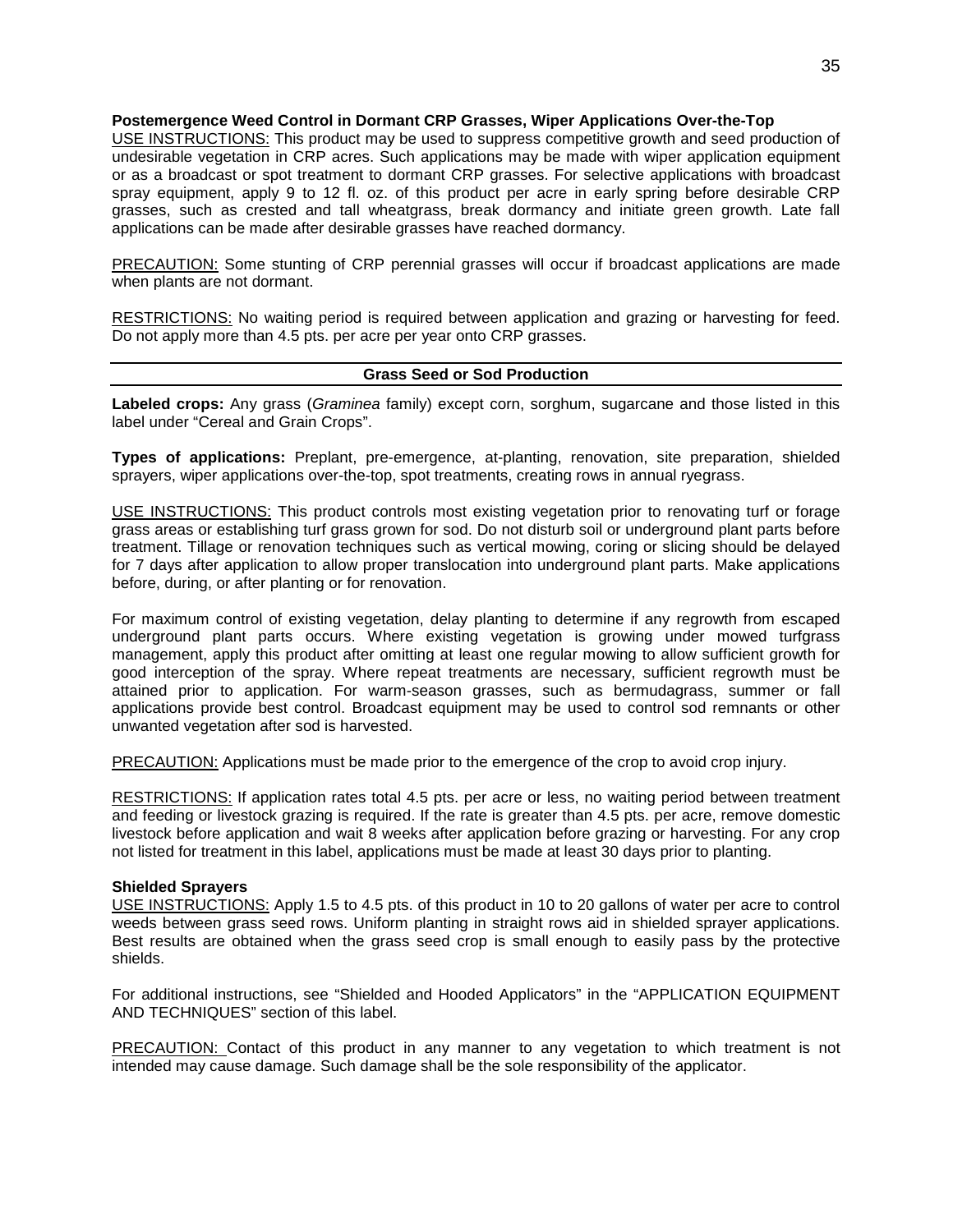#### **Wiper Applications Over-the-Top**

USE INSTRUCTIONS: Applicators should be adjusted so that the wiper contact point is at least 2 inches above the desirable vegetation. Weeds should be a minimum of 6 inches above the desirable vegetation. Better results may be obtained when more of the weed is exposed to the herbicide solution. Weeds not contacted by the herbicide solution will not be affected. This may occur in dense clumps, severe infestations, or when height of weeds varies so that not all weeds are contacted. In these instances, repeat treatments may be necessary. For additional instructions, see "Wiper Applicators" in the "APPLICATION EQUIPMENT AND TECHNIQUES" section of this label.

PRECAUTION: Contact of the herbicide solution with desirable vegetation may result in damage or destruction.

#### **Spot Treatments**

USE INSTRUCTIONS: Use a 1.0 to 2.0% solution. Apply this product prior to heading of grasses grown for seed. Hand-held equipment may be used to control sod remnants or other unwanted vegetation after sod is harvested.

PRECAUTION: The crop receiving the spray in the treated area will be killed. Take care to avoid drift or spray outside the target area for the same reason.

#### **Creating Rows in Annual Ryegrass**

USE INSTRUCTIONS: Use 0.75 to 1.5 pints of this product per acre. Use the higher rate when the ryegrass is greater than 6 inches tall. Best results are obtained when applications are made before the ryegrass reaches 6 inches in height.

PRECAUTIONS: Set nozzle heights to allow the establishment of the desired row spacing while preventing spray droplets, spray fines, or drift to contact the ryegrass plants not treated. Use of lowpressure nozzles, or drop nozzles designed to target the application over a narrow band are recommended.

#### **Grower assumes all responsibility for crop losses from misapplication.**

#### **Pasture Grasses**

**Labeled crops:** Any grass (*Gramineae* family) except corn, sorghum, sugarcane and those listed in this label under "Cereal and Grain Crops". Grasses that may be treated include bahiagrass, bermudagrass, bluegrass, brome, fescue, guineagrass, kikuyu grass, orchardgrass, pangola grass, ryegrass, timothy, wheatgrass.

**Types of applications:** Preplant, pre-emergence, spot treatment, wiper applications over-the-top, pasture renovation, postemergent weed control (broadcast treatments).

#### **Preplant, Pre-emergence and Pasture Renovation**

USE INSTRUCTIONS: This product may be applied prior to planting or emergence of forage grasses. In addition, this product may be used to control perennial pasture species listed on this label prior to replanting.

RESTRICTIONS: If application rates total 4.5 pts. per acre or less, no waiting period between treatment and feeding or livestock grazing is required. If the rate is greater than 4.5 pts. per acre, remove domestic livestock before application and wait 8 weeks after application before grazing or harvesting. Crops listed for treatment in this label may be planted into the treated area at any time; for other crops, wait 30 days between application and planting.

#### **Spot Treatment and Wiper Applications Over-the-Top**

USE INSTRUCTIONS: This product may be applied as a spot treatment or with wiper applicators in pastures. To achieve maximum performance, remove domestic livestock before application and wait 7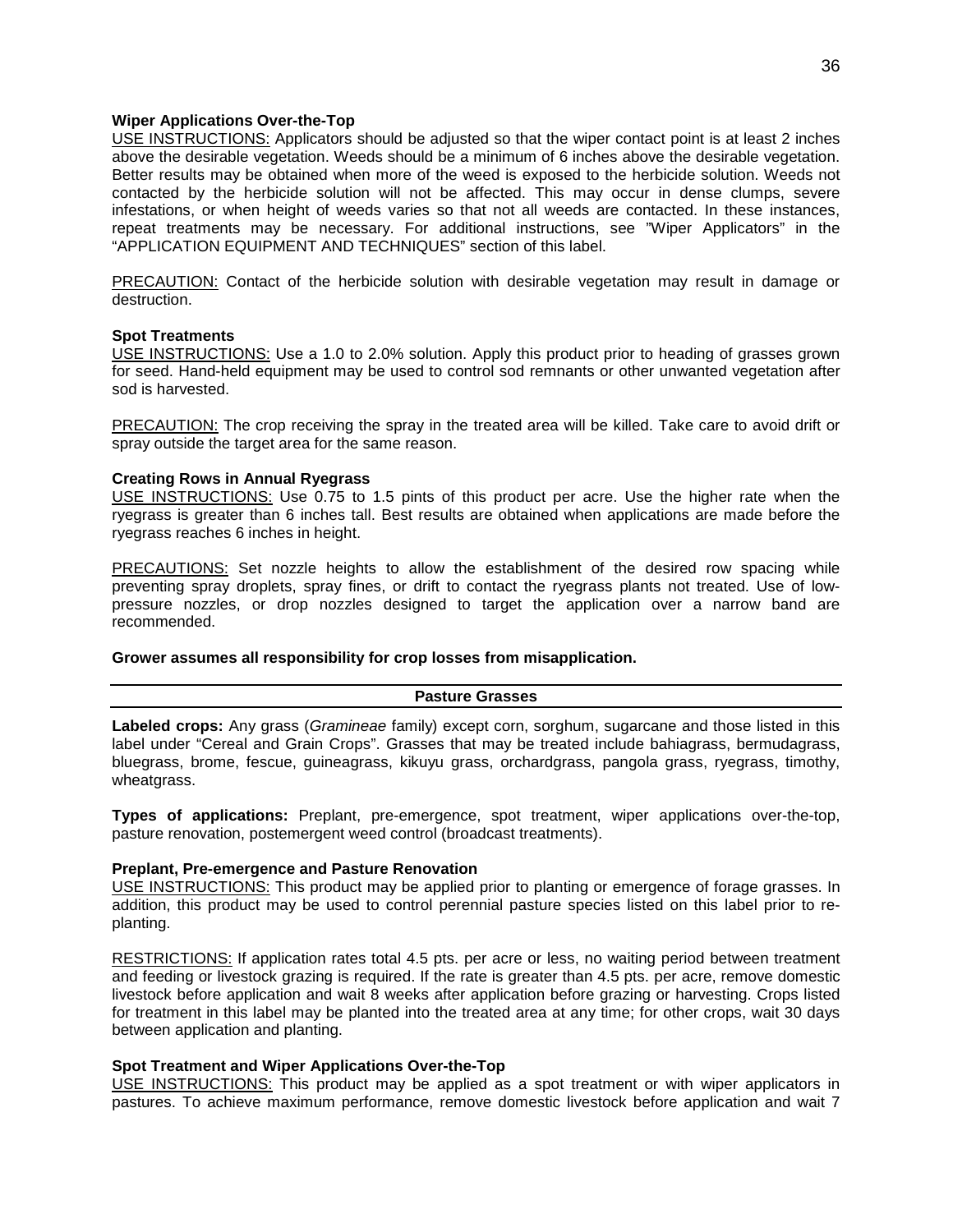days after application before grazing livestock or harvesting. Applications may be made in the same area at 30-day intervals.

RESTRICTIONS: For spot treatments or wiper application methods using rates of 4.5 pts. per acre or less, the entire field or any portion of it may be treated. When spot treatments or wiper application are made using rates above 4.5 pts. per acre, no more than 10% of the total pasture may be treated at any one time.

## **Postemergent Weed Control (Broadcast Treatments)**

USE INSTRUCTIONS: This product may be used to suppress competitive growth and seed production of annual weeds and undesirable vegetation in pastures. For selective applications with broadcast spray equipment, apply 9 to 12 fl. oz. of this product per acre in early spring before desirable perennial grasses break dormancy and initiate green growth. Late fall applications can be made after desirable perennial grasses have reached dormancy.

PRECAUTIONS: Some stunting of perennial grasses will occur if broadcast applications are made when plants are not dormant. Use of higher application rates will cause stand reductions.

RESTRICTIONS: Do not apply more than 4.5 pts. per acre per year onto pasture grasses except for renovation uses (see instructions above). If replanting is needed due to severe stand reduction, applications must be made at least 30 days prior to planting any crop not listed for treatment in this label. No waiting period is required between application and grazing or harvesting for feed.

#### **Rangelands**

**Types of applications:** Postemergence.

This product will control or suppress many annual weeds growing in perennial cool and warm-season grass rangelands. Preventing viable seed production is key to the successful control and invasion of annual grassy weeds in rangelands. Follow-up applications in sequential years should eliminate most of the viable seeds. Grazing of treated areas should be delayed to encourage growth of desirable perennials. Allowing desirable perennials to flower and reseed in the treated area will encourage successful transition.

USE INSTRUCTIONS: Apply 9 to 12 fl. oz. of this product per acre to control or suppress many weeds, including downy brome, cheatgrass, cereal rye and jointed goatgrass in rangelands. Apply when most brome plants are in early flower and before the plants, including seedheads, turn color. Allowing for secondary weed flushes to occur in the spring following rain events further depletes the seed reserve and encourages perennial grass conversion on weedy sites. Fall applications are possible, and recommended, where spring moisture is usually limited and fall germination allows for good weed growth.

For medusahead, apply 12 fl. oz. of this product per acre at the 3-leaf stage. Delaying applications beyond this stage will result in reduced or unacceptable control. Controlled burning may be useful in eliminating the thatch layer produced by slow decaying culms prior to application. Allow new growth to occur before spraying after a burn. Repeat applications in subsequent years may be necessary to eliminate the seedbank before reestablishing desirable perennial grasses in medusahead-dominated rangelands.

Slight discoloration of the desirable grasses may occur, but they will regreen and regrow under moist soil conditions as effects of this product wear off.

RESTRICTIONS: Do not use ammonium sulfate when spraying rangeland grasses with this product. No waiting period between treatment and feeding or grazing of livestock is required. Do not apply more than 4.5 pts. per acre per year.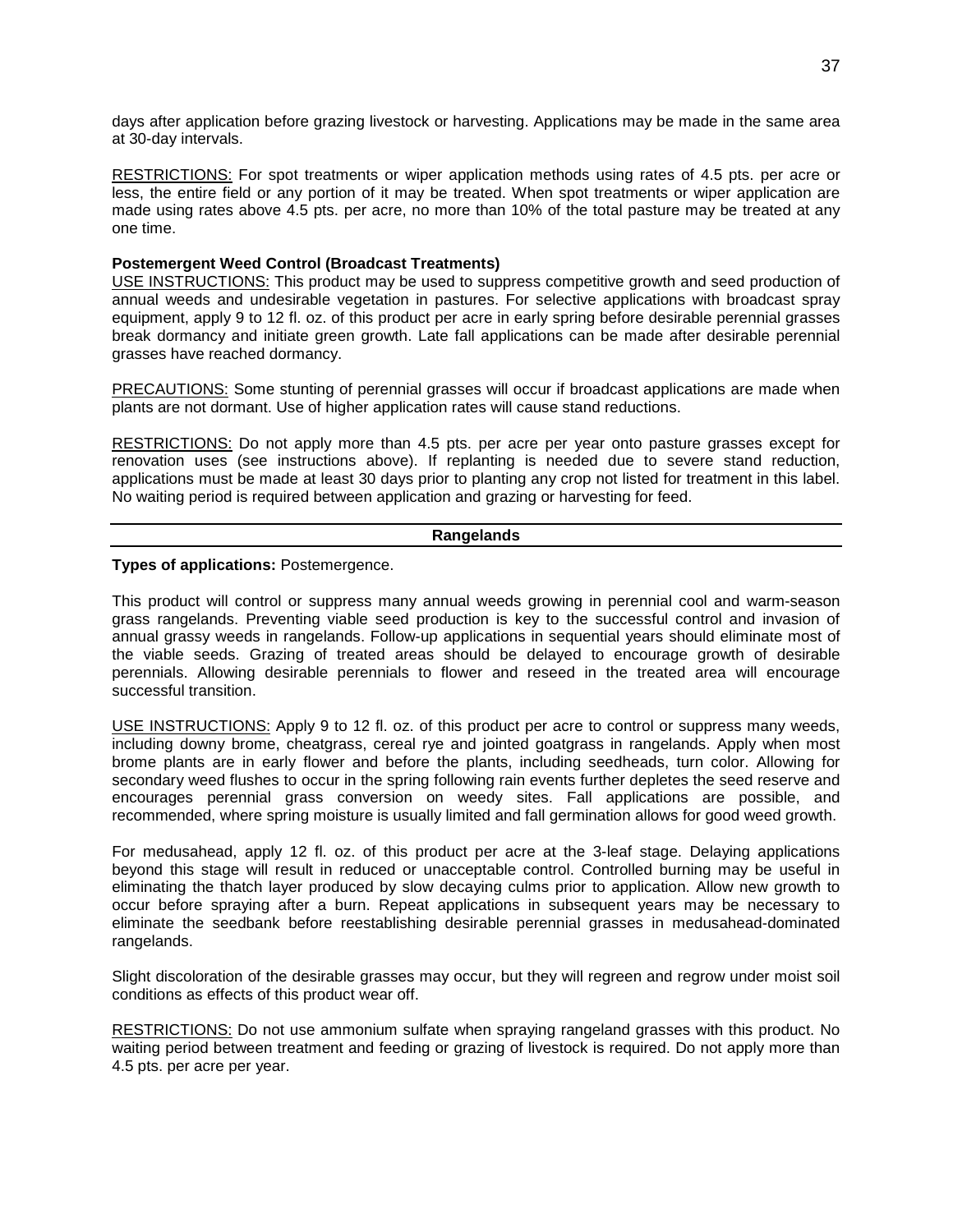#### **ROUNDUP® READY CROPS**

The following instructions include all applications which can be made onto the specified Roundup Ready crops during the complete cropping season. Do NOT combine these instructions with other instructions made for crop varieties that do not contain the Roundup Ready gene, in the "ANNUAL AND PERENNIAL CROPS" section of this label.

USE THIS PRODUCT FOR POSTEMERGENCE APPLICATION ONLY ON CROP VARIETIES DESIGNATED AS CONTAINING THE ROUNDUP READY GENE.

Applying this product to crop varieties that are not designated as Roundup Ready will result in severe crop injury and yield loss. Avoid contact with foliage, green stems, or fruit of crops, or any desirable plants that do not contain the Roundup Ready gene, since severe injury or destruction will result.

The Roundup Ready designation indicates that the crop variety contains a patented gene that provides tolerance to glyphosate. Information on Roundup Ready crop varieties may be obtained from your seed supplier. Roundup Ready crop varieties must be purchased from an authorized licensed seed supplier.

**For ground applications** with broadcast equipment, apply this product in 5 to 20 gallons of spray solution per acre. Carefully select proper nozzle and spray pressure to avoid spraying a fine mist. For best results with ground application equipment use flat spray nozzles. Check for even distribution of spray droplets.

**For aerial applications,** apply this product in 3 to 15 gallons of water per acre. See the "APPLICATION EQUIPMENT AND TECHNIQUES" section of this label for procedures to avoid spray drift that may cause injury to any vegetation not intended for treatment. Use of appropriate buffer zones will help prevent injury to adjacent vegetation.

**ATTENTION:** AVOID DRIFT. EXTREME CARE MUST BE USED WHEN APPLYING THIS PRODUCT TO PREVENT INJURY TO DESIRABLE PLANTS AND CROPS WHICH DO NOT CONTAIN THE ROUNDUP READY GENE.

See the "MIXING" and "APPLICATION EQUIPMENT AND TECHNIQUES" sections of this label for additional directions and restrictions on the application of this product.

Tank mixtures with other herbicides, insecticides, fungicides, micronutrients or foliar fertilizers can result in reduced weed control or crop injury when applied as over-the-top applications.

Ammonium sulfate may be mixed with this product for applications to Roundup Ready crops. Refer to the "MIXING" section for use instructions for ammonium sulfate.

Sprayer preparation: It is important that sprayer and mixing equipment be clean and free of pesticide residue before making applications of this product. Follow the cleaning procedures specified on the label of the product(s) previously used. THOROUGHLY CLEAN THE SPRAY TANK AND ALL LINES AND FILTERS TO ELIMINATE POTENTIAL CONTAMINATION FROM OTHER HERBICIDES PRIOR TO MIXING AND APPLYING THIS PRODUCT.

**NOTE:** The following instructions are based on a clean start at planting by using a burndown application or tillage to control existing weeds before crop emergence. In no-till and stale seedbed systems, a preplant burndown treatment of this product is recommended to control existing weeds prior to crop emergence. Some weeds, such as black nightshade, broadleaf signalgrass, sicklepod, Texas panicum, sandbur, annual morningglory, woolly cupgrass, shattercane, wild proso millet, burcucumber, and giant ragweed with multiple germination times or suppressed (stunted) weeds may require a second application of this product for complete control. Make the second application after some regrowth has occurred and at least 10 days after a previous application of this product.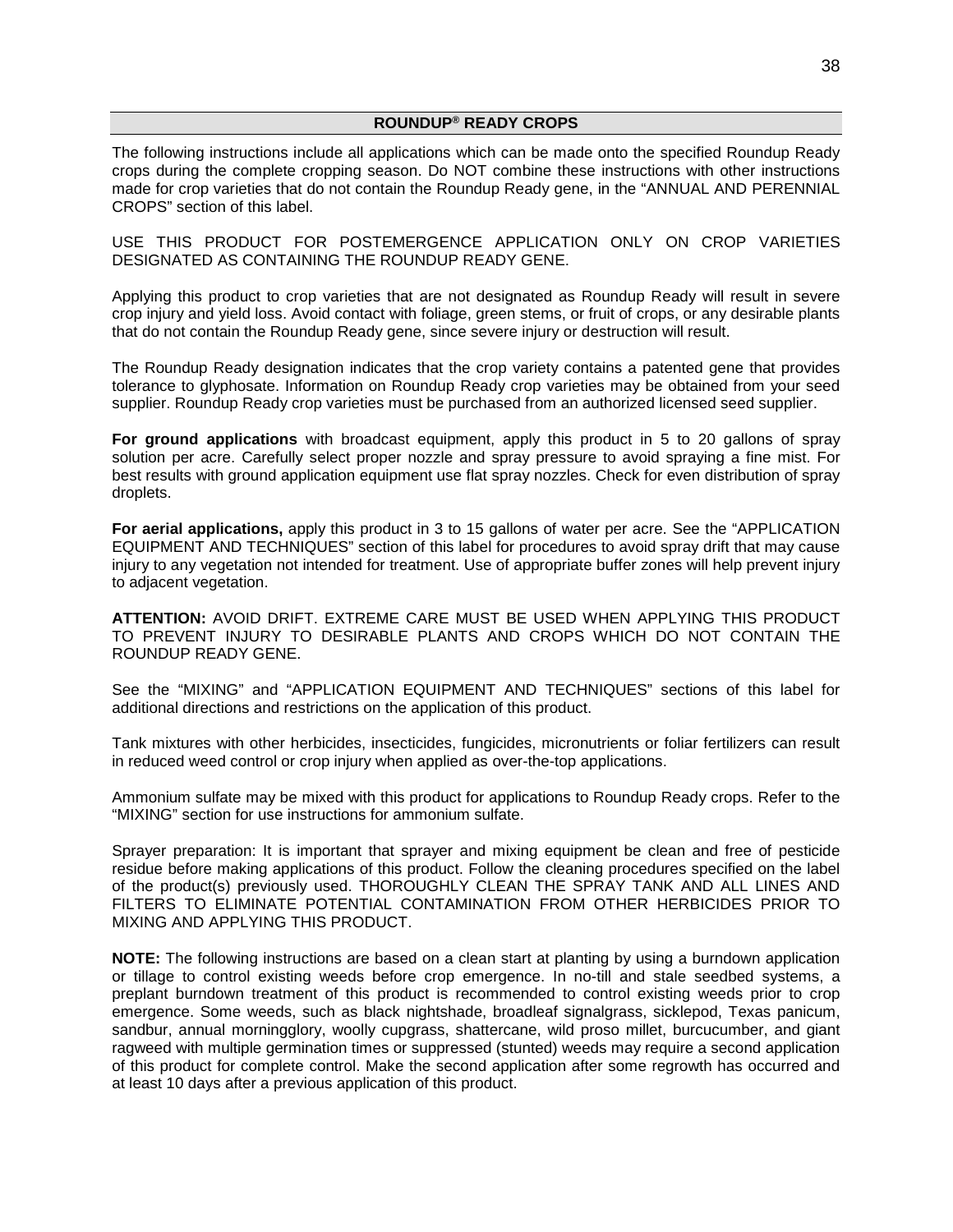## **Alfalfa with the Roundup Ready Gene**

#### **Types of applications:** Preplant, at-planting, pre-emergence, postemergence

| <b>Maximum Allowable Combined Application Quantities Per Season</b>                                       |                     |  |  |
|-----------------------------------------------------------------------------------------------------------|---------------------|--|--|
| Combined total per year for all applications, including preplant during year 5.75 quarts per acre         |                     |  |  |
| of establishment                                                                                          |                     |  |  |
| Combined total per year for in-crop applications for newly established and   4.5 quarts per acre (144 fl. |                     |  |  |
| established stands                                                                                        | oz. per acre)       |  |  |
| Total of preplant, at-planting, pre-emergence and postemergence single                                    | 1.5 quarts per acre |  |  |
| applications                                                                                              |                     |  |  |

#### USE INSTRUCTIONS:

This product will control many troublesome emerged weeds with over-the-top applications in Roundup Ready alfalfa.

#### Application rates for new stand establishment (seeding year):

Prior to the first cutting, apply 1.5 quarts of this product per acre from emergence up to 4 trifoliate leaves. Apply up to 1.5 quarts of this product per acre from 5 trifoliate leaves up to 5 days before the first cutting.

After the first cutting, apply up to 1.5 quarts per acre for an in-crop application, per cutting, up to 5 days before cutting.

#### Application rates for established stands (non-seeding year):

Apply up to 1.5 quarts per acre for an in-crop application, per cutting, up to 5 days before cutting.

There are no rotation crop restrictions following applications of this product. For any crop NOT listed in the label, applications must be made at least 30 days prior to planting.

## Over-the-top applications:

This product may be applied post-emergence to Roundup Ready alfalfa from emergence until 5 days prior to cutting. For any single over–the-top application of this product do not exceed 1.5 quarts per acre.

During stand establishment, due to the biology and breeding constraints of alfalfa, up to 10% of the seedlings may not contain the Roundup Ready gene and will not survive after the first application of this product. To eliminate the undesirable effects of stand gaps created by the loss of plants not containing a Roundup Ready gene, make a single application of at least 0.75 quart per acre of this product at or before the 3 to 4 trifoliate growth stage.

In both newly seeded and established stands, in order to maximize yield and quality potential of forage and hay, make applications of this product after weeds have emerged but before alfalfa growth or regrowth interferes with application spray coverage of the target weeds.

PRECAUTION: Where Roundup Ready alfalfa is grown with a companion or cover crop, or is over seeded with a second species, over-the-top application of this product will eliminate the non-Roundup Ready species.

Weeds controlled: For specific rates of application and instructions for control of various annual and perennial weeds, refer to the "ANNUAL WEEDS RATE TABLE" and the "PERENNIAL WEEDS RATE TABLES" of this label. Some weeds with multiple germination times or suppressed (stunted) weeds may require a second application of this product for complete control. The second application should be made after some re-growth of weeds has occurred.

In addition to those weeds listed in this label, this product will suppress or control the parasitic weed, Dodder (*Cuscuta spp*.) in Roundup Ready alfalfa. Repeat applications may be necessary for complete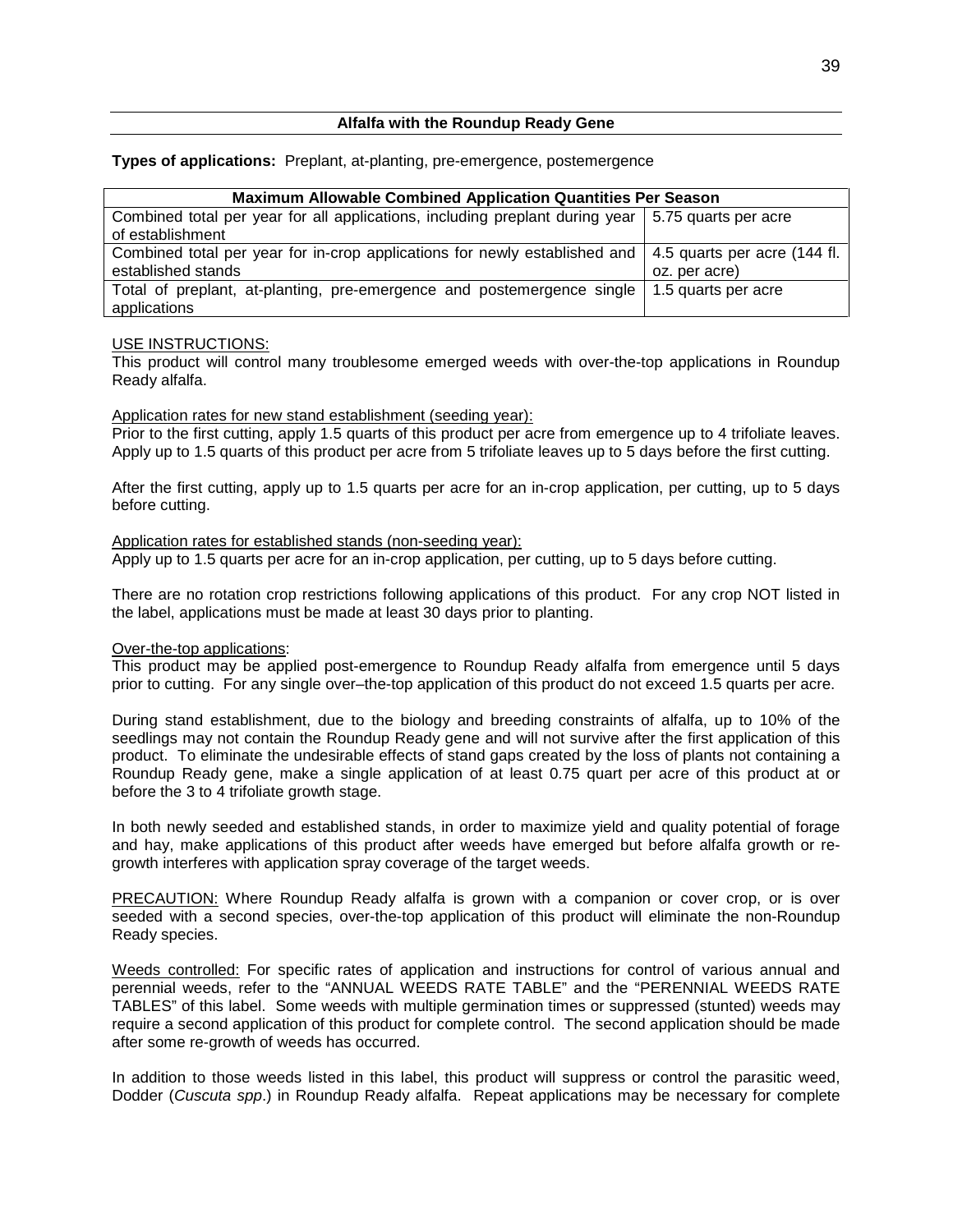control.

RESTRICTIONS: Do not exceed 1.5 quarts of this product per acre when making applications by air. Any single over-the-top application of this product must not exceed 1.5 quarts (48 fluid ounces) per acre. Make sequential applications of this product at least 7 days apart. Remove domestic livestock before application and wait a minimum of 5 days after last application before grazing, or cutting and feeding of Roundup Ready alfalfa forage and hay.

## **Canola with the Roundup Ready Gene**

**Types of applications:** Preplant, at-planting, pre-emergence, postemergence.

**DO NOT USE THIS PRODUCT ON CANOLA WITH THE ROUNDUP READY GENE PLANTED IN THE FOLLOWING STATES: ALABAMA, DELAWARE, FLORIDA, GEORGIA, KENTUCKY, MARYLAND, NEW JERSEY, NORTH CAROLINA, SOUTH CAROLINA, TENNESSEE, VIRGINIA AND WEST VIRGINIA, EXCEPT FOR USES IN WILDLIFE FOOD PLOTS THAT WILL BE HARVESTED FOR HUMAN OR LIVESTOCK FOOD.**

| <b>Maximum Allowable Combined Application Quantities Per Season</b> |                   |  |
|---------------------------------------------------------------------|-------------------|--|
| Preplant, at-planting, pre-emergence applications                   | 3 pts. per acre   |  |
| Total in-crop applications from emergence to 6-leaf stage           | 1.5 pts. per acre |  |

See the "ROUNDUP READY CROPS" section of this label for additional precautionary instructions for use in Roundup Ready crops.

## **Preplant, Pre-emergence and At-planting**

USE INSTRUCTIONS: This product may be applied before, during or after planting canola.

#### **Postemergence**

USE INSTRUCTIONS: This product may be applied postemergence to Roundup Ready canola from emergence through the 6-leaf stage of development. Applications made during bolting or flowering may result in crop injury and yield loss. To maximize yield potential, make applications early to eliminate competing weeds.

Weeds controlled: For specific rates of application and instructions, refer to the "ANNUAL WEEDS RATE TABLE" and the "PERENNIAL WEEDS RATE TABLES" of this label.

Single Application – Apply 12 to 24 fl. oz. per acre no later than the 6-leaf stage for the control of annual weeds. Avoid overlapping applications that may result in temporary yellowing, delayed flowering, and/or growth reduction. Similar injury may result when applications of more than 12 fl. oz. per acre are applied after the 4-leaf stage.

Sequential Applications – Apply 24 fl. oz. per acre to 1- to 3-leaf canola followed by a sequential application at a minimum interval of 10 days, but no later than the 6-leaf stage. Sequential applications are recommended for early emerging annual weeds and perennial weeds such as Canada thistle and quackgrass or when controlling weeds with multiple applications times.

RESTRICTIONS: No more than two over-the-top broadcast applications may be made from crop emergence through the 6-leaf stage of development and the total in-crop application may not exceed 48 fl. oz. per acre. Allow a minimum of 60 days between last application and canola harvest.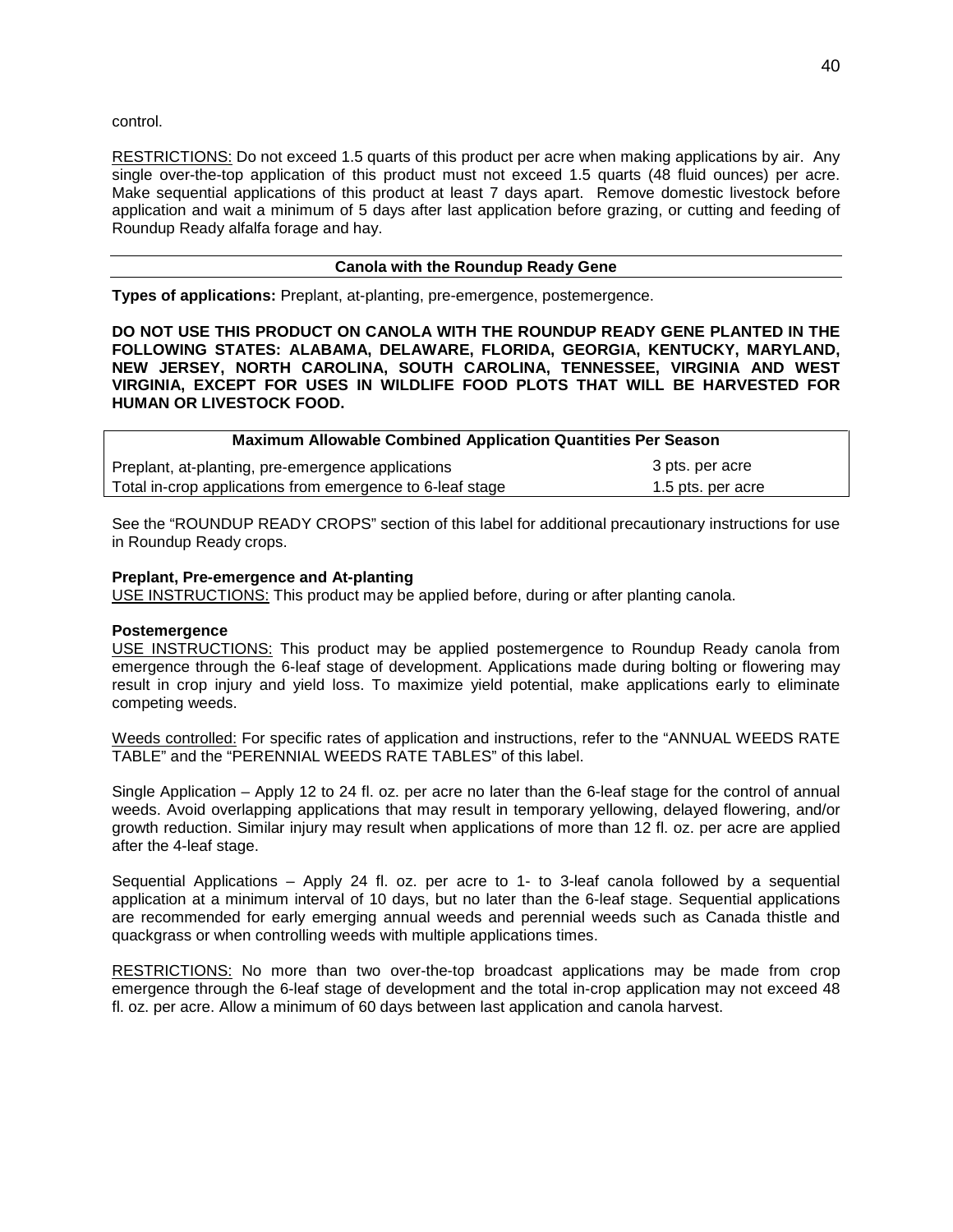## **Corn with the Roundup Ready Gene**

## **1: ROUNDUP READY CORN**

## **Do not combine the following instructions with instructions for use on Roundup Ready Corn 2. For Roundup Ready Corn 2, see specific instructions below.**

**Types of applications:** Preplant, at-planting, pre-emergence, postemergence, spot treatment, preharvest, postharvest.

| <b>Maximum Allowable Combined Application Quantities Per Season</b>                                                                                                        |                      |  |
|----------------------------------------------------------------------------------------------------------------------------------------------------------------------------|----------------------|--|
| Combined total per year for all applications                                                                                                                               | 6 quarts per acre    |  |
| Preplant, at-planting, pre-emergence applications                                                                                                                          | 3.75 quarts per acre |  |
| Total in-crop applications from emergence through the V8 stage or 30<br>inches                                                                                             | 1.5 quarts per acre  |  |
| Maximum preharvest application rate after maximum kernel fill is complete<br>and the crop is physiologically mature (black layer formation) until 7 days<br>before harvest | 0.75 quart per acre  |  |

See the "ROUNDUP READY CROPS" section of this label for additional precautionary instructions for use in Roundup Ready crops.

## **Preplant, Pre-emergence and At-planting**

USE INSTRUCTIONS: This product may be applied alone or in a tank mixture before, during or after planting.

TANK MIXTURES: This product may be tank mixed with Bullet, Degree, Degree Xtra, Harness, Harness Xtra, Harness Xtra 5.6L, Lariat, Lasso or Micro-Tech at 50 to 100% of labeled rate. It is the pesticide user's responsibility to ensure that all products are registered for the intended use. Read and follow the applicable restrictions and limitations and directions for use on all product labels involved in tank mixing. Users must follow the most restrictive directions for use and precautionary statements of each product in the tank mixture.

**NOTE:** For maximum weed control, a postemergence (in-crop) application of this product should be applied following the use of less than labeled rates of the pre-emergence residual products listed above.

## **Postemergence (in-crop)**

USE INSTRUCTIONS: This product may be applied postemergence to Roundup Ready corn from emergence through the V8 stage (8 leaves with collars) or until corn height reaches 30 inches, whichever comes first.

When applied as directed, this product controls labeled annual grass and broadleaf weeds in Roundup Ready corn. Many perennial grasses and broadleaf weeds will be controlled or suppressed with one or more applications of this product. Make the postemergent application of 18 to 24 fl. oz. per acre of this product before the weeds reach a height and/or density that the weeds become competitive with the crop, generally 4 inch tall weeds or less.

This product may be applied alone as a postemergence in-crop application to provide control of emerged weeds listed on this label. If new flushes of weeds occur, a sequential application of this product at 18 to 24 fl. oz. per acre will control the labeled grasses and broadleaf weeds.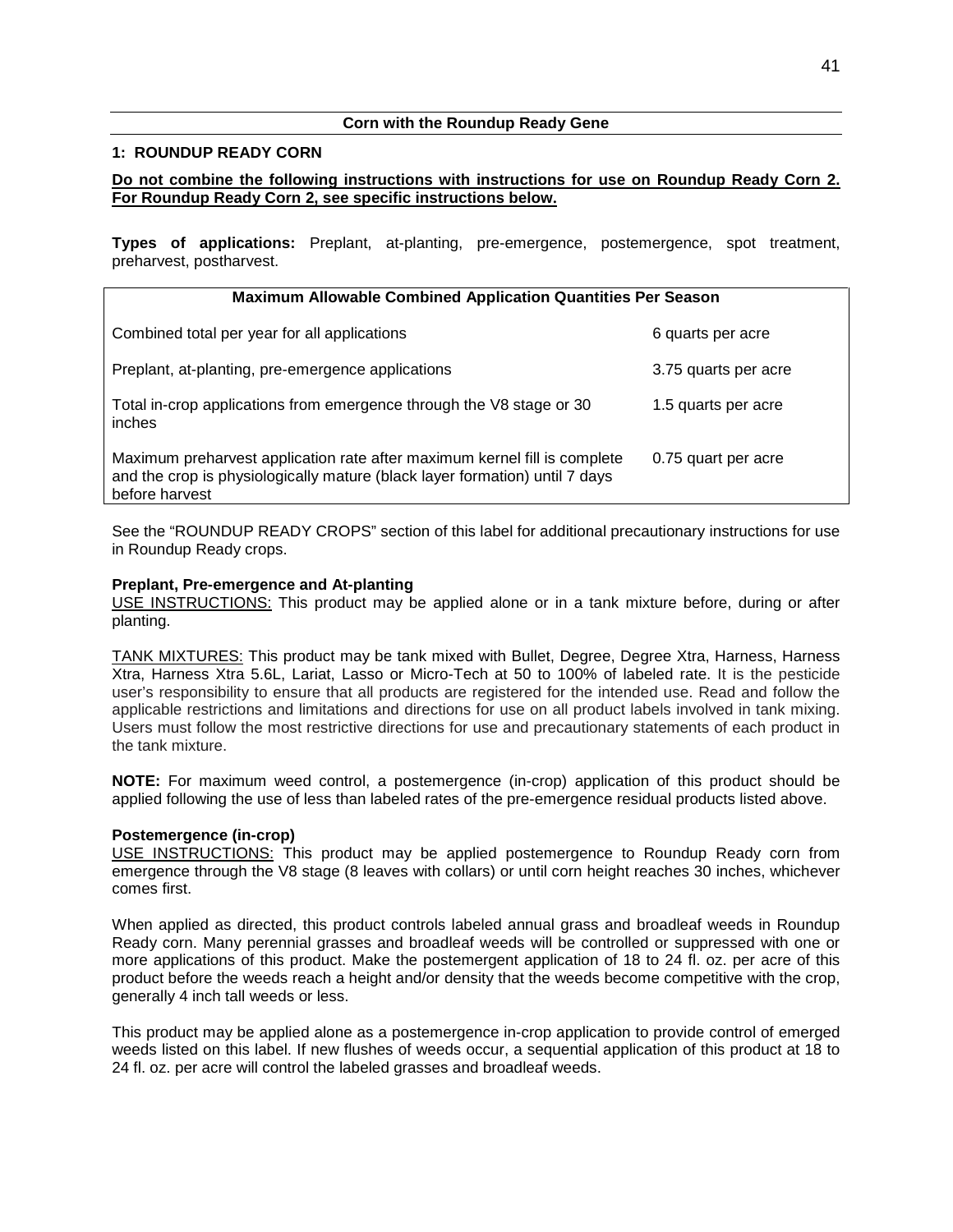TANK MIXTURES: This product may be applied in tank mixture with Degree Xtra, Harness, Harness Xtra, and Harness Xtra 5.6L at 50 to 100% of labeled rate. This product may be applied in tank mixture with Permit<sup>®</sup> and atrazine at labeled rates. It is the pesticide user's responsibility to ensure that all products are registered for the intended use. Read and follow the applicable restrictions and limitations and directions for use on all product labels involved in tank mixing. Users must follow the most restrictive directions for use and precautionary statements of each product in the tank mixture.

| <b>Tank-mix Partner</b> | <b>Maximum Height of Corn for Application</b> |
|-------------------------|-----------------------------------------------|
| Degree Xtra             | 11 inches                                     |
| Harness                 |                                               |
| Harness Xtra            |                                               |
| Harness Xtra 5.6L       |                                               |
| Permit                  | 30 inches                                     |
| Atrazine                | 12 inches                                     |

RESTRICTIONS: Single in-crop applications of this product are not to exceed 1.5 pts. per acre. Sequential in-crop applications of this product from emergence through the V8 stage or 30 inches must not exceed 3 pts. per acre per growing season. Allow a minimum of 10 days between in-crop applications of this product. Allow a minimum of 50 days between application of this product and harvest of corn forage.

## **Preharvest**

USE INSTRUCTIONS: In Roundup Ready corn, up to 1.5 pts. per acre of this product can be applied preharvest. Make applications at 35 percent grain moisture or less. Ensure that maximum kernel fill is complete and the corn is physiologically mature (black layer formed).

RESTRICTIONS: Allow a minimum of 7 days between treatment and harvest or feeding of treated vegetation.

#### **Postharvest**

USE INSTRUCTIONS: This product may be applied after harvest of corn. Higher rates may be required for control of large weeds that were growing in the crop at the time of harvest. Tank mixtures with 2,4-D or dicamba may be used.

RESTRICTIONS: Allow a minimum of 7 days between treatment and harvest or feeding of treated vegetation. Do not apply pre-harvest if more than 3 pts. per acre has been previously applied in over-thetop or drop nozzle application in crop.

## **2. ROUNDUP READY CORN 2**

## **The following instructions refer to Roundup Ready Corn 2, and must not be combined with instructions above for Roundup Ready Corn not designated as "2".**

The use of higher in-crop rates described in this section on other than Roundup Ready Corn 2 may cause crop injury and reduce yields.

TYPES OF APPLICATIONS: Preplant, At-Planting, Pre-emergence, Postemergence (In-Crop), Spot Treatment Preharvest, Post-Harvest.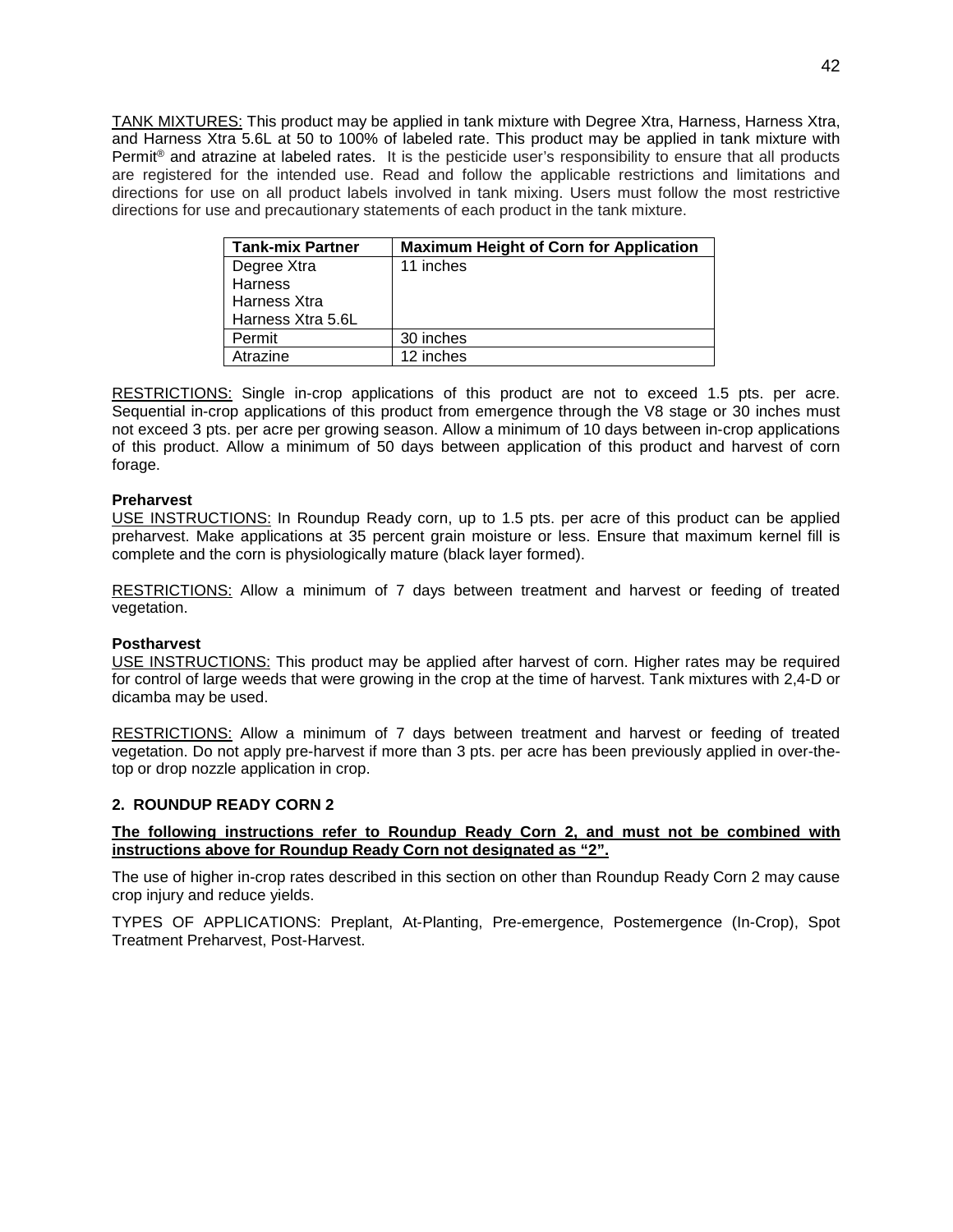| <b>Maximum Allowable Combined Application Quantities Per Season</b>                                                                                                        |                      |
|----------------------------------------------------------------------------------------------------------------------------------------------------------------------------|----------------------|
| Combined total per year for all applications                                                                                                                               | 6 quarts per acre    |
| Preplant, Pre-emergence, At-Planting applications                                                                                                                          | 3.75 quarts per acre |
| Single in-crop application                                                                                                                                                 | 2.25 pints per acre  |
| Total in-crop applications from emergence through the 48 inch<br>stage                                                                                                     | 4.5 pints per acre   |
| Maximum preharvest application rate after maximum kernel fill<br>is complete and the crop is physiologically mature (black layer<br>formation) until 7 days before harvest | 1.5 pints per acre   |

See the "ROUNDUP READY CROPS" section of this label for additional precautionary instructions for use in Roundup Ready crops.

## **Preplant, Pre-emergence, At-Planting**

USE INSTRUCTIONS: This product may be applied alone or in a tank mixture before, during or after planting corn.

TANK MIXTURES: This product may be tank mixed with Bullet, Degree®, Degree Xtra, Harness, Harness Xtra, Harness Xtra 5.6L, Lariat, Lasso or Micro-Tech at 50 to 100 percent of labeled rate. It is the pesticide user's responsibility to ensure that all products are registered for the intended use. Read and follow the applicable restrictions and limitations and directions for use on all product labels involved in tank mixing. Users must follow the most restrictive directions for use and precautionary statements of each product in the tank mixture.

**NOTE:** For maximum weed control, a postemergence (in crop) application of this product should be applied following the use of less than labeled rates of the pre-emergence residual products listed above.

#### **Pre-emergence followed by post-emergence weed control**

Follow directions for pre-emergence applications above, and post-emergence applications below. Make the post emergence application before weeds reach a height or density that is competitive with the corn. Observe limits on total product applied per year.

## **Postemergence (In-Crop)**

USE INSTRUCTIONS: This product may be applied over-the-top or with drop nozzles to Roundup Ready Corn 2 from emergence through the V8 stage (8 leaves with collars) or until corn reaches 30 inches in height, whichever comes first. When corn reaches 24 to 30 inches tall, drop nozzles are recommended for optimum spray coverage and weed control. When corn reaches 30 to 48 inches tall, apply ONLY with drop nozzles adjusted to avoid spraying into the whorls of the corn plants. Refer to tables above for rates of Cornerstone® 5 Plus and mixtures for the specific weeds to be controlled.

When applied as directed, this product controls labeled annual grass and broadleaf weeds in Roundup Ready corn. Many perennial grasses and broadleaf weeds will be controlled or suppressed with one or more application of this product. Make the postemergent application of 18 to 24 fl. oz. per acre of this product before the weeds reach a height and/or density that the weeds become competitive with the crop, generally 4 inch tall weeds or less.

This product may be applied alone as a postemergence in-crop application to provide control of emerged weeds listed on this label. If new flushes of weeds occur, a sequential application of this product at 18 to 24 fl. oz. per acre will control the labeled grasses and broadleaf weeds.

TANK MIXTURES: This product may be applied in tank mixture with Degree Xtra, Harness, Harness Xtra, and Harness Xtra 5.6L at 50 to 100 percent of labeled rate. This product may be applied in tank mixture with Permit and atrazine at labeled rates. It is the pesticide user's responsibility to ensure that all products are registered for the intended use. Read and follow the applicable restrictions and limitations and directions for use on all product labels involved in tank mixing. Users must follow the most restrictive directions for use and precautionary statements of each product in the tank mixture.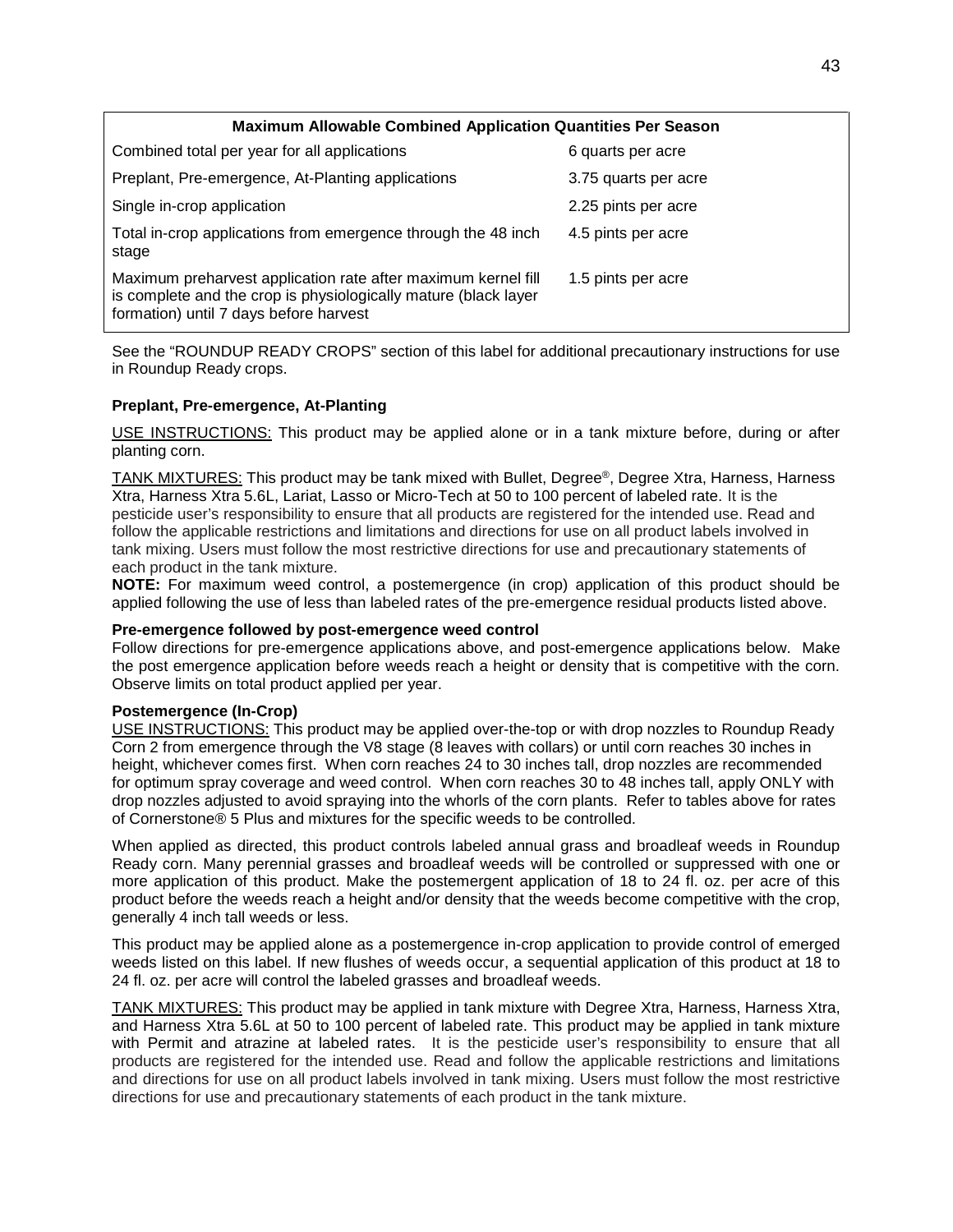|                         | <b>Maximum Height of</b>    |
|-------------------------|-----------------------------|
| <b>Tank-mix Partner</b> | <b>Corn for Application</b> |
| Degree Xtra             | 11 inches                   |
| <b>Harness</b>          |                             |
| Harness Xtra            |                             |
| Harness Xtra 5.6L       |                             |
| Permit                  | 30 inches                   |
| atrazine                | 12 inches                   |

RESTRICTIONS: Single in-crop applications of this product are not to exceed 1.5 pts. per acre. Sequential in-crop applications of this product from emergence through the V8 stage or 30 inches must not exceed 3 pts. per acre per growing season. Allow a minimum of 10 days between in-crop applications of this product. Allow a minimum of 50 days between application of this product and harvest of corn forage.

## **Preharvest**

USE INSTRUCTIONS: In Roundup Ready corn, up to 1.5 pts. per acre of this product can be applied preharvest. Make applications at 35 percent grain moisture or less. Ensure that maximum kernel fill is complete and the corn is physiologically mature (black layer formed).

RESTRICTIONS: Allow a minimum of 7 days between application and harvest, feeding, or grazing. Do not apply pre-harvest if more than 3 pts. per acre has been previously applied in over-the-top or drop nozzle application in crop.

#### **Post-Harvest**

USE INSTRUCTIONS: This product may be applied after harvest of corn. Higher rates may be required for control of large weeds that were growing in the crop at the time of harvest. Tank mixtures with 2,4-D or dicamba may be used.

RESTRICTIONS: Allow a minimum of 7 days between treatment and harvest or feeding of treated vegetation.

## **Cotton with the Roundup Ready Gene**

**The following instructions should not be combined with instructions for use on Roundup Ready Flex Cotton. For Roundup Ready Flex Cotton, see the "Cotton with the Roundup Ready Flex Gene" section of the label.**

**Types of applications:** Preplant, at-planting, pre-emergence, over-the-top, selective equipment, preharvest.

| Maximum Allowable Combined Application Quantities Per Season |                      |
|--------------------------------------------------------------|----------------------|
| Combined total per year for all applications                 | 6 quarts per acre    |
| Preplant, at-planting, pre-emergence applications            | 3.75 quarts per acre |
| Total in-crop applications from ground cracking to layby     | 3 quarts per acre    |
| Maximum preharvest application rate                          | 1.5 quarts per acre  |

See the "ROUNDUP READY CROPS" section of this label for additional precautionary instructions for use in Roundup Ready crops.

RESTRICTIONS: The combined total application of this product from cotton emergence until harvest must not exceed 4.5 quarts per acre. NO MORE THAN TWO OVER-THE-TOP BROADCAST APPLICATIONS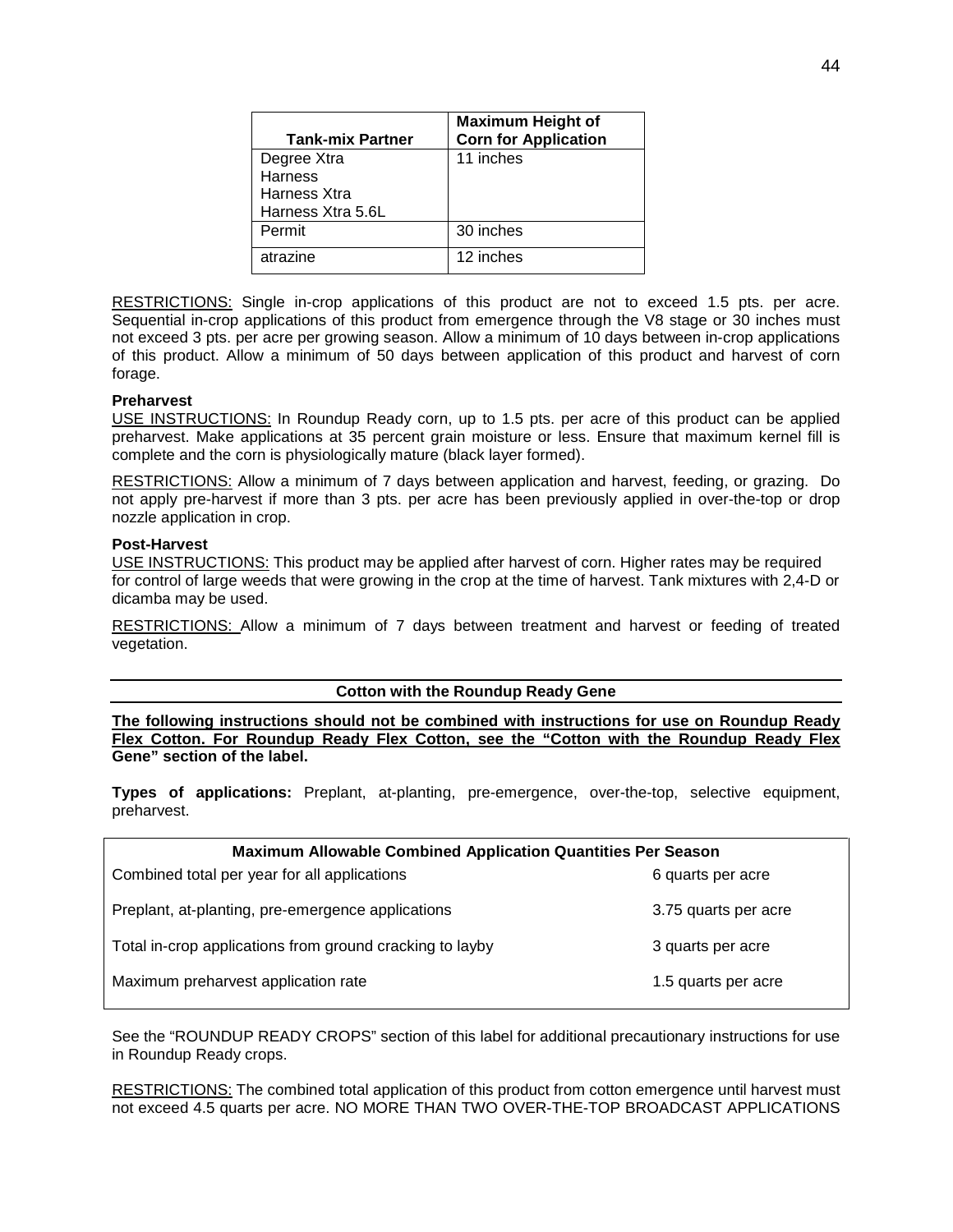MAY BE MADE FROM CROP EMERGENCE THROUGH THE 4-LEAF (NODE) STAGE OF DEVELOPMENT. MAKE NO MORE THAN TWO APPLICATIONS FROM THE 5-LEAF STAGE THROUGH LAYBY. SEQUENTIAL IN-CROP OVER-THE-TOP OR POST-DIRECTED APPLICATIONS OF THIS PRODUCT MUST BE AT LEAST 10 DAYS APART AND COTTON MUST HAVE AT LEAST TWO NODES OF INCREMENTAL GROWTH BETWEEN APPLICATIONS. ALLOW A MINIMUM OF 7 DAYS BETWEEN APPLICATION AND HARVEST.

## **Preplant, At-planting and Pre-emergence**

USE INSTRUCTIONS: This product may be applied before, during or after planting cotton.

## **Over-the-Top**

USE INSTRUCTIONS: This product may be applied by aerial or ground application equipment at rates up to 0.75 quart per acre per application postemergence to Roundup Ready cotton from the ground cracking stage until the 4-leaf (node) stage of development (until the fifth true leaf reaches the size of a quarter). Over-the-top applications made after the 4-leaf (node) stage of development may result in boll loss, delayed maturity and/or yield loss.

PRECAUTION: The use of additional surfactant in the spray solution may result in crop injury and reduced yield and is not recommended for over-the-top applications of this product to Roundup Ready cotton.

**Salvage treatment:** This treatment may be used after the 4-leaf stage of development and should only be used where weeds threaten to cause the loss of the crop. 0.75 quart per acre may be applied either as an over-the-top application or as a post-directed treatment sprayed higher on the cotton plants and over the weeds. **NOTE:** SALVAGE TREATMENTS WILL RESULT IN SIGNIFCANT BOLL LOSS, DELAYED MATURITY AND/OR YIELD LOSS. MAKE NO MORE THAN ONE SALVAGE TREATMENT PER GROWING SEASON.

NOTE: For specific rates of application and instructions, refer to the "ANNUAL WEEDS RATE TABLE" and "PERENNIAL WEEDS RATE TABLE" in this label.

See the "ROUNDUP READY CROPS" section of this label for additional precautionary instructions for use in Roundup Ready crops.

## **Selective Equipment**

USE INSTRUCTIONS: This product may be applied using precision post-directed or hooded sprayers at rates up to 0.75 quart per acre per application to Roundup Ready cotton through layby. At this stage, use post-directed equipment which directs the spray to the base of the cotton plants. Contact of the spray with cotton leaves should be avoided to the maximum extent possible. To minimize spray onto the leaves of the cotton plants, place nozzles in a low position directing a horizontal spray pattern under the cotton leaves to contact weeds in the row, and maintain low spray pressure (less than 30 psi). For best results, make applications while weeds are small (less than 3 inches).

See the "SELECTIVE EQUIPMENT" part of the "APPLICATION EQUIPMENT AND TECHNIQUES" section of this label for information on proper use and calibration of this equipment.

## **Preharvest**

USE INSTRUCTIONS: This product may be applied for preharvest annual and perennial weed control as a broadcast treatment to Roundup Ready cotton after 20 percent boll crack. Up to 1.5 qts. of this product may be applied using either aerial or ground spray equipment. **NOTE:** This product will not enhance the performance of harvest aids when applied to Roundup Ready cotton.

RESTRICTIONS: Allow a minimum of 7 days between application and harvest of cotton. THE USE OF ADDITIVES FOR PREHARVEST APPLICATION OF THIS PRODUCT TO ROUNDUP READY COTTON IS PROHIBITED.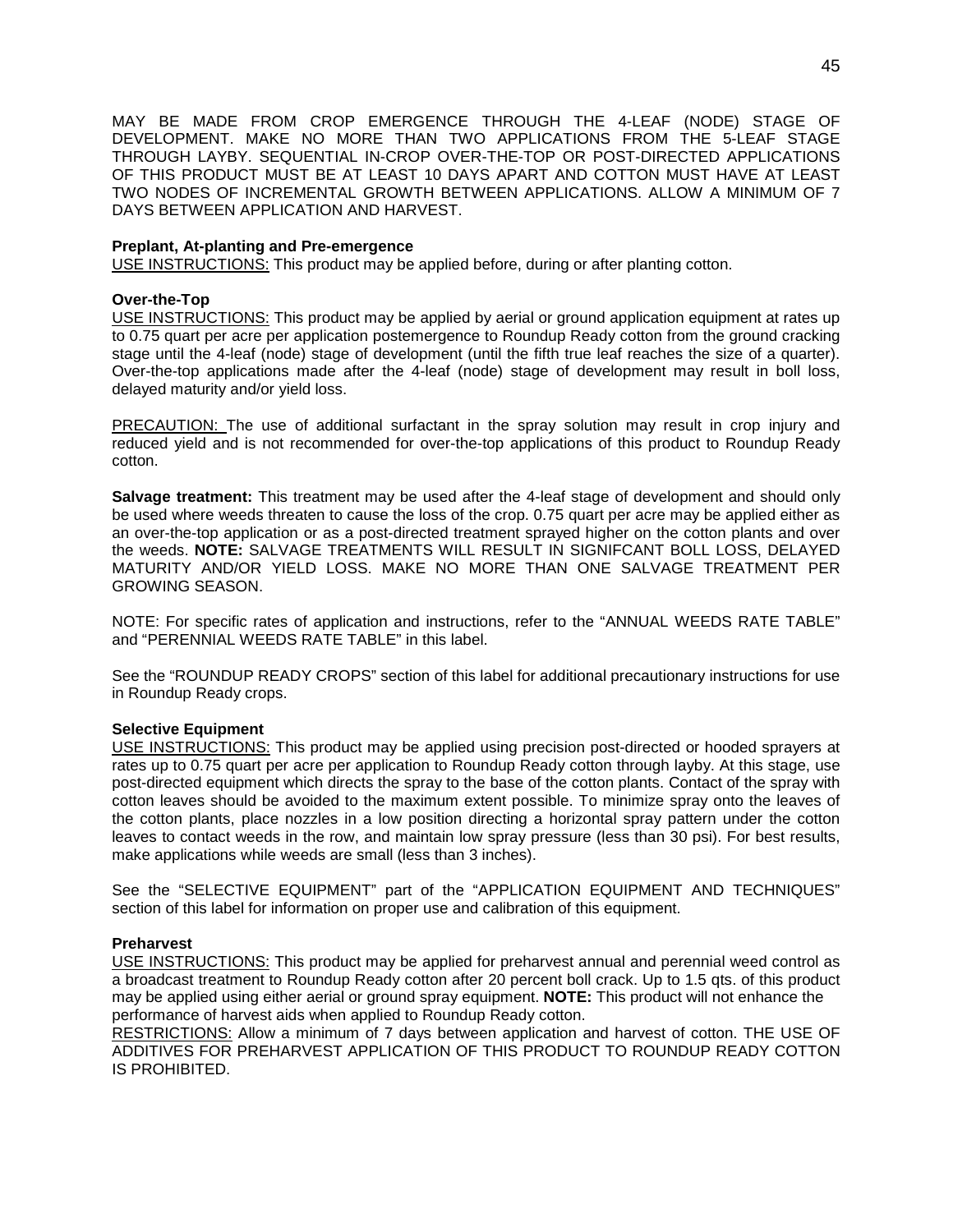*ATTENTION: USE OF THIS PRODUCT IN ACCORDANCE WITH LABEL DIRECTIONS IS EXPECTED TO RESULT IN NORMAL GROWTH OF ROUNDUP READY COTTON. HOWEVER, VARIOUS ENVIRONMENTAL CONDITIONS, AGRONOMIC PRACTICES AND OTHER FACTORS MAKE IT IMPOSSIBLE TO ELIMINATE ALL RISKS ASSOCIATED WITH THIS PRODUCT, EVEN WHEN APPLICATIONS ARE MADE IN CONFORMANCE WITH THE LABEL SPECIFICATIONS. IN SOME CASES, THESE FACTORS CAN RESULT IN BOLL LOSS, DELAYED MATURITY AND/OR YIELD LOSS.*

## **Cotton with the Roundup Ready Flex Gene**

The directions for use for this product provided in this section are specific to and may only be used with varieties designated as Roundup Ready Flex cotton. The use of over-the-top applications described in this section on cotton varieties other than Roundup Ready Flex cotton will cause crop injury and reduced yields.

DO NOT combine the directions for use in this section with those in the "Cotton with the Roundup Ready Gene" section of this label, or with any other Roundup Ready cotton or Roundup Ready Flex cotton directions for use on labeling for this or other glyphosate-containing products.

Drift of this product from an application made to Roundup Ready Flex cotton onto adjacent fields of post 4-leaf (node) Roundup Ready cotton may cause extensive crop injury, including boll loss, delayed maturity and/or yield loss.

| <b>Maximum Application Rates</b>                                                           |                      |
|--------------------------------------------------------------------------------------------|----------------------|
| Combined total per year for all applications                                               | 6 quarts per acre    |
| Total of all Preplant, At-Planting, Pre-emergence applications                             | 3.75 quarts per acre |
| Total of all in-crop applications from cracking to 60 percent open bolls                   | 4.5 quarts per acre  |
| Total of all in-crop applications between layby and 60 percent open bolls                  | 1.5 quarts per acre  |
| Total of all in-crop applications from 60 percent open bolls to 7 days prior to<br>harvest | 1.5 quarts per acre  |
| Total of all in-crop applications from emergence through harvest                           | 4.5 quarts per acre  |

**TYPES OF APPLICATION:** Preplant, At-Planting, Pre-emergence, Postemergence (In-crop), Preharvest

See the "ROUNDUP READY CROPS" section of the label for additional information regarding the use of this product in Roundup Ready crops. See the "PRODUCT INFORMATION" section of this label for more information on maximum application rates.

When applied in accordance with these label directions Cornerstone<sup>®</sup> 5 Plus will control labeled annual grasses and broadleaf weeds in Roundup Ready Flex cotton. Many perennial weeds will be controlled or suppressed with one or more applications of this product. To maximize yield potential, eliminate competing weeds early. For specific rates of application and additional instructions for control of various annual and perennial weeds, refer to the "ANNUAL WEEDS RATE TABLE" and the "PERENNIAL WEEDS RATE TABLES" sections of the label.

## **Preplant, At-Planting, Pre-emergence**

USE INSTRUCTIONS: This product may be applied before, during or after planting Roundup Ready Flex cotton.

RESTRICTIONS: The maximum quantity of this product that may be applied for all preplant, at-planting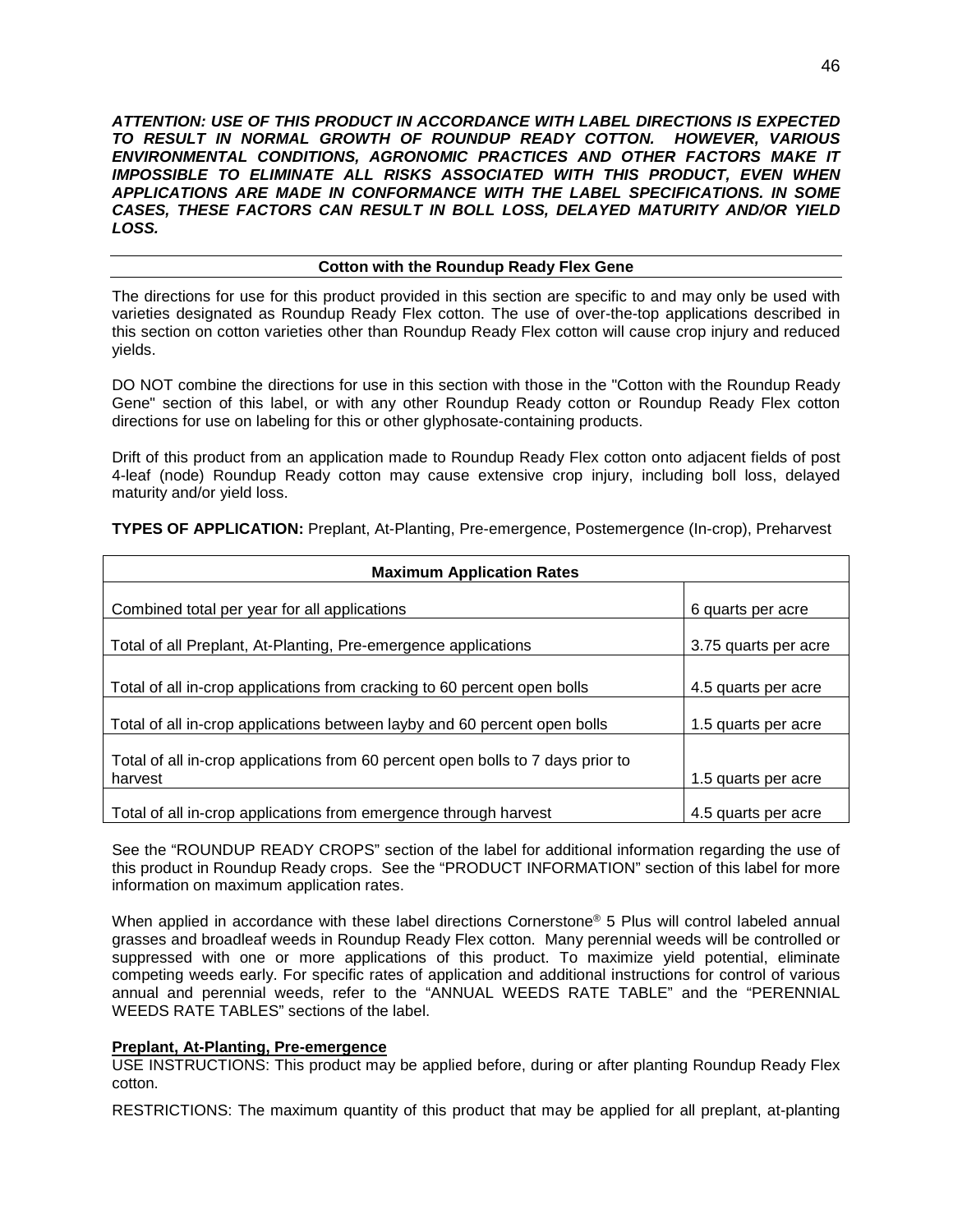and pre-emergence applications combined is 3.75 quarts per acre per season.

## **Postemergence (In-crop)**

USE INSTRUCTIONS: Use an initial application rate of 24 fluid ounces (0.75 quarts) per acre to control or suppress 1 to 3 inch tall annual grasses and broadleaf weeds. This product may be applied postemergence to Roundup Ready Flex cotton using ground application equipment at rates up to 36 fluid ounces (1.125 quarts) per acre per application. In addition to broadcast application, post-directed spray equipment may be used to achieve more thorough weed coverage.

PRECAUTIONS: In-crop application rates above 24 fluid ounces (0.75 quarts) per acre made alone or with the addition of other crop chemical products containing surfactant may cause a crop response including leaf speckling or leaf necrosis.

DO NOT EXCEED A SURFACTANT CONCENTRATION 0.5% BY WEIGHT (2 QUARTS PER 100 GALLONS OF SPRAY SOLUTION) WHEN MAKING AN OVER-THE-TOP IN-CROP APPLICATION TO ROUNDUP READY FLEX COTTON.

RESTRICTIONS: The maximum single, in-crop application rate of this product to Roundup Ready Flex cotton using ground application equipment is 36 fluid ounces (1.125 quarts) per acre. Do not exceed a maximum rate of 24 fluid ounces (0.75 quarts) of this product per acre when using aerial application equipment. Between layby and 60 percent open bolls, the maximum combined total application rate of this product is 48 fluid ounces (1.5 quarts) per acre. The maximum combined total of all applications of this product made from crop emergence to 60 percent open bolls must not exceed 4.5 quarts per acre.

## **Preharvest**

USE INSTRUCTIONS: Up to 48 fluid ounces (1.5 quarts) of this product per acre may be applied to Roundup Ready Flex cotton for annual and perennial weed control prior to harvest after 60 percent boll crack.

**NOTE:** This product will not enhance the performance of harvest aids when applied to Roundup Ready Flex cotton.

PRECAUTION: DO NOT EXCEED A SURFACTANT CONCENTRATION 0.5% BY WEIGHT (2 QUARTS PER 100 GALLONS OF SPRAY SOLUTION) WHEN MAKING AN OVER-THE-TOP IN-CROP APPLICATION TO ROUNDUP READY FLEX COTTON.

RESTRICTIONS: Allow a minimum of 7 days between application and harvest of Roundup Ready Flex cotton.

*ATTENTION: USE OF THIS PRODUCT IN ACCORDANCE WITH LABEL DIRECTIONS IS EXPECTED TO RESULT IN NORMAL GROWTH OF ROUNDUP READY FLEX COTTON. HOWEVER, DUE TO THE SENSITIVITY OF COTTON FRUITING TO VARIOUS ENVIRONMENTAL CONDITIONS, AGRONOMIC PRACTICES AND OTHER FACTORS, IT IS IMPOSSIBLE TO ELIMINATE ALL RISKS ASSOCIATED WITH THIS PRODUCT, EVEN WHEN APPLICATIONS ARE MADE IN CONFORMANCE WITH THE LABEL SPECIFICATIONS. IN SOME CASES, THESE FACTORS CAN RESULT IN BOLL LOSS, DELAYED MATURITY AND/OR YIELD LOSS.*

## **Soybeans with the Roundup Ready Gene**

**Types of applications:** Preplant, at-planting, pre-emergence, postemergence, preharvest, postharvest.

| <b>Maximum Allowable Combined Application Quantities Per Season</b> |                      |
|---------------------------------------------------------------------|----------------------|
| Combined total per year for all applications                        | 6 quarts per acre    |
| Preplant, at-planting, pre-emergence applications                   | 3.75 quarts per acre |
| Total in-crop applications from cracking throughout flowering       | 4.5 pts. per acre    |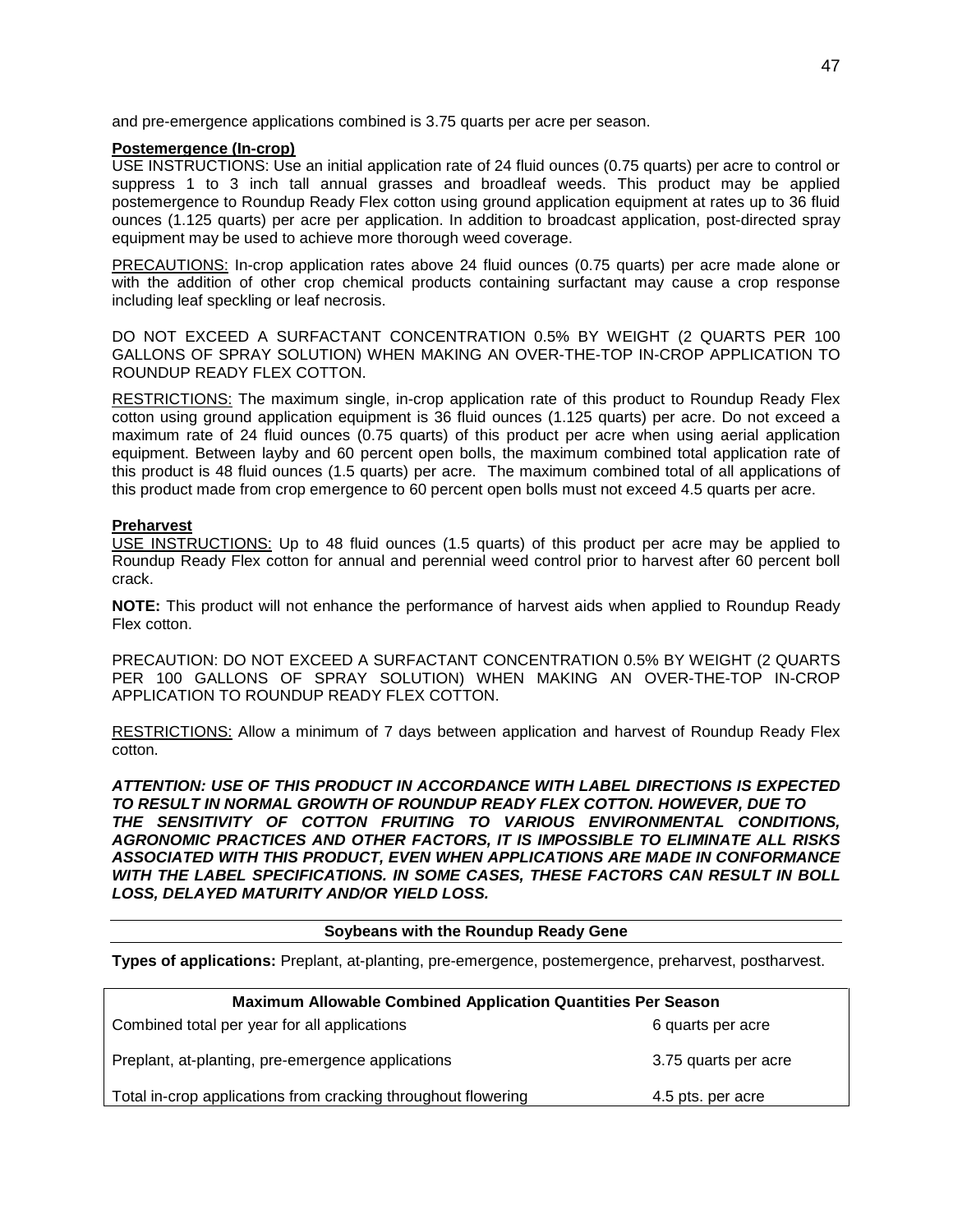| Maximum preharvest application rate | 1.5 pts. per acre |
|-------------------------------------|-------------------|
|                                     |                   |

See the "ROUNDUP READY CROPS" section of this label for additional precautionary instructions for use in Roundup Ready crops.

## **Preplant, Pre-emergence and At-planting**

USE INSTRUCTIONS: This product may be applied before, during or after planting soybeans.

#### **Postemergence**

USE INSTRUCTIONS: When applied as directed, this product will control labeled annual grasses and broadleaf weeds in Roundup Ready soybeans. Applications of this product can be made in Roundup Ready soybeans from emergence (cracking) throughout flowering. Refer to the "ANNUAL WEEDS RATE TABLE" in this label for application rates for specific annual weeds. An initial application of 1.5 pts. per acre will control or suppress most 2 to 8-inch-tall weeds. Weeds will generally be 2 to 8 inches tall, 2 to 5 weeks after planting. If the initial application is delayed and weeds are larger, apply a higher rate of this product. This product may be used up to 3 pts. per acre in any single in-crop application for control of annual weeds and where heavy weed densities exist.

A 1.5 to 3 pts. per acre rate (single or multiple applications) of this product will control or suppress perennial weeds such as: Bermudagrass, Canada thistle, common milkweed, field bindweed, hemp dogbane, horsenettle, marestail (horseweed), nutsedge, quackgrass, rhizome johnsongrass, redvine, trumpetcreeper, swamp smartweed and wirestem muhly. For best results, allow perennial weed species to achieve at least 6 inches of growth before spraying with this product.

Under adverse growing conditions such as drought, hail, wind damage or a poor soybean stand that slows or delays canopy closure, a sequential application of this product may be necessary to control late flushes of weeds. IN THE SOUTHERN STATES, A SEQUENTIAL APPLICATION OF THIS PRODUCT WILL BE REQUIRED TO CONTROL NEW FLUSHES OF WEEDS IN THE ROUNDUP READY SOYBEAN CROP. To control giant ragweed apply 1.5 pts. per acre of this product when the weed is 8 to 12 inches tall to increase control and possibly avoid the need for a sequential application.

**NOTE:** The use of this product for in-crop applications over Roundup Ready soybeans is not registered in California.

RESTRICTIONS: The combined total application from crop emergence through harvest must not exceed 4.5 pts. per acre. The maximum rate for any single in-crop application is 3 pts. per acre. The maximum combined total of this product that can be applied during flowering is 3 pts. per acre.

#### **Preharvest**

USE INSTRUCTIONS: This product provides weed control when applied prior to harvest of soybeans. Up to 1.5 pts. per acre of this product can be applied by aerial or ground application.

PRECAUTION: Care should be taken to avoid excessive seed shatter loss due to ground application equipment.

RESTRICTION: Allow a minimum of 14 days between final application and harvest of soybeans or feeding of soybeans, forage or hay.

#### **Postharvest**

USE INSTRUCTIONS: This product may be applied after harvest of Roundup Ready soybeans. Higher rates may be required for control of large weeds that were growing in the crop at the time of harvest. Tank mixtures with 2,4-D or dicamba may be used.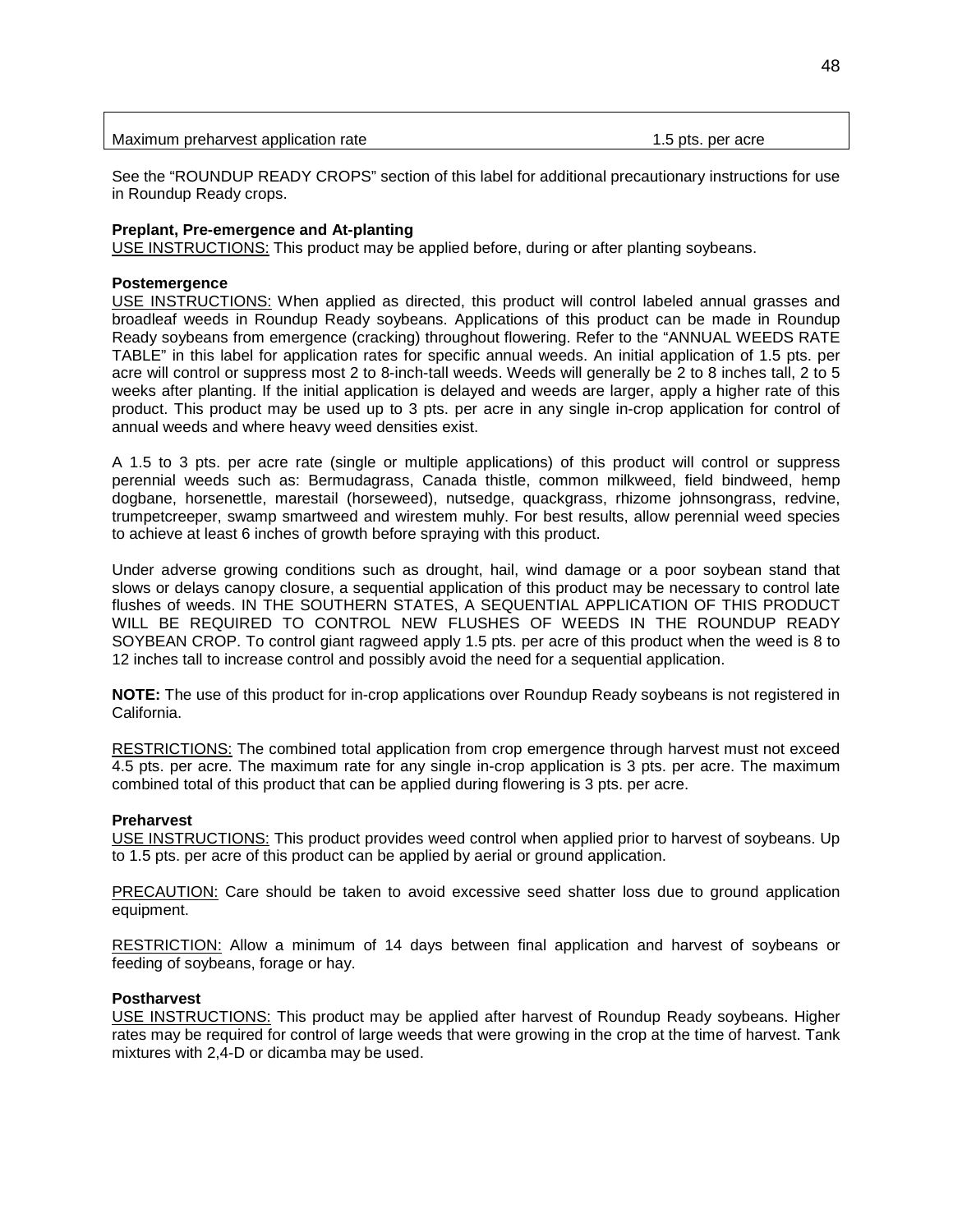## **Sugar Beet with the Roundup Ready Gene \***

TYPES OF APPLICATIONS: Preplant, At-Planting, Preemergence, Postemergence (In-crop)

| <b>Annual Maximum Allowable Application Rates</b> |                       |
|---------------------------------------------------|-----------------------|
| Combined total per year for all application       | 6 quarts per acre     |
| Preplant, Preemergence applications               | 3.75 quarts per acre  |
| Emergence to 8 leaf stage                         | 1.875 quarts per acre |
| Between 8 leaf stage and canopy closure           | 1.5 quarts per acre   |

See the "ROUNDUP READY CROPS" section of this label for additional precautionary instructions for use in Roundup Ready crops. Tank mixtures of this product with herbicides, insecticides or fungicides may result in crop injury or reduced weed control.

## **Preplant, At-Planting, Preemergence**

USE INSTRUCTIONS: This product may be applied before, during or after planting of Roundup Ready sugar beets.

RESTRICTION: The maximum quantity of this product that may be applied for all preplant, at-planting and preemergence applications combined is 3.75 quarts per acre per season.

## **Postemergence (In-crop)**

USE INSTRUCTIONS: This product may be applied over the top of Roundup Ready sugar beets for control of annual grasses and broadleaf weeds from emergence to 30 days prior to harvest. To maximize yield potential, spray sugar beets early to eliminate competing weeds. Up to 4 sequential applications of this product may be made with at least 10 days between applications. This product will control or suppress most perennial weeds. For some perennial weeds, repeat applications may be required to eliminate crop competition throughout the growing season.

RESTRICTIONS: Follow all precautionary instructions for use in Roundup Ready crops.

- The combined total application from crop emergence through harvest must not exceed 3.375 quarts per acre.
- The maximum rate for any single application between emergence to the 8 leaf stage is 2.25 pts. per acre.
- The maximum rate for any single application between the 8 leaf stage and canopy closure is 1.5 pts. per acre.
- Allow a minimum of 30 days between last application and sugar beet harvest.
- For any crop NOT listed on this label, applications must be at least 30 days prior to planting.

#### **\*This product is not registered by California for use on sugar beet.**

#### **NONCROP USES AROUND THE FARMSTEAD**

**Types of applications:** Non-selective weed control, trim-and-edge, greenhouse / shade house, chemical mowing, cut stumps, habitat management.

#### **Weed Control and Trim-and-Edge**

USE INSTRUCTIONS: This product may be used to control annual weeds, perennial weeds and woody brush which are found in any part of the farmstead, including building foundations, along and in fences, in dry ditches and canals, along ditchbanks, farm roads, shelterbelts, prior to landscape plantings and equipment storage areas.

TANK MIXTURES: This product may be tank mixed with the following products. It is the pesticide user's responsibility to ensure that all products are registered for the intended use. Read and follow the applicable restrictions and limitations and directions for use on all product labels involved in tank mixing.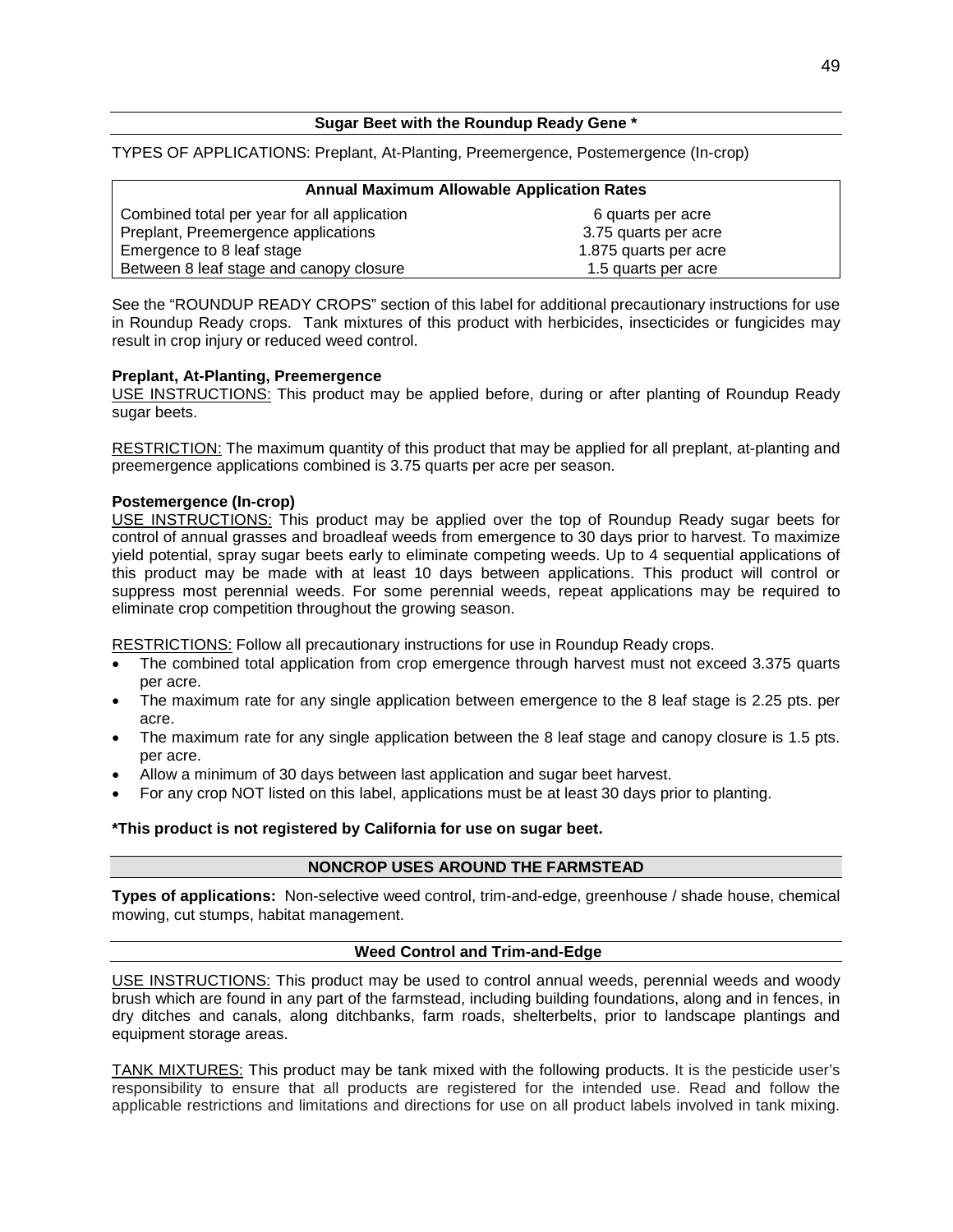Users must follow the most restrictive directions for use and precautionary statements of each product in the tank mixture.

For annual weeds, use 1.5 pts. per acre of this product when weeds are less than 6 inches tall, 2.25 pts. per acre when weeds are 6 to 12 inches tall and 3 pts. per acre when weeds are greater than 12 inches tall. For perennial weeds, apply 3 to 7.5 pts. per acre in these tank mixes. For tank mixtures with these products through backpack sprayers, handguns or other high-volume spray-to-wet applications, see the "ANNUAL WEEDS – HAND-HELD OR HIGH VOLUME EQUIPMENT" section of this label for specified rates.

| <b>ARSENAL<sup>®</sup></b>   | <b>PLATEAU®</b>             |
|------------------------------|-----------------------------|
| <b>BANVEL / CLARITY</b>      | <b>PRINCEP</b>              |
| BARRICADE <sup>®</sup> 65WG  | RONSTAR <sup>®</sup> 50 WSP |
| <b>DIURON</b>                | <b>SAHARA®</b>              |
| <b>ENDURANCE<sup>®</sup></b> | <b>SIMAZINE</b>             |
| <b>ESCORT®</b>               | <b>SURFLAN</b>              |
| <b>KARMEX DF</b>             | <b>TELAR<sup>®</sup></b>    |
| KROVAR I DF                  | VANQUISH <sup>®</sup>       |
| <b>OUST<sup>®</sup></b>      | $2,4-D$                     |
| PENDULUM <sup>®</sup> 3.3 EC |                             |
| PENDULUM WDG                 |                             |

This product plus dicamba tank mixtures may not be applied by air in California.

## **Greenhouse / Shade House**

This product may be used to control weeds in and around greenhouses and shade houses. Desirable vegetation must not be present during application and air circulation fans must be turned off.

## **Chemical Mowing**

USE INSTRUCTIONS: This product will suppress perennial grasses listed in this section to serve as a substitute for mowing. Use 4.5 fl. oz. of this product per acre when treating Kentucky bluegrass. Use 6 fl. oz. of this product per acre when treating tall fescue, fine fescue, orchardgrass, bahiagrass or quackgrass covers. Use 12 fl. oz. of this product per acre when treating bermudagrass. Use 48 fl. oz. of this product per acre when treating torpedograss or paragrass. Apply treatments in 10 to 20 gallons of spray solution per acre. Chemical mowing applications may be made along farm ditches and other parts of farmsteads.

PRECAUTION: Use only in areas where some temporary injury or discoloration of perennial grasses can be tolerated.

#### **Cut Stumps**

**Types of application:** Treating cut stumps in any noncrop site listed on this label.

USE INSTRUCTIONS: This product will control regrowth of cut stumps and resprouts of many types of woody brush and tree species, some of which are listed below. Apply this product using suitable equipment to ensure coverage of the entire cambium. Cut trees or resprouts close to the soil surface. Apply a 50 to 100% solution of this product to the freshly cut surface immediately after cutting. Delays in application may result in reduced performance. For best results, applications should be made during periods of active growth and full leaf expansion.

- Eucalyptus **Saltcedar**<br>
Madrone Sweetaun<br>
Sweetaun Oak Tanoak
- Alder Reed, giant Sweetgum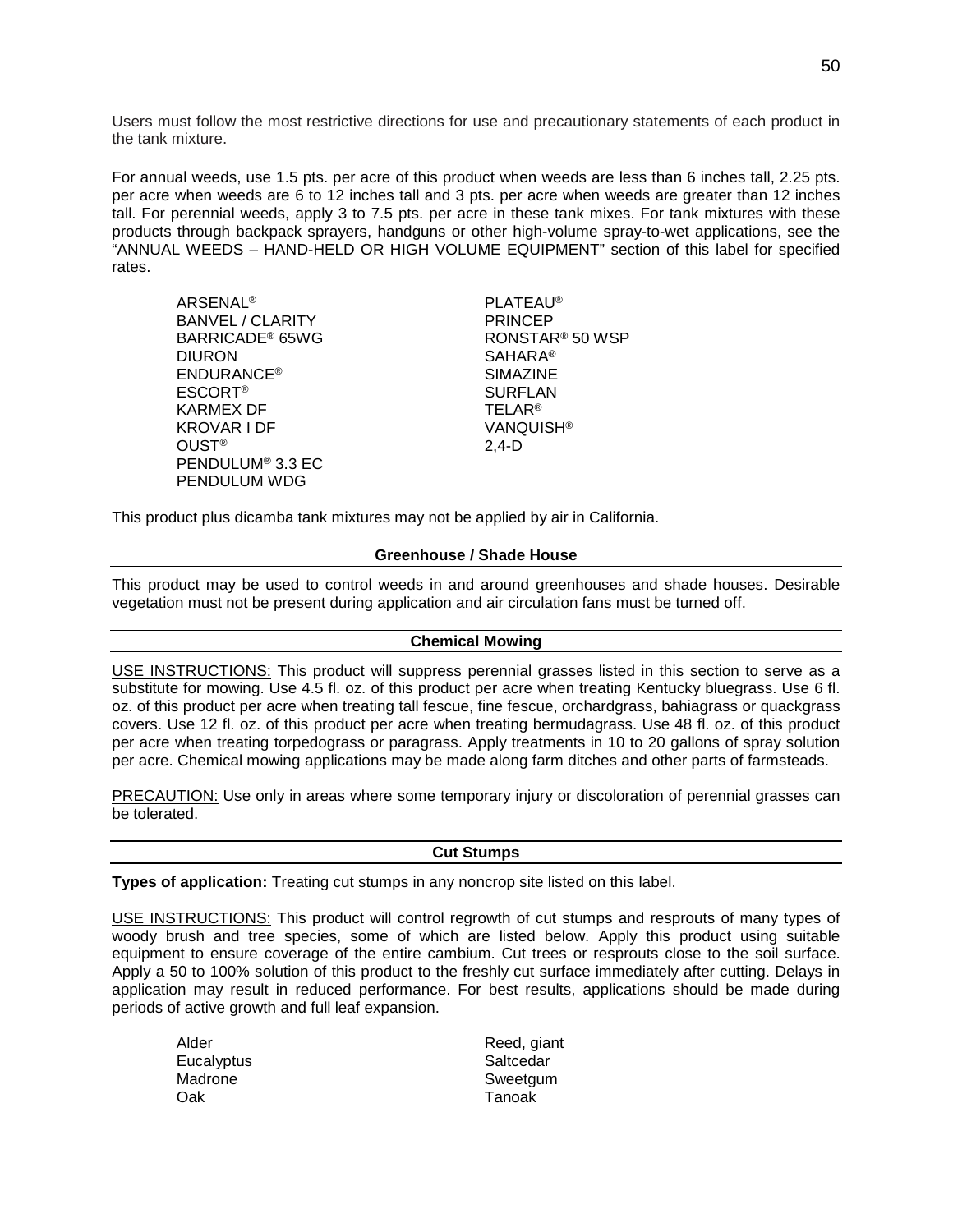PRECAUTION: Some sprouts, stems or trees may share the same root system. Adjacent trees having a similar age, height and spacing may signal shared roots. Whether grafted or shared, injury is likely to occur to non-treated stems / trees when one or more trees sharing common roots are treated.

RESTRICTIONS: Do not make cut stump applications when the roots of desirable woody brush or trees may be grafted to the roots of the cut stump.

#### **Habitat Management**

**Types of uses:** Habitat restoration and maintenance, wildlife food plots.

## **Habitat Restoration and Maintenance**

USE INSTRUCTIONS: This product may be used to control exotic and other undesirable vegetation in habitat management areas. Applications can be made to allow recovery of native plant species, prior to planting desirable native species, and for similar boadspectum vegetation control requirements in habitat management areas. Spot treatments can be made to selectively remove unwanted plants for habitat maintenance and enhancement. The tank mixtures listed in this "NONCROP USES AROUND THE FARMSTEAD" section of this label may be used for habitat restoration and maintenance.

## **Wildlife Food Plots**

USE INSTRUCTIONS: This product may be used as a site preparation treatment to control annual and perennial weeds prior to planting wildlife food plots. Any wildlife food species may be planted after applying this product, or native species may be allowed to repopulate the area. If tillage is needed to prepare a seedbed, wait 7 days after application before tillage.

## **ANNUAL WEEDS RATE TABLE (Alphabetically by Species)**

## **WATER CARRIER VOLUMES OF 3 TO 10 GALLONS PER ACRE FOR GROUND APPLICATIONS AND 3 TO 5 GALLONS PER ACRE FOR AERIAL APPICATIONS ARE RECOMMENDED.**

Apply to actively growing annual weeds. Annual weeds are generally easiest to control when they are small.

Older, mature (hardened) annual weed species may require higher rates even if they meet the size requirements.

Do not tank mix with soil residual herbicides when using these rates unless otherwise specified.

For weeds that have been mowed, grazed or cut, allow regrowth to occur prior to treatment.

This product may be used up to 36 fl. oz. per acre where heavy weed densities exist.

|                      | Cornerstone® 5 Plus Rate - Fluid Ounces per Acre                            |    |                                     |    |    |
|----------------------|-----------------------------------------------------------------------------|----|-------------------------------------|----|----|
| <b>WEED SPECIES</b>  | 12                                                                          | 18 | 24                                  | 30 | 36 |
|                      |                                                                             |    | Maximum Height / Length (in inches) |    |    |
| Ammannia, purple     | 3"<br>6"<br>18"<br>12"                                                      |    |                                     |    |    |
| Annoda, spurred      | 8"<br>3"<br>5"<br>2"                                                        |    |                                     |    |    |
| <b>Barley</b>        | 18"<br>$18" +$<br>3"<br>6"<br>7"<br>9"<br>6"<br>8"<br>5"<br>20"<br>12"<br>- |    |                                     |    |    |
| <b>Barnyardgrass</b> |                                                                             |    |                                     |    |    |
| Bassia, fivehook     |                                                                             |    |                                     |    |    |
| Beggarweed, Florida  |                                                                             |    |                                     |    |    |
| <b>Bittercress</b>   |                                                                             |    |                                     |    |    |
| Bluegrass, annual    | 10"<br>6"                                                                   |    |                                     |    |    |
| Bluegrass, bulbous   |                                                                             |    |                                     |    |    |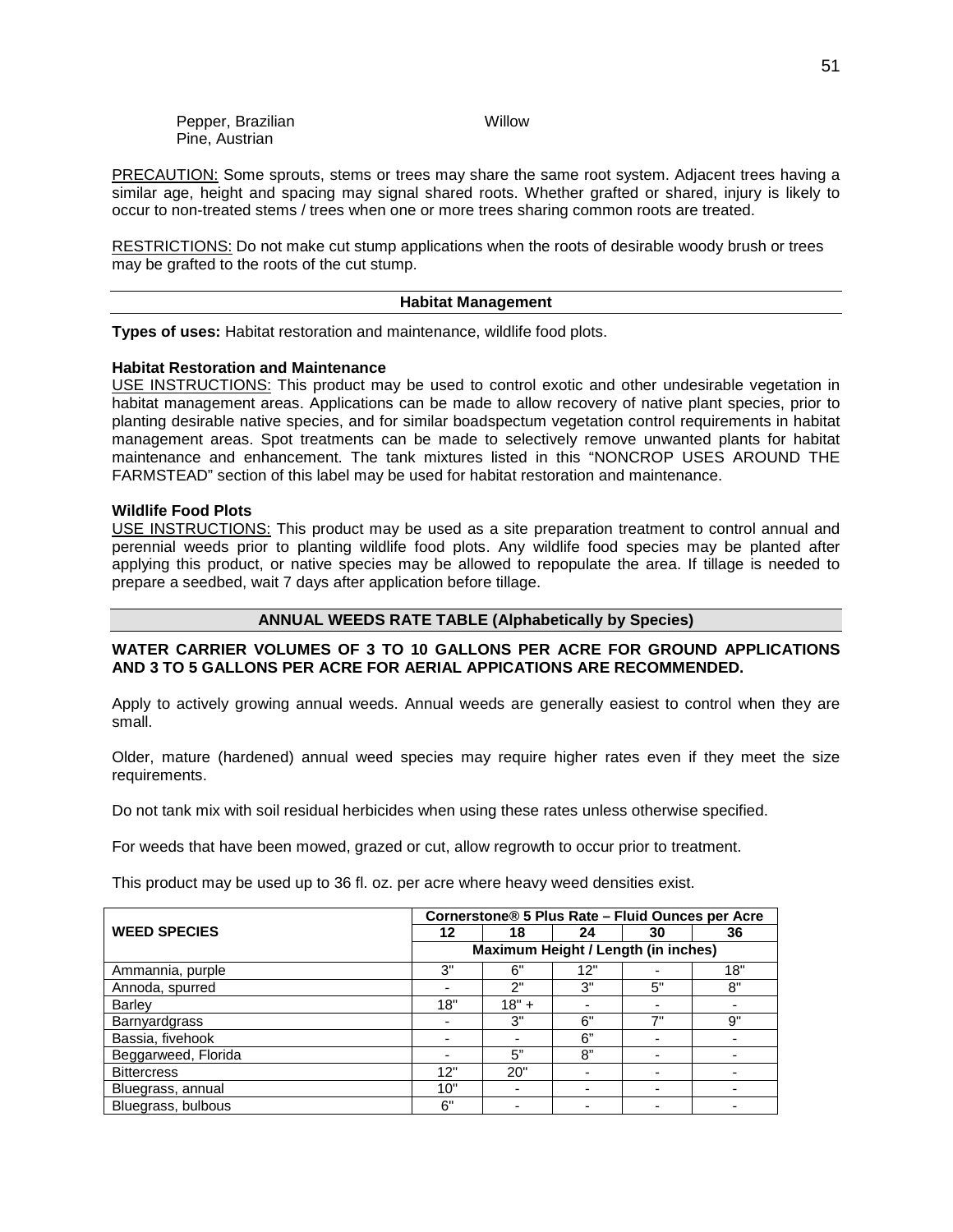| Brome, downy 1,2                | 6"                              | 12"                      | $\overline{\phantom{a}}$     | $\overline{\phantom{a}}$     | $\overline{\phantom{a}}$ |
|---------------------------------|---------------------------------|--------------------------|------------------------------|------------------------------|--------------------------|
| Brome, Japanese                 | 6"                              | 12"                      | 24"                          | $\blacksquare$               |                          |
| Browntop panicum                | 6"                              | $8^{\circ}$              | 12"                          | $\overline{\phantom{a}}$     | 24"                      |
| Buckwheat, wild 3               | $\overline{\phantom{a}}$        | 1"                       | 2"                           | $\qquad \qquad \blacksquare$ |                          |
| Burcucumber                     | $\overline{\phantom{a}}$        | 6"                       | 12"                          | $\blacksquare$               | 18"                      |
| <b>Buttercup</b>                | $\overline{12}$ "               | 20"                      | $\overline{\phantom{a}}$     | $\overline{\phantom{a}}$     |                          |
| Carolina geranium               | $\blacksquare$                  |                          | 4"                           | $\omega$                     | 9"                       |
| Carpetweed                      | $\overline{\phantom{a}}$        | 6"                       | $\overline{12}$              | $\overline{\phantom{a}}$     | $\blacksquare$           |
| Cheat <sup>2</sup>              | 6"                              | $20^{\frac{1}{1}}$       | $\overline{\phantom{a}}$     | $\overline{\phantom{a}}$     | $\overline{\phantom{a}}$ |
| Chervil                         | 20"                             | $\blacksquare$           | $\blacksquare$               | $\overline{\phantom{a}}$     |                          |
| Chickweed                       |                                 | $\overline{12}$          | 18"                          |                              |                          |
|                                 | $\overline{\phantom{a}}$<br>12" |                          |                              | $\blacksquare$               |                          |
| Cocklebur                       |                                 | 18"                      | 24"                          | ÷,                           | 36"                      |
| Copperleaf, hophornbeam         | $\blacksquare$                  | $\overline{2}$           | 4"                           | $\blacksquare$               | 6"                       |
| Copperleaf, Virginia            | $\overline{\phantom{a}}$        | 2"                       | 4"                           | $\overline{\phantom{a}}$     | 6"                       |
| Coreopsis, plains               | ÷,                              | 6"                       | 12"                          | $\blacksquare$               | 18"                      |
| Corn, volunteer                 | 6"                              | 12"                      | 20"                          | $\blacksquare$               | $\overline{\phantom{a}}$ |
| Corn speedwell                  | $\overline{12}$                 | $\overline{\phantom{a}}$ | $\qquad \qquad \blacksquare$ | $\overline{\phantom{a}}$     | $\blacksquare$           |
| Crabgrass                       | 3"                              | 6"                       | 12"                          | $\blacksquare$               | $\mathbf{r}$             |
| Crowfootgrass                   | $\overline{\phantom{a}}$        | $\overline{\phantom{a}}$ | 6"                           | $\overline{\phantom{a}}$     | 12"                      |
| Cutleaf, evening primrose       | $\overline{\phantom{a}}$        | $\blacksquare$           | 3"                           | $\blacksquare$               | 6"                       |
| Devilsclaw (unicorn plant)      | $\overline{\phantom{a}}$        | 3"                       | 6"                           | $\blacksquare$               |                          |
| Dwarfdandelion                  | $\overline{12}$                 | $\overline{\phantom{a}}$ | $\blacksquare$               | $\blacksquare$               |                          |
| Eastern mannagrass              | $8^{\circ}$                     | $\overline{12}$ "        | $\blacksquare$               | $\blacksquare$               | $\blacksquare$           |
| Eclipta                         | $\blacksquare$                  | 4"                       | 8"                           | 12"                          | $\blacksquare$           |
| Fall panicum                    | 4"                              |                          | 6"                           | $\overline{\phantom{a}}$     | $\overline{12}$          |
| Falsedandelion                  | $\overline{\phantom{a}}$        | 20"                      | $\overline{\phantom{a}}$     | $\overline{\phantom{a}}$     | $\overline{\phantom{a}}$ |
| Falseflax, small seed           | $\overline{12}$ "               | $\overline{\phantom{a}}$ |                              | $\overline{\phantom{a}}$     |                          |
| Fiddleneck                      | $\blacksquare$                  | 6"                       | $\overline{12}$              | $\omega$                     | $\blacksquare$           |
|                                 | 6"                              | $\overline{12}$          |                              |                              |                          |
| Field pennycress                |                                 |                          | $\blacksquare$               | $\overline{\phantom{a}}$     | $\overline{\phantom{a}}$ |
| Filaree                         | $\overline{\phantom{a}}$        | $\overline{\phantom{a}}$ | 6"                           | $\overline{\phantom{a}}$     | 12"                      |
| Fleabane, annual                | 6"                              | 20"                      |                              | $\blacksquare$               |                          |
| Fleabane, hairy                 |                                 |                          | 6"                           | ä,                           | 10"                      |
| (Conyza bonariensis)            |                                 |                          |                              |                              |                          |
| Fleabane, rough                 | 3"                              | 6"                       | 12"                          | $\overline{\phantom{a}}$     | $\overline{\phantom{a}}$ |
| Florida pusley                  |                                 |                          | 4"                           | -                            | 6"                       |
| Foxtail: giant, bristly, yellow | 6"                              | $\overline{12}$ "        | 20"                          | $\overline{\phantom{a}}$     | $\overline{\phantom{a}}$ |
| Foxtail, Carolina               | 10"                             | $\overline{\phantom{a}}$ | $\centerdot$                 | $\overline{\phantom{a}}$     |                          |
| Foxtail, green                  | 12"                             | $\mathbf{r}$             | $\Box$                       | $\omega$                     | ÷.                       |
| Goatgrass, jointed              | 6"                              | $\overline{12}$          | $\overline{\phantom{a}}$     | $\overline{\phantom{a}}$     | $\overline{\phantom{a}}$ |
| Goosegrass                      |                                 | 3"                       | 6"                           | $\overline{\phantom{a}}$     | 12"                      |
| Grain sorghum (milo)            | 6"                              | 12"                      | 20"                          | ÷,                           | $\overline{\phantom{a}}$ |
| Groundcherry                    |                                 | 3"                       | 6"                           |                              | 9"                       |
| Groundsel, common               | ä,                              | 6"                       | 10"                          | $\omega$                     | $\mathbf{r}$             |
| Hemp sesbania                   |                                 | $\overline{2}$           | 4"                           | 6"                           | $8^{\circ}$              |
| Henbit                          | $\overline{\phantom{a}}$        | $\overline{\phantom{a}}$ | 6"                           | ۰.                           | 12"                      |
| Horseweed / Marestail 6         |                                 | 6"                       | 12"                          | $\overline{\phantom{a}}$     | 18"                      |
| (Conyza canadensis)             |                                 |                          |                              |                              |                          |
| Itchgrass                       | 6"                              | $8^{\circ}$              | 12"                          | $\blacksquare$               | 18"                      |
| Jimsonweed                      | $\blacksquare$                  | $\blacksquare$           | 12"                          | $\blacksquare$               | 18"                      |
| Johnsongrass, seedling          | 6"                              | 12"                      | 18"                          |                              | 24"                      |
| Junglerice                      |                                 | $3"$                     | $6"$                         | ۰<br>7"                      | 9"                       |
|                                 | -                               |                          | 6"                           |                              | 12"                      |
| Knotweed                        | $\overline{\phantom{a}}$        | $3 - 6"$                 | 12"                          | $\blacksquare$<br>÷.         |                          |
| Kochia <sup>4</sup>             | ä,                              |                          |                              |                              | $\blacksquare$           |
| Lambsquarters                   | $\overline{\phantom{a}}$        | 6"                       | 12"                          | $\blacksquare$               | 20"                      |
| Little barley                   | 6"                              | 12"                      | $\blacksquare$               | $\overline{\phantom{a}}$     |                          |
| London rocket                   | 6"                              | $\blacksquare$           | 24"                          | $\overline{\phantom{a}}$     | $\blacksquare$           |
| Mayweed                         | $\blacksquare$                  | 2"                       | 6"                           | 12"                          | 18"                      |
| Morningglory, annual            |                                 | ä,                       | 3"                           |                              | 6"                       |
| (Ipomoea spp.)                  |                                 |                          |                              |                              |                          |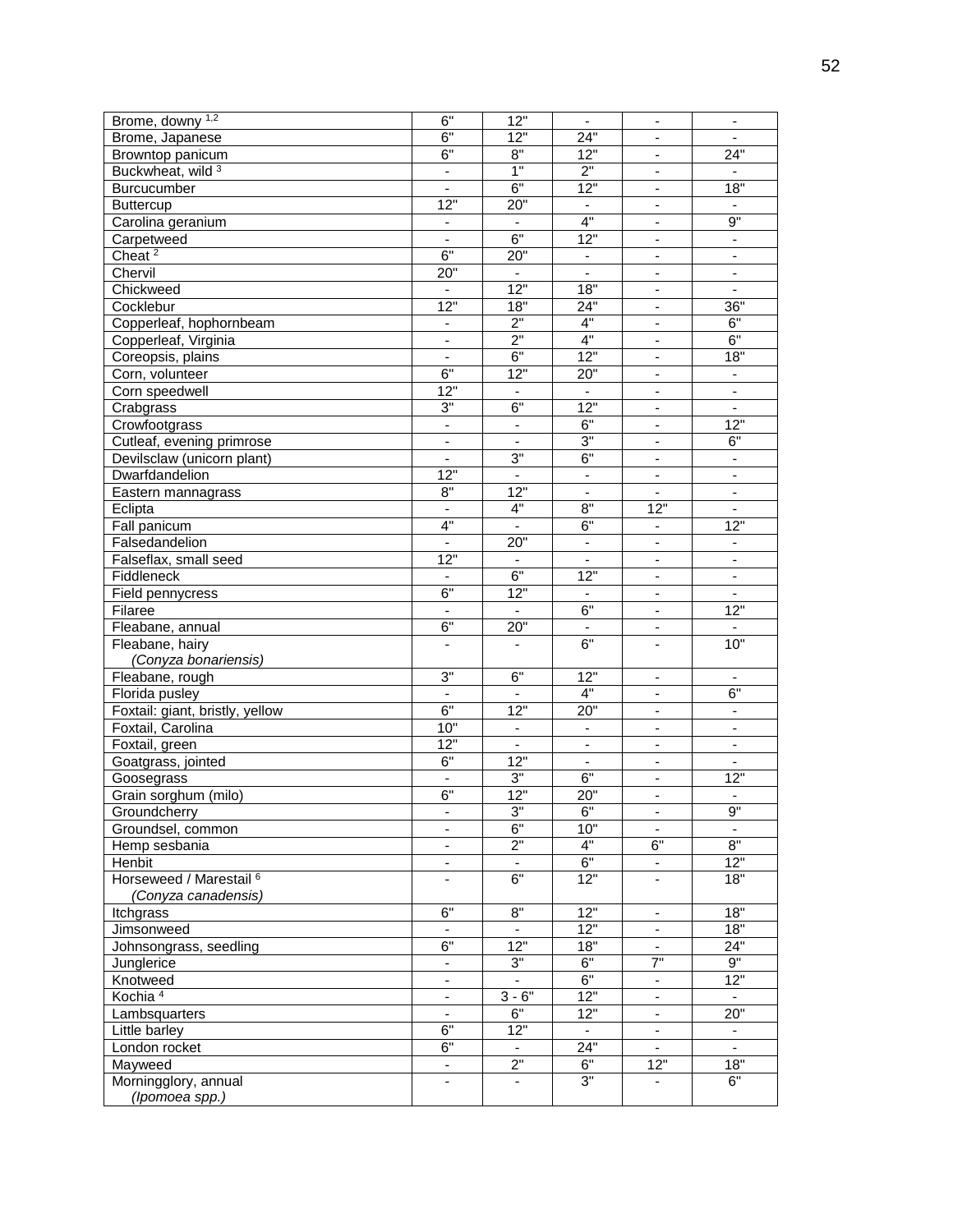| 6"<br>18"<br>12"<br>Mustard, tansy<br>$\overline{a}$<br>$\blacksquare$<br>6"<br>12"<br>18"<br>Mustard, tumble<br>6"<br>12"<br>18"<br>Mustard, wild<br>$\overline{\phantom{0}}$<br>6"<br>4"<br>$\overline{12}$<br>Nightshade, black<br>$\overline{a}$<br>÷<br>4"<br>6"<br>12"<br>$\Box$<br>÷.<br>Nightshade, hairy<br>3"<br>6"<br>18"<br>Oats<br>$\blacksquare$<br>12"<br>18"<br>24"<br>Pigweed species<br>÷,<br>$\overline{a}$<br><b>Prickly lettuce</b><br>6"<br>12"<br>$\overline{\phantom{a}}$<br>-<br>3"<br>6"<br>Purslane<br>$\blacksquare$<br>$\overline{\phantom{0}}$<br>$\overline{\phantom{a}}$ |
|----------------------------------------------------------------------------------------------------------------------------------------------------------------------------------------------------------------------------------------------------------------------------------------------------------------------------------------------------------------------------------------------------------------------------------------------------------------------------------------------------------------------------------------------------------------------------------------------------------|
|                                                                                                                                                                                                                                                                                                                                                                                                                                                                                                                                                                                                          |
|                                                                                                                                                                                                                                                                                                                                                                                                                                                                                                                                                                                                          |
|                                                                                                                                                                                                                                                                                                                                                                                                                                                                                                                                                                                                          |
|                                                                                                                                                                                                                                                                                                                                                                                                                                                                                                                                                                                                          |
|                                                                                                                                                                                                                                                                                                                                                                                                                                                                                                                                                                                                          |
|                                                                                                                                                                                                                                                                                                                                                                                                                                                                                                                                                                                                          |
|                                                                                                                                                                                                                                                                                                                                                                                                                                                                                                                                                                                                          |
|                                                                                                                                                                                                                                                                                                                                                                                                                                                                                                                                                                                                          |
|                                                                                                                                                                                                                                                                                                                                                                                                                                                                                                                                                                                                          |
| 6"<br>12"<br>18"<br>÷.<br>Ragweed, common<br>$\mathbf{r}$                                                                                                                                                                                                                                                                                                                                                                                                                                                                                                                                                |
| 6"<br>12"<br>18"<br>Ragweed, giant<br>ä,<br>$\overline{a}$                                                                                                                                                                                                                                                                                                                                                                                                                                                                                                                                               |
| 4"<br>Red rice<br>÷,<br>L.<br>$\overline{a}$                                                                                                                                                                                                                                                                                                                                                                                                                                                                                                                                                             |
| 6"<br>12"<br>Russian thistle<br>$\overline{\phantom{a}}$<br>-<br>$\overline{\phantom{a}}$                                                                                                                                                                                                                                                                                                                                                                                                                                                                                                                |
| 6"<br>18"<br>$18 +$ "<br>Rye, volunteer / cereal <sup>2</sup><br>÷,                                                                                                                                                                                                                                                                                                                                                                                                                                                                                                                                      |
| 6"<br>12"<br>Ryegrass<br>÷,<br>ä,<br>÷,                                                                                                                                                                                                                                                                                                                                                                                                                                                                                                                                                                  |
| 6"<br>12"<br>Sandbur, field<br>$\blacksquare$<br>÷,                                                                                                                                                                                                                                                                                                                                                                                                                                                                                                                                                      |
| 6"<br>12"<br>Sandbur, longspine<br>÷,<br>$\blacksquare$<br>$\overline{\phantom{a}}$                                                                                                                                                                                                                                                                                                                                                                                                                                                                                                                      |
| 6"<br>12"<br>20"<br>Shattercane<br>$\overline{\phantom{0}}$<br>$\blacksquare$                                                                                                                                                                                                                                                                                                                                                                                                                                                                                                                            |
| 6"<br>$\overline{12}$ "<br>Shepherd's purse                                                                                                                                                                                                                                                                                                                                                                                                                                                                                                                                                              |
| 2"<br>4"<br>8"<br>Sicklepod<br>$\overline{\phantom{a}}$<br>$\overline{\phantom{a}}$                                                                                                                                                                                                                                                                                                                                                                                                                                                                                                                      |
| $\overline{7}$ "<br>6"<br>9"<br>3"<br>Signalgrass, broadleaf<br>$\blacksquare$                                                                                                                                                                                                                                                                                                                                                                                                                                                                                                                           |
| 9"<br>6"<br>Smartweed, ladysthumb<br>ä,<br>ä,<br>$\blacksquare$                                                                                                                                                                                                                                                                                                                                                                                                                                                                                                                                          |
| 6"<br>9"<br>Smartweed, Pennsylvania<br>÷,<br>$\overline{a}$<br>$\blacksquare$                                                                                                                                                                                                                                                                                                                                                                                                                                                                                                                            |
| 12"<br>6"<br>Sowthistle, annual<br>$\blacksquare$<br>٠<br>٠                                                                                                                                                                                                                                                                                                                                                                                                                                                                                                                                              |
| 6"<br>12"<br>Spanishneedles<br>$\overline{\phantom{a}}$<br>$\frac{1}{2}$<br>$\overline{\phantom{a}}$                                                                                                                                                                                                                                                                                                                                                                                                                                                                                                     |
| Speedwell, purslane<br>12"<br>$\frac{1}{2}$<br>$\blacksquare$<br>ä,<br>$\blacksquare$                                                                                                                                                                                                                                                                                                                                                                                                                                                                                                                    |
| 6"<br>12"<br>20"<br>Sprangletop<br>ä,<br>$\overline{\phantom{a}}$                                                                                                                                                                                                                                                                                                                                                                                                                                                                                                                                        |
| 6"<br>12"<br>Spurge, prostrate<br>÷,<br>$\overline{a}$<br>$\overline{a}$                                                                                                                                                                                                                                                                                                                                                                                                                                                                                                                                 |
| 6"<br>12"<br>Spurge, spotted<br>٠                                                                                                                                                                                                                                                                                                                                                                                                                                                                                                                                                                        |
| 6"<br>Spurry, umbrella<br>$\blacksquare$<br>$\overline{\phantom{a}}$<br>$\blacksquare$<br>$\blacksquare$                                                                                                                                                                                                                                                                                                                                                                                                                                                                                                 |
| 12"<br>Stinkgrass<br>ä,<br>ä,<br>ä,<br>$\overline{a}$                                                                                                                                                                                                                                                                                                                                                                                                                                                                                                                                                    |
| 12"<br>18"<br>Sunflower<br>÷,<br>÷,<br>$\blacksquare$                                                                                                                                                                                                                                                                                                                                                                                                                                                                                                                                                    |
| 5"<br>12"<br><b>Swinecress</b><br>L.                                                                                                                                                                                                                                                                                                                                                                                                                                                                                                                                                                     |
| 2"<br>4"<br>6"<br>Teaweed / Prickly sida<br>÷,                                                                                                                                                                                                                                                                                                                                                                                                                                                                                                                                                           |
| 6"<br>8"<br>12"<br>24"<br>Texas panicum<br>÷,                                                                                                                                                                                                                                                                                                                                                                                                                                                                                                                                                            |
| Thistle, Russian <sup>5</sup><br>6"<br>12"<br>$\blacksquare$<br>$\overline{a}$<br>$\blacksquare$                                                                                                                                                                                                                                                                                                                                                                                                                                                                                                         |
| 6"<br>12"<br>Velvetleaf<br>L.<br>÷,<br>$\blacksquare$                                                                                                                                                                                                                                                                                                                                                                                                                                                                                                                                                    |
| $18 -$<br>Virginia pepperweed<br>ä,<br>$\blacksquare$<br>ä,                                                                                                                                                                                                                                                                                                                                                                                                                                                                                                                                              |
| 6"<br>12"<br>Waterhemp<br>÷,                                                                                                                                                                                                                                                                                                                                                                                                                                                                                                                                                                             |
| Wheat $2$<br>6"<br>12"<br>18"<br>ä,<br>÷,                                                                                                                                                                                                                                                                                                                                                                                                                                                                                                                                                                |
| 6"<br>12"<br>18"<br>Wheat (overwintered)<br>$\overline{\phantom{a}}$<br>$\overline{a}$                                                                                                                                                                                                                                                                                                                                                                                                                                                                                                                   |
| 3"<br>6"<br>18"<br>Wild oats<br>$\blacksquare$<br>$\blacksquare$                                                                                                                                                                                                                                                                                                                                                                                                                                                                                                                                         |
| 6"<br>12"<br>18"<br>Wild proso millet<br>$\qquad \qquad \blacksquare$                                                                                                                                                                                                                                                                                                                                                                                                                                                                                                                                    |
| 12"<br>Witchgrass<br>$\overline{a}$<br>$\overline{a}$<br>$\mathbf{r}$<br>$\overline{a}$                                                                                                                                                                                                                                                                                                                                                                                                                                                                                                                  |
| 6"<br>12"<br>Woolly cupgrass<br>$\blacksquare$<br>$\blacksquare$<br>$\overline{\phantom{a}}$                                                                                                                                                                                                                                                                                                                                                                                                                                                                                                             |
| 12"<br>20"<br>Yellow rocket<br>$\overline{a}$<br>$\overline{\phantom{a}}$<br>$\blacksquare$                                                                                                                                                                                                                                                                                                                                                                                                                                                                                                              |

1 For control of downy brome in no-till systems, use 12 fl. oz. per acre.

<sup>2</sup> Performance is better if application is made before this weed reaches the boot stage of growth.

 $3$  Use 18 fl. oz. per acre of this product to control wild buckwheat in the cotyledon to 2-leaf stage. Use 24 fl. oz. per acre to control 2- to 4-leaf wild buckwheat. For improved control of wild buckwheat over 2 inches in size, use sequential treatments of 24 fl. oz. followed by 24 fl. oz. of this product per acre.

<sup>4</sup> Do not treat kochia in the button stage.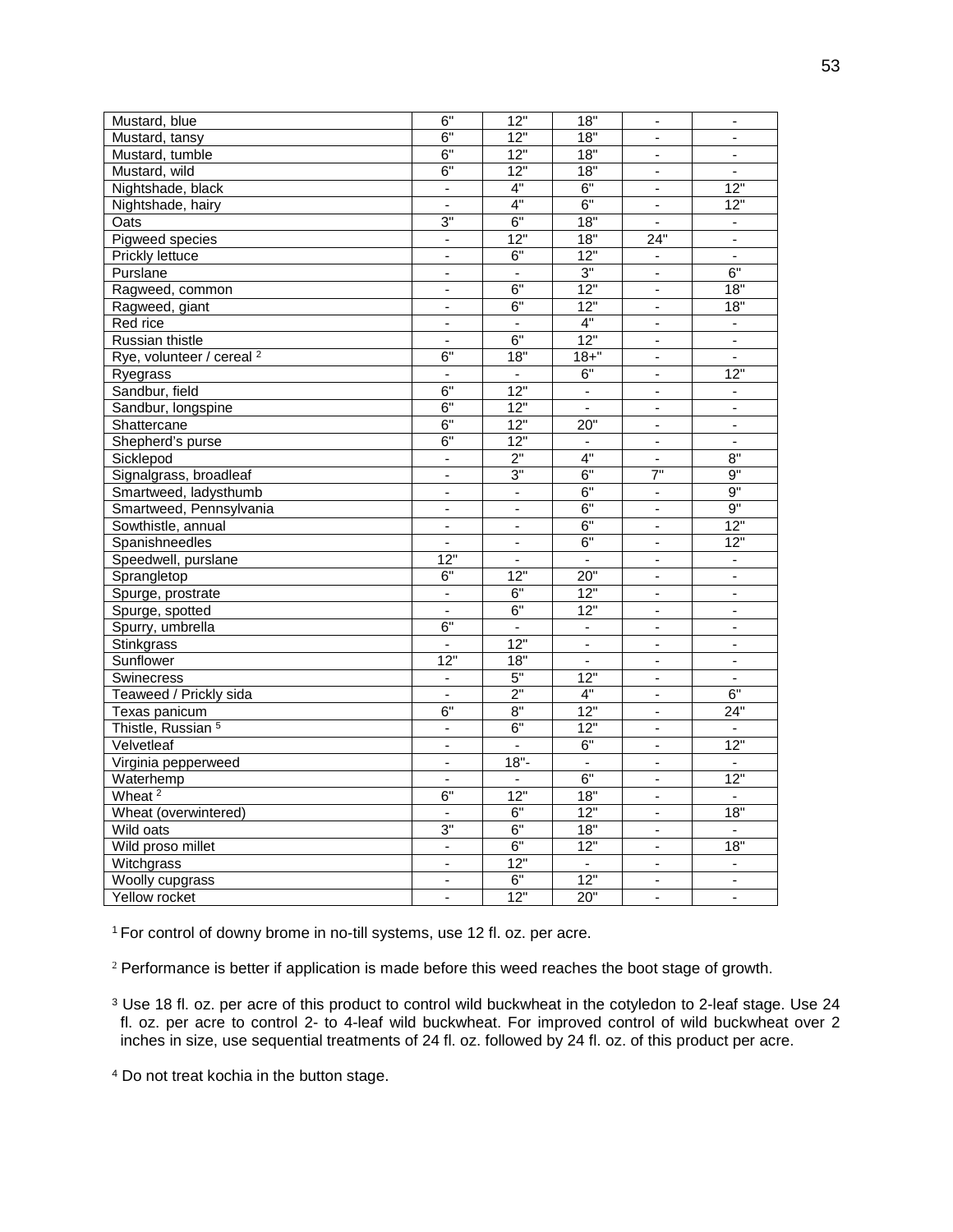- <sup>5</sup> Control of Russian thistle may vary based on environmental conditions and spray coverage. Whenever possible, a tank mixture with 2,4-D as described below may improve control.
- $6$  For control of glyphosate resistant horseweed / marestail in cotton, corn and soybeans refer to "CONTROL AND MANAGEMENT OF GLYPHOSATE RESISTANT HORSEWEED (MARESTAIL, Conyza Canadensis) IN CORN, COTTON AN SOYBEANS" section below.

## **Annual Weeds – Rates for 10 to 40 Gallons per Acre**

Apply 1.5 to 2.25 pts. of this product per acre. Use 1.5 pts. per acre if weeds are less than 6 inches tall, and 2.25 pts. per acre if weeds are over 6 to 12 inches tall. These rates will provide control of weeds listed in the "ANNUAL WEEDS RATE TABLE" when water carrier volumes are 10 to 40 gallons per acre for ground applications. Older, mature (hardened) annual weed species may require higher rates even if they meet the size requirements.

## **Annual Weeds – Tank Mixtures with 2,4-D, Dicamba or Tordon™**

9 to 12 fl. oz. of this product plus 0.25 pound a.i. of dicamba or 0.5 pound a.i. of 2,4-D or 1 to 2 fluid ounces of Tordon per acre will control the following weeds with maximum height or length indicated: 6" prickly lettuce, marestail / horseweed *(Conyza canadensis)*, morningglory *(Ipomoea spp.)*, kochia (dicamba only), wild buckwheat (Tordon only); 12" - cocklebur, lambsquarters, pigweed, Russian thistle (2,4-D only).

12 fl. oz. of this product plus 0.5 pound a.i. of 2,4-D per acre will control the following weeds when they are the maximum height or length of 6 inches: common ragweed, giant ragweed, Pennsylvania smartweed, and velvetleaf.

Some crop injury may occur if dicamba or Tordon is applied within 45 days of planting.

DO NOT APPLY DICAMBA OR 2,4-D TANK MIXTURES BY AIR IN CALIFORNIA.

It is the pesticide user's responsibility to ensure that all products are registered for the intended use. Read and follow the applicable restrictions and limitations and directions for use on all product labels involved in tank mixing. Users must follow the most restrictive directions for use and precautionary statements of each product in the tank mixture. Refer to the specific product labels for crop rotation restrictions of all products used in tank mixtures.

## **Annual Weeds – Hand-Held or High-Volume Equipment**

For control of weeds listed in the "ANNUAL WEEDS RATE TABLE", apply a 0.375% solution of this product to weeds less than 6 inches in height or runner length. Apply prior to seedhead formation in grass or bud formation in broadleaf weeds. For annual weeds over 6 inches tall, or unless otherwise specified, use a 0.75% solution.

For best results, use a 1.5% solution on harder-to-control perennials, such as bermudagrass, dock, field bindweed, hemp dogbane, milkweed and Canada thistle.

When using application methods that result in less than complete coverage, use a 3.6% solution for annual and perennial weeds and a 3.6 to 7.5% solution for woody brush and trees.

#### **Annual Weeds – Tank Mixtures with Atrazine for Fallow and Reduced Tillage Systems**

For use only in Colorado, Kansas, Nebraska, Oklahoma, Oregon, South Dakota and Washington – In Oregon and Washington, do not exceed 1 pound of atrazine per acre.

18 to 21 fl. oz. of this product plus 1 to 2 pounds of atrazine per acre will control the following weeds: Barnyardgrass (requires 21 fl. oz. for control), downy brome, green foxtail, lambsquarters, prickly lettuce, tansy mustard, pigweed, field sandbur, stinkgrass, Russian thistle, volunteer wheat, witchgrass and kochia (add 0.20 pound a.i. of dicamba for control).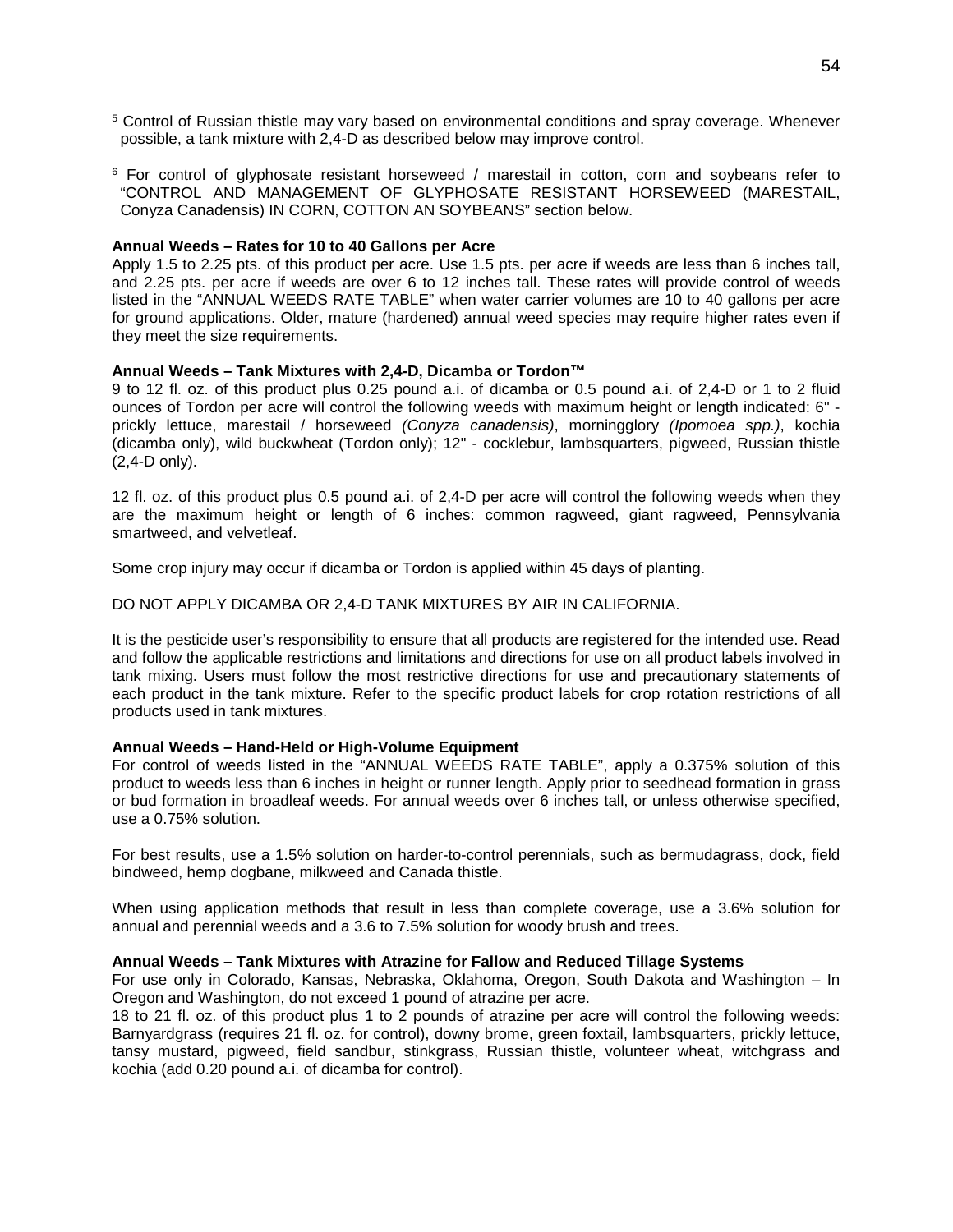## **Control and Management of Glyphosate Resistant Horseweed (Marestail, Conyza canadensis) in Corn, Cotton and Soybeans**

For ground applications, use 10 to 20 gallons of water per acre. For aerial applications, use 3 to 15 gallons of water per acre.

It is the pesticide user's responsibility to ensure that all products are registered for the intended use. Read and follow the applicable restrictions and limitations and directions for use on all product labels involved in tank mixing. Users must follow the most restrictive directions for use and precautionary statements of each product in the tank mixture.

## **CORN**

**Preplant, at-planting, pre-emergence:** Apply a tank mixture of this product (24 fl. oz. per acre) plus 2,4- D (0.5 pounds of a.i. per acre) before horseweed exceeds 6 inches in height. See the 2,4-D product label for time intervals that are required between application and planting.

Atrazine (1 to 2 pounds of a.i. per acre) may be included in the tank mixture to provide residual control. Refer to the atrazine product label for specific use instructions.

**In-crop (Roundup Ready Corn hybrids only):** For in-crop Roundup Ready corn, apply a tank mixture of this product (24 fl. oz. per acre) plus Clarity (8 to 16 fl. oz. per acre) or 2,4-D (0.5 to 1.0 pounds a.i. per acre). Apply between corn emergence and the 5-leaf stage of growth (approximately 8 inches tall).

## **COTTON**

**Preplant:** For control of horseweed, apply this product (24 fl. oz. per acre) in a tank mix with Clarity (8 fl. oz. per acre). This application must be made 21 to 35 days before planting and before horseweed reaches 6 inches in height. In order to avoid crop injury, a minimum interval of 21 days during which there is at least 1 inch of cumulative rainfall must be observed between Clarity application and planting of cotton.

**Post-directed (Roundup Ready Cotton varieties only):** Management of early season weed competition and the development of a crop height differential between cotton and the horseweed is often achieved by a combination of preplant burndown and postemergent over-the-top and/or directed applications of Cornerstone® 5 Plus herbicide. These measures enhance the development of a height differential that is necessary to successfully make post-directed treatments. In-crop post-directed applications of MSMA (2 pounds a.i. per acre) tank mixed with diuron (0.5 to 0.75 pounds a.i. per acre) should be made when the temperature is 80°F or higher.

## **SOYBEANS**

**Preplant:** Apply a tank mixture of this product (24 fl. oz. per acre) with 2,4-D (0.5 pounds a.i. per acre) before horseweed exceeds 6 inches in height. See the 2,4-D product label for time intervals that are required between application and planting. For areas where 2,4-D product cannot be applied due to application restrictions or proximity to a sensitive crop, contact your local retailer or Winfield Solutions representative.

## **PERENNIAL WEEDS RATE TABLE (Alphabetically by Species)**

Apply to actively growing perennial weeds.

**NOTE:** If weeds have been mowed or tilled, do not treat until plants have resumed active growth and have reached the stages specified.

Repeat treatments may be necessary to control weeds regenerating from underground parts or seed. Repeat treatments must be made prior to crop emergence.

Unless otherwise stated, allow 7 or more days after application before tillage.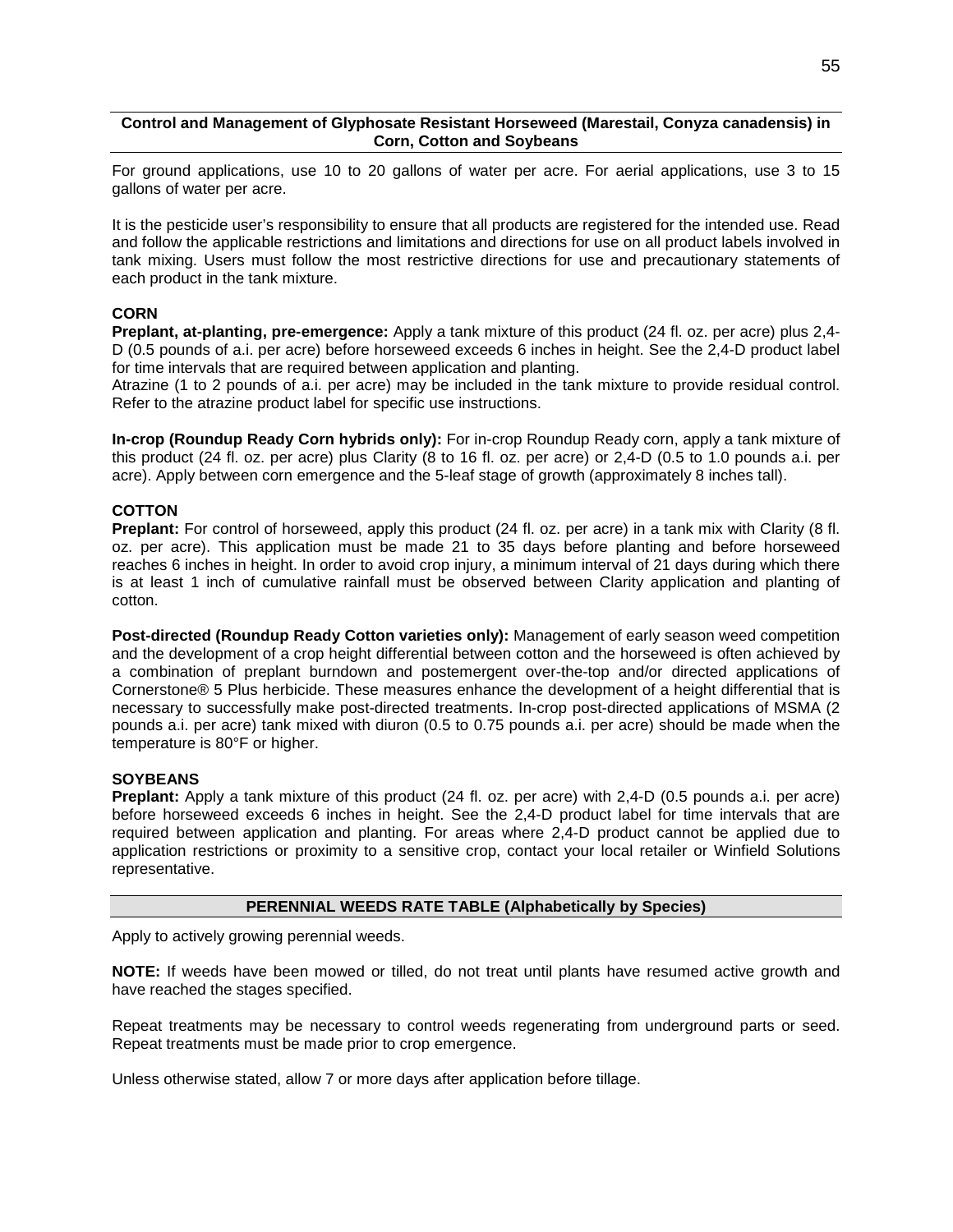Best results are obtained when soil moisture is adequate for active growth.

It is the pesticide user's responsibility to ensure that all products are registered for the intended use. Read and follow the applicable restrictions and limitations and directions for use on all product labels involved in tank mixing. Users must follow the most restrictive directions for use and precautionary statements of each product in the tank mixture.

| <b>Weeds Species</b>               | Cornerstone <sup>®</sup> 5 | <b>Water</b>    | <b>Hand-Held</b> | <b>COMMENTS</b>                                                                                                                                                                                                                                                                                                                                                                                                                                                                                                                                       |
|------------------------------------|----------------------------|-----------------|------------------|-------------------------------------------------------------------------------------------------------------------------------------------------------------------------------------------------------------------------------------------------------------------------------------------------------------------------------------------------------------------------------------------------------------------------------------------------------------------------------------------------------------------------------------------------------|
|                                    | <b>Plus Rate</b><br>(Pt/A) | Volume<br>(GPA) | % Solution       |                                                                                                                                                                                                                                                                                                                                                                                                                                                                                                                                                       |
| Alfalfa                            | $1.5 - 3$                  | $3 - 10$        | 1.5%             | Make applications after the last hay cutting in<br>the fall. Allow alfalfa to regrow to a height of 6<br>to 8 inches or more prior to treatment. Follow<br>applications with deep tillage at least 7 days<br>after treatment, but before soil freeze-up.                                                                                                                                                                                                                                                                                              |
| Alligatorweed                      | 6                          | $3 - 20$        | 1.25%            | Partial control. Apply when most of the plants<br>are in bloom. Repeat applications will be<br>required to maintain control.                                                                                                                                                                                                                                                                                                                                                                                                                          |
| Anise (fennel)                     |                            |                 | $0.75 - 1.5%$    | Apply as a spray-to-wet treatment. Optimum<br>results are obtained when plants are treated<br>at the bud to full-bloom stage of growth.                                                                                                                                                                                                                                                                                                                                                                                                               |
| <b>Bahiagrass</b>                  | $4.5 - 7.5$                | $3 - 20$        | 1.5%             | Apply when most plants have reached the<br>early head stage.                                                                                                                                                                                                                                                                                                                                                                                                                                                                                          |
| <b>Bentgrass</b>                   | 2.25                       | $10 - 20$       | 1.5%             | For suppression in grass seed production<br>areas. For ground applications only. Ensure<br>entire crown area has resumed growth prior to<br>a fall application. Bentgrass should have at<br>least 3 inches of growth. Tillage prior to<br>treatment should be avoided. Tillage 7 to 10<br>days after application provides best results.                                                                                                                                                                                                               |
| Bermudagrass                       | $4.5 - 7.5$                | $3 - 20$        | 1.5%             | For control, apply 7.5 pts. of this product per<br>acre. For partial control, apply 4.5 pts. per<br>acre. Treat when bermudagrass is actively<br>growing and seedheads are present.<br>Retreatment may be necessary to maintain<br>control.                                                                                                                                                                                                                                                                                                           |
| Bermudagrass,<br>water (knotgrass) | 1.5 to $2.25$              | $5 - 10$        | 1.5%             | Apply 2.25 pts. of this product in 5 to 10<br>gallons of water per acre. Apply when water<br>bermudagrass is 12 to 18 inches in length.<br>Allow 7 or more days before tilling, flushing or<br>flooding the field.<br>Fall applications only: Apply 1.5 pts. of this<br>product in 5 to 10 gallons of water per acre.<br>Fallow fields should be tilled prior to<br>application. Apply prior to frost on water<br>bermudagrass that is 12 to 18 inches in<br>length.<br>This product is not registered in California for<br>use on water bermudagrass |
| Bindweed, field                    | $0.75 - 7.5$               | $3 - 20$        | 1.5%             | Do not treat when weeds are under drought<br>stress as good soil moisture is necessary for<br>active growth.<br>For control, apply 6 to 7.5 pts. of this product<br>per acre west of the Mississippi River and 4.5<br>to 6 pts. east of the Mississippi River. Apply<br>when weeds are at or beyond full bloom. For<br>best results, apply in late summer or fall. Fall<br>treatments must be applied before a killing                                                                                                                                |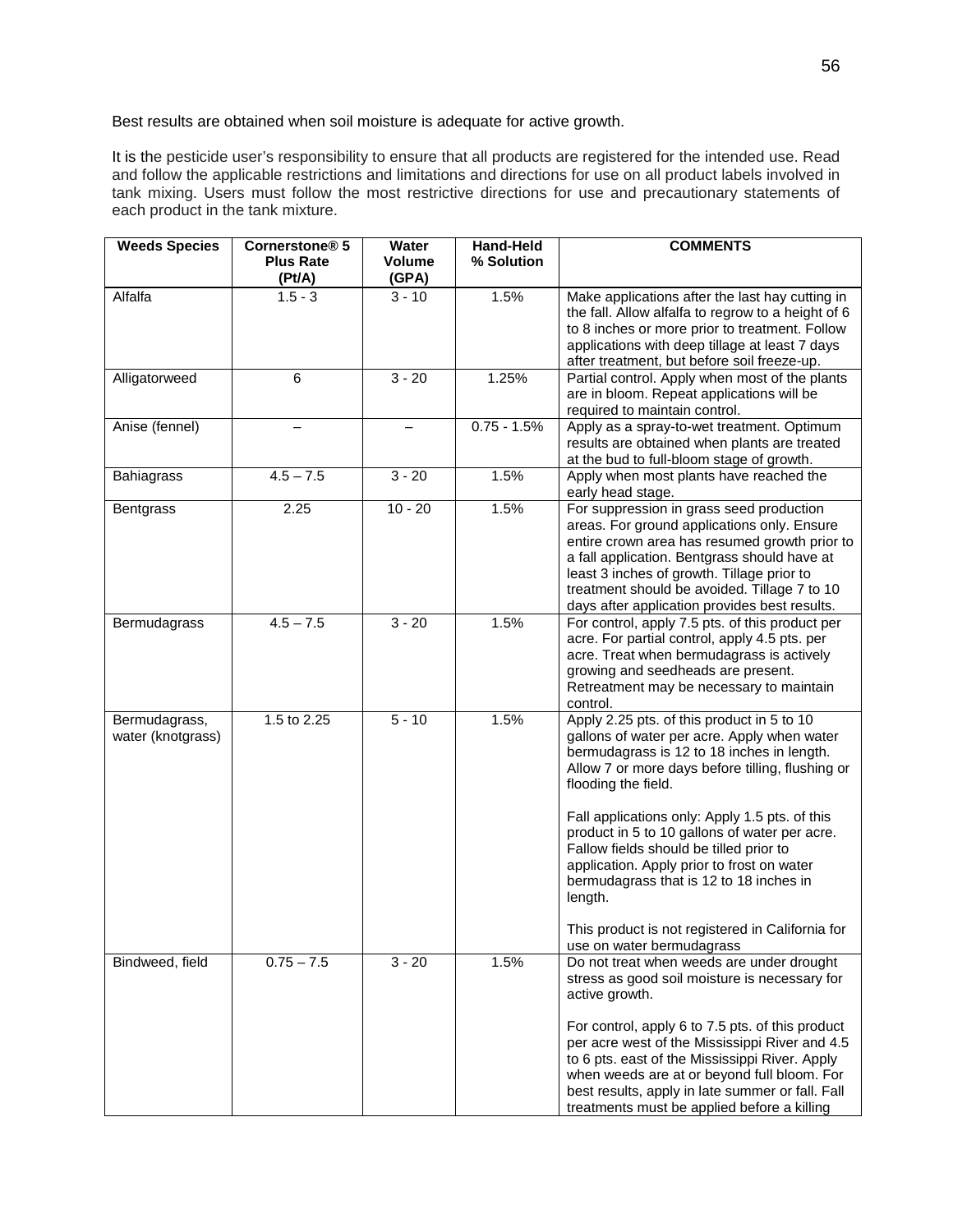|                        |             |          |                | frost.                                                                                                                                                                                                                                                                                                                                                                                                                                                                                                                             |
|------------------------|-------------|----------|----------------|------------------------------------------------------------------------------------------------------------------------------------------------------------------------------------------------------------------------------------------------------------------------------------------------------------------------------------------------------------------------------------------------------------------------------------------------------------------------------------------------------------------------------------|
|                        |             |          |                | Also for control, apply 3 pts. of this product<br>plus 0.5 pound a.i. of dicamba in 10 to 20<br>gallons of water per acre. Do not apply by air.                                                                                                                                                                                                                                                                                                                                                                                    |
|                        |             |          |                | For suppression on irrigated agricultural land,<br>apply 1.5 to 3 pts. of this product plus 1 pound<br>a.i. of 2,4-D in 10 to 20 gallons of water per<br>acre with ground equipment only. Applications<br>should be made following harvest or in fall<br>fallow ground when the bindweed is actively<br>growing and the majority of runners are 12<br>inches or more in length. The use of at least<br>one irrigation will promote active bindweed<br>growth.                                                                      |
|                        |             |          |                | For suppression, apply 12 fl. oz. of this<br>product plus 0.5 pound a.i. of 2,4-D in 3 to 10<br>gallons of water per acre for ground<br>applications and 3 to 5 gallons of water per<br>acre for aerial applications. Apply by air in<br>fallow and reduced tillage systems only.<br>Applications should be delayed until<br>maximum emergence has occurred and when<br>vines are between 6 to 18 inches in length.                                                                                                                |
|                        |             |          |                | In California only, apply 1.5 to 7.5 pts. of this<br>product per acre. Actual rate needed for<br>suppression or control will vary within this<br>range depending on local conditions. For<br>suppression on irrigated land where annual<br>tillage is performed, apply 1.5 pts. of this<br>product in 3 to 10 gallons of water per acre.<br>Apply to bindweed that has reached a length<br>of 12 inches or greater. Allow a maximum<br>weed emergence and runner growth. Allow 3<br>or more days after application before tillage. |
| Bluegrass,<br>Kentucky | $1.5 - 3$   | $3 - 40$ | 1.5%           | Apply 3 pts. of this product in 10 to 40 gallons<br>of water per acre when most plants have<br>reached boot to early seedhead development.<br>For partial control in pasture or hay crop<br>renovation, apply 1.5 to 2.25 pts. of this<br>product in 3 to 10 gallons of water per acre.<br>Apply to actively growing plants when most<br>have reached 4 to 12 inches in height.                                                                                                                                                    |
| Blueweed, Texas        | $4.5 - 7.5$ | $3 - 40$ | 1.5%           | Apply 6 to 7.5 pts. of this product per acre<br>west of the Mississippi River and 4.5 to 6 pts.<br>per acre east of the Mississippi River. Apply<br>when plants are at or beyond full bloom. New<br>leaf development indicates active growth. For<br>best results, apply in late summer or fall. Fall<br>treatments must be applied before a killing<br>frost.                                                                                                                                                                     |
| <b>Brackenfern</b>     | $4.5 - 6$   | $3 - 40$ | $0.75 - 1.25%$ | Apply to fully expanded fronds which are least<br>18 inches long.                                                                                                                                                                                                                                                                                                                                                                                                                                                                  |
| Bromegrass,<br>smooth  | $1.5 - 3$   | $3 - 40$ | 1.5%           | Apply 3 pts. of this product in 10 to 40 gallons<br>of water per acre when most plants have<br>reached boot to early seedhead stage of<br>development. For partial control in pasture or<br>hay crop renovation, apply 1.5 to 2.25 pts. of<br>this product in 3 to 10 gallons of water per                                                                                                                                                                                                                                         |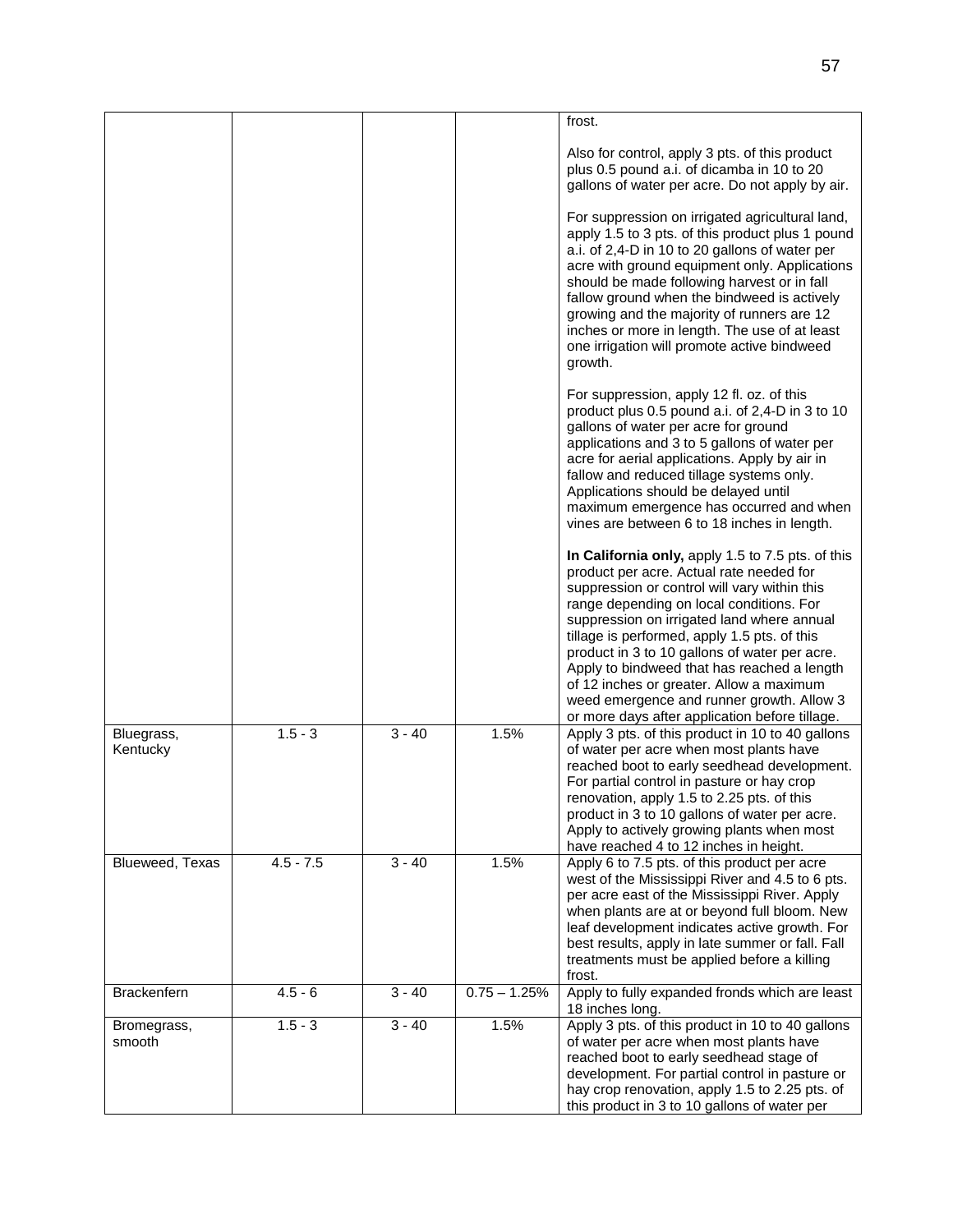|                          |             |           |      | acre. Apply to actively growing plants when<br>most have reached 4 to 12 inches in height.                                                                                                                                                                                                                                                                                                                                                                                                                                               |
|--------------------------|-------------|-----------|------|------------------------------------------------------------------------------------------------------------------------------------------------------------------------------------------------------------------------------------------------------------------------------------------------------------------------------------------------------------------------------------------------------------------------------------------------------------------------------------------------------------------------------------------|
| Bursage, woolly-<br>leaf |             | $3 - 20$  | 1.5% | For control, apply 3 pts. of this product plus<br>0.5 pound a.i. of dicamba per acre. For partial<br>control, apply 1.5 pts. of this product plus 0.5<br>pound a.i. of dicamba per acre. Apply when<br>plants are producing new active growth which<br>has been initiated by moisture for at least 2<br>weeks and when plants are at or beyond<br>flowering.                                                                                                                                                                             |
| Canarygrass,<br>reed     | $3 - 4.5$   | $3 - 40$  | 1.5% | For best results, apply when most plants have<br>reached the boot to head stage of growth.                                                                                                                                                                                                                                                                                                                                                                                                                                               |
| Cattail                  | $4.5 - 7.5$ | $3 - 40$  | 1.5% | Apply when most plants have reached the<br>early head stage.                                                                                                                                                                                                                                                                                                                                                                                                                                                                             |
| Clover; red, white       | $4.5 - 7.5$ | $3 - 20$  | 1.5% | Apply when most plants have reached the<br>early bud stage.<br>Also for control, apply 12 to 24 fl. oz. of this                                                                                                                                                                                                                                                                                                                                                                                                                          |
|                          |             |           |      | product plus 0.5 to 1 pound a.i. of 2,4-D in 3<br>to 10 gallons of water per acre.                                                                                                                                                                                                                                                                                                                                                                                                                                                       |
| Cogongrass               | $4.5 - 7.5$ | $10 - 40$ | 1.5% | Apply when cogongrass is at least 18 inches<br>tall in late summer or fall. Due to uneven<br>stages of growth and the dense nature of<br>vegetation preventing good spray coverage,<br>repeat treatments may be necessary to<br>maintain control.                                                                                                                                                                                                                                                                                        |
| Dallisgrass              | $4.5 - 7.5$ | $3 - 20$  | 1.5% | Apply when most plants have reached the<br>early head stage.                                                                                                                                                                                                                                                                                                                                                                                                                                                                             |
| Dandelion                | $4.5 - 7.5$ | $3 - 40$  | 1.5% | Apply when most plants have reached the<br>early bud stage.<br>Also for control, apply 12 fluid ounces of this<br>product plus 0.5 pound a.i. of 2,4-D in 3 to 10<br>gallons of water per acre.                                                                                                                                                                                                                                                                                                                                          |
| Dock, curly              | $4.5 - 7.5$ | $3 - 40$  | 1.5% | Apply when most plants have reached the<br>early bud stage of growth.<br>Also for control, apply 12 to 24 fl. oz. of this<br>product plus 0.5 to 1 pound a.i of 2,4-D in 3 to<br>10 gallons of water per acre.                                                                                                                                                                                                                                                                                                                           |
| Dogbane, hemp            | $\,6$       | $3 - 40$  | 1.5% | Apply when most plants have reached the late<br>bud to flower stage of growth. Following crop<br>harvest or mowing, allow weeds to regrow to<br>a mature stage prior to treatment. For best<br>results, apply in late summer or fall.<br>For suppression, apply 12 fl. oz. of this<br>product plus 0.5 pound a.i. of 2,4-D in 3 to 10<br>gallons of water per acre for ground<br>applications and 3 to 5 gallons of water per<br>acre for aerial applications. Delay applications<br>until maximum emergence of dogbane has<br>occurred. |
| Fescue (except<br>tall)  | $4.5 - 7.5$ | $3 - 20$  | 1.5% | Apply when most plants have reached the<br>early head stage.                                                                                                                                                                                                                                                                                                                                                                                                                                                                             |
| Fescue, tall             | $1.5 - 4.5$ | $3 - 40$  | 1.5% | Apply 4.5 pts. of this product per acre when<br>most plants have reached boot to early<br>seedhead stage of development.                                                                                                                                                                                                                                                                                                                                                                                                                 |
|                          |             |           |      | Fall applications only: Apply 1.5 pts. of this<br>product in 3 to 10 gallons of water per acre.<br>Apply to fescue in the fall when plants have 6                                                                                                                                                                                                                                                                                                                                                                                        |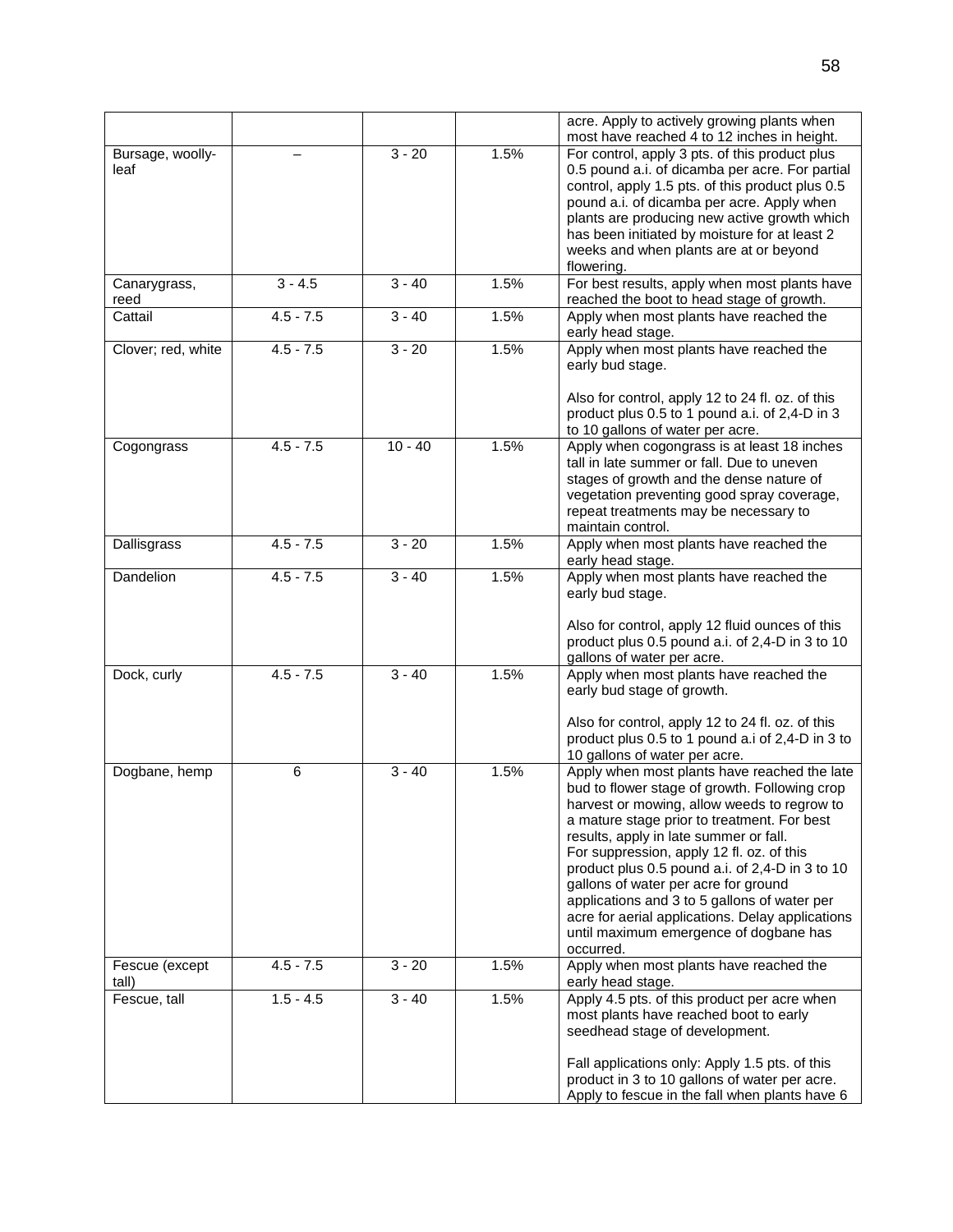|                        |              |          |               | to 12 inches of new growth. A sequential<br>application of 0.75 pint per acre of this<br>product will improve long-term control and<br>control of seedlings germinating after fall<br>treatments or the following spring.                                                                                                                                                                                                                                                                                                                                                                                                                                                                                                                                                                                                                                                                                                                                                                                                                                                                             |
|------------------------|--------------|----------|---------------|-------------------------------------------------------------------------------------------------------------------------------------------------------------------------------------------------------------------------------------------------------------------------------------------------------------------------------------------------------------------------------------------------------------------------------------------------------------------------------------------------------------------------------------------------------------------------------------------------------------------------------------------------------------------------------------------------------------------------------------------------------------------------------------------------------------------------------------------------------------------------------------------------------------------------------------------------------------------------------------------------------------------------------------------------------------------------------------------------------|
| Guineagrass            | $3 - 4.5$    | $3 - 40$ | 0.75%         | Apply when most plants have reached at least<br>the 7-leaf stage of growth. Ensure thorough<br>coverage when using hand-held equipment.<br>In Texas and the ridge of Florida, use 3 pts.<br>for control. In the flatwoods region of Florida,<br>4.5 pts. is required.                                                                                                                                                                                                                                                                                                                                                                                                                                                                                                                                                                                                                                                                                                                                                                                                                                 |
| Horsenettle            | $4.5 - 7.5$  | $3 - 20$ | 1.5%          | Apply when most plants have reached the<br>early bud stage.                                                                                                                                                                                                                                                                                                                                                                                                                                                                                                                                                                                                                                                                                                                                                                                                                                                                                                                                                                                                                                           |
| Horseradish            | 6            | $3 - 40$ | 1.5%          | Apply when most plants have reached the late<br>bud to flower stage of growth. For best<br>results, apply in late summer or fall.                                                                                                                                                                                                                                                                                                                                                                                                                                                                                                                                                                                                                                                                                                                                                                                                                                                                                                                                                                     |
| Iceplant               |              |          | $1.25 - 1.5%$ | Iceplant should be at or beyond the early bud<br>stage of growth. Thorough coverage is<br>necessary for best control.                                                                                                                                                                                                                                                                                                                                                                                                                                                                                                                                                                                                                                                                                                                                                                                                                                                                                                                                                                                 |
| Jerusalem<br>artichoke | $4.5 - 7.5$  | $3 - 20$ | 1.5%          | Apply when most plants are in the early bud<br>stage.                                                                                                                                                                                                                                                                                                                                                                                                                                                                                                                                                                                                                                                                                                                                                                                                                                                                                                                                                                                                                                                 |
| Johnsongrass           | $0.75 - 4.5$ | $3 - 40$ | 0.75%         | In annual cropping systems apply 1.5 to 3 pts.<br>of this product per acre. Apply 1.5 pts. of this<br>product in 3 to 10 gallons of water per acre.<br>Use 3 pts. of this product when applying 10 to<br>40 gallons of water per acre. In noncrop, or<br>areas where annual tillage (no-till) is not<br>practiced, apply 3 to 4.5 pts. of this product in<br>10 to 40 gallons of water per acre.<br>For best results, apply when most plants have<br>reached boot to head stage of growth or in the<br>fall prior to frost. Allow 7 or more days after<br>application before tillage. Do not tank mix with<br>residual herbicides when using 1.5 pts. per<br>acre.<br>For burndown of Johnsongrass, apply 0.75<br>pint of this product in 3 to 10 gallons of water<br>per acre before the plants reach a height of<br>12 inches. For this use, allow at least 3 days<br>after treatment before tillage.<br>Spot treatment (partial control or suppression)<br>- Apply a 0.75% solution of this product when<br>Johnsongrass is 12 to 18 inches in height.<br>Coverage should be uniform and complete. |
| Kikuyugrass            | $3 - 4.5$    | $3 - 40$ | 1.5%          | Spray when most kikuyugrass is at least 8<br>inches in height (3- or 4-leaf stage of growth).<br>Allow 3 or more days after application before<br>tillage.                                                                                                                                                                                                                                                                                                                                                                                                                                                                                                                                                                                                                                                                                                                                                                                                                                                                                                                                            |
| Knapweed               | 6            | $3 - 40$ | 1.5%          | Apply when most plants have reached the late<br>bud to flower stage of growth. For best<br>results, apply in late summer or fall.                                                                                                                                                                                                                                                                                                                                                                                                                                                                                                                                                                                                                                                                                                                                                                                                                                                                                                                                                                     |
| Lantana                |              |          | $0.75 - 1%$   | Apply at or beyond the bloom stage of growth.<br>Use the higher application rate for plants that<br>have reached the woody stage of growth.                                                                                                                                                                                                                                                                                                                                                                                                                                                                                                                                                                                                                                                                                                                                                                                                                                                                                                                                                           |
| Lespedeza              | $4.5 - 7.5$  | $3 - 20$ | 1.5%          | Apply when most plants have reached the<br>early bud stage.                                                                                                                                                                                                                                                                                                                                                                                                                                                                                                                                                                                                                                                                                                                                                                                                                                                                                                                                                                                                                                           |
| Milkweed<br>(common)   | 4.5          | $3 - 40$ | 1.5%          | Apply when most plants have reached the late<br>bud to flower stage of growth.                                                                                                                                                                                                                                                                                                                                                                                                                                                                                                                                                                                                                                                                                                                                                                                                                                                                                                                                                                                                                        |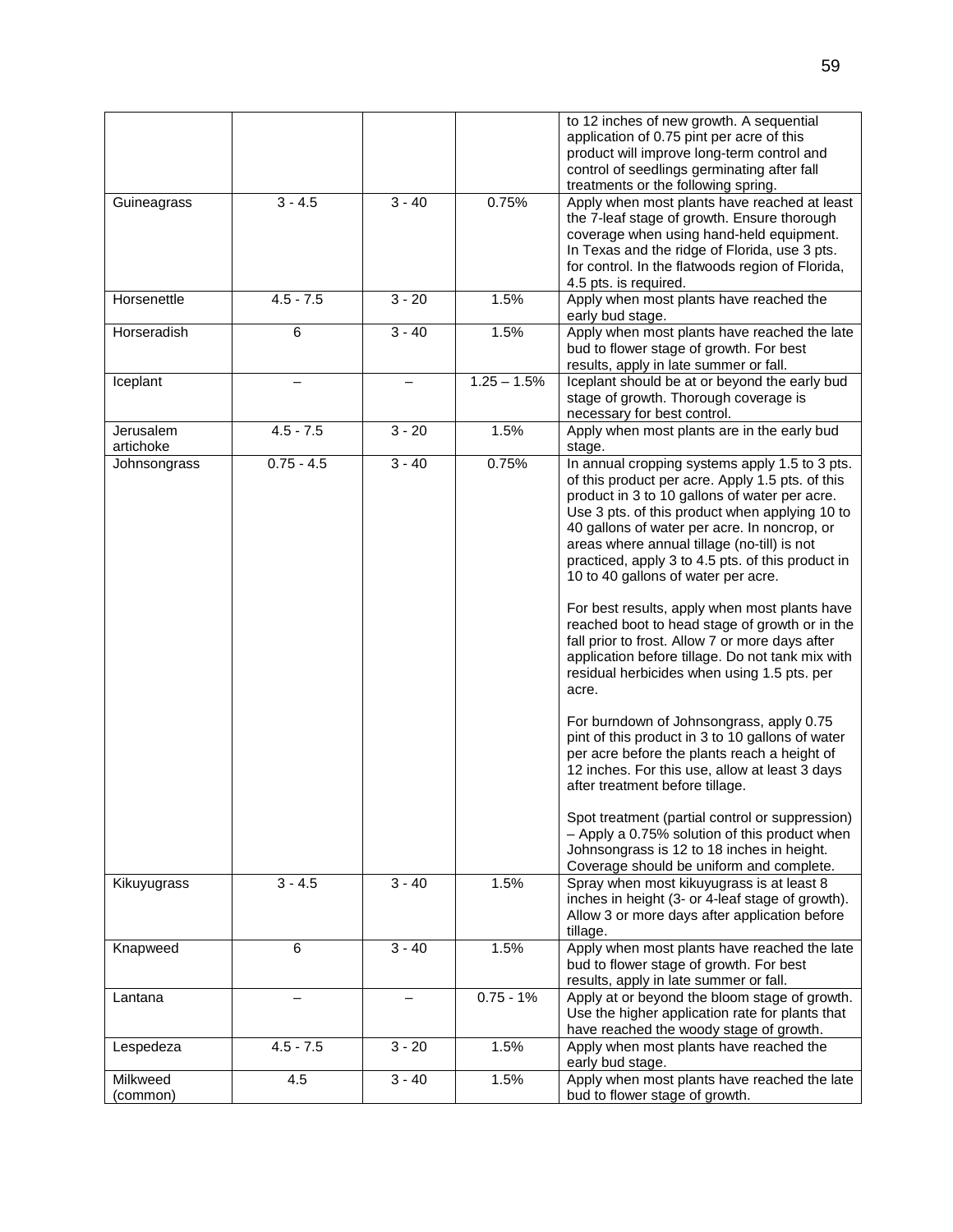| Muhly, wirestem             | $1.5 - 3$    | $3 - 40$ | 1.5%          | Use 1.5 pts. of this product in 3 to 10 gallons<br>of water per acre. Use 3 pts. of this product<br>when applying 10 to 40 gallons of water per<br>acre or in pasture, sod or noncrop areas.<br>Spray when the wirestem muhly is 8 inches or<br>more in height. Do not till between harvest<br>and fall applications or in the fall or spring or<br>prior to spring applications. Allow 3 or more<br>days after application before tillage.                                                                                                                                                                                                                                                                                                                                                                                                                                                                                                                                                                                                                                                                                                                                                                   |
|-----------------------------|--------------|----------|---------------|---------------------------------------------------------------------------------------------------------------------------------------------------------------------------------------------------------------------------------------------------------------------------------------------------------------------------------------------------------------------------------------------------------------------------------------------------------------------------------------------------------------------------------------------------------------------------------------------------------------------------------------------------------------------------------------------------------------------------------------------------------------------------------------------------------------------------------------------------------------------------------------------------------------------------------------------------------------------------------------------------------------------------------------------------------------------------------------------------------------------------------------------------------------------------------------------------------------|
| Mullein, common             | $4.5 - 7.5$  | $3 - 20$ | 1.5%          | Apply when most plants are in the early bud<br>stage.                                                                                                                                                                                                                                                                                                                                                                                                                                                                                                                                                                                                                                                                                                                                                                                                                                                                                                                                                                                                                                                                                                                                                         |
| Napiergrass                 | $4.5 - 7.5$  | $3 - 20$ | 1.5%          | Apply when most plants are in the early head<br>stage.                                                                                                                                                                                                                                                                                                                                                                                                                                                                                                                                                                                                                                                                                                                                                                                                                                                                                                                                                                                                                                                                                                                                                        |
| Nightshade,<br>silverleaf   | 3            | $3 - 10$ | 1.5%          | Applications should be made when at least<br>60% of the plants have berries. Fall<br>treatments must be applied before a killing<br>frost.                                                                                                                                                                                                                                                                                                                                                                                                                                                                                                                                                                                                                                                                                                                                                                                                                                                                                                                                                                                                                                                                    |
| Nutsedge; purple,<br>yellow | $0.75 - 4.5$ | $3 - 40$ | $0.75 - 1.5%$ | Apply 4.5 pts. of this product per acre or apply<br>a 0.75 to 1.5% solution for control of nutsedge<br>plants and immature nutlets attached to<br>treated plants. Treat when plants are in flower<br>or when new nutlets can be found at rhizome<br>tips. Nutlets which have not germinated will<br>not be controlled and may germinate after<br>treatment. Repeat treatments will be required<br>for long-term control of ungerminated tubers.<br>Sequential applications: 1.5 to 3 pts. of this<br>product in 3 to 10 gallons of water per acre<br>will also provide control. Make applications<br>when a majority of the plants are in the 3- to<br>5-leaf stage (less than 6 inches tall). Repeat<br>this application, as necessary, when newly<br>emerging plants reach the 3- to 5-leaf stage.<br>Subsequent applications will be necessary for<br>long-term control.<br>For partial control of existing plants, apply 12<br>fl. oz. to 3 pts. of this product in 3 to 40<br>gallons of water per acre. Treat when plants<br>have 3 to 5 leaves and most are less than 6<br>inches tall. Repeat treatments will be required<br>to control subsequent emerging plants or<br>regrowth of existing plants. |
| Orchardgrass                | $1.5 - 3$    | $3 - 40$ | 1.5%          | Apply 3 pts. of this product in 10 to 40 gallons<br>of water per acre when most plants have<br>reached boot to early seedhead stage of<br>development. For partial control in pasture or<br>hay crop renovation, apply 1.5 to 2.25 pts. of<br>this product in 3 to 10 gallons of water per<br>acre. Apply to actively growing plants when<br>most have reached 4 to 12 inches in height.                                                                                                                                                                                                                                                                                                                                                                                                                                                                                                                                                                                                                                                                                                                                                                                                                      |
|                             |              |          |               | Orchardgrass sods going to no-till corn: Apply<br>1.5 to 2.5 pts. of this product in 3 to 10 gallons<br>of water per acre. Apply to orchardgrass that<br>is a minimum of 12 inches tall for spring<br>applications and 6 inches tall for fall<br>applications. Allow at least 3 days following<br>application before planting. A sequential<br>application of atrazine will be necessary for<br>optimum results.                                                                                                                                                                                                                                                                                                                                                                                                                                                                                                                                                                                                                                                                                                                                                                                              |
| Pampasgrass                 |              |          | $1.25 - 1.5%$ | Pampasgrass should be at or beyond the boot                                                                                                                                                                                                                                                                                                                                                                                                                                                                                                                                                                                                                                                                                                                                                                                                                                                                                                                                                                                                                                                                                                                                                                   |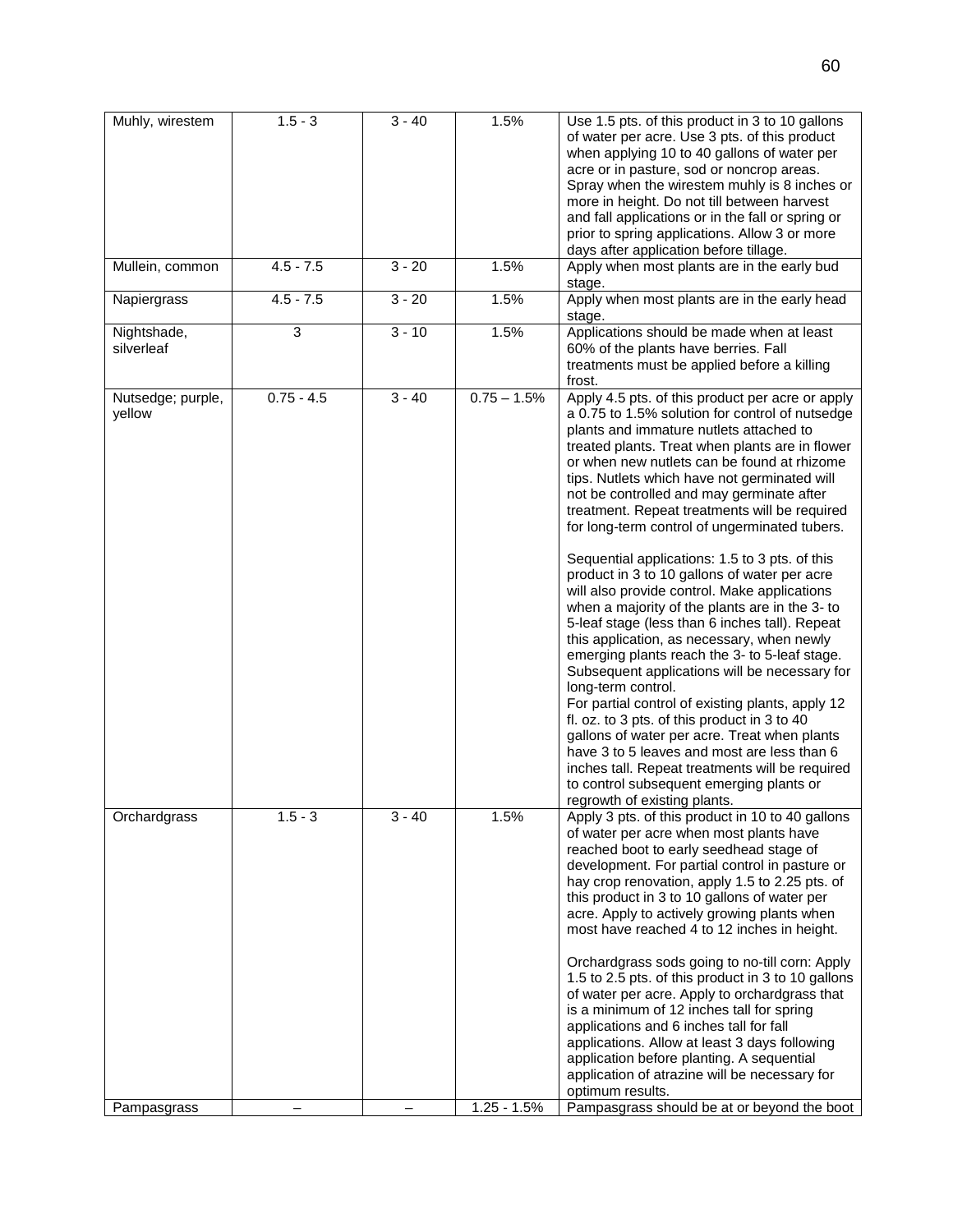|                        |             |           |               | stage of growth. Thorough coverage is<br>necessary for best control.                                                                                                                                                                                                                                                                                                                                                                                                                                                                                                                                                                                                                                                                                                                                                            |
|------------------------|-------------|-----------|---------------|---------------------------------------------------------------------------------------------------------------------------------------------------------------------------------------------------------------------------------------------------------------------------------------------------------------------------------------------------------------------------------------------------------------------------------------------------------------------------------------------------------------------------------------------------------------------------------------------------------------------------------------------------------------------------------------------------------------------------------------------------------------------------------------------------------------------------------|
| Paragrass              | $4.5 - 7.5$ | $3 - 20$  | 1.5%          | Apply when most plants are in the early head<br>stage.                                                                                                                                                                                                                                                                                                                                                                                                                                                                                                                                                                                                                                                                                                                                                                          |
| Phragmites             | $4.5 - 7.5$ | $10 - 40$ | $0.75 - 1.5%$ | For partial control. For best results, treat<br>during late summer or fall when plants are<br>actively growing and in full bloom. Treatment<br>before or after this stage may lead to reduced<br>control. Due to the dense nature of the<br>vegetation, which may prevent good spray<br>coverage or uneven stages of growth, repeat<br>treatments may be necessary to maintain<br>control. Visible control symptoms will be slow<br>to develop.                                                                                                                                                                                                                                                                                                                                                                                 |
| Poison hemlock         |             |           | $0.75 - 1.5%$ | Apply as a spray-to-wet treatment. Optimum<br>results are obtained when plants are treated<br>at the bud to full-bloom stage of growth.                                                                                                                                                                                                                                                                                                                                                                                                                                                                                                                                                                                                                                                                                         |
| Pokeweed,<br>common    | 1.5         | $3 - 40$  | 1.5%          | Apply to actively growing plants up to 24<br>inches tall.                                                                                                                                                                                                                                                                                                                                                                                                                                                                                                                                                                                                                                                                                                                                                                       |
| Quackgrass             | $1.5 - 4.5$ | $3 - 40$  | 1.5%          | In annual cropping systems, or in pastures<br>and sods followed by deep tillage: Apply 1.5<br>pts. of this product in 3 to 10 gallons of water<br>per acre. For 10 to 40 gallons of water per<br>acre, apply 3 pts. of this product. Do not tank<br>mix with residual herbicides when using 1.5<br>pt. rate. Spray when quackgrass is 6 to 8<br>inches in height. Do not till between harvest<br>and fall applications or in fall or spring prior to<br>spring application. Allow 3 or more days after<br>application before tillage. In pastures or sods,<br>use a moldboard plow for best results.<br>In pastures, sods or noncrop areas where<br>deep tillage does not follow application: Apply<br>3 to 4.5 pts. of this product in 10 to 40 gallons<br>of water per acre when quackgrass is greater<br>than 8 inches tall. |
| Redvine                | 1.25 to 3   | $5 - 10$  | 1.5%          | For suppression, apply 18 fl. oz. of this<br>product per acre at each of two applications 7<br>to 14 days apart or a single application of 3<br>pts. per acre. Apply specified rates in 5 to 10<br>gallons of water per acre. Apply in late<br>September or early October to plants that are<br>at least 18 inches tall and have been growing<br>45 to 60 days since the last tillage operation.<br>Make applications at least 1 week before a<br>killing frost.                                                                                                                                                                                                                                                                                                                                                                |
| Reed, giant            |             |           | 1.5%          | Best results are obtained when applications<br>are made in the late summer to fall.                                                                                                                                                                                                                                                                                                                                                                                                                                                                                                                                                                                                                                                                                                                                             |
| Ryegrass,<br>perennial | $1.5 - 4.5$ | $3 - 40$  | 0.75%         | In annual cropping systems apply 1.5 to 3 pts.<br>of this product per acre. Apply 1.5 pts. of this<br>product in 3 to 10 gallons of water per acre.<br>Use 3 pts. of this product in 10 to 40 gallons<br>of water per acre. In noncrop, or areas where<br>annual tillage is not practiced (no-till), apply 3<br>to 4.5 pts. of this product in 10 to 40 gallons of<br>water per acre.<br>For best results, apply when most plants have<br>reached the boot to head stage of growth or in<br>the fall prior to frost. Do not tank mix with<br>residual herbicides when using 1.5 pt. per                                                                                                                                                                                                                                         |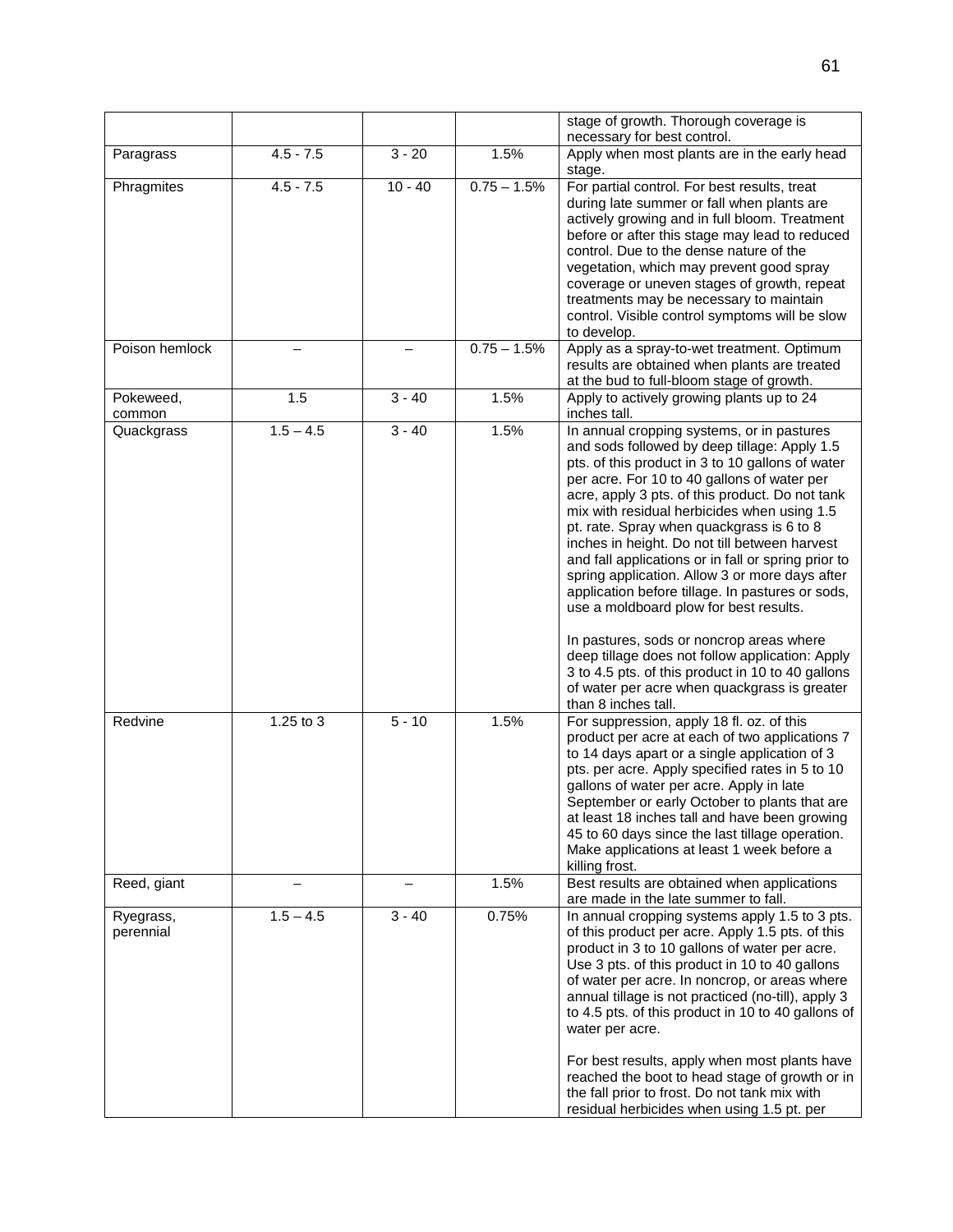|                          |             |           |      | acre rate.                                                                                                                                                                                                                                                                                                                                                                                                                                      |
|--------------------------|-------------|-----------|------|-------------------------------------------------------------------------------------------------------------------------------------------------------------------------------------------------------------------------------------------------------------------------------------------------------------------------------------------------------------------------------------------------------------------------------------------------|
| Smartweed,<br>swamp      | $4.5 - 7.5$ | $3 - 40$  | 1.5% | Apply when most plants have reached the<br>early bud stage of growth. Also for control,<br>apply 12 fl. oz. of this product plus 0.5 pound<br>a.i. of 2,4-D in 3 to 10 gallons of water per<br>acre in the late summer or fall.                                                                                                                                                                                                                 |
| Sowthistle,<br>perennial | $3 - 4.5$   | $3 - 40$  | 1.5% | Apply when most plants are at or beyond the<br>bud stage of growth. After harvest, mowing or<br>tillage in the late summer or fall, allow at least<br>4 weeks for initiation of active growth and<br>rosette development prior to application of this<br>product. Fall treatments must be applied<br>before a killing frost. Allow 3 or more days<br>after application before tillage.                                                          |
| Spurge, leafy            |             | $3 - 10$  | 1.5% | For suppression, apply 12 fl. oz. of this<br>product plus 0.5 pound a.i. of 2,4-D in 3 to 10<br>gallons of water per acre in the late summer<br>or fall. If mowing has occurred prior to<br>treatment, apply when most of the plants are<br>12 inches tall.                                                                                                                                                                                     |
| Starthistle, yellow      | 3           | $10 - 40$ | 1.5% | Best results are obtained when applications<br>are made during the rosette, bolting and early<br>flower stages.                                                                                                                                                                                                                                                                                                                                 |
| Sweet potato,<br>wild    |             |           | 1.5% | Partial control. Apply to plants that are at or<br>beyond the bloom stage of growth. Repeat<br>applications may be required.                                                                                                                                                                                                                                                                                                                    |
| Thistle, artichoke       |             |           | 1.5% | Partial control. Apply to plants that are at or<br>beyond the bloom stage of growth. Repeat<br>applications may be required.                                                                                                                                                                                                                                                                                                                    |
| Thistle, Canada          | $3 - 4.5$   | $3 - 40$  | 1.5% | Apply when most plants are at or beyond the<br>bud stage of growth. After harvest, mowing or<br>tillage in the late summer or fall, allow at least<br>4 weeks for initiation of active regrowth and<br>rosette development prior to the application of<br>this product. Fall treatments must be applied<br>before a killing frost. Allow 3 or more days<br>after application before tillage.                                                    |
|                          |             |           |      | For suppression in spring, apply 1.5 pts. of<br>this product, or 12 fl. oz. of this product plus<br>0.5 pound a.i. of 2,4-D, in 3 to 10 gallons of<br>water per acre. Allow rosette regrowth to a<br>minimum of 6 inches in diameter before<br>treating. Applications can be made as long as<br>leaves are still green and plants are actively<br>growing at the time of application. Allow 3 or<br>more days after application before tillage. |
| Timothy                  | $3 - 4.5$   | $3 - 40$  | 1.5% | For best results, apply when most plants have<br>reached the boot to head stage of growth.                                                                                                                                                                                                                                                                                                                                                      |
| Torpedograss             | $6 - 7.5$   | $3 - 40$  | 1.5% | For partial control. Apply when most plants<br>are at or beyond the seedhead stage of<br>growth. Repeat applications will be required to<br>maintain control. Fall treatments must be<br>applied before frost.                                                                                                                                                                                                                                  |
| Trumpet creeper          | 3           | $5 - 10$  | 1.5% | Partial control. Apply in late September or<br>October, to plants that are at least 18 inches<br>tall and have been growing 45 to 60 days<br>since the last tillage operation. Make<br>applications at least 1 week before a killing<br>frost.                                                                                                                                                                                                  |
| Vaseygrass               | $4.5 - 7.5$ | $3 - 20$  | 1.5% | Apply when most plants are in the early head                                                                                                                                                                                                                                                                                                                                                                                                    |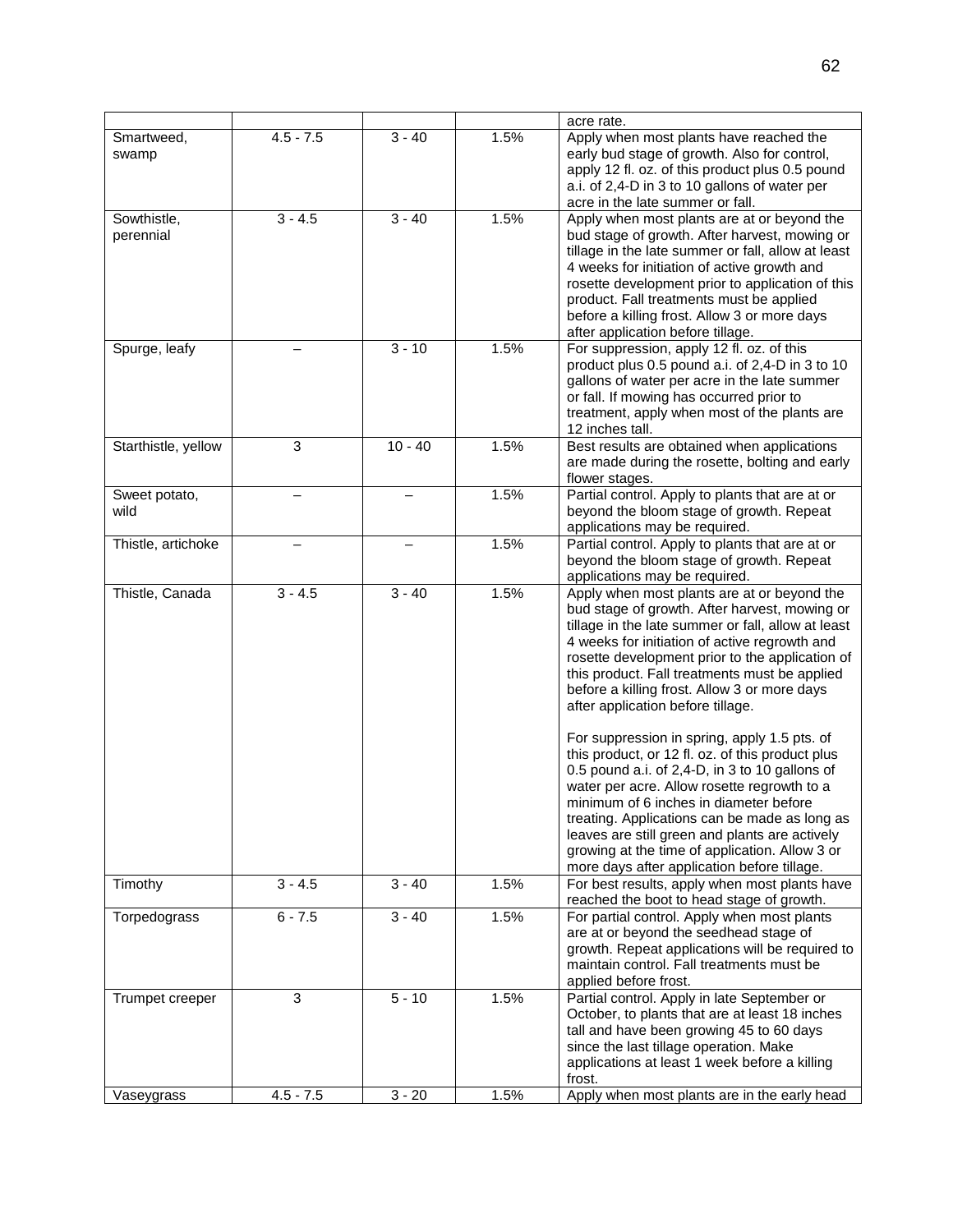|             |             |          |      | stage.                                        |
|-------------|-------------|----------|------|-----------------------------------------------|
| Velvetgrass | $4.5 - 7.5$ | $3 - 20$ | 1.5% | Apply when most plants are in the early head  |
|             |             |          |      | stage.                                        |
| Wheatgrass, | $3 - 4.5$   | 3 - 40   | 1.5% | For best results, apply when most plants have |
| western     |             |          |      | reached the boot to head stage of growth.     |

## **WOODY BRUSH AND TREES RATE TABLE**

Apply this product after full leaf expansion, unless otherwise directed. Use higher rate for larger plants and/or dense areas of growth. On vines, use the higher rate for plants that have reached the woody stage of growth. Best results are obtained when application is made in late summer or fall after fruit formation.

In arid areas, best results are obtained when applications are made in the spring to early summer when brush species are at high moisture content and are flowering.

Ensure thorough coverage when using hand-held equipment. Symptoms may not appear prior to frost or senescence with fall treatments.

Allow 7 or more days after application before tillage, mowing or removal. Repeat treatments may be necessary to control plants regenerating from underground parts or seed. Some autumn colors on undesirable deciduous species are acceptable provided no major leaf drop has occurred. Reduced performance may result if fall treatments are made following a frost.

| <b>Weeds</b><br><b>Species</b> | Cornerstone <sup>®</sup> 5<br>Plus Rate (Pt/A) | <b>Water Volume</b><br>(GPA) | Hand-Held %<br><b>Solution</b> | <b>COMMENTS</b>                                                                                                                                                                                                                                                                                                                                                                                                                                                                                                                                                                                                       |
|--------------------------------|------------------------------------------------|------------------------------|--------------------------------|-----------------------------------------------------------------------------------------------------------------------------------------------------------------------------------------------------------------------------------------------------------------------------------------------------------------------------------------------------------------------------------------------------------------------------------------------------------------------------------------------------------------------------------------------------------------------------------------------------------------------|
| Alder                          | $4.5 - 6$                                      | $3 - 40$                     | $0.75 - 1.2%$                  | For control                                                                                                                                                                                                                                                                                                                                                                                                                                                                                                                                                                                                           |
| Ash                            | $3 - 7.5$                                      | $3 - 40$                     | $0.75 - 1.5%$                  | Partial control                                                                                                                                                                                                                                                                                                                                                                                                                                                                                                                                                                                                       |
| Aspen, quaking                 | $3 - 4.5$                                      | $3 - 40$                     | $0.75 - 1.2%$                  | For control                                                                                                                                                                                                                                                                                                                                                                                                                                                                                                                                                                                                           |
| Bearmat                        | $3 - 7.5$                                      | $3 - 40$                     | $0.75 - 1.5%$                  | Partial control                                                                                                                                                                                                                                                                                                                                                                                                                                                                                                                                                                                                       |
| (Bearclover)                   |                                                |                              |                                |                                                                                                                                                                                                                                                                                                                                                                                                                                                                                                                                                                                                                       |
| Beech                          | $3 - 7.5$                                      | $3 - 40$                     | $0.75 - 1.5%$                  | Partial control                                                                                                                                                                                                                                                                                                                                                                                                                                                                                                                                                                                                       |
| <b>Birch</b>                   | $3 - 4.5$                                      | $3 - 40$                     | $0.75 - 1.2%$                  | For control                                                                                                                                                                                                                                                                                                                                                                                                                                                                                                                                                                                                           |
| Blackberry                     | $4.5 - 6$                                      | $10 - 40$                    | $0.75 - 1.2%$                  | For control. Make applications after<br>plants have reached full leaf<br>maturity. Best results are obtained<br>when applications are made in late<br>summer or fall. Applications may<br>also be made after leaf drop and<br>until a killing frost or as long as<br>stems are green. After berries have<br>set or dropped in late fall, blackberry<br>can be controlled by applying a 3/4%<br>solution of this product. For control of<br>blackberries after leaf drop and until<br>killing frost or as long as stems are<br>green, apply 3 to 4 quarts of this<br>product in 10 to 40 gallons of water<br>per acre. |
| Blackgum                       | $3 - 7.5$                                      | $3 - 40$                     | $0.75 - 1.5%$                  | For control                                                                                                                                                                                                                                                                                                                                                                                                                                                                                                                                                                                                           |
| <b>Bracken</b>                 | $3 - 7.5$                                      | $3 - 40$                     | $0.75 - 1.5%$                  | For control                                                                                                                                                                                                                                                                                                                                                                                                                                                                                                                                                                                                           |
| Broom: French,<br>Scotch       |                                                |                              | $1.125 - 1.5%$                 | For control                                                                                                                                                                                                                                                                                                                                                                                                                                                                                                                                                                                                           |
| Buckwheat.<br>California       |                                                |                              | $0.75 - 1.5%$                  | partial<br>control.<br>For<br>Thorough<br>coverage of foliage is necessary for<br>best results.                                                                                                                                                                                                                                                                                                                                                                                                                                                                                                                       |
| Cascara                        | $3 - 7.5$                                      | $3 - 40$                     | $0.75 - 1.5%$                  | Partial control                                                                                                                                                                                                                                                                                                                                                                                                                                                                                                                                                                                                       |
| Catsclaw                       |                                                |                              | $0.75 - 1.2%$                  | Partial control                                                                                                                                                                                                                                                                                                                                                                                                                                                                                                                                                                                                       |
| Ceanothus                      | $3 - 7.5$                                      | $3 - 40$                     | $0.75 - 1.5%$                  | Partial control                                                                                                                                                                                                                                                                                                                                                                                                                                                                                                                                                                                                       |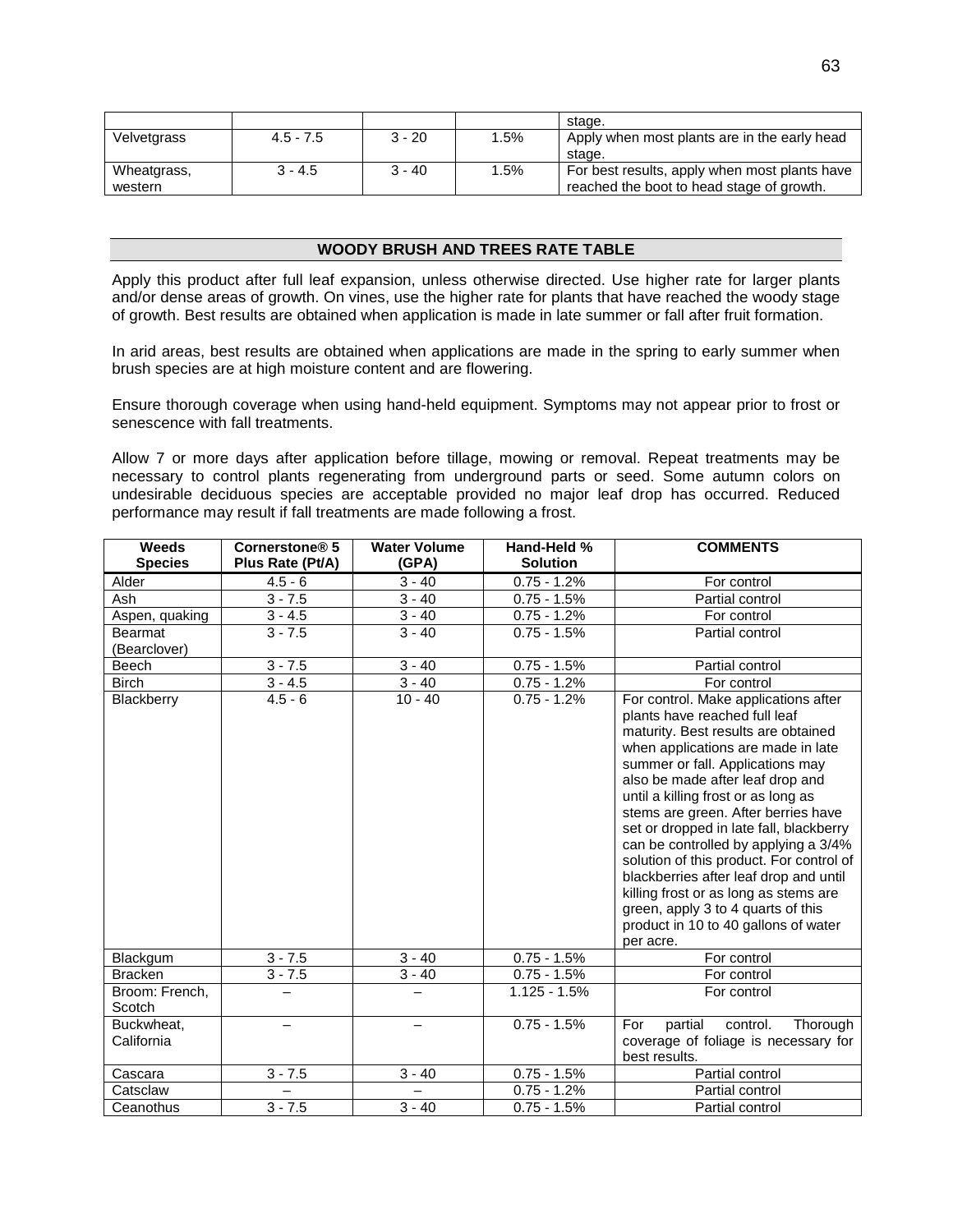| Chamise                                    |           |          | 0.75%          | For control. Thorough coverage of<br>foliage is necessary for best results.                                                                                                        |
|--------------------------------------------|-----------|----------|----------------|------------------------------------------------------------------------------------------------------------------------------------------------------------------------------------|
| Cherry: bitter,<br>black, pin              | $3 - 4.5$ | $3 - 40$ | $0.75 - 1.2%$  | For control                                                                                                                                                                        |
| Coyote brush                               |           |          | $1.125 - 1.5%$ | For control. Apply when at least 50%<br>the<br>new<br>οf<br>leaves<br>fully<br>are<br>developed.                                                                                   |
| Dogwood                                    | $3 - 7.5$ | $3 - 40$ | $0.75 - 1.5%$  | Partial control                                                                                                                                                                    |
| Elderberry                                 | $3 - 4.5$ | $3 - 40$ | $0.75 - 1.2%$  | For control                                                                                                                                                                        |
| Elm                                        | $3 - 7.5$ | $3 - 40$ | $0.75 - 1.5%$  | Partial control                                                                                                                                                                    |
| Eucalyptus                                 |           |          | 1.5%           | For control of eucalyptus resprouts,<br>apply when resprouts are 6 to 12<br>feet tall. Ensure complete coverage.<br>Avoid application to drought-stressed<br>plants.               |
| Florida holly<br>(Brazilian<br>peppertree) | $3 - 7.5$ | $3 - 40$ | $0.75 - 1.5%$  | Partial control                                                                                                                                                                    |
| Gorse                                      | $3 - 7.5$ | $3 - 40$ | $0.75 - 1.5%$  | Partial control                                                                                                                                                                    |
| Hazardia                                   |           |          | $0.75 - 1.5%$  | Partial control. Thorough coverage of<br>foliage is necessary for best results.                                                                                                    |
| Hawthorn                                   | $3 - 4.5$ | $3 - 40$ | $0.75 - 1.2%$  | For control                                                                                                                                                                        |
| Hazel                                      | $3 - 4.5$ | $3 - 40$ | $0.75 - 1.2%$  | For control                                                                                                                                                                        |
| Hickory                                    | $3 - 7.5$ | $3 - 40$ | $0.75 - 1.5%$  | Partial control                                                                                                                                                                    |
| Honeysuckle                                | $4.5 - 6$ | $3 - 40$ | $0.75 - 1.2%$  | For control                                                                                                                                                                        |
| Hornbeam,<br>American                      | $3 - 7.5$ | $3 - 40$ | $0.75 - 1.5%$  | Partial control                                                                                                                                                                    |
| Kudzu                                      | $6 - 7.5$ | $3 - 40$ | 1.5%           | For control. Repeat applications may<br>be required to maintain control.                                                                                                           |
| Locust, black                              | $3 - 6$   | $3 - 40$ | $0.75 - 1.5%$  | Partial control                                                                                                                                                                    |
| Madrone<br>resprouts                       |           |          | 1.5%           | Partial control. Apply to resprouts<br>that are 3 to 6 feet tall. Best results<br>are obtained with spring or early<br>summer treatments.                                          |
| Manzanita                                  | $3 - 7.5$ | $3 - 40$ | $0.75 - 1.5%$  | Partial control                                                                                                                                                                    |
| Maple, red                                 | $3 - 6$   | $3 - 40$ | $0.75 - 1.2%$  | For control, apply a 0.75 to 1.2%<br>solution when at least 50% of the<br>new leaves are fully developed. For<br>partial control, apply 2 to 4 quarts of<br>this product per acre. |
| Maple, sugar                               |           |          | $0.75 - 1.2%$  | For control. Apply when at least 50%<br>of<br>the new leaves<br>fully<br>are<br>developed.                                                                                         |
| Monkey flower                              |           |          | $0.75 - 1.5%$  | Partial control. Thorough coverage of<br>foliage is necessary for best results.                                                                                                    |
| Oak; black,<br>white                       | $3 - 6$   | $3 - 40$ | $0.75 - 1.5%$  | Partial control                                                                                                                                                                    |
| Oak, post                                  | $4.5 - 6$ | $3 - 40$ | $0.75 - 1.2%$  | For control                                                                                                                                                                        |
| Oak; northern,<br>pin                      |           |          | $0.75 - 1.2%$  | For control. Apply when at least 50%<br>of the new pin leaves are fully<br>developed.                                                                                              |
| Oak, southern<br>red                       | $3 - 4.5$ | $3 - 40$ | $0.75 - 1.2%$  | For control                                                                                                                                                                        |
| Persimmon                                  | $3 - 7.5$ | $3 - 40$ | $0.75 - 1.5%$  | Partial control                                                                                                                                                                    |
| Pine                                       | $3 - 7.5$ | $3 - 40$ | $0.75 - 1.5%$  | For control                                                                                                                                                                        |
| Poison ivy /<br>Poison oak                 | $6 - 7.5$ | $3 - 40$ | 1.5%           | For control. Repeat applications may<br>be required to maintain control. Fall<br>treatments must be applied before<br>leaves lose green color.                                     |
| Poplar, yellow                             | $3 - 7.5$ | $3 - 40$ | $0.75 - 1.5%$  | Partial control                                                                                                                                                                    |
| Redbud,                                    | $3 - 7.5$ | $3 - 40$ | $0.75 - 1.5%$  | For control                                                                                                                                                                        |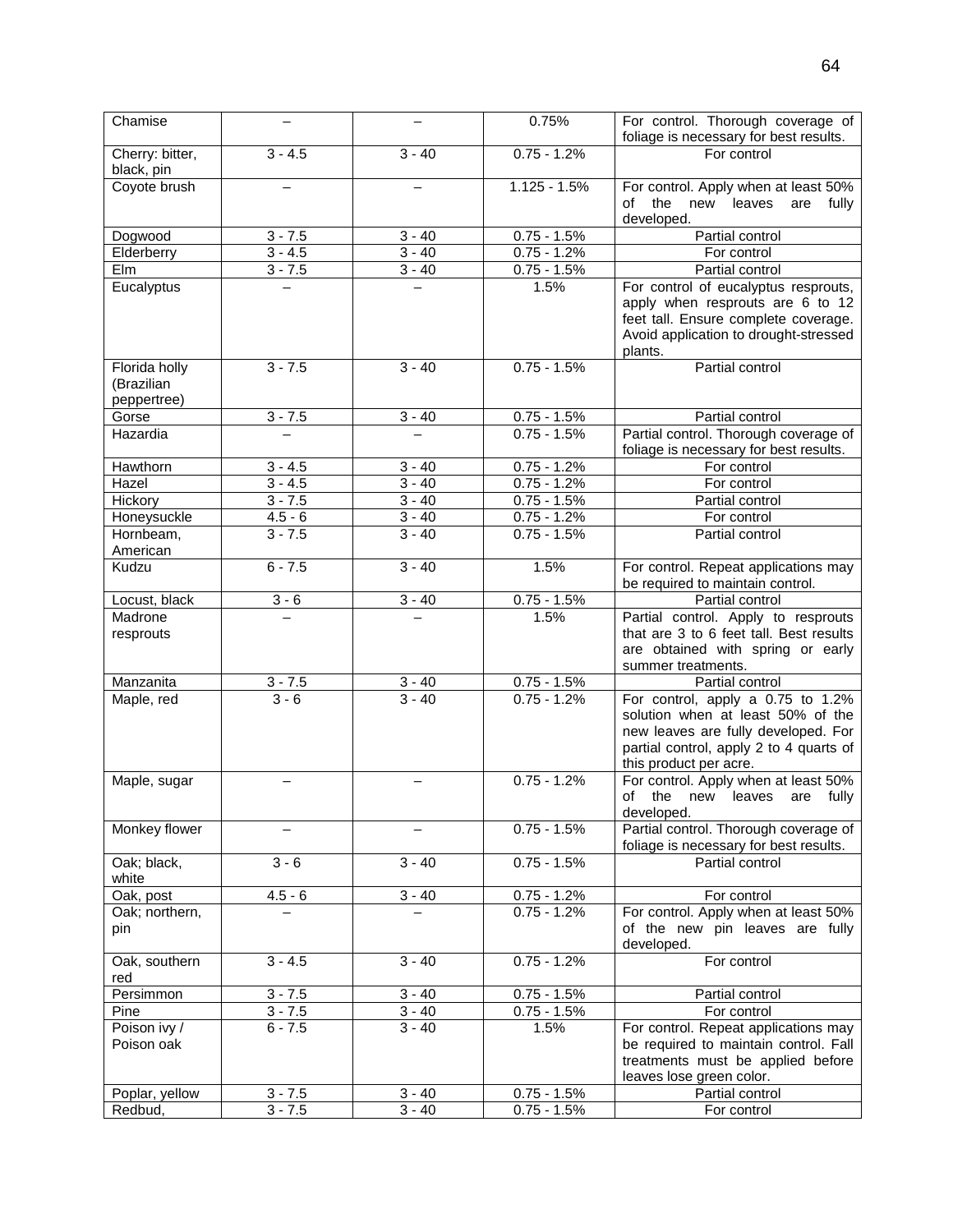| eastern          |           |          |               |                                         |
|------------------|-----------|----------|---------------|-----------------------------------------|
| Rose, multiflora | 3         | $3 - 40$ | 0.75%         | For control. Treatments should be       |
|                  |           |          |               | made prior to leaf deterioration by     |
|                  |           |          |               | leaf-eating insects.                    |
| Russian olive    | $3 - 7.5$ | $3 - 40$ | $0.75 - 1.5%$ | Partial control                         |
| Sage, black      |           |          | 0.75%         | For control. Thorough coverage of       |
|                  |           |          |               | foliage is necessary for best results.  |
| Sage, white      | $3 - 7.5$ | $3 - 40$ | $0.75 - 1.5%$ | Partial control                         |
| Sagebrush,       |           |          | 0.75%         | For control. Thorough coverage of       |
| California       |           |          |               | foliage is necessary for best results.  |
| Salmonberry      | $3 - 4.5$ | $3 - 40$ | $0.75 - 1.2%$ | For control                             |
| Saltcedar        | $3 - 7.5$ | $3 - 40$ | $0.75 - 1.5%$ | For control                             |
| Sassafras        | $3 - 7.5$ | $3 - 40$ | $0.75 - 1.5%$ | Partial control                         |
| Sourwood         | $3 - 7.5$ | $3 - 40$ | $0.75 - 1.5%$ | Partial control                         |
| Sumac; poison,   | $3 - 6$   | $3 - 40$ | $0.75 - 1.5%$ | Partial control                         |
| smooth, winged   |           |          |               |                                         |
| Sweetgum         | $3 - 4.5$ | $3 - 40$ | $0.75 - 1.2%$ | For control                             |
| Swordfern        | $3 - 7.5$ | $3 - 40$ | $0.75 - 1.5%$ | Partial control                         |
| Tallowtree,      |           |          | 0.75%         | For control. Thorough coverage of       |
| Chinese          |           |          |               | foliage is necessary for best results.  |
| Tanoak           |           |          | 1.5%          | For partial control. Apply to resprouts |
| resprouts        |           |          |               | that are less than 3 to 6 feet tall.    |
|                  |           |          |               | Best results are obtained with fall     |
|                  |           |          |               | applications.                           |
| Thimbleberry     | $3 - 4.5$ | $3 - 40$ | $0.75 - 1.2%$ | For control                             |
| Tobacco, tree    |           |          | $0.75 - 1.5%$ | Partial control                         |
| Trumpet          | $3 - 4.5$ | $3 - 40$ | $0.75 - 1.2%$ | For control                             |
| creeper          |           |          |               |                                         |
| Vine maple       | $3 - 7.5$ | $3 - 40$ | $0.75 - 1.5%$ | Partial control                         |
| Virginia creeper | $3 - 7.5$ | $3 - 40$ | $0.75 - 1.5%$ | For control                             |
| Waxmyrtle,       | $3 - 7.5$ | $3 - 40$ | $0.75 - 1.5%$ | Partial control                         |
| southern         |           |          |               |                                         |
| Willow           | $4.5 - 6$ | $3 - 40$ | $0.75 - 1.2%$ | For control                             |
|                  |           |          |               |                                         |

## **WARRANTY DISCLAIMER**

The directions for use of this product must be followed carefully. TO THE EXTENT CONSISTENT WITH APPLICABLE LAW, (1) THE GOODS DELIVERED TO YOU ARE FURNISHED "AS IS" BY MANUFACTURER OR SELLER AND (2) MANUFACTURER AND SELLER MAKE NO WARRANTIES, GUARANTEES, OR REPRESENTATIONS OF ANY KIND TO BUYER OR USER, EITHER EXPRESS OR IMPLIED, OR BY USAGE OF TRADE, STATUTORY OR OTHERWISE, WITH REGARD TO THE PRODUCT SOLD, INCLUDING, BUT NOT LIMITED TO MERCHANTABILITY, FITNESS FOR A PARTICULAR PURPOSE, USE, OR ELIGIBILITY OF THE PRODUCT FOR ANY PARTICULAR TRADE USAGE. UNINTENDED CONSEQUENCES, INCLUDING BUT NOT LIMITED TO INEFFECTIVENESS, MAY RESULT BECAUSE OF SUCH FACTORS AS THE PRESENCE OR ABSENCE OF OTHER MATERIALS USED IN COMBINATION WITH THE GOODS, OR THE MANNER OF USE OR APPLICATION, INCLUDING WEATHER, ALL OF WHICH ARE BEYOND THE CONTROL OF MANUFACTURER OR SELLER AND ASSUMED BY BUYER OR USER. THIS WRITING CONTAINS ALL OF THE REPRESENTATIONS AND AGREEMENTS BETWEEN BUYER, MANUFACTURER AND SELLER, AND NO PERSON OR AGENT OF MANUFACTURER OR SELLER HAS ANY AUTHORITY TO MAKE ANY REPRESENTATION OR WARRANTY OR AGREEMENT RELATING IN ANY WAY TO THESE GOODS.

## **LIMITATION OF LIABILITY**

TO THE EXTENT CONSISTENT WITH APPLICABLE LAW, IN NO EVENT SHALL MANUFACTURER OR SELLER BE LIABLE FOR SPECIAL, INCIDENTAL, OR CONSEQUENTIAL DAMAGES, OR FOR DAMAGES IN THE NATURE OF PENALTIES RELATING TO THE GOODS SOLD, INCLUDING USE, APPLICATION, HANDLING, AND DISPOSAL. MANUFACTURER OR SELLER SHALL NOT BE LIABLE TO BUYER OR USER BY WAY OF INDEMNIFICATION TO BUYER OR TO CUSTOMERS OF BUYER,